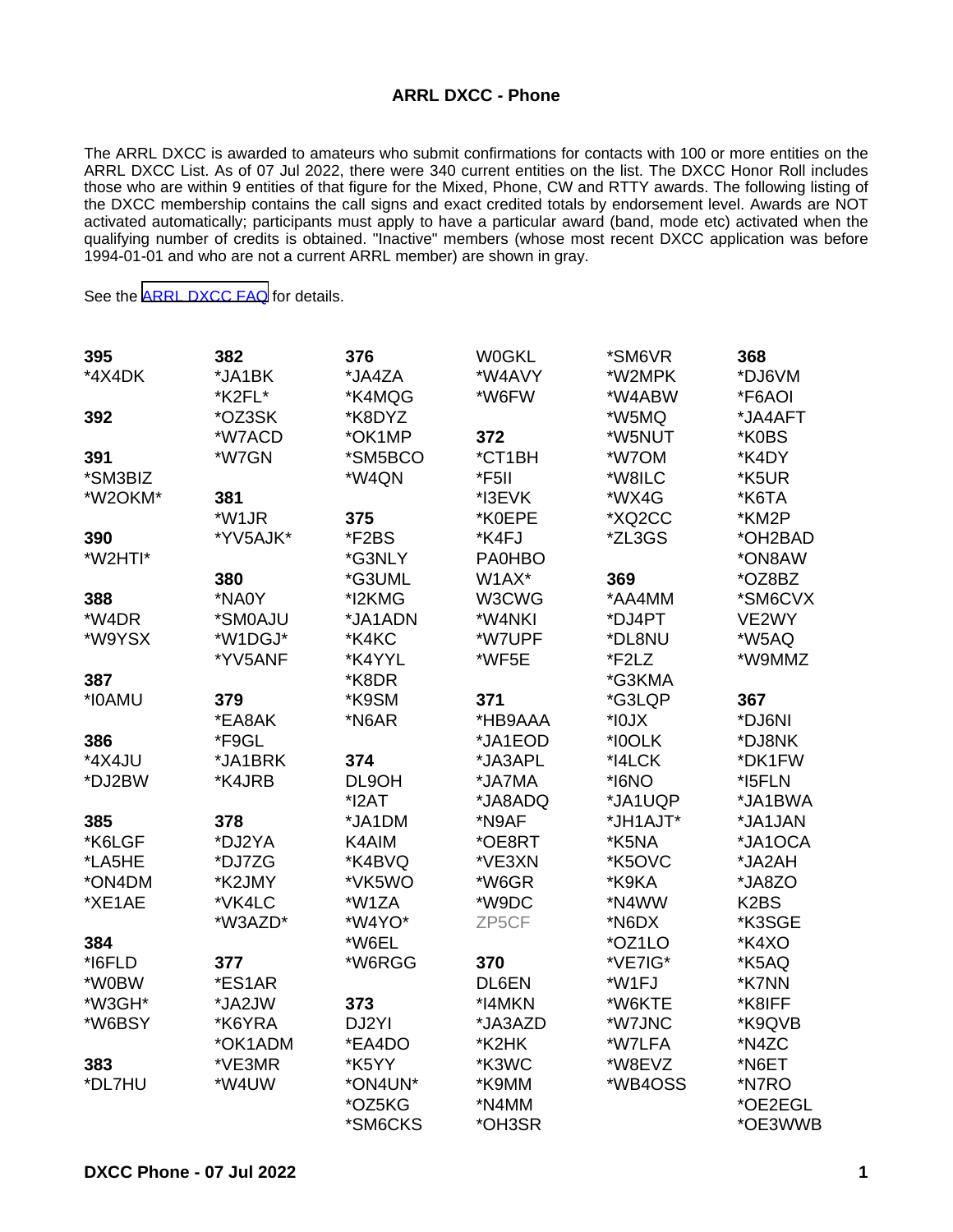| *OH3YI    | *K9JF        | *K0KX              | *K7XB              | 360          | *JA3MF            |
|-----------|--------------|--------------------|--------------------|--------------|-------------------|
| *PA0LOU   | *N6UC        | *K <sub>2</sub> CL | *K9BWQ             | *DJ9RQ       | *JA3RQ            |
| *SM6AEK   | *SM5CAK      | *K2VV              | *N7TP              | *DK3HL       | *JA7JM            |
| *SM6DHU   | *US5WE       | *K3OTY             | ON4SZ              | *DK3SF       | *JH2MYN           |
| *W1YRC    | *W2VO        | *K3PL              | *SM4DHF            | *DK9KX       | *JJ3PRT           |
| *W2SY     | *W4DKS       | *K4MS              | *SM7CRW            | *DL1YD       | *JR7TEQ           |
| *W8QBG    | *W5SJ        | *K5JW              | *TI2CC             | EA4LH        | *K0ALL*           |
| *W9ZR     | *W6BCQ       | *K5RJ              | *UX0UN             | *G3SJH       | *K0IEA            |
| *WA4WIP*  | *W8WRP       | *K6BTT             | *W1TYQ             | *G3TXF       | *K0JN             |
| YV5AIP    | *XE1J        | K6EXO              | W4EEU              | *I3DSE       | *K0XN             |
|           |              |                    |                    | <b>I5PAC</b> |                   |
| *ZL3NS    |              | *K8FF              | *W6HXW             |              | *K4TAG            |
|           | 364          | *K8LJG             | *W8UN              | *JA0AXV      | *K4XI             |
| 366       | *D44BS       | *K8TL              | *W9JA              | *JA1TRL      | *K5KLA            |
| *DJ9ZB    | *DK3PO       | *KV4FZ*            | *W9NGA             | *JA2BAY      | *K6EID            |
| *F6AJA    | *DL7OD       | *LU1BR             | *W9OA              | *JA4FHE      | *K6SMF            |
| *I1APQ    | *I2YDX       | *NOTB              | *W9RN              | *JA7AQR      | *K7ABV            |
| $*$ $4LX$ | *I3ADI       | *N4CC              |                    | *JA7GDU      | *K7GEX            |
| *IT9GAI   | <b>I7SCA</b> | *NA4M              | 361                | *JH1HGC      | *K7SP             |
| *K2SHZ    | *JA2DSY      | *NA5AR             | *AD6P              | *K0JS        | *K8PT             |
| *K4MZU    | *JA7ZF       | *OH1TX             | *DK4KL             | *K4PI        | *K9IL*            |
| *K4UTE    | *K2UFM       | *OH2BU             | *DK5WL             | *K4SBH       | *K9KU             |
| *K5JB     | *K6XJ        | *ON5NT             | DL1KB              | *K4WS        | *K9OW             |
| *K6RN     | *K8AJK       | *PA0GMM            | *G3ZAY             | *K9FN        | *KH6HH            |
| *K8PYD    | *N4XP        | *SM5ARL            | *I0SSW             | *N0RR        | *LA7JO            |
| *LA1K     | *OZ3PZ       | *W0CD              | *I2YBC             | N4DV         | *N1DG             |
| *N4RA     | OZ3Y         | *W1NG              | *I5SDG             | *N4KG*       | N <sub>2</sub> SS |
| *N8DX     | *PT2BW       | *W1PNR             | *JA0GRF            | *N5UR        | ON8XA             |
| *SM2EKM   | PY2PC        | *W4AXL             | *JA1BWT            | *OZ5EV       | *PY4OD            |
| *SM5CZQ   | *SM6CKU      | *W4DXX             | *JA1HGY            | *SM6CTQ      | *PY7ZZ            |
| *VK6LK    | *SP8AJK      | *W4GIW             | *JA1WSX            | *SM6GZ       | *UA3CT            |
| *W1JZ     | *W0GKE       | *W4VQ              | *JA2XW             | *SP9AI       | *UA6JW            |
| *W2FP     | *W1YY        | *W7DQM             | *JA4DND            | *W0SR        | *W1BR             |
| *W3GG     | *W3LPL       | *W7LEB             | *JA5IU             | *W4FC        | W1GA              |
| *W5EU     | W4YJ         | *WA4FFW            | *JA8BAR            | W6RKP        | *W1MI             |
|           | *W8GC        |                    | *JA8EAT            | *W8DCH       | W2APU             |
| 365       | *W9LA        | 362                | K6GJ               | *W9KQD       | *W2SM             |
| *DL8FL    | *W9SS        | *AA8EY             | *KF2O              | *WA4WTG      | *W3HNK            |
| *F2VX     | *YS1RR       | *F6BFH             | *KT9T              | *ZS1AU       | *W4WM             |
| *F5VU     | *ZL1ARY      | *G3NDC             | *KZ2I              |              | *W7FP             |
| *I2LPA    |              | *I0WDX             | *N6JZ              | 359          | W8KST             |
| *JA1AAT   |              |                    |                    |              |                   |
|           | 363          | *JA1ELY            | *N7US              | *AA4R        | *W8SET            |
| *JA1GV    | *AA4V        | *JA1FNA            | *NR1R              | *DL1EY       | *W8WOJ            |
| *JA6BEE   | *CT1ZW*      | *JA4OK             | *NS6C              | *G3VKW       | YV1KZ             |
| *JA7JH    | *DJ2MM       | *JA6BZI            | *PY2BW             | *HA0DU       | *ZL2AFT           |
| *JH1EIG   | *DL6QW       | *JA8DNV            | *UA6JD             | *HB9AMO      |                   |
| *JH1IFS   | *EA4GZ       | *K2GPL             | *W1DNZ             | *I1GEA       | 358               |
| *K0QQ     | *HB9AQW      | *K4DJ              | *W <sub>2</sub> CC | *I2ZGC       | *DJ2TI            |
| *K2TQC    | I0ZV         | K4HJE              | *W2PSU             | *JA0GZZ      | *DJ5JH            |
| *K4CIA    | <b>I2SM</b>  | *K4JP              | *W3CC              | *JA1WTI      | *EA6BH            |
| *K5GH     | JA1BN        | *K4ZYU             | *W3NO              | *JA2IVK      | *HB9RG            |
| *K6YUI    | *JA1IFP      | *K6DT              | *W6YI              | *JA2KVD      | *I0DJV*           |
| *K7DRN    | *JA4DLP      | *K6JAD             | *W7DQ              | *JA2XYO      | *I0MPF            |
| *K8MFO    | *JH1GZE      | *K6VVA             | W9BEK              | *JA3EMU      | *IOMWI            |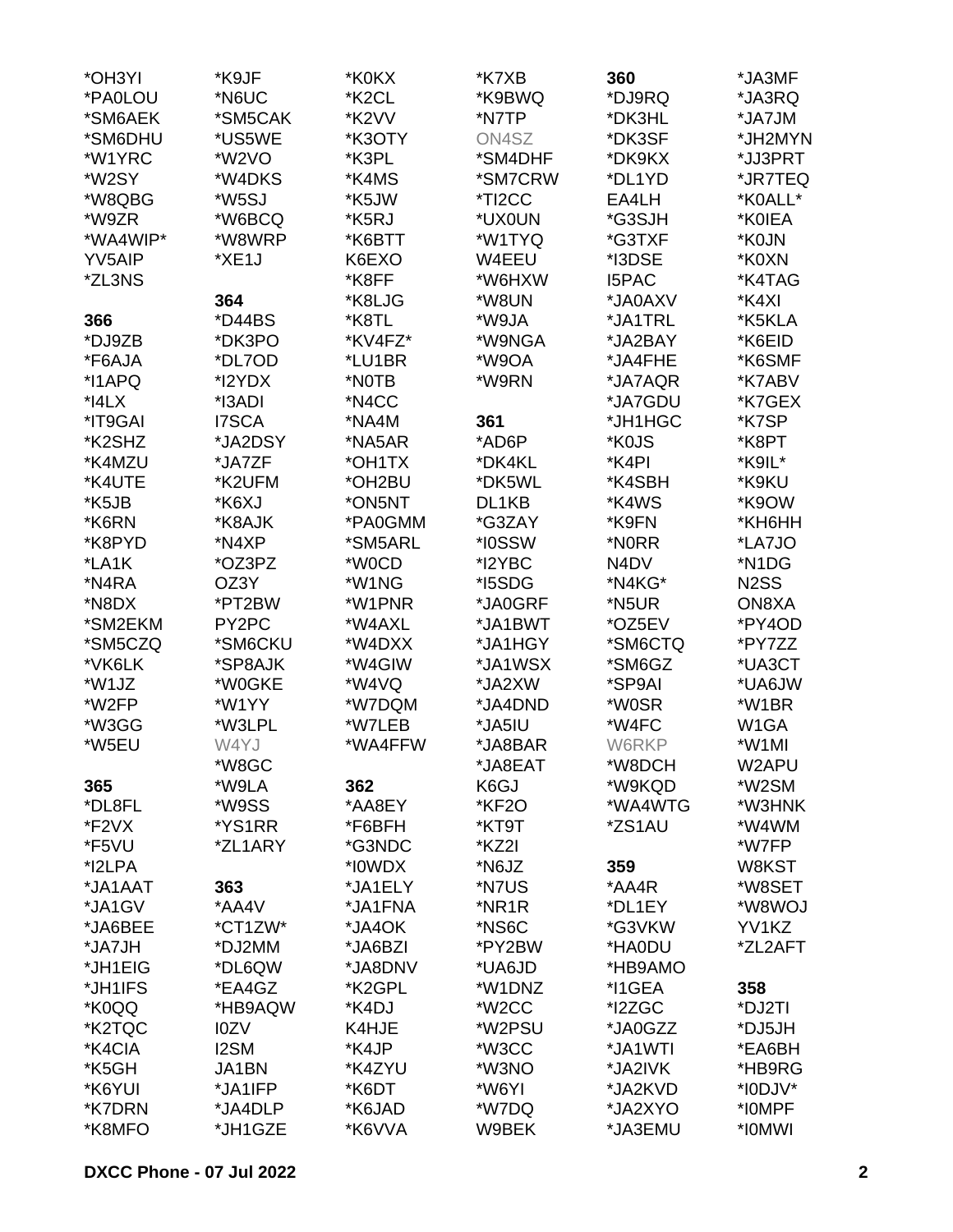| *I1AGC             | *WD5K    | *W1HEO             | *N0AT                           | *JJ1DWT           | *AC8G        |
|--------------------|----------|--------------------|---------------------------------|-------------------|--------------|
| *I2BVG             |          | *W4ZCB             | *N3US                           | *JR1MLU           | *AG9S        |
| *I2PJA             | 357      | *W6FF              | *N4DW                           | *K1BD             | *DL7VEE      |
| *I4GAS             | *AA1V    | W6ZZ               | *N4NO*                          | K <sub>1</sub> JO | *EI6S        |
| *JA0DWY            | *AA4S*   | *W8TE              | *N5XZ                           | *K1QS             | *G4DYO       |
| *JA1OND            | *DJ2RB   | *W8TWA             | *N5YY                           | *K4DX             | *HB9ANK      |
| *JA1SJV            | *DK3PZ   | *W8UVZ             | *N6JV                           | K4UAS             | *I1WXY       |
| *JA1SVP            | *DK6XR   | *WA6WZO            | *OE2VEL                         | *K5JZ             | *I5JHW       |
| *JA2LHG            | EA4JL    | *YL2MU             | *OH <sub>2</sub> V <sub>Z</sub> | *K6LM             | <b>I5TDJ</b> |
|                    |          |                    |                                 | K6WR              |              |
| *JA5EXW            | *G3KYF   | *YU1FW             | *PY5EG                          |                   | *I6CXD       |
| JA6AD              | *I2PEI   |                    | *VK3QI                          | *K8GG             | *I8SAT       |
| *JA8AWH            | *I4EAT*  | 356                | W1AFF                           | *K8TMK            | *IV3ZIZ      |
| *JH1AGU            | *I5FCK   | *AA4A              | *W1YW                           | *K9VAL            | *JA0GJJ      |
| *JR1BLX            | *I8ACB   | *AA7A              | *W1ZK                           | *KK2I             | *JA0JTO      |
| *K0IUC             | *IV3VER  | *AE5B              | *W3AP                           | *KM1D             | *JA1CNM      |
| *K0MN*             | *JA0LXP  | DJ5DA              | *W3TN                           | *KP4P             | *JA1GHR      |
| *K1NY              | *JA1DIO  | *DK6IP             | *W3UM                           | *KR4OJ            | *JA1MLV      |
| *K1UO              | *JA1WSK  | *DL8OH             | *W5BPT                          | *KX4R             | JA1RWE       |
| *K2EWB             | *JA2JSF  | *EA7LQ             | *W6IEG                          | *LA2PC            | *JA1VLK      |
| *K2MFY             | *JA3DY*  | *F6CKH             | *W7REE                          | *LA5YJ            | JA2HNP       |
| *K3AB              | *JA5FDJ  | *I0KRP             | *W9DMH                          | *LZ2CC            | JA3ART       |
| *K3UA              | *JA6GXP  | *I1CAW             | *WA1JMP                         | *LZ2DF            | *JA3MNP      |
| *K5EJ              | *JA7BSD  | *I2MQP*            |                                 | *N0AV             | *JA7EPO      |
| *K6IPV             | *JA7JWF  | *I5CRL             | 355                             | *N4TJ             | *JA8EOT      |
| *K8NA              | *JA9AA   | <b>I8AA</b>        | *4Z4DX                          | *N7EF             | *JA9GPG      |
| *K9HQM             | *JA9APS  | *I8KNT             | *DJ4XA                          | *NA9Q             | *JH1RFR      |
| *K9PPY             | *JA9FPI  | *JA0NPQ            | *DL6JGN                         | *NY0V             | *JH4IFF      |
| *K9ZO              | *JE1MGE  | *JA1LSP            | *F3SG                           | *OH2LU            | *JR1DUP      |
| KD8VM              | *JH1BZJ  | *JA2BL             | *F6AOJ                          | *OK2RZ            | *JR1KAG      |
| *KR2Q              | *JR1AIB  | *JA2DDN            | *F6EXV                          | *PT2TF            | *K0DEQ       |
| *N4AH              | *JR3IIR  | *JA2NDQ            | G3JEC                           | *S57AC            | *K0FF        |
| *N4NX              |          |                    | *I0YR                           |                   | *K0GSV*      |
|                    | *K1AJ    | *JA3BQE            |                                 | *SM2EJE           |              |
| *N5FG              | *K2UU    | *JA5AUC            | *I2MOV                          | *SM5FQQ           | *K0SR        |
| *OE3EVA            | *K4XP    | *JA7PL             | *I4CSP                          | *SM7BYP           | *K0WK        |
| *OH1MA             | *K5GZ    | *JH1LPF            | *I5AFC                          | *SV1IW            | *K2PLF*      |
| *PT7WA             | *K5WK    | *JR1FYS            | *I5KKW                          | *TG9NX            | *K4JLD       |
| *RW4NH             | *K7LAY   | *K0EU              | *15ZGQ                          | *UA4HBW           | K4MEZ        |
| *SM4EMO            | *K7VV    | *K0LUZ             | *IN3TJV                         | *UA9CBO           | *K4QVK       |
| *UA1MU             | *K8CW    | *K1HTV             | *JA1HRQ                         | *VA3DX            | *K4SE        |
| *VE1YX             | *K9ALP   | *K <sub>1</sub> ST | JA1MIN                          | *VE3EJ            | *K6ED        |
| *W0HBH             | *LU3CQ   | *K2RW              | *JA1WPX                         | *W4BUW            | *K6FG        |
| <b>W0YDB</b>       | *N4XM    | *K2SGH             | *JA2CXH                         | *W4RFZ            | *K6GXO       |
| W <sub>1</sub> DO  | *N5TY    | *K <sub>2</sub> UO | *JA2DLM                         | W5KFT             | *K6XN        |
| *W <sub>1</sub> GD | *N5UD    | *K3BEQ             | *JA2VPO                         | *W5ZPA            | *K8SIX       |
| *W3JJ              | *N7TT    | *K3SWZ             | *JA3ALY                         | *W8OM             | *K9DT        |
| *W4DK              | *OH1XX   | *K4LRX             | *JA3CSZ                         | *W8TN             | *K9EMG       |
| *W4MBD             | *OH8SR   | *K4UEE             | *JA5AQC                         | *W9DX             | *K9EU        |
| *W5ZE              | *OM3JW   | K4XH               | *JA7BJS                         | *WA4OEJ           | *K9GA        |
| *W6LQC             | *SM4CTT  | *K5OA              | JA7HZ                           | *WD5DBV           | *K9MIE       |
| *W6SR              | *SM5DJZ* | *K7EG              | *JA7ZP                          | *YS1GMV           | *KA1PM       |
| *W9BGX             | *SM6CMU  | *K8CX              | *JA8NFV                         |                   | *KC8CY       |
| *W9LNQ             | *UA9YE   | *KS7C              | *JA9CGW                         | 354               | *KG4W        |
| *WA0MHJ            | *W0BV    | *LU2AH             | *JH1HLQ                         | *9Y4VU            | *KH6WU       |
|                    |          |                    |                                 |                   |              |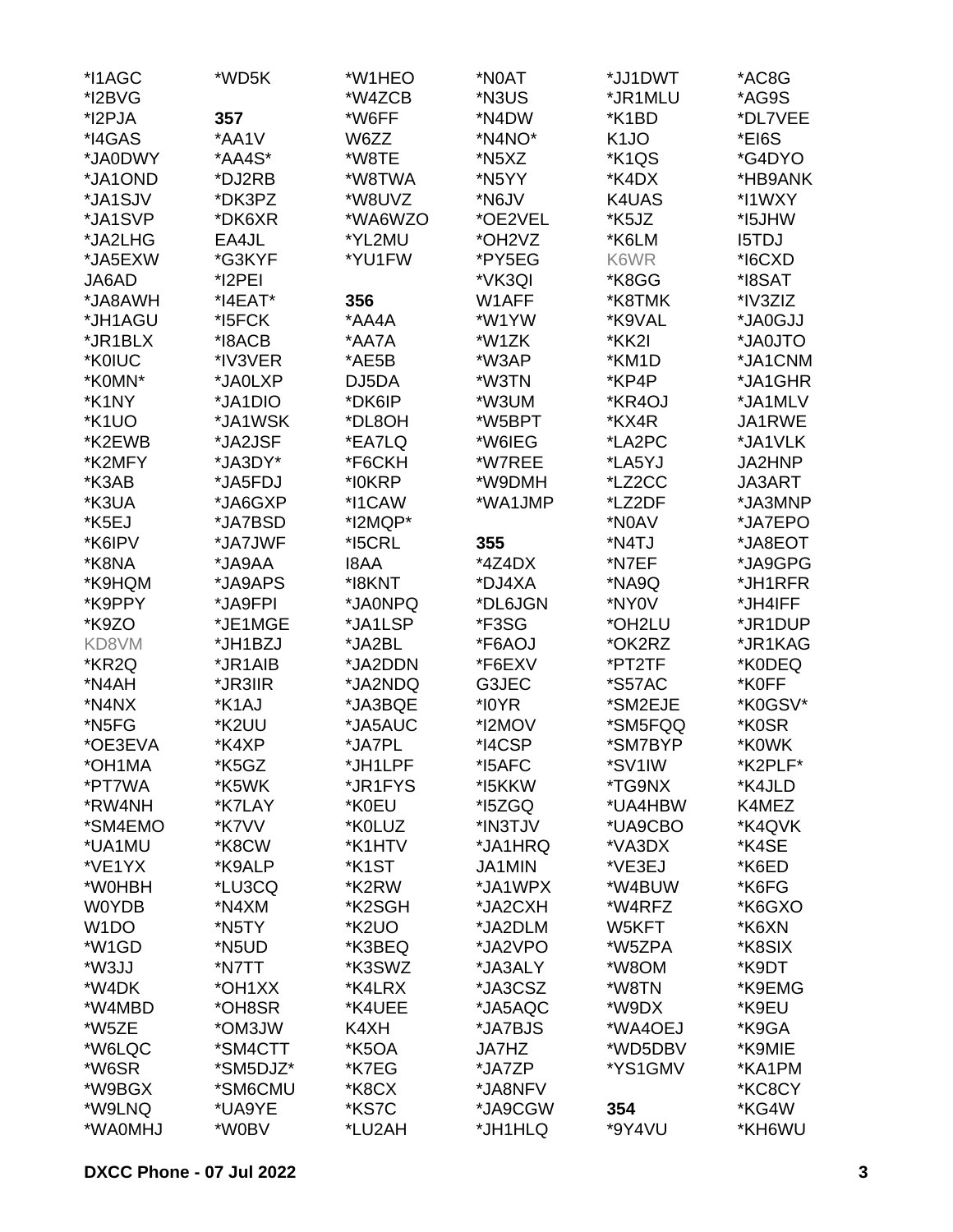| *N0XA              | *F6DZU           | *N2TK              | 352                           | *K5KC                         | *DK5AD       |
|--------------------|------------------|--------------------|-------------------------------|-------------------------------|--------------|
| *N <sub>2</sub> BJ | *G3SNN           | *N4AVV             | *AA5O                         | K <sub>5</sub> R <sub>X</sub> | *DK6WA       |
| *N2RR              | *G3XTT           | *N4RJ              | AB4H                          | *K5UO                         | *EA5AD       |
| *N2VW              | *G4BWP           | *N7HN              | *AD1C                         | *K8BCK                        | *F2WU        |
| *N4JJ*             | *GM3WIL          | *N8DE              | *AF2C                         | *K8ZZU                        | *F6FHO       |
| N4XX               | *HB9AZO          | *N8DJX             | *CT3BM*                       | *KG9N                         | *HB9BZA      |
| *N5JR              | *I0JBL           | *NM4O              | *CT4NH                        | *KN4F                         | *I1EEW       |
|                    |                  |                    |                               |                               |              |
| *N6OC              | *I0TCA<br>*I1CMA | OH <sub>2</sub> BZ | *DF2NS                        | *KW9A                         | <b>I1TBE</b> |
| *N7RT              |                  | *OH5VT             | *DF2RG                        | *LU3MCJ                       | *I2JSB       |
| *N8JX              | *I1POR           | *ON4EB             | *DF3GY                        | *LU8EKC                       | <b>I2LAG</b> |
| *NN4T              | *I2AOX           | *PE5T              | *DF7NM                        | *N0ACH                        | *I6ONE       |
| *OE6DK             | *I4AVG           | *SM3DMP            | *DJ5AV                        | N <sub>1</sub> ZZ             | *IK8BQE      |
| *OH1LA             | *I4FAF           | *SM5BRW            | *DK1RV                        | *N3TO                         | *IK8TWV      |
| *OH2RI             | *I4MFA           | *SM6BZV            | *DK8DB                        | *N4RU                         | *IV3YIB      |
| PY2DSC             | *I5GKS           | *SP5EWY            | DL6KG                         | *N5ZM                         | *JA0EKI      |
| *PY2YP             | *I5NPH           | *SV1JG             | *EA1RT                        | *N6OJ                         | *JA0EOK      |
| *SM5AQD            | *I8IHG           | *VE3EFX            | *EI7CC                        | *N7UT                         | HU0Al*       |
| *SM5BMD            | *I8LEL           | VE5RU              | G3KLL                         | *N8RF                         | JA1FHK       |
| *SP5EAQ            | *I8XTX           | *VE7AHA            | *G3SJX                        | *N8TR                         | *JA1HEE      |
| <i>*</i> T77C      | *JA0GCI          | <b>WOCSZ</b>       | G3TJW                         | NX7K                          | *JA1NAQ      |
| *VE3BW             | *JA1ADT          | *W0FK              | *G4IUF                        | *OK2SW                        | *JA1PCY      |
| *VE3MRS            | *JA1ALT          | *W1CU              | GI3IVJ                        | *PA8A                         | *JA2BDR      |
| *VE3VHB            | *JA1BNL          | *W1KSZ             | *I4ACO                        | *PY5WD                        | *JA2JNA      |
| *VE6WQ             | *JA1FVE          | *W2AY              | *15HOR                        | *RW2A                         | *JA2LMA      |
| *VK3OT             | *JA1IOA          | *W2FKF             | *I8JJB                        | *SM0CCM                       | *JA2QPY      |
| *W0GJ              | *JA1SKE          | *W3KHQ             | *IV3TQE                       | *SM6BGG                       | *JA2TBS      |
| *W0YG              |                  |                    |                               |                               |              |
|                    | *JA1XEC          | W4ELB              | *JA1MOH                       | *UA0CW                        | *JA2WYN      |
| *W1MAG             | JA2ADH           | *W4UM              | *JA2FCZ                       | *VE3IQ                        | *JA5BEN      |
| *W1TRC             | JA3AFR           | *W4UNP             | *JA3AYU                       | *VE3MV                        | JA6VA        |
| *W1TSP             | *JA7ARD          | *W5AJ              | *JA3FYC                       | *W0AWL                        | *JA6VQA      |
| *W3DF              | *JA7BEW          | *W5BOS             | *JA3GM                        | <b>WOBL</b>                   | *JA6WW       |
| *W3YX              | *JH1BUO          | *W5FI              | *JA3NTE                       | <b>WOJMZ</b>                  | *JA7FWR      |
| W4WG               | *JH1QAX          | W5RRK              | *JA6CDA                       | *W1WN                         | *JA7XBG      |
| *W4YCH             | *K0GT            | *W6CUA             | *JA6LCJ                       | *W4CK                         | *JA9NLE      |
| *W6DPD             | *K0KT            | W6XP               | *JA8FKO                       | *W4DC                         | *JE2KUC      |
| *W6IRD             | *K4CN            | *W7KNT             | *JA8XJF                       | *W4TO                         | *JF1KKV      |
| *W7AO              | *K5GS            | *W7KQ              | *JA9LJS                       | *W5BC                         | *JF1UVJ      |
| *W7UT              | *K5IH            | *W7MO              | *JA9TWN                       | *W6AN                         | *JG3QZN      |
| W8CNL              | *K5KT            | *W8CY              | *JE2LUN                       | W6EJJ                         | *JH1CML      |
| W8FLT              | *K5RE            | *W8UV              | *JE2OVG                       | *W7BG                         | *JH1TWT      |
| *WA2NPD            | *K7OM            | *W9MU              | *JF1PUW                       | *W7CP                         | *JL1SAM      |
| *WA6F              | K7OSE            | W9NZM              | *JF1SEK                       | *W8DX                         | *JN7FAH      |
| *WB6RSE            | *K7ZBV           | W9RXJ              | *JG4AKL                       | *WA6TLA                       | *JR1XIS      |
| YS1AG              | *K8MG            | *WA8NMN            | *JH1AFD                       | *WB8FIW                       | *JR3GWZ      |
| ZL1BKX             | K8OHG            | *WA9CVK            | *JH2UVL                       | *WT8C                         | *K2TK        |
|                    | *K9AJ            | *WB4UBD            | *JH4GJR                       | *WZ8P                         | *K3FN        |
|                    |                  |                    |                               |                               |              |
| 353                | *K9CT            | *WB6L              | *JR1CBC                       | *YV5EED                       | *K3RV        |
| *AI3Q              | *K9RR            | *WB8ZRL            | *K0KG                         |                               | *K4CMS       |
| *CT1RM             | *KA5V            | *WD8PKF            | *K1EFI                        | 351                           | *K4DXA       |
| *DJ5IH             | *KL7D            | YV5ANQ             | K <sub>1</sub> F <sub>X</sub> | *AB0X                         | *K4IQJ       |
| *DJ9KG             | *KZ2P            | *ZS5NK*            | *K1YR                         | *DF4PL                        | *K4QL        |
| *F5KOK             | *LU2DSL          |                    | *K3HP                         | *DJ4GJ                        | *K4ZO        |
| *F6DLM             | *N2LT            |                    | *K3JGJ                        | *DJ9HX                        | *K5GKC       |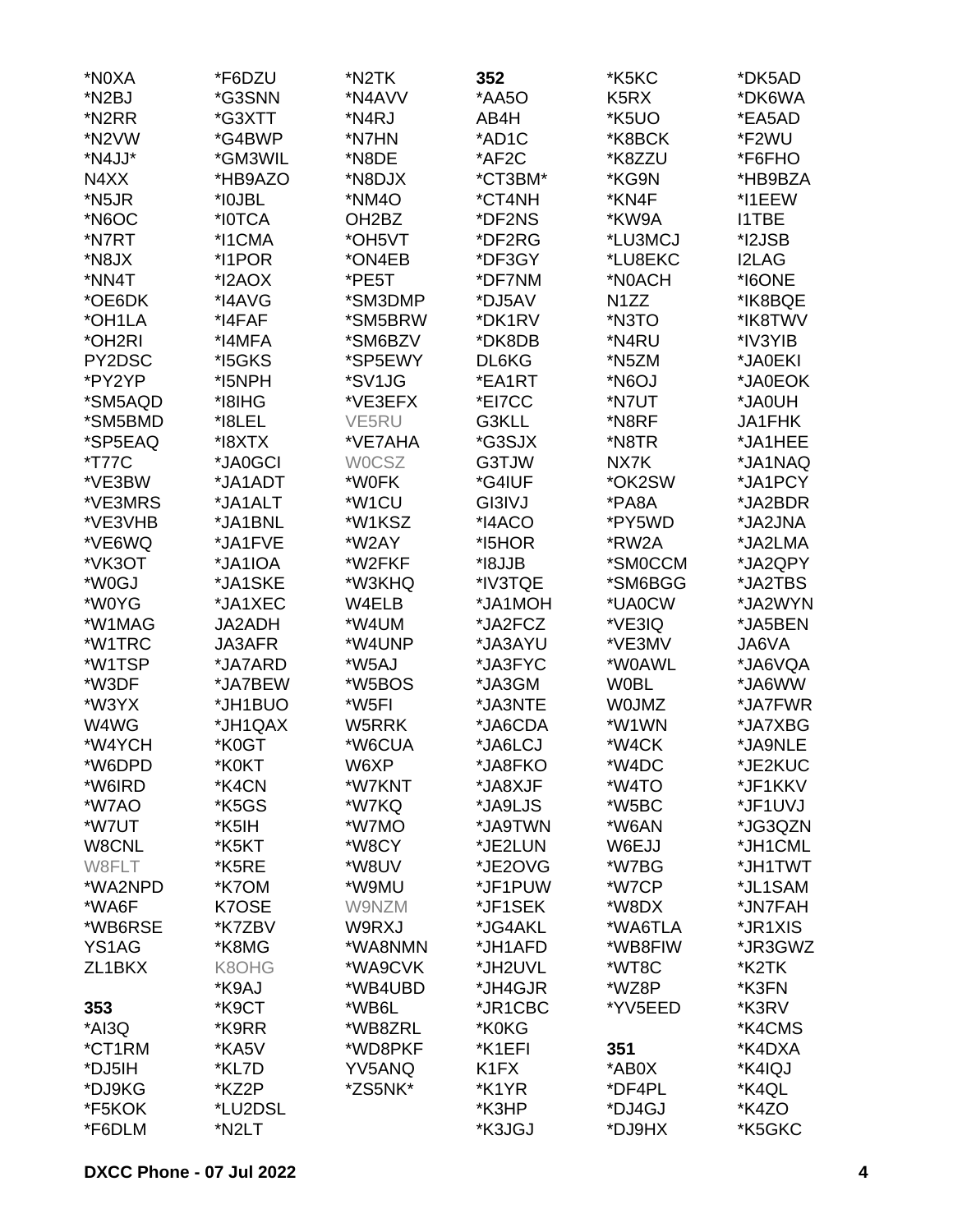| *K5XX               | *WK7E   | *I4JBJ  | *K1DG             | *PA0WRS  | *YV5AM  |
|---------------------|---------|---------|-------------------|----------|---------|
| *K6GFJ              | WW1N    | *I4WZT  | K1NJE             | *PY4OY   | ZL1AMN  |
| *K8LN               | *XE1EK  | *I8DVJ  | *K2TV             | *PY5CC   | *ZS1J   |
| *K8VFV              | *XE1ZW  | *IK0AZG | *K2XF             | *SL0ZG   |         |
| *K9HMB              | *ZL2RR  | *IK0DWN | *K4CKS            | SM4BNZ   | 349     |
| *K9MUF              | *ZP5YW  | *IK1GPG | *K4SO             | SM5BHW   | *4X6KA  |
| *K9RX               |         | *IK2ANI | *K5DU             | *SM5CEU  | *5B4MF  |
| *KE9U               | 350     | *IK4BHO | *K5PC             | *SM5KNV  | *9A7V   |
| *KQ3F               | *9A2EU  | *IK4DRY | *K5RT             | SM6AOU   | *AA6AA  |
| KW6U                | *AA5AT  | *IK4HPU | *K5XI             | *SP3E    | AA6PI   |
| *LA9SN              | *AB5C   | *IK5BAF | *K5ZK             | *SP3EPK  | *AA6YQ  |
| *N0RB               | *AD8RL  | *IK5HHA | *K7DS             | *SP3IBS  | *AB4IQ  |
| *N <sub>1</sub> API | *AK1N   | *IK6DLK | *K7MC             | *SP6IXF  | *AH6HY  |
|                     |         |         |                   |          |         |
| *N4CH               | *CT1BOH | *IK7FPV | *K7RI             | *SP8NR   | *AJ3K   |
| *N5ET               | *DF3CB  | *IK8CNT | *K8DJC            | *SP9FKQ* | *CT1EEB |
| *N5LZ               | DJ3AR   | *IT9HLR | *K8WWA            | *SV1LK   | *CT3DL  |
| *N6CR               | *DJ4ZB  | *IT9SVJ | *K8YSE            | *UT7WZA  | *DF2UU  |
| *N8BJQ              | *DJ5FI  | *IT9TQH | *K8ZTT            | *UY5XE   | DJ2SL   |
| *N9US               | *DJ8CG  | *IT9YHR | *K9EL             | *VE2EBK  | *DJ3AS  |
| *NA5C               | *DJ9UM  | *JA0CRG | *K9IR             | *VE3LDT  | DK5QK   |
| *NK5K               | *DK0EE  | *JA0FSB | *K9RHY            | *W0CP    | *DK6NP  |
| *NQ1K               | DK2BL   | *JA1BOQ | *KA9CFD           | *W0NB    | *DL2FAG |
| *OE7SEL             | *DL4FW  | *JA1CLW | *KB7YX            | *W1AIM   | *DL2GAG |
| *ON5FU              | *DL4MCF | *JA1HSF | *KB8NW            | *W1TC    | *DL5AN  |
| *PA0ZH              | *DL4MDO | *JA1QXC | *KD5M             | *W2XI    | *DL7AFV |
| *S58T               | *DL7AFS | *JA2FBY | *KD6WW            | *W3IG    | *DL7MAE |
| *SM4CTI             | *DL9ZAL | *JA2FJP | *KE4YD            | *W3TC    | DL8CM   |
| SM5API*             | *DU9RG  | *JA2LCP | *KF0LA            | *W3UR    | *EA1AUS |
| *UA4CC              | *EA4DX  | *JA3LDH | *KT1J             | *W4KS    | *EA3LX  |
| <b>WOLYI</b>        | *EA4KD  | *JA4LKB | *LA5XGA           | W4NS     | EA4JF   |
| *W0VM               | *EA6NB  | *JA6CBG | *LU1JDL           | *W4OWY   | *EA4MY  |
| *W0VX               | *EA8AKN | *JA6CNL | *N2QT             | *W4RBO   | *EA5AT  |
| *W1CYB              | *F5NBU  | *JA7BAL | *N2TU             | *W5CIA   | *EA5BY  |
| *W1LW               | *F5NTV  | *JA7MSQ | N <sub>3</sub> ED | W5DJ     | *EA7TV  |
| *W1URV              | *F5OZF  | *JA8EKU | *N3XX             | *W5GO    | *F2JD   |
| W2FCR               | *F5XL   | *JA8RJE | N4IG              | *W6RKC   | *F5IL   |
| *W2KKZ              | *F6ANA  | *JA9BEK | *N4TL             | *W7VY    | *F6FXU  |
| *W4ETN              | *F6FWW  | *JA9BFN | *N5AW             | *W8EMI   | *G0CGL  |
| *W4JS               | *G0DQS  | *JE1HPM | *N6KK             | *W8HC    | *G0DBE  |
| *W4JVN              | *G3PLP  | *JE2HCJ | *N7BK             | W8JFD    | *G3UAS  |
| *W4VHF              | *G4NXG  | *JE2URF | *N8AA             | *W9TA    | *G4OBK  |
| *W5PJR              | *G4PTJ  | *JH1BSJ | *N8JV             | *W9VA    | *HA5WA  |
| *W6ZQ               | *HB9BGN | *JH1ORA | *NI0G             | *W9VG    | *HA8IE  |
| *W8CZN              | *HB9BGV | *JH1SJN | *NN <sub>2Q</sub> | *W9XY    | *HK3JJH |
|                     |         |         |                   |          |         |
| *W8GMH              | *HC1HC  | *JH2SON | *NW6S             | *WA2F    | *HL3IUA |
| W8PR                | *I0EKY  | *JH3AEF | *NW7O             | *WA2UXC  | *I2PQW  |
| *W9BF               | *I0KDF  | *JH4UYB | OE1MEW            | WA4TLI   | *I8IGS  |
| *WA2WSX             | *I0MOM  | *JH5FTY | *OE2SCM           | WA6OGW   | *I8XVP  |
| *WA4BIM             | *I1FNX  | *JJ2RCJ | *OH2DW            | WA6RTA   | *IK0FVC |
| *WA4FHQ             | *I1FY   | *JM1TWR | *ON4ADN           | *WA9IVU  | *IK2BLA |
| *WA6SZE             | *I1JQJ  | *JP1NWZ | *ON5FP            | *WQ3X    | *IK4GME |
| *WA8ZDL             | *I4EWH  | *JR2KDN | *ON7TK            | *WS9V    | *IK4GRO |
| *WB2AQC             | *I4IKW  | *K0QC   | *OZ1HPS           | XE3EB    | *IK5ACO |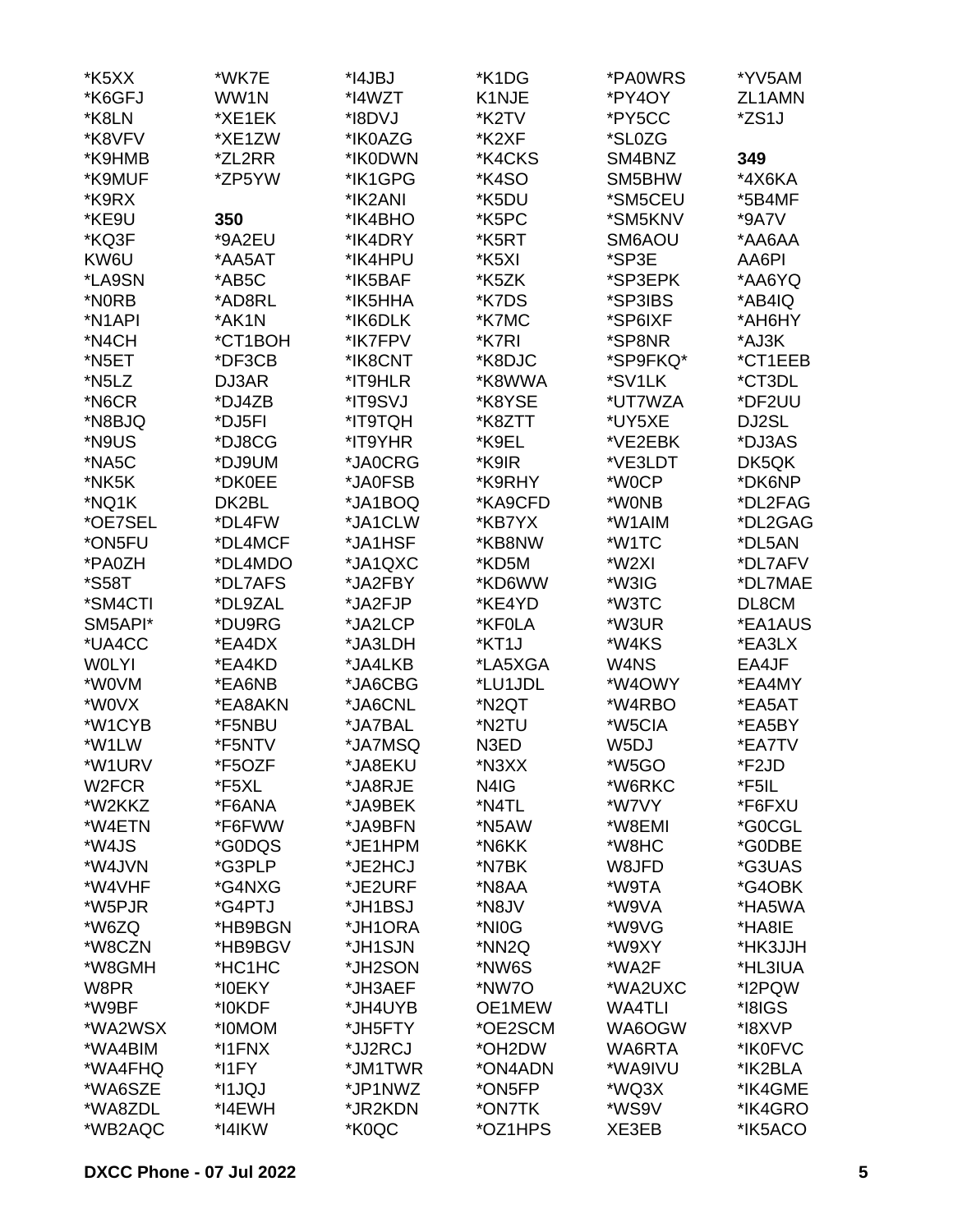| *IK5EKB       | *K7OH    | *PA3EWP            | *WA2IKL     | *I7DFV  | *K8SL               |
|---------------|----------|--------------------|-------------|---------|---------------------|
| *IK6GPZ       | *K7ZV    | *PA3FQA            | *WB6PSY     | 18YRK   | *K9LCR              |
| *IK6GRT       | *K8SMC*  | *PT7AZ             | *WB8ZRV     | *IK0HFO | *K9NU               |
| *IK8HCG       | *K9US    | *PT7BI             | *WD5COV     | *IK0LNN | *K9NW               |
| *IK8OZZ       | *KA1ERL  | *PY5PS             | *WD6FF      | *IK1AVW | K9QFR               |
| *IT9FXY       | *KB2XP   | *RA4CC             | *WF5T*      | *IK4DRR | *KB3KV              |
| *IT9GCQ       | *KC5P    | *SM2GCQ            | *WO2N       | *IK4HLU | *KB5GL              |
| *IT9GNG       | *KC6AWX* | *SM3NRY            | *YU3AA      | *IK4MGP | *KC2NB              |
| *IV3BBR       | *KD3CQ   | *SM6LIF            | *YV5JBI     | *IK8JVG | *KC7V               |
| *IV3JVJ       | *KD4OS   | *SP2FAX            | ZL1ALE      | *IV3YYK | *KC8KE              |
| *IV3ZOF       | *KE9ET   | *SP5CJQ            |             | *JA0BKX | *KE9L               |
|               |          |                    | *ZS4TX      |         |                     |
| *JA0UUA       | *KJ3L    | *SP6HEQ            | *ZS6EZ      | *JA0CRI | *KG9Z               |
| *JA1DOF       | *KJ9I    | *SP7GAQ            |             | *JA1SHE | *KR4W               |
| <b>JA1JRK</b> | *KN9C    | *UA3AGW            | 348         | *JA1XPQ | *KZ9DX              |
| *JA1NWD       | *KQ8M    | *UA3AKO            | *9A2NA      | *JA2JRG | *N3VA               |
| *JA2FGL       | *KU0A    | *VE3HO             | *9A8A       | *JA5BLB | *N5KM               |
| *JA2FWS       | *KV2S    | *VE3XO*            | *AA1AC      | *JA5MHD | *N5ORT              |
| *JA2VMU       | *KW4MM   | *W1AO              | *AA1ON      | *JA6WJL | *N5PHT              |
| *JA2XCR       | *KY7M    | W1ENE              | *AA8BN      | *JA7FS  | *N6AWD              |
| JA3CMD        | *KZ4V    | *W1RM              | *AC0A       | JA8HH   | *N6HC               |
| *JA7MYQ       | LA4DM    | *W1RPC             | *AC4G       | *JE3EDJ | *N8BM               |
| *JA8DRK       | *LU2NI   | *W1WLW             | *AD5A       | *JE4WOK | *N8MZ               |
| *JE1PNX       | *LU6ETB  | *W2GG              | *CT3BX      | *JE8TGI | *N9RD               |
| *JE1SYN       | *N0AMI   | *W2GW              | *CX3CE      | *JF2MBF | *NA2X               |
| *JE7JDL       | *N1DCM   | *W2LO              | *DF3UB      | *JH1ROJ | *OE1WHC             |
| *JE8BKW       | *N2MM    | *W2ZR              | DJ3QX       | *JH6PFY | *OE2LCM             |
| *JG1ULJ       | *N2WK    | *W3KHZ             | *DK2WH      | *JH8BOE | *OE6CLD             |
| *JH1NYM       | *N3MN    | *W3OZ              | DK8NG       | *JI4POR | *OE8HIK             |
| *JH5BHP       | *N4CFL   | *W3SB              | *DK8UH      | *JJ1SKG | *OK1CF              |
| *JI2KXK       | *N4DB    | *W4GKR             | *DL1RWN     | *JJ2LPV | *ON4AOI             |
| *JK1UVP       | *N4GN    | *W4OX              | DL2IX       | *JJ2PIK | *ON4ATW             |
| *JM1VRW       | *N4NW    | *W4PV              | *DL6ATM     | *JL1XMN | ON5TW               |
| *JP1IOF       | *N4QQ    | *W4QNW             | *DL6KR      | *JO1WKO | *OZ7DN              |
| *JR2UBS       | *N4VB    | W <sub>4</sub> SVO | *EA1QF      | *JR7VHZ | OZ7OP               |
| *JR5VHU       | *N5PR    | *W5FKX             | *EA2IA      | *JS3CTQ | *PP5SZ              |
| *JR6FC        | *N8PR    | *W5GVP             | *EA3BT      | *K0CA   | *PY2XB              |
| *K1GG         | *N9CHN   | *W6CN              | *EA3EQT     | *K0SD   | PY4VX               |
| K1LHT         | *N9IW    | *W6EKR             | *EA5BM      | *K0TJ   | *PY5CA              |
| *K2FF         | NA2M     | *W6VX              | *EA5RM      | K1KNQ   | *R4GM               |
| *K4AU         | *NE3F    | *W6XA              | *EA7L       | *K1RY   | *R7LV               |
|               |          | *W6YOO             |             |         | *R9FM               |
| *K4EM         | *NI6T    |                    | *EY8MM      | *K2AJY  |                     |
| *K4MK         | *NJ3H    | *W7BJN             | *F5BEG      | *K3GT   | <i><b>*S50R</b></i> |
| *K4TT         | *NU8Z    | *W7CL              | *F5HNQ      | K4MZ    | *SM5CSS             |
| *K5AC         | *OE2DYL  | *W7KW              | *F6HIZ      | *K4SSU  | SM5FC               |
| *K5AT         | *OH1HB   | W8FF               | *G4CCZ      | *K4TQ   | *SM6CCO             |
| *K5CON        | *OH2BLD  | *W8LRO             | *G4GED      | *K5JF*  | *SM7HCW             |
| *K5EK         | *OH2BV   | *W8VKW             | *G4SQA      | *K5MT   | *SP7ITB             |
| K5KR*         | *ON7DR   | *W9DS              | *HB9BOI     | *K6CF   | *SP9ODY             |
| *K6AM         | *OZ1ACB  | *W9IL              | *HB9CEX     | *K6VMN  | *SV8AQY             |
| *K6FM         | *OZ1BTE  | *W9WJ              | *HB9DHK     | *K7NO   | *UA9FAR             |
| *K6KLY        | *OZ1HX   | *W9WU              | <b>IOER</b> | *K8AV   | *VE2GHZ             |
| K7HC          | *OZ2Y    | *W9XX*             | *12TZK      | *K8BL   | *VE3FF              |
| *K7LZJ        | $*OZ4O$  | *WA1S              | *I6NNJ      | *K8BN   | *W0GLG              |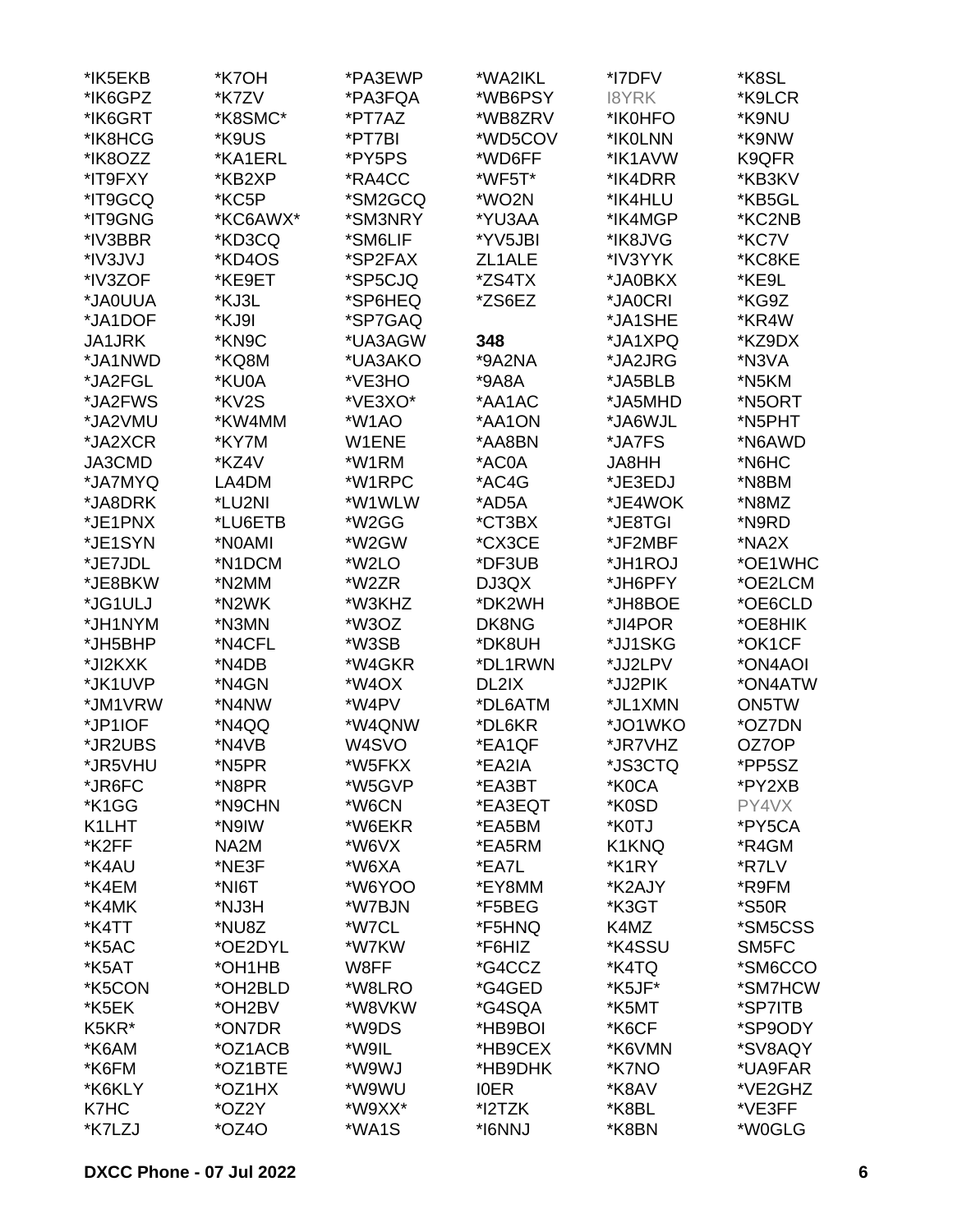| *W1DIG            | *EA9IE             | *K2PWG             | *VE3FRR            | *HB9DDM            | *KG6B             |
|-------------------|--------------------|--------------------|--------------------|--------------------|-------------------|
| *W1GG             | *EI8EM             | K4KU               | *VE3JV             | <b>IOCEP</b>       | *KI7M             |
| *W1JK             | *F6BVY             | K4YMQ              | *VE7EDZ            | *I5KG              | *KJ0M             |
| *W1MGP            | *F6CTL             | *K5TN              | *VE7JO             | <b>I8PND</b>       | *KM3J             |
| *W1SKU            | *F6GUG             | *K6ND              | <b>WOFF</b>        | *IK2CHZ            | *KO4DI            |
| *W2/F2YS          | *F6HUJ             | *K8JRM             | <b>WOJCB</b>       | *IK4THK            | *KS1J             |
| W <sub>2</sub> GK | *G0KXL             | *K8ME              | *W0SHL             | *IK5DNF            | *KV1J             |
| *W2PK             | *G3LZQ             | *K8NK              | *W0YK              | *IK5PWQ            | *KW4V             |
| *W3IIQ            | *G6GA              | *K8OK              | *W0ZU              | *IK8HJC            | LA3XI             |
| *W3OA             | *GM0AXY            | *K8ZZO             | *W1DOH             | *IK8PGC            | *LA7AFA           |
| W3XM              | *HA5AGS            | *KC6X              | *W1RY              | *IT9JOF            | *N1RK             |
| W4AXR             | *HB9CZR            | *KE3A              | *W1YM              | *IV3ZCS            | *N2ERN            |
| *W4JR             | *HB9DDZ            | *KE9XN             | *W1ZD              | *JA1DJO            | *N3HBX            |
| *W5PF             | HK4DF              | *KF0QR             | W2TP*              | *JA1KQX            | N3UN              |
| *W5ZN             | *I1MRH             | *KG7H              | W4DZZ              | *JA1KTB            | *N4FN             |
| W6AXH             | <b>I1UW</b>        | *KK0M              | *W4EB              | JA1OYY             | *N4RFN            |
| *W6IS             | <b>I7IVL</b>       | *KL0S              | W5UYD              | *JA1XRA            | *N6ED             |
| *W6RFL            | <b>IK0GPP</b>      | *KU8X              | *W5WP              | *JA2CXF            | *N6JN             |
| *W7AL             | *IK4AUY            | LA <sub>1</sub> ZI | *W6GM              | *JA3MHA            | *N6TA             |
| *W7HR             | *IK4EWN            | *LA8CJ             | *W6UA              | *JA3RAR            | *N7GR             |
| *W7ZR             | *IK7MXB            | *LX1CW             | W6XI               | *JA4UQY            | *N9JV             |
| *W8RHM            | *IN3ASW            | N <sub>2</sub> KA  | *W8VI              |                    | *N9RS             |
|                   | *IT9PKO            | *N2TN              | *W8WFN             | <b>JA4XH</b>       | *NE9Z             |
| *W9MDP<br>*W9OP   |                    | *N3BNA             |                    | *JA5ALE            | *NK7L             |
|                   | <b>IV3PRK</b>      |                    | *WA5BBR            | *JA6BZA            |                   |
| *WA4JQS           | *JA1GRM            | *N3SL<br>*N4AL     | *WA6MHZ            | *JA7HMZ            | *NO8D             |
| *WA6EZV           | *JA1MZM<br>*JA1PUK | *N4PQX             | *WA8LOW<br>*WA8WV  | *JA8ALB<br>*JA8GTA | OE2GKL<br>*OH9MDV |
| *WB3D<br>*WB5XX   |                    | *N6HK              |                    |                    |                   |
|                   | *JA1RWI            |                    | *WB6JXJ            | JA9ESZ             | *ON6MY            |
| *WB7B             | *JA1SGU            | N6QQ               | *WB7VNY            | *JH1BAM            | *ON7EM            |
| *WD8E             | *JA2ZL             | *N7HK              | *WE9R              | *JH1IAQ            | *ON7WW            |
| *WJ4T*            | *JA4AYU            | *N8KOL             | <b>WS0E</b>        | *JI1FXS            | *OZ1CTK           |
| *WK3N             | *JA6IVR            | *N9FN              | *YO3APJ            | *JI1WLL            | OZ3WK             |
| *WP4U             | *JA7BVH            | *N9OY              | *Z32ZM             | *JQ1ALQ            | *PA3EVY           |
| *WQ7B             | *JA7DYJ            | *NE1B              |                    | *JR2WCX            | *PY4BL            |
| *YB5QZ            | *JA8LRG            | *NM6V              | 346                | *JR4LNG            | *RA3DX            |
| *YO9HP            | JA8MKZ             | *NQ3A              | *AA0BS             | *K1KO              | *SM5HPB           |
| ZL1AAS            | *JE1CCD            | *NX0I              | *AA9CN*            | *K2BA              | *SV1RK            |
|                   | *JE1LFX            | *OE6IMD            | *AE1Q              | *K2ZZ              | *UA3AP            |
| 347               | *JF3KON            | *OH3BU             | *AF0F              | *K3SW              | *UA4SKW           |
| *9A2NO            | *JH1IED            | *OK3GU             | *CT1APE            | K4YT               | *UT5UGR           |
| *9K2GS            | *JH2FXK            | *ON4ON             | *CT1EKY            | *K5DV              | *UY5ZZ            |
| *AA9AA            | *JH3VNC            | OZ5GF              | DF <sub>1</sub> DB | *K6ESL             | VE3BSJ            |
| *AD4AM            | *JH7MQD            | *RU3FM             | *DJ9ON             | *K6UFO             | *VE6BI            |
| *CT1BWW           | *JH7RXU            | *SK7AX             | DL7SY              | *K7LJ              | *VE7ON            |
| *CU2CE            | *JH8GWW            | *SM0SMK            | *EA1DFP            | *K8ND              | *VE7VF            |
| *DF2UH            | UQU8HL*            | *SM3GSK            | *EA1JO             | *K8VJG             | *VE7WG            |
| DK6WL             | *JR7COH            | SM6AHS             | *EA3XP             | *K8WK              | *VK3AKK*          |
| *DL6XK            | *JR9LKE            | *SM7DXQ            | *EA8AM             | *K9LJN             | *W0DJC            |
| DL7FP             | *K0HQW             | *SV1BRL            | *F6CQU             | *K9MK              | *W0MHK            |
| EA1FD             | *K1LD              | *SV1VS             | *F6EWK             | *K9YY              | <b>WOQLX</b>      |
| *EA1YO            | *K1SF              | *UT3UA             | *FK8CP             | *KC2KU             | *W0ZX             |
| *EA8BYR           | K2EY               | *UT7QF             | *GM3YTS            | *KC9G              | W2GKZ             |
| *EA8RR            | *K2LS              | *VE1DX             | *HB9BIN            | *KE0RR             | *W2LK             |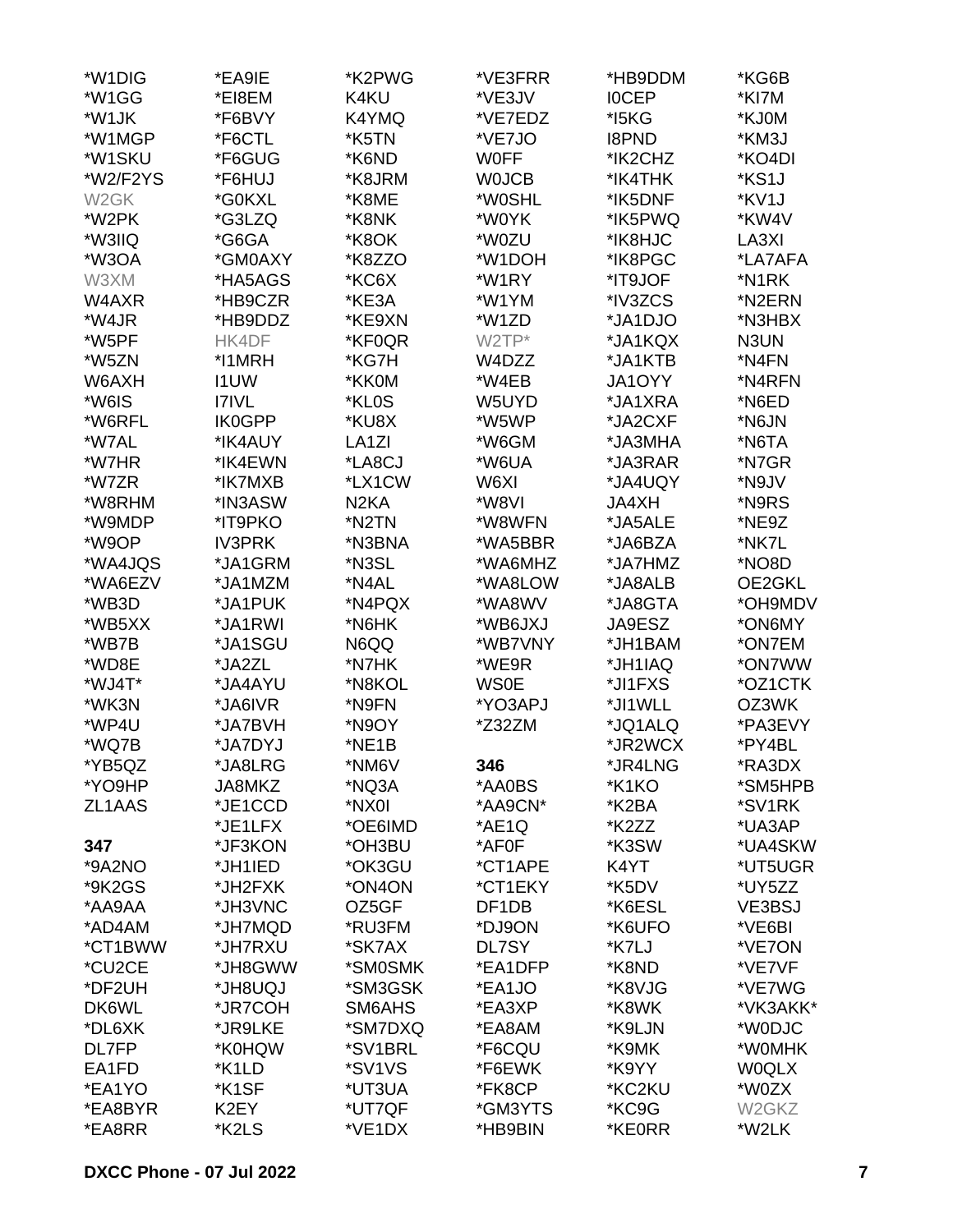| W3MP         | <b>I4ZSQ</b>       | *N1RR                          | *WD4NGB      | *IV3DSH            | *KI0KB             |
|--------------|--------------------|--------------------------------|--------------|--------------------|--------------------|
| *W4CCW*      | *IK0PRP            | *N2DXJ                         | *WI9H        | *IV3TDM            | *KN6KI             |
| *W4FQT       | *IK1WGX            | *N4BAA                         | *XE1ILI      | *IZ6CST            | *KV7K              |
| *W5AP        | *IK4IYC            | *N4JT                          | *YO2RR       | *JA1ETN            | LA7QI              |
| *W5TCX       | *IK5MEN            | *N7KA                          |              | JA1GTF             | *LU8ADX            |
| *W5WT        | *IK6SNR            | *N7WR                          | 344          | *JA1QWT            | *LU8EEM            |
|              |                    |                                |              |                    |                    |
| *W5XC        | *IT9CML            | *N8BEE                         | *4X4PG       | *JA2DPC            | *N <sub>0JR</sub>  |
| W6TC         | *JA0CGJ            | *N9ER                          | *4X6UO       | *JA2EWE            | N <sub>1</sub> AC  |
| *W6UB        | *JA0HXV            | *NA8W                          | AA4NC        | *JA2QCX            | *N2WB              |
| *W7ZK        | *JA1CHN            | *NI4H                          | *AC0X        | *JA3MZB            | *N3CDA             |
| *W8AXI       | *JA1FQI            | *NK1K                          | *AC7DX       | *JA4JSV            | N4AXR              |
| W9DE         | *JA1SFL            | *NO0C                          | *AG2B        | *JA5SUD            | *N4BYU             |
| W9HJ*        | JA2AAQ             | *OE1WEU                        | *AG4M        | *JA5XAE            | *N4HID             |
| W9PA         | *JA2FSM            | *OE7GB                         | *AL7R        | *JA7BWT            | N4VA               |
| *W9TX        | *JA2HQZ            | OH <sub>5</sub> N <sub>G</sub> | CE3GN        | *JA7LMZ            | *N5GH              |
|              |                    |                                |              |                    |                    |
| *WA3AFS      | *JA5BGA            | *ON4IQ                         | *CT1AHU      | *JA9FAI            | *N5JB              |
| *WA4TII      | <b>JA5JUG</b>      | *ON4VT                         | *CT1CJJ      | *JA9LSZ            | *N6RV              |
| *WA5VGI      | *JA7IC             | *PY5HOT                        | *CT1FJK      | *JA9RRH            | *N7WS              |
| *WA6APQ      | *JA8DSO            | *SP1JRF                        | *DF8KF       | *JH1CHU            | *N7XR              |
| *WB9Z        | *JA8EJO            | *SP6CIK                        | DJ2YL        | *JH1OCC            | *NA2R              |
| *WI8A        | <b>JA9JFO</b>      | *SP6M                          | DK9KD        | *JH4GNE            | *OE1AZS            |
| *WL7E        | *JF2WXS            | *UA3AB                         | *DL8DSL      | *JH7XRG            | *OE3GCU            |
| <b>YS10</b>  | *JH1EEB            | UA4RZ                          | *DL8FAJ      | *JI8DGO            | *OH1TV             |
| *ZL1HY       | <b>JH1KLE</b>      | *VA3LX                         | *EA1JG       | *JL1ARF            | *OH2BEN            |
| *ZL3JT       | *JH1WJR            | *VE6AX                         | EA3ALD       | *JQ3DUE            | OH <sub>2</sub> BR |
|              |                    |                                |              |                    |                    |
|              | *JH4FEB            | *VE7SZ                         | *EA3JL       | *K0BX*             | *OH2FT             |
| 345          | *JH4JNG            | *W0ANZ                         | *EA3WL       | *K0GY              | OK1ABB             |
| *4X6ZK       | *JH8DBJ            | *W1YIF                         | *EA4GT       | <b>K0HRF</b>       | *ON4AAC            |
| *9A2AA       | *JH8MXH            | W2FGY                          | *EA5B        | *K1CBK             | *ON4ANN            |
| *9A4W        | *JI1DHY            | W2KA                           | *EA5BRE      | K1HDO              | *ON4CD             |
| *AB6QM       | *JR7WFC            | *W2RQ                          | *EA5GPQ      | *K1JIU             | *ON5GQ             |
| *AE6Y        | *K0JGH             | *W2XT                          | *EA5OX       | K1MY               | *OZ1ADL            |
| AI3CD        | K <sub>1</sub> IE  | *W2YR                          | *EA5RU       | *K <sub>1</sub> OA | *OZ1AXG            |
| *CP6XE       | *K1WER             | *W3MPN*                        | *EI7BA       | K1RAW              | *PA1CW             |
| DJ3CP        | *K2CJ              | *W3NC                          | *F5BZB       | *K2SY              | *PA3ABH            |
|              |                    |                                |              |                    |                    |
| *DJ3ND       | *K3LC              | *W6DN                          | *F5PAC       | *K3KO*             | *PA3FWV            |
| *DL1AMQ      | *K3PA              | *W6DX                          | *F6FYD       | *K3WW              | *R3BM              |
| DL9DY        | K4KJZ              | *W6IGK                         | *GM4FDM      | *K4MV              | *R5AJ              |
| *EA1EAU      | *K5TT              | W6OU                           | *HS1NGR      | *K4SV              | *RA4CA             |
| *EA5AL       | K8SQE              | *W6RS                          | <b>I1ZFT</b> | *K5HW              | *RM0F              |
| *EA8PP       | K9RB               | *W7EYE                         | <b>I2PKF</b> | *K6RO              | *RY9C              |
| *EU7A        | *KD9HL             | *W7NN                          | <b>I4USC</b> | *K7XM*             | *SM5FWW            |
| *F6ITD       | *KE4FW             | *W8KTH                         | $*$ I5BG     | *K8DFC             | *SV1FJA            |
| *G0OIL       | <b>KE7LU</b>       | *W8OI                          | $*$ I5IGQ    | *K8FL              | *UA6A              |
| G3MCN        | *KF2TI             | *W8WVM                         | *IK0AGU      | *K8OZ              | VE <sub>2</sub> DO |
|              |                    |                                |              |                    |                    |
| *GM4YMM      | *KF8UN             | W9ABM                          | *IK0OZD      | *K8QM              | *VE7QCR            |
| *HA9PP       | *KR8V              | *W9BEA                         | *IK1YDA      | K9JJR              | *VK9NL             |
| *HB0CC       | *KS3F              | *W9IXX                         | *IK1YED      | K9RF               | W1DF               |
| <b>HB9NU</b> | *KY5I              | *WA0JH                         | *IK2QPR      | *K9ZM              | W2NK               |
| *HK6DOS      | *LA5LT             | *WA2VUY                        | *IK3VBB      | *KA4IWG            | *W2YC              |
| *HL3DE       | *LZ2JE             | WB2GOK                         | *IK4EWM      | *KA8ZPE            | W4BRE              |
| *I2EOW       | *N <sub>1</sub> GC | *WB5IUU                        | *IK6QOP      | *KF8PD             | W4JFK              |
| <b>I4BAC</b> | *N1GS              | *WB9EEE                        | *IT9UCS      | *KG8P              | W4ZX               |
|              |                    |                                |              |                    |                    |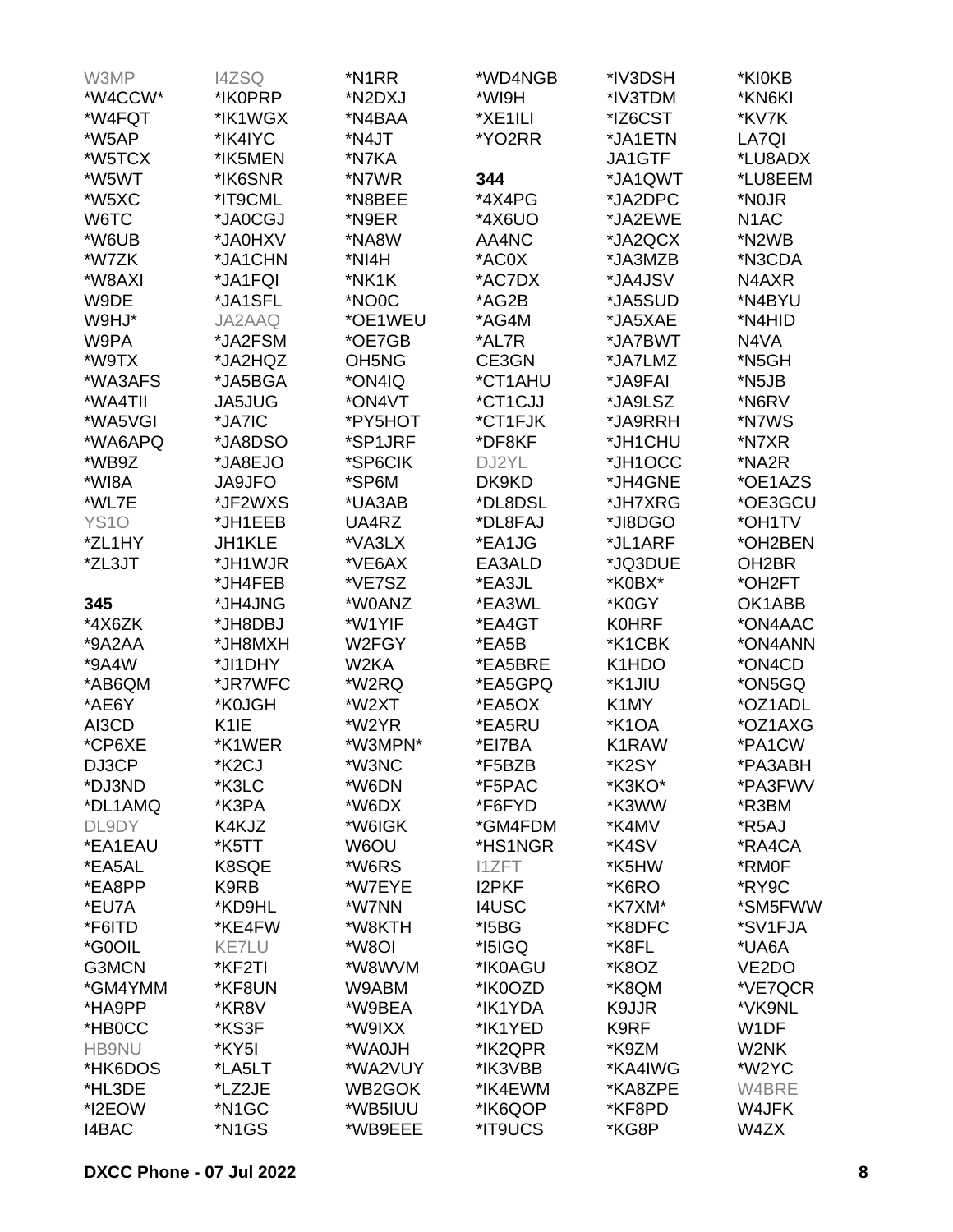| *W5RQ   | *G4GIR               | *K1AR               | *SM3NXS            | *XE2CQ       | *IV3ARJ           |
|---------|----------------------|---------------------|--------------------|--------------|-------------------|
| *W6OD   | *G4PWA               | *K2CIB              | *SM3VAC            | *YV5NWG      | *IV3TMV           |
| W6ORD   | GW3ARS               | *K2EZK              | *SP3RBG*           | *ZS1A        | *IZ4AIB           |
| *W6RLL  | *HA1RW               | K2IUK               | *SP5AUB            | *ZS6WB       | *IZ8EFB           |
| *W6WI   | *HB9BYQ              | K3KY                | *SP7VC             |              | <b>JA0CWZ</b>     |
| *W7AM   | *HC4L                | *K3PT               | *SP9QMP*           | 342          | *JA0NZR           |
|         | *HK3W                | *K4HL               | *SV1AER            | *9A2OM*      | *JA1ASO           |
| *W7RXO  |                      |                     |                    |              |                   |
| *W7TSQ  | <b>I2VGU</b>         | *K5ALQ              | *SV1CNS            | *AE5E        | *JA1DFK           |
| *W8HB   | *I2VGW               | *K5CR               | *SV2CXI            | *AG4W        | JA1GO             |
| W8QWI   | *I2WNO               | *K6KO               | *UY5AA             | *AI9L        | *JA1HOM           |
| *W8SAX  | *I5ENL               | *K8JRK              | *VE1JS             | *CT1DYV      | <b>JA1KXY</b>     |
| W9GD    | *I5ICY               | K9DD                | *VE3CFK            | *CT1EGW      | *JA1PAH           |
| W9JT    | <b>I5MPN</b>         | K9FD                | *VE3LYC            | *CU3EJ       | *JA2DXD           |
| *WA4MME | *I5XFD               | *K9XD               | VE3WW              | DJ6BN        | JA2GBO            |
| WA4QMQ  | *IK2OVC              | *KA9WON             | VK2AVZ             | DK2BI        | <b>JA2KSP</b>     |
| *WA5IPS | *IK4ADE              | *KB4CL              | *VK3DYL            | *DL2OE       | JA3KWZ            |
| *WB1EAZ | *IK4LAI              | *KC6H               | VO <sub>1</sub> CU | <b>DL7NB</b> | *JA4ITW           |
| *WB9CIF | *IK4NQL              | *KE6FV              | <b>W0BA</b>        | DL8QS        | JA6BSM            |
| *WC4B   | *IK8BIZ              | *KH6FKG             | *W0MAN             | *DL9RCF      | <b>JA7IL</b>      |
| *WD8LTM | *IK8CVZ              | *KI6CG              | *W0PSH             | DL9TJ        | *JA7KY            |
| WD8MGQ  | *IN3XAI              | *KR9A               | <b>WOTM</b>        | EA1IY        | *JA7QFU           |
| *WF2S   | *IT9CMU              | KX8G                | W1JWX              | *EA3DW       | JA9IFF            |
| *YO5BRZ | <b>IV3MUC</b>        | *LA5LJA             | W2BNJ              | *EA3GP       | *JF3LGC           |
| *YO7LCB | *IV3NDI              | *LU1DK              | W2GQF              | *EA3KB       | *JH8RZJ           |
| *ZL4QJ  | *IV3ODE              | *LZ1HA              | W2HAZ              | EA3OD        | *JL1WQO           |
|         |                      | *N1IBM              |                    |              |                   |
| *ZS1FJ  | *IZ1ANU              |                     | W <sub>2QL</sub>   | *EA4AQQ      | *JM1HJG           |
|         | *JA0DAI              | *N1NK               | W4BBL              | *EA5RD       | *JM1LPN           |
| 343     | *JA1XCZ              | *N1UR               | W4GKT              | *EA7BMZ      | *JM2RUV           |
| *AA1QD  | *JA2AHH              | *N3ZOM              | *W4HK              | *EI6FR       | *JR4VMS           |
| *AA4HP  | <b>JA2THS</b>        | *N4QV               | W4TV               | *F5NBX       | *K0LU             |
| AA4M    | JA3BG                | *N <sub>5</sub> OK  | *W5ODD             | *F5TJC       | *K1EY             |
| *AA8LL  | *JA4DHN              | *N9AW               | *W6BJH             | *G3OAG       | *K1NU             |
| *AC6HY  | JA5OP                | *N9EN               | *W6DCK             | *G3SVD       | K <sub>1</sub> RO |
| *BX5AA  | *JA5WIZ              | *N9LB               | *W6XK              | *G3VAO       | *K1SG             |
| *CT1ELC | TOH <sub>0A</sub> t* | *NA9A               | W7AJ               | G3VOF        | K2HWE             |
| *CT1FMX | *JE8LWZ              | NI5M                | *W7NGR             | *G4SOZ       | *K2MHE            |
| *CT3DZ  | *JF0EHX              | *NJ6P               | W7WT               | *HB9DLE      | K3SEW             |
| *CU3AD  | JF1PJK               | *NK4L               | W7YEM              | *HL3ERJ      | *K4HGX            |
| *DF1IC  | *JF1WPB              | *NQ7R               | *W8KL              | *I0ZYA       | *K6UM             |
| DJ9KH   | *JF2XGF              | OE3RSB              | *W9RPM             | *I2IAU       | *K6WRF*           |
| *DK2JX  | *JG1SRB              | *OH2BCK             | W9TDQ              | I2WTY        | *K7ACZ            |
| *DL5ZBB | *JH1HHC              | *OH <sub>2</sub> ZZ | *W9XX              | *I4ENO       | *K7WP             |
| *DL8FBC | *JH1XUM              | *PT7BZ              | *WA2VYA            | *IK0OER      | *KA2ELW           |
| *DL9BM  | *JH2IEE              | *PT7NK              | WA5ZIJ             | *IK1IYU      | *KB8GWL           |
| *EA1DLU | *JH4RLY              | PY <sub>2</sub> OB  | *WA6JA             | *IK1JJB      | KB9OC             |
| *EA3ESZ | *JI1PGO              | *PY3VB              | WA8PYL             | *IK2AHR      | *KC2Q             |
| *EA3GHZ | *JK1KSB              | *PY5IP              | *WB0TVY            | *IK2LOL      | *KD6FW            |
|         |                      |                     |                    |              |                   |
| *EA5HH  | *JM1FHL              | *R3VA               | WB9NOV             | *IK2ZJN      | *KE9I             |
| *EA7DUD | *JM1GAW              | *R7DX               | *WD0DAN            | *IK4MSV      | *KK9DX            |
| *EA9AM  | *JR2UJT              | *RW3RN              | *WO2T              | *IK8HJM      | KP <sub>2</sub> A |
| *F5JQI  | *JR3OEH              | SM2DMU              | *WX5L              | *IK8UHA      | *KP3AH            |
| *G0LRJ  | *JR6SVM              | SM3DXC              | *XE1VIC            | <b>IN3HO</b> | *KQ8D             |
| *G0WRE  | K0GEI                | SM3EVR              | *XE1ZLW            | *IT9DAA      | KX5V              |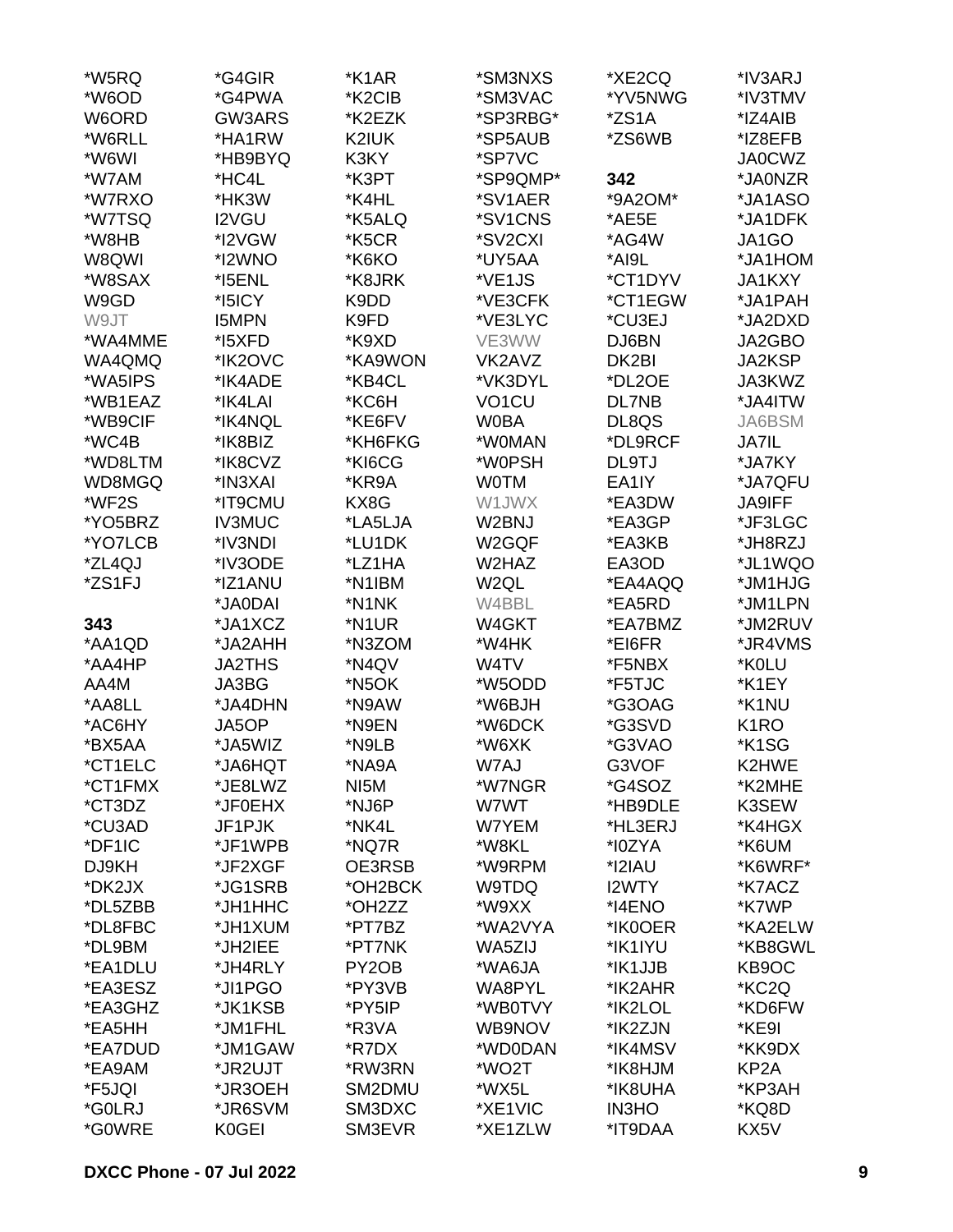| *LU4DXU                | WB1BVQ        | JA1JDP            | *N9BX                | 340           | <b>JJ3AFV</b>                   |
|------------------------|---------------|-------------------|----------------------|---------------|---------------------------------|
| *LU6DU                 | WB1J          | *JA1KPH           | *NC9T                | *AA8CH        | *JK1EXO                         |
| *N0OK                  | *WB6AXD       | *JA2CEJ           | *NQ6X                | *AA8R         | <b>JR3RRY</b>                   |
| *N4CID                 | *WC5Q         | <b>JA3JOR</b>     | NW4M                 | AI1K          | *K1KOB                          |
| N4GG                   | WF4G          | JA6SVP            | *NX9T                | *CT1DIZ       | *K1PL                           |
| N6GM                   | YV1AJ         | *JA7CVL           | *OE7XMH              | DJ1TE         | K <sub>2</sub> QIL              |
| *N7ZA                  |               | *JA7MOL           | <b>OH0NJ</b>         | *DJ9FK        | *K2RSK                          |
| *NE0DX                 | 341           | JA8EIA            | *ON5PO               | *DL3EA        | K <sub>2</sub> WE               |
| OA4BS                  | *7L1WII       | *JA8GSN           | *ON6YH               | *DL5CW        | *K4AV                           |
| *ON5WQ                 | *9A5CY        | JA9BMP            | *OZ1BUR              | *DL6GV        | *K4HB                           |
| OZ2NZ                  | *AA5AU        | *JD1AMA           | PY1APS               | *EA1ACP       | K4OCE                           |
| *PT2CSM                | *AD6W         | *JG3SKK           | *PY2KP               | *EA1T         | K4OM                            |
| *PT7DX                 | AI9U          | *JH0INP           | <i><b>*S55SL</b></i> | EA5BD         | *K5DC                           |
| *PY2NQ                 | *CP6UA        | *JH1VHU           | *SM5CZK              | *EA6LP        | K5RSG                           |
| *R3OK                  | *DF2IS        | JH2BFY            | SP6CDK               | *F2NH         | *K6LD                           |
| *RA3ZH                 | *DU1KT        | *JH7DFZ           | *SV1DPI              | *G4OWT        | K6SLO                           |
| *RU3EQ                 | EA7BLU        | *JH8SLS           | *SV8CS               | *HB9LCW       | K8BKM                           |
| *SP8FHM                | *F5SOF        | *JI8PDC           | *UA9YF               | *HL1XP        | K8CMO                           |
| *SQ6SZ*                | F6CPO         | *JJ3HGJ           | *UT7UW               | *HP2AT        | K8LBT                           |
| *SV1CQR                | F6DAY         | *JJ6DGP           | *VE3EXY              | <b>IODUD</b>  | K8LZ                            |
| *SV3AQR                | *F6ELE        | *JN1BMX           | VE4OX                | <b>I1FQH</b>  | K9KK                            |
| *SV8RX                 | *F6HMJ        | *JS2LHI           | *VK3SX               | I2BBJ         | K9KVA                           |
| *UA9FGR                | *G3LAS*       | *K1HT             | W1PR                 | <b>I2KAJ</b>  | K9PP                            |
| *UT5URW                | *HA5AAS       | *K2RD             | *W2NO                | *I8DPP        | *KB1MY                          |
| *VA3DXA                | *HA5KG        | K5MK              | *W2RMM               | <b>IK0OEM</b> | KB3H                            |
| VE3ST                  | *HB9AUS       | K6AXC             | *W300U               | IK1AOD        | *KB4GYT                         |
| *VE7IU                 | *HB9CIP       | K6MI              | *W4EP                | *IK3GID       | *KB5GT                          |
| *W0GAX                 | *HB9DDO       | *K6SIK            |                      | *IK5PWN       | *KC9ARR                         |
|                        | HC2RG         |                   | W4OSE                | *IK6EIW       |                                 |
| *W0KEU<br><b>WOULU</b> | *HK4SAN       | *K6TIM<br>*K6YP   | *W4QH<br>*W4RDX      | *IK6PTH       | KD2SY<br>KD2UF                  |
| W1JA                   | *HL5FBT       |                   |                      | *IK6ZKJ       | KF4M                            |
|                        |               | *K7BG             | *W6AEA               |               | *KF4MH                          |
| *W1LY<br>*W1OW         | *I0SYQ        | K8MID             | W6SL                 | *IN3ZNR       |                                 |
|                        | <b>I3VRV</b>  | K8NWD             | *W7QHE               | IT9ZVL        | KK4OK                           |
| *W <sub>2</sub> CG     | *I5YSZ        | *K8UE             | *W8LIQ               | *IV3KFB       | LA2IJ                           |
| W2IZN                  | <b>I8INW</b>  | K9HDZ             | W9AJ                 | *IZ2DPX       | *LU5FCI                         |
| W <sub>2ZI</sub>       | *I8OCA        | *K9SG             | W9ITB                | *JA0DIN       | *LX1DA                          |
| *W3BW                  | *IK0IOL       | K9ZG              | W9UPC                | JA1BFF        | N <sub>1</sub> BB               |
| W3KT                   | *IK0PEA       | *KA0NNF           | WA1YTW               | JA1GC         | *N1KC                           |
| *W3LL                  | *IK1ADH       | *KA2CYN           | *WA2NHA              | JA3AQ         | N <sub>2</sub> FF               |
| *W4BP                  | *IK1RLI       | *KA8DZT           | *WA3DCG              | JA4RED        | N4ANV                           |
| *W4UFO                 | *IK6BOB       | *KB9AIT           | *WA7NB               | JA5PUL        | N4KE                            |
| *W4VV                  | *IK6CGO       | *KC5LK            | *WB5ZAM              | JA8IXM        | *N4XMX                          |
| W5GCX                  | *IK7HDY       | *KF9AF            | *WE7K                | JE2LPC        | N <sub>5</sub> G <sub>G</sub> O |
| *W6OUL                 | *IK8EPC       | *KG2KJ            | *WG6P                | *JF7XKY       | *N6KZ                           |
| W7MAE                  | *IK8YTA       | *KM4A             | WZ1Q                 | *JH1BXH       | N7NR                            |
| *W7SLB                 | <b>IN3QCI</b> | KZ8Y              | *XE1MEX              | <b>JH1DTC</b> | N7RU                            |
| *W8AF                  | <b>IT9YRE</b> | *LA2PA            | *XE1RBV              | *JH1XFR       | N7TO                            |
| *W8KEN                 | *IZ2BVL       | *LA2PGA           | *YV1DIG              | *JH2AQI       | *N9ISN                          |
| *W9NIO*                | *IZ5ASZ       | N <sub>2</sub> JJ | YV5CWO               | *JH2AYB       | *NC4RB                          |
| *WA0ROI                | *IZ6CLZ       | N4AA*             | *YV5IV               | JH6EJG        | NK2H                            |
| WA2UUK                 | JA1CJO        | *N4JF             | ZL1BOQ               | UMW6HL*       | ON5HU                           |
| *WA4VA                 | JA1DCO        | *N8PCN            |                      | *JH7IAJ       | *OZ5YL                          |
| *WA8CDU                | *JA1GKA       | *N8SHZ            |                      | *JI2EMF       | *RN3QN                          |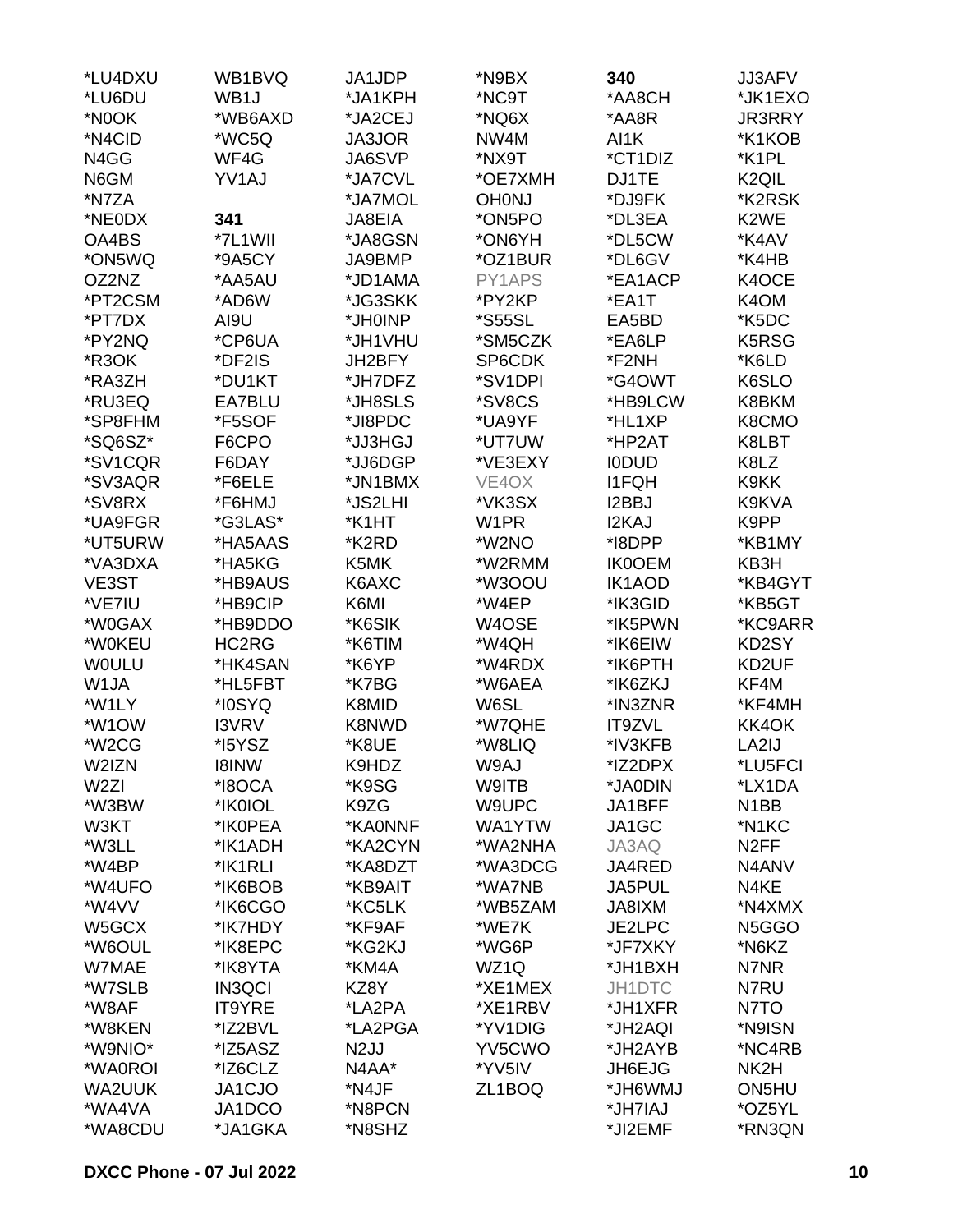| KD5ZD<br>SM5BFC<br>*HB9DKV<br>*W5IF<br>*IK7YZG<br>*OH3NHF<br>SM5BMB<br>*HL5NBM<br>*KE4SCY<br>ON4GG<br>W6ZI<br>IT9KZW<br>*SM5SWA<br>*I1CRA<br>*W8JV<br>*IZ0CKJ<br>*PB9FN<br>KE5PO<br>*SV1ACK<br>*I1EIS<br>KF <sub>2</sub> X<br>*W8KA<br>*JA0BOV<br>*RA3QK<br>*UA0ZC<br><b>I1HAG</b><br>*KF4NEF<br>W9ZJ<br>*JA1HOU<br>*SM0XBI<br>*UA4CR<br>KI4SR<br><b>I4NJM</b><br>W9ZWH<br>JA1KAW<br>SM3PZG<br>*UT9FJ<br>*I5OYY<br>*KM6HB<br>W9ZX<br>JA2CXK<br><b>SM7FIG</b><br>*W0UVC<br><b>IK2GPQ</b><br>*KQ4AV<br>WA2VEE<br><b>JA2KSI</b><br>*SQ9ANT<br>W3ACE<br>*IK2YCW<br>KQ9W<br><b>WB0HAD</b><br>*VA6JV<br>*JA3GN<br>W3HC<br><b>IK4EFW</b><br>*KT8X<br>WB2KHO<br>JA4BXL<br>*VE3GNF<br>*W4CZ<br>WC5E<br>JA5CKD<br>*VE7BV<br>IK5BGM<br>*KU4BP<br>IK8DDN<br>WW5L<br><b>JA7GY</b><br>W1PX<br>W4FDE<br>*LA5IIA<br>W <sub>4</sub> LI<br>*JA7OUV<br>*IT9CVO<br>LA7SI<br>XE1KS<br>W1TPK<br>*W4LIA<br>*LA9VFA<br>W1ZT<br>*IZ5EKV<br>*ZL2AL<br>JA8DJY<br>W4QAW<br>*JA1ANR<br>N0ABE<br>*JA9AGN<br>W2AYM<br>W4RNZ<br>JA1IZZ<br>*N0KV<br>338<br>*JH1LAH<br>W <sub>2</sub> OIB<br>JA1PNA<br>*N <sub>1</sub> SV<br>4K7R<br>W3SOH<br>W5OFN<br><b>JH3HTD</b><br>W6GO<br>*N <sub>2</sub> AJ<br>*JO7WXN<br>W4ACM<br><b>JA2ANA</b><br>AB4UF<br>*W4EJG<br>W6NP<br>JA2APA<br>*N2NS<br>AJ8J<br>JR1FHP<br>*CT4GO<br>W6OM<br>*JA2ATE<br>N5PPT<br>W4NK<br>JR1JGA<br>W6SHY<br>*JA2BQX<br>*N6ATD<br>*CU2DX<br><b>K0PA</b><br>*W4SK<br>DJ6TK<br>*W7IAN*<br>JA3VPA<br>*N6DUR<br>K <sub>1</sub><br>W5FPT<br>JA6COW<br>*N7MQ<br>DJ9OV<br>K1MM<br>W5QNF<br>*W7KSK<br>W7WM<br>*JA6OXT<br>*N7VPN<br>DL2SCQ<br>*K2AM<br>W6GYM<br>W8IQ<br>NE4A<br>DL3MGK<br>K4RSB<br>W6NWS<br><b>JA8KSF</b><br>W9IFJ<br>*JA9CHI<br>NI <sub>5</sub> DX<br>DL4NN<br>*K4TY<br>W6WBY<br>*JA9GLW<br>*DL5IC<br>*K4XR<br>WB5LBJ/DU<br>*NN6K<br>W7AEP<br>*WC0Y<br>JF2HPA<br>*NS4C<br>DL5SBA<br>*K7BTW<br>W7DSZ<br>*WD8ANZ<br>JF7DZA<br>NS6B<br>EA3A<br>K9ARZ<br>*W7ZB<br>*WD9DZV<br>JH1JNR<br>*NT5V<br>EA3AOC<br><b>KA0CPY</b><br>*W7ZJ<br>*WE9A<br>JH1QYT<br>*NW7E<br>*EA3GHQ<br>KB <sub>1</sub> CQ<br>W8MAW<br>*WT4Q<br>*OD5NH<br>W8QNF<br>*JH1UBK<br>*EA5K<br>KB1HY<br>*XE1KK<br>*JH1VUO<br>OK2DB<br>KB9JM<br>EA7ABW<br>WA4ECA<br>EI2GS<br><b>ON7LX</b><br>KC5UO<br>*WA4USA<br>JH2LLE<br>SM5JE*<br><b>KE7UL</b><br>339<br><b>JH8NBJ</b><br>F6GKA<br><b>WA9NUQ</b><br>$*9A2X$<br>*JL1IHE<br>SP6DVP<br>FM5DN<br>KG6I<br>*WB3LHD<br>*9H1SP<br>*JL1UXH<br>*SP8FB<br>G3PJK<br>KN <sub>2</sub> L<br>WB8K<br>*UR5EDX<br>*G3SBP<br>WD8MQJ<br>*AB0CT<br>JL3VWI<br>*LA5ZN<br>AI6Z<br>*K0YV<br>*GM3POI<br><b>WD9FLI</b><br>*UX5UO<br>LB2HG<br>*AJ9C<br>K <sub>1</sub> ER<br>*VE3UZ<br>GM4SNP<br>*MM0SJH<br>WN6R<br>*CP5NU<br>K <sub>2</sub> A <sub>Z</sub><br>*VE3YF<br><b>NORN</b><br>WY5H<br>*HA7TM<br>*CT1BOL<br>*K2OGD<br>*W0SD<br>YV1TO<br>HB9AOO<br>N <sub>1</sub> ALR<br>*CT1ELF<br>K <sub>4</sub> DLI<br><b>W0YNZ</b><br>*HB9DQD<br>*N1LN<br>ZL2ST<br>*CT3CD<br>K5GE<br>W <sub>1</sub> OG<br>HK3YH<br>N3ME*<br>DL3NBL<br>*K6IPM<br>*W2IRT<br>I2JQ<br>337<br>N <sub>5</sub> H <sub>SF</sub><br>DL6DK<br>K7UA<br>W <sub>2</sub> RD<br><b>I2PHN</b><br>*9A3SM<br>N6BEP<br>EA3ELM<br>*K8YYY<br>*W3FJ<br><b>I4JUB</b><br>N8BNE<br>AA4ZK<br>*EA3GJW<br>*N8SNM<br>K9GWH<br>W4BQY<br>I7HH<br>AA7AV<br>EA3TT<br>K9TI*<br>W4DJL<br>*IK2VUC<br>N9BA<br>AB5EB<br>EA4CP<br>W4WDR<br>CX2AAL<br>KA1CRP<br><b>IK5GUJ</b><br>NA <sub>2</sub> U<br>*KA3SHN<br>*W4WX<br>*IK5RUN<br>NH7A<br>DJ1OJ<br>*EA5XV<br>G3KWK<br>KB2RA<br>DK8MZ<br>W5GML<br>*IK5SRF<br>NN7X | *SM2OAN | *HA5BSW | KD4RH | *W5GZ | *IK7XLU | OH <sub>2</sub> OT |
|--------------------------------------------------------------------------------------------------------------------------------------------------------------------------------------------------------------------------------------------------------------------------------------------------------------------------------------------------------------------------------------------------------------------------------------------------------------------------------------------------------------------------------------------------------------------------------------------------------------------------------------------------------------------------------------------------------------------------------------------------------------------------------------------------------------------------------------------------------------------------------------------------------------------------------------------------------------------------------------------------------------------------------------------------------------------------------------------------------------------------------------------------------------------------------------------------------------------------------------------------------------------------------------------------------------------------------------------------------------------------------------------------------------------------------------------------------------------------------------------------------------------------------------------------------------------------------------------------------------------------------------------------------------------------------------------------------------------------------------------------------------------------------------------------------------------------------------------------------------------------------------------------------------------------------------------------------------------------------------------------------------------------------------------------------------------------------------------------------------------------------------------------------------------------------------------------------------------------------------------------------------------------------------------------------------------------------------------------------------------------------------------------------------------------------------------------------------------------------------------------------------------------------------------------------------------------------------------------------------------------------------------------------------------------------------------------------------------------------------------------------------------------------------------------------------------------------------------------------------------------------------------------------------------------------------------------------------------------------------------------------------------------------------------------------------------------------------------------------------------------------------------------------------------------------------------------------------------------------------------------------------------------------------------------------------------------------------------------------------------------------------------------------------------------------------------------------------------------|---------|---------|-------|-------|---------|--------------------|
|                                                                                                                                                                                                                                                                                                                                                                                                                                                                                                                                                                                                                                                                                                                                                                                                                                                                                                                                                                                                                                                                                                                                                                                                                                                                                                                                                                                                                                                                                                                                                                                                                                                                                                                                                                                                                                                                                                                                                                                                                                                                                                                                                                                                                                                                                                                                                                                                                                                                                                                                                                                                                                                                                                                                                                                                                                                                                                                                                                                                                                                                                                                                                                                                                                                                                                                                                                                                                                                                          |         |         |       |       |         |                    |
|                                                                                                                                                                                                                                                                                                                                                                                                                                                                                                                                                                                                                                                                                                                                                                                                                                                                                                                                                                                                                                                                                                                                                                                                                                                                                                                                                                                                                                                                                                                                                                                                                                                                                                                                                                                                                                                                                                                                                                                                                                                                                                                                                                                                                                                                                                                                                                                                                                                                                                                                                                                                                                                                                                                                                                                                                                                                                                                                                                                                                                                                                                                                                                                                                                                                                                                                                                                                                                                                          |         |         |       |       |         |                    |
|                                                                                                                                                                                                                                                                                                                                                                                                                                                                                                                                                                                                                                                                                                                                                                                                                                                                                                                                                                                                                                                                                                                                                                                                                                                                                                                                                                                                                                                                                                                                                                                                                                                                                                                                                                                                                                                                                                                                                                                                                                                                                                                                                                                                                                                                                                                                                                                                                                                                                                                                                                                                                                                                                                                                                                                                                                                                                                                                                                                                                                                                                                                                                                                                                                                                                                                                                                                                                                                                          |         |         |       |       |         |                    |
|                                                                                                                                                                                                                                                                                                                                                                                                                                                                                                                                                                                                                                                                                                                                                                                                                                                                                                                                                                                                                                                                                                                                                                                                                                                                                                                                                                                                                                                                                                                                                                                                                                                                                                                                                                                                                                                                                                                                                                                                                                                                                                                                                                                                                                                                                                                                                                                                                                                                                                                                                                                                                                                                                                                                                                                                                                                                                                                                                                                                                                                                                                                                                                                                                                                                                                                                                                                                                                                                          |         |         |       |       |         |                    |
|                                                                                                                                                                                                                                                                                                                                                                                                                                                                                                                                                                                                                                                                                                                                                                                                                                                                                                                                                                                                                                                                                                                                                                                                                                                                                                                                                                                                                                                                                                                                                                                                                                                                                                                                                                                                                                                                                                                                                                                                                                                                                                                                                                                                                                                                                                                                                                                                                                                                                                                                                                                                                                                                                                                                                                                                                                                                                                                                                                                                                                                                                                                                                                                                                                                                                                                                                                                                                                                                          |         |         |       |       |         |                    |
|                                                                                                                                                                                                                                                                                                                                                                                                                                                                                                                                                                                                                                                                                                                                                                                                                                                                                                                                                                                                                                                                                                                                                                                                                                                                                                                                                                                                                                                                                                                                                                                                                                                                                                                                                                                                                                                                                                                                                                                                                                                                                                                                                                                                                                                                                                                                                                                                                                                                                                                                                                                                                                                                                                                                                                                                                                                                                                                                                                                                                                                                                                                                                                                                                                                                                                                                                                                                                                                                          |         |         |       |       |         |                    |
|                                                                                                                                                                                                                                                                                                                                                                                                                                                                                                                                                                                                                                                                                                                                                                                                                                                                                                                                                                                                                                                                                                                                                                                                                                                                                                                                                                                                                                                                                                                                                                                                                                                                                                                                                                                                                                                                                                                                                                                                                                                                                                                                                                                                                                                                                                                                                                                                                                                                                                                                                                                                                                                                                                                                                                                                                                                                                                                                                                                                                                                                                                                                                                                                                                                                                                                                                                                                                                                                          |         |         |       |       |         |                    |
|                                                                                                                                                                                                                                                                                                                                                                                                                                                                                                                                                                                                                                                                                                                                                                                                                                                                                                                                                                                                                                                                                                                                                                                                                                                                                                                                                                                                                                                                                                                                                                                                                                                                                                                                                                                                                                                                                                                                                                                                                                                                                                                                                                                                                                                                                                                                                                                                                                                                                                                                                                                                                                                                                                                                                                                                                                                                                                                                                                                                                                                                                                                                                                                                                                                                                                                                                                                                                                                                          |         |         |       |       |         |                    |
|                                                                                                                                                                                                                                                                                                                                                                                                                                                                                                                                                                                                                                                                                                                                                                                                                                                                                                                                                                                                                                                                                                                                                                                                                                                                                                                                                                                                                                                                                                                                                                                                                                                                                                                                                                                                                                                                                                                                                                                                                                                                                                                                                                                                                                                                                                                                                                                                                                                                                                                                                                                                                                                                                                                                                                                                                                                                                                                                                                                                                                                                                                                                                                                                                                                                                                                                                                                                                                                                          |         |         |       |       |         |                    |
|                                                                                                                                                                                                                                                                                                                                                                                                                                                                                                                                                                                                                                                                                                                                                                                                                                                                                                                                                                                                                                                                                                                                                                                                                                                                                                                                                                                                                                                                                                                                                                                                                                                                                                                                                                                                                                                                                                                                                                                                                                                                                                                                                                                                                                                                                                                                                                                                                                                                                                                                                                                                                                                                                                                                                                                                                                                                                                                                                                                                                                                                                                                                                                                                                                                                                                                                                                                                                                                                          |         |         |       |       |         |                    |
|                                                                                                                                                                                                                                                                                                                                                                                                                                                                                                                                                                                                                                                                                                                                                                                                                                                                                                                                                                                                                                                                                                                                                                                                                                                                                                                                                                                                                                                                                                                                                                                                                                                                                                                                                                                                                                                                                                                                                                                                                                                                                                                                                                                                                                                                                                                                                                                                                                                                                                                                                                                                                                                                                                                                                                                                                                                                                                                                                                                                                                                                                                                                                                                                                                                                                                                                                                                                                                                                          |         |         |       |       |         |                    |
|                                                                                                                                                                                                                                                                                                                                                                                                                                                                                                                                                                                                                                                                                                                                                                                                                                                                                                                                                                                                                                                                                                                                                                                                                                                                                                                                                                                                                                                                                                                                                                                                                                                                                                                                                                                                                                                                                                                                                                                                                                                                                                                                                                                                                                                                                                                                                                                                                                                                                                                                                                                                                                                                                                                                                                                                                                                                                                                                                                                                                                                                                                                                                                                                                                                                                                                                                                                                                                                                          |         |         |       |       |         |                    |
|                                                                                                                                                                                                                                                                                                                                                                                                                                                                                                                                                                                                                                                                                                                                                                                                                                                                                                                                                                                                                                                                                                                                                                                                                                                                                                                                                                                                                                                                                                                                                                                                                                                                                                                                                                                                                                                                                                                                                                                                                                                                                                                                                                                                                                                                                                                                                                                                                                                                                                                                                                                                                                                                                                                                                                                                                                                                                                                                                                                                                                                                                                                                                                                                                                                                                                                                                                                                                                                                          |         |         |       |       |         |                    |
|                                                                                                                                                                                                                                                                                                                                                                                                                                                                                                                                                                                                                                                                                                                                                                                                                                                                                                                                                                                                                                                                                                                                                                                                                                                                                                                                                                                                                                                                                                                                                                                                                                                                                                                                                                                                                                                                                                                                                                                                                                                                                                                                                                                                                                                                                                                                                                                                                                                                                                                                                                                                                                                                                                                                                                                                                                                                                                                                                                                                                                                                                                                                                                                                                                                                                                                                                                                                                                                                          |         |         |       |       |         |                    |
|                                                                                                                                                                                                                                                                                                                                                                                                                                                                                                                                                                                                                                                                                                                                                                                                                                                                                                                                                                                                                                                                                                                                                                                                                                                                                                                                                                                                                                                                                                                                                                                                                                                                                                                                                                                                                                                                                                                                                                                                                                                                                                                                                                                                                                                                                                                                                                                                                                                                                                                                                                                                                                                                                                                                                                                                                                                                                                                                                                                                                                                                                                                                                                                                                                                                                                                                                                                                                                                                          |         |         |       |       |         |                    |
|                                                                                                                                                                                                                                                                                                                                                                                                                                                                                                                                                                                                                                                                                                                                                                                                                                                                                                                                                                                                                                                                                                                                                                                                                                                                                                                                                                                                                                                                                                                                                                                                                                                                                                                                                                                                                                                                                                                                                                                                                                                                                                                                                                                                                                                                                                                                                                                                                                                                                                                                                                                                                                                                                                                                                                                                                                                                                                                                                                                                                                                                                                                                                                                                                                                                                                                                                                                                                                                                          |         |         |       |       |         |                    |
|                                                                                                                                                                                                                                                                                                                                                                                                                                                                                                                                                                                                                                                                                                                                                                                                                                                                                                                                                                                                                                                                                                                                                                                                                                                                                                                                                                                                                                                                                                                                                                                                                                                                                                                                                                                                                                                                                                                                                                                                                                                                                                                                                                                                                                                                                                                                                                                                                                                                                                                                                                                                                                                                                                                                                                                                                                                                                                                                                                                                                                                                                                                                                                                                                                                                                                                                                                                                                                                                          |         |         |       |       |         |                    |
|                                                                                                                                                                                                                                                                                                                                                                                                                                                                                                                                                                                                                                                                                                                                                                                                                                                                                                                                                                                                                                                                                                                                                                                                                                                                                                                                                                                                                                                                                                                                                                                                                                                                                                                                                                                                                                                                                                                                                                                                                                                                                                                                                                                                                                                                                                                                                                                                                                                                                                                                                                                                                                                                                                                                                                                                                                                                                                                                                                                                                                                                                                                                                                                                                                                                                                                                                                                                                                                                          |         |         |       |       |         |                    |
|                                                                                                                                                                                                                                                                                                                                                                                                                                                                                                                                                                                                                                                                                                                                                                                                                                                                                                                                                                                                                                                                                                                                                                                                                                                                                                                                                                                                                                                                                                                                                                                                                                                                                                                                                                                                                                                                                                                                                                                                                                                                                                                                                                                                                                                                                                                                                                                                                                                                                                                                                                                                                                                                                                                                                                                                                                                                                                                                                                                                                                                                                                                                                                                                                                                                                                                                                                                                                                                                          |         |         |       |       |         |                    |
|                                                                                                                                                                                                                                                                                                                                                                                                                                                                                                                                                                                                                                                                                                                                                                                                                                                                                                                                                                                                                                                                                                                                                                                                                                                                                                                                                                                                                                                                                                                                                                                                                                                                                                                                                                                                                                                                                                                                                                                                                                                                                                                                                                                                                                                                                                                                                                                                                                                                                                                                                                                                                                                                                                                                                                                                                                                                                                                                                                                                                                                                                                                                                                                                                                                                                                                                                                                                                                                                          |         |         |       |       |         |                    |
|                                                                                                                                                                                                                                                                                                                                                                                                                                                                                                                                                                                                                                                                                                                                                                                                                                                                                                                                                                                                                                                                                                                                                                                                                                                                                                                                                                                                                                                                                                                                                                                                                                                                                                                                                                                                                                                                                                                                                                                                                                                                                                                                                                                                                                                                                                                                                                                                                                                                                                                                                                                                                                                                                                                                                                                                                                                                                                                                                                                                                                                                                                                                                                                                                                                                                                                                                                                                                                                                          |         |         |       |       |         |                    |
|                                                                                                                                                                                                                                                                                                                                                                                                                                                                                                                                                                                                                                                                                                                                                                                                                                                                                                                                                                                                                                                                                                                                                                                                                                                                                                                                                                                                                                                                                                                                                                                                                                                                                                                                                                                                                                                                                                                                                                                                                                                                                                                                                                                                                                                                                                                                                                                                                                                                                                                                                                                                                                                                                                                                                                                                                                                                                                                                                                                                                                                                                                                                                                                                                                                                                                                                                                                                                                                                          |         |         |       |       |         |                    |
|                                                                                                                                                                                                                                                                                                                                                                                                                                                                                                                                                                                                                                                                                                                                                                                                                                                                                                                                                                                                                                                                                                                                                                                                                                                                                                                                                                                                                                                                                                                                                                                                                                                                                                                                                                                                                                                                                                                                                                                                                                                                                                                                                                                                                                                                                                                                                                                                                                                                                                                                                                                                                                                                                                                                                                                                                                                                                                                                                                                                                                                                                                                                                                                                                                                                                                                                                                                                                                                                          |         |         |       |       |         |                    |
|                                                                                                                                                                                                                                                                                                                                                                                                                                                                                                                                                                                                                                                                                                                                                                                                                                                                                                                                                                                                                                                                                                                                                                                                                                                                                                                                                                                                                                                                                                                                                                                                                                                                                                                                                                                                                                                                                                                                                                                                                                                                                                                                                                                                                                                                                                                                                                                                                                                                                                                                                                                                                                                                                                                                                                                                                                                                                                                                                                                                                                                                                                                                                                                                                                                                                                                                                                                                                                                                          |         |         |       |       |         |                    |
|                                                                                                                                                                                                                                                                                                                                                                                                                                                                                                                                                                                                                                                                                                                                                                                                                                                                                                                                                                                                                                                                                                                                                                                                                                                                                                                                                                                                                                                                                                                                                                                                                                                                                                                                                                                                                                                                                                                                                                                                                                                                                                                                                                                                                                                                                                                                                                                                                                                                                                                                                                                                                                                                                                                                                                                                                                                                                                                                                                                                                                                                                                                                                                                                                                                                                                                                                                                                                                                                          |         |         |       |       |         |                    |
|                                                                                                                                                                                                                                                                                                                                                                                                                                                                                                                                                                                                                                                                                                                                                                                                                                                                                                                                                                                                                                                                                                                                                                                                                                                                                                                                                                                                                                                                                                                                                                                                                                                                                                                                                                                                                                                                                                                                                                                                                                                                                                                                                                                                                                                                                                                                                                                                                                                                                                                                                                                                                                                                                                                                                                                                                                                                                                                                                                                                                                                                                                                                                                                                                                                                                                                                                                                                                                                                          |         |         |       |       |         |                    |
|                                                                                                                                                                                                                                                                                                                                                                                                                                                                                                                                                                                                                                                                                                                                                                                                                                                                                                                                                                                                                                                                                                                                                                                                                                                                                                                                                                                                                                                                                                                                                                                                                                                                                                                                                                                                                                                                                                                                                                                                                                                                                                                                                                                                                                                                                                                                                                                                                                                                                                                                                                                                                                                                                                                                                                                                                                                                                                                                                                                                                                                                                                                                                                                                                                                                                                                                                                                                                                                                          |         |         |       |       |         |                    |
|                                                                                                                                                                                                                                                                                                                                                                                                                                                                                                                                                                                                                                                                                                                                                                                                                                                                                                                                                                                                                                                                                                                                                                                                                                                                                                                                                                                                                                                                                                                                                                                                                                                                                                                                                                                                                                                                                                                                                                                                                                                                                                                                                                                                                                                                                                                                                                                                                                                                                                                                                                                                                                                                                                                                                                                                                                                                                                                                                                                                                                                                                                                                                                                                                                                                                                                                                                                                                                                                          |         |         |       |       |         |                    |
|                                                                                                                                                                                                                                                                                                                                                                                                                                                                                                                                                                                                                                                                                                                                                                                                                                                                                                                                                                                                                                                                                                                                                                                                                                                                                                                                                                                                                                                                                                                                                                                                                                                                                                                                                                                                                                                                                                                                                                                                                                                                                                                                                                                                                                                                                                                                                                                                                                                                                                                                                                                                                                                                                                                                                                                                                                                                                                                                                                                                                                                                                                                                                                                                                                                                                                                                                                                                                                                                          |         |         |       |       |         |                    |
|                                                                                                                                                                                                                                                                                                                                                                                                                                                                                                                                                                                                                                                                                                                                                                                                                                                                                                                                                                                                                                                                                                                                                                                                                                                                                                                                                                                                                                                                                                                                                                                                                                                                                                                                                                                                                                                                                                                                                                                                                                                                                                                                                                                                                                                                                                                                                                                                                                                                                                                                                                                                                                                                                                                                                                                                                                                                                                                                                                                                                                                                                                                                                                                                                                                                                                                                                                                                                                                                          |         |         |       |       |         |                    |
|                                                                                                                                                                                                                                                                                                                                                                                                                                                                                                                                                                                                                                                                                                                                                                                                                                                                                                                                                                                                                                                                                                                                                                                                                                                                                                                                                                                                                                                                                                                                                                                                                                                                                                                                                                                                                                                                                                                                                                                                                                                                                                                                                                                                                                                                                                                                                                                                                                                                                                                                                                                                                                                                                                                                                                                                                                                                                                                                                                                                                                                                                                                                                                                                                                                                                                                                                                                                                                                                          |         |         |       |       |         |                    |
|                                                                                                                                                                                                                                                                                                                                                                                                                                                                                                                                                                                                                                                                                                                                                                                                                                                                                                                                                                                                                                                                                                                                                                                                                                                                                                                                                                                                                                                                                                                                                                                                                                                                                                                                                                                                                                                                                                                                                                                                                                                                                                                                                                                                                                                                                                                                                                                                                                                                                                                                                                                                                                                                                                                                                                                                                                                                                                                                                                                                                                                                                                                                                                                                                                                                                                                                                                                                                                                                          |         |         |       |       |         |                    |
|                                                                                                                                                                                                                                                                                                                                                                                                                                                                                                                                                                                                                                                                                                                                                                                                                                                                                                                                                                                                                                                                                                                                                                                                                                                                                                                                                                                                                                                                                                                                                                                                                                                                                                                                                                                                                                                                                                                                                                                                                                                                                                                                                                                                                                                                                                                                                                                                                                                                                                                                                                                                                                                                                                                                                                                                                                                                                                                                                                                                                                                                                                                                                                                                                                                                                                                                                                                                                                                                          |         |         |       |       |         |                    |
|                                                                                                                                                                                                                                                                                                                                                                                                                                                                                                                                                                                                                                                                                                                                                                                                                                                                                                                                                                                                                                                                                                                                                                                                                                                                                                                                                                                                                                                                                                                                                                                                                                                                                                                                                                                                                                                                                                                                                                                                                                                                                                                                                                                                                                                                                                                                                                                                                                                                                                                                                                                                                                                                                                                                                                                                                                                                                                                                                                                                                                                                                                                                                                                                                                                                                                                                                                                                                                                                          |         |         |       |       |         |                    |
|                                                                                                                                                                                                                                                                                                                                                                                                                                                                                                                                                                                                                                                                                                                                                                                                                                                                                                                                                                                                                                                                                                                                                                                                                                                                                                                                                                                                                                                                                                                                                                                                                                                                                                                                                                                                                                                                                                                                                                                                                                                                                                                                                                                                                                                                                                                                                                                                                                                                                                                                                                                                                                                                                                                                                                                                                                                                                                                                                                                                                                                                                                                                                                                                                                                                                                                                                                                                                                                                          |         |         |       |       |         |                    |
|                                                                                                                                                                                                                                                                                                                                                                                                                                                                                                                                                                                                                                                                                                                                                                                                                                                                                                                                                                                                                                                                                                                                                                                                                                                                                                                                                                                                                                                                                                                                                                                                                                                                                                                                                                                                                                                                                                                                                                                                                                                                                                                                                                                                                                                                                                                                                                                                                                                                                                                                                                                                                                                                                                                                                                                                                                                                                                                                                                                                                                                                                                                                                                                                                                                                                                                                                                                                                                                                          |         |         |       |       |         |                    |
|                                                                                                                                                                                                                                                                                                                                                                                                                                                                                                                                                                                                                                                                                                                                                                                                                                                                                                                                                                                                                                                                                                                                                                                                                                                                                                                                                                                                                                                                                                                                                                                                                                                                                                                                                                                                                                                                                                                                                                                                                                                                                                                                                                                                                                                                                                                                                                                                                                                                                                                                                                                                                                                                                                                                                                                                                                                                                                                                                                                                                                                                                                                                                                                                                                                                                                                                                                                                                                                                          |         |         |       |       |         |                    |
|                                                                                                                                                                                                                                                                                                                                                                                                                                                                                                                                                                                                                                                                                                                                                                                                                                                                                                                                                                                                                                                                                                                                                                                                                                                                                                                                                                                                                                                                                                                                                                                                                                                                                                                                                                                                                                                                                                                                                                                                                                                                                                                                                                                                                                                                                                                                                                                                                                                                                                                                                                                                                                                                                                                                                                                                                                                                                                                                                                                                                                                                                                                                                                                                                                                                                                                                                                                                                                                                          |         |         |       |       |         |                    |
|                                                                                                                                                                                                                                                                                                                                                                                                                                                                                                                                                                                                                                                                                                                                                                                                                                                                                                                                                                                                                                                                                                                                                                                                                                                                                                                                                                                                                                                                                                                                                                                                                                                                                                                                                                                                                                                                                                                                                                                                                                                                                                                                                                                                                                                                                                                                                                                                                                                                                                                                                                                                                                                                                                                                                                                                                                                                                                                                                                                                                                                                                                                                                                                                                                                                                                                                                                                                                                                                          |         |         |       |       |         |                    |
|                                                                                                                                                                                                                                                                                                                                                                                                                                                                                                                                                                                                                                                                                                                                                                                                                                                                                                                                                                                                                                                                                                                                                                                                                                                                                                                                                                                                                                                                                                                                                                                                                                                                                                                                                                                                                                                                                                                                                                                                                                                                                                                                                                                                                                                                                                                                                                                                                                                                                                                                                                                                                                                                                                                                                                                                                                                                                                                                                                                                                                                                                                                                                                                                                                                                                                                                                                                                                                                                          |         |         |       |       |         |                    |
|                                                                                                                                                                                                                                                                                                                                                                                                                                                                                                                                                                                                                                                                                                                                                                                                                                                                                                                                                                                                                                                                                                                                                                                                                                                                                                                                                                                                                                                                                                                                                                                                                                                                                                                                                                                                                                                                                                                                                                                                                                                                                                                                                                                                                                                                                                                                                                                                                                                                                                                                                                                                                                                                                                                                                                                                                                                                                                                                                                                                                                                                                                                                                                                                                                                                                                                                                                                                                                                                          |         |         |       |       |         |                    |
|                                                                                                                                                                                                                                                                                                                                                                                                                                                                                                                                                                                                                                                                                                                                                                                                                                                                                                                                                                                                                                                                                                                                                                                                                                                                                                                                                                                                                                                                                                                                                                                                                                                                                                                                                                                                                                                                                                                                                                                                                                                                                                                                                                                                                                                                                                                                                                                                                                                                                                                                                                                                                                                                                                                                                                                                                                                                                                                                                                                                                                                                                                                                                                                                                                                                                                                                                                                                                                                                          |         |         |       |       |         |                    |
|                                                                                                                                                                                                                                                                                                                                                                                                                                                                                                                                                                                                                                                                                                                                                                                                                                                                                                                                                                                                                                                                                                                                                                                                                                                                                                                                                                                                                                                                                                                                                                                                                                                                                                                                                                                                                                                                                                                                                                                                                                                                                                                                                                                                                                                                                                                                                                                                                                                                                                                                                                                                                                                                                                                                                                                                                                                                                                                                                                                                                                                                                                                                                                                                                                                                                                                                                                                                                                                                          |         |         |       |       |         |                    |
|                                                                                                                                                                                                                                                                                                                                                                                                                                                                                                                                                                                                                                                                                                                                                                                                                                                                                                                                                                                                                                                                                                                                                                                                                                                                                                                                                                                                                                                                                                                                                                                                                                                                                                                                                                                                                                                                                                                                                                                                                                                                                                                                                                                                                                                                                                                                                                                                                                                                                                                                                                                                                                                                                                                                                                                                                                                                                                                                                                                                                                                                                                                                                                                                                                                                                                                                                                                                                                                                          |         |         |       |       |         |                    |
|                                                                                                                                                                                                                                                                                                                                                                                                                                                                                                                                                                                                                                                                                                                                                                                                                                                                                                                                                                                                                                                                                                                                                                                                                                                                                                                                                                                                                                                                                                                                                                                                                                                                                                                                                                                                                                                                                                                                                                                                                                                                                                                                                                                                                                                                                                                                                                                                                                                                                                                                                                                                                                                                                                                                                                                                                                                                                                                                                                                                                                                                                                                                                                                                                                                                                                                                                                                                                                                                          |         |         |       |       |         |                    |
|                                                                                                                                                                                                                                                                                                                                                                                                                                                                                                                                                                                                                                                                                                                                                                                                                                                                                                                                                                                                                                                                                                                                                                                                                                                                                                                                                                                                                                                                                                                                                                                                                                                                                                                                                                                                                                                                                                                                                                                                                                                                                                                                                                                                                                                                                                                                                                                                                                                                                                                                                                                                                                                                                                                                                                                                                                                                                                                                                                                                                                                                                                                                                                                                                                                                                                                                                                                                                                                                          |         |         |       |       |         |                    |
|                                                                                                                                                                                                                                                                                                                                                                                                                                                                                                                                                                                                                                                                                                                                                                                                                                                                                                                                                                                                                                                                                                                                                                                                                                                                                                                                                                                                                                                                                                                                                                                                                                                                                                                                                                                                                                                                                                                                                                                                                                                                                                                                                                                                                                                                                                                                                                                                                                                                                                                                                                                                                                                                                                                                                                                                                                                                                                                                                                                                                                                                                                                                                                                                                                                                                                                                                                                                                                                                          |         |         |       |       |         |                    |
|                                                                                                                                                                                                                                                                                                                                                                                                                                                                                                                                                                                                                                                                                                                                                                                                                                                                                                                                                                                                                                                                                                                                                                                                                                                                                                                                                                                                                                                                                                                                                                                                                                                                                                                                                                                                                                                                                                                                                                                                                                                                                                                                                                                                                                                                                                                                                                                                                                                                                                                                                                                                                                                                                                                                                                                                                                                                                                                                                                                                                                                                                                                                                                                                                                                                                                                                                                                                                                                                          |         |         |       |       |         |                    |
|                                                                                                                                                                                                                                                                                                                                                                                                                                                                                                                                                                                                                                                                                                                                                                                                                                                                                                                                                                                                                                                                                                                                                                                                                                                                                                                                                                                                                                                                                                                                                                                                                                                                                                                                                                                                                                                                                                                                                                                                                                                                                                                                                                                                                                                                                                                                                                                                                                                                                                                                                                                                                                                                                                                                                                                                                                                                                                                                                                                                                                                                                                                                                                                                                                                                                                                                                                                                                                                                          |         |         |       |       |         |                    |
|                                                                                                                                                                                                                                                                                                                                                                                                                                                                                                                                                                                                                                                                                                                                                                                                                                                                                                                                                                                                                                                                                                                                                                                                                                                                                                                                                                                                                                                                                                                                                                                                                                                                                                                                                                                                                                                                                                                                                                                                                                                                                                                                                                                                                                                                                                                                                                                                                                                                                                                                                                                                                                                                                                                                                                                                                                                                                                                                                                                                                                                                                                                                                                                                                                                                                                                                                                                                                                                                          |         |         |       |       |         |                    |
|                                                                                                                                                                                                                                                                                                                                                                                                                                                                                                                                                                                                                                                                                                                                                                                                                                                                                                                                                                                                                                                                                                                                                                                                                                                                                                                                                                                                                                                                                                                                                                                                                                                                                                                                                                                                                                                                                                                                                                                                                                                                                                                                                                                                                                                                                                                                                                                                                                                                                                                                                                                                                                                                                                                                                                                                                                                                                                                                                                                                                                                                                                                                                                                                                                                                                                                                                                                                                                                                          |         |         |       |       |         |                    |
|                                                                                                                                                                                                                                                                                                                                                                                                                                                                                                                                                                                                                                                                                                                                                                                                                                                                                                                                                                                                                                                                                                                                                                                                                                                                                                                                                                                                                                                                                                                                                                                                                                                                                                                                                                                                                                                                                                                                                                                                                                                                                                                                                                                                                                                                                                                                                                                                                                                                                                                                                                                                                                                                                                                                                                                                                                                                                                                                                                                                                                                                                                                                                                                                                                                                                                                                                                                                                                                                          |         |         |       |       |         |                    |
|                                                                                                                                                                                                                                                                                                                                                                                                                                                                                                                                                                                                                                                                                                                                                                                                                                                                                                                                                                                                                                                                                                                                                                                                                                                                                                                                                                                                                                                                                                                                                                                                                                                                                                                                                                                                                                                                                                                                                                                                                                                                                                                                                                                                                                                                                                                                                                                                                                                                                                                                                                                                                                                                                                                                                                                                                                                                                                                                                                                                                                                                                                                                                                                                                                                                                                                                                                                                                                                                          |         |         |       |       |         |                    |
|                                                                                                                                                                                                                                                                                                                                                                                                                                                                                                                                                                                                                                                                                                                                                                                                                                                                                                                                                                                                                                                                                                                                                                                                                                                                                                                                                                                                                                                                                                                                                                                                                                                                                                                                                                                                                                                                                                                                                                                                                                                                                                                                                                                                                                                                                                                                                                                                                                                                                                                                                                                                                                                                                                                                                                                                                                                                                                                                                                                                                                                                                                                                                                                                                                                                                                                                                                                                                                                                          |         |         |       |       |         |                    |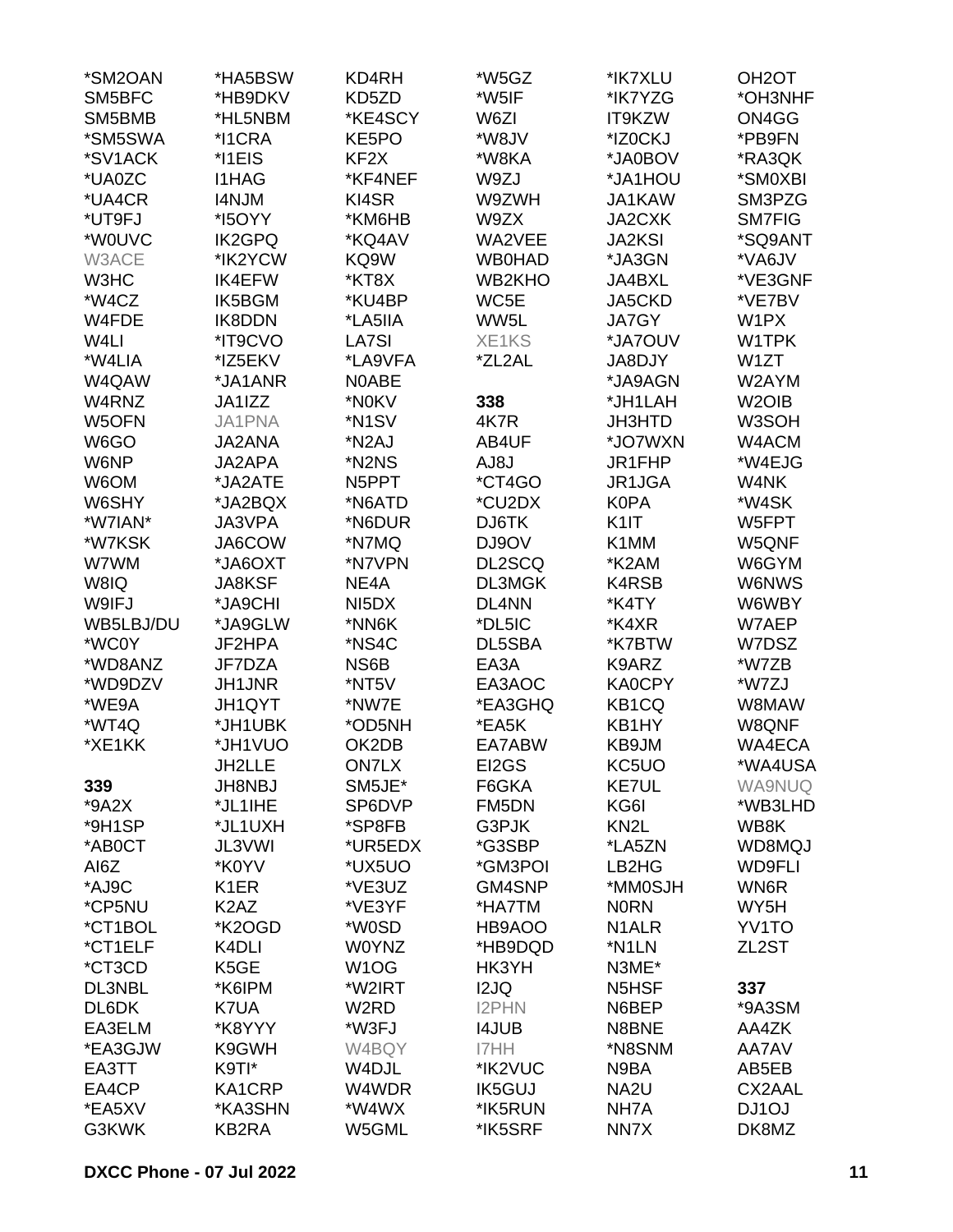| <b>DL1NAI</b>     | *K4CSB            | VE7DX              | <b>I2UPG</b>                    | K6PJ               | W6MFC             |
|-------------------|-------------------|--------------------|---------------------------------|--------------------|-------------------|
| DL2UH             | *K4MWB            | *W0TT              | <b>I5JFG</b>                    | *K6UNR             | *W6ND             |
| *DL3NM            | K4ONF             | W1ECS              | *I8JIT                          | K8FC               | W7RDX             |
| DL4YAH            | K4PR              | W3MF               | *I8LWL                          | K8NLD              | W7TVF*            |
| *DL6CNG           | K5RPC             | W3MR               | *IK2WAL                         | K8VP               | W8BW              |
| <b>DL6NW</b>      | K6TAR             | *W4HY              | *IK6SNS                         | K9FZ*              | W9AMM             |
| *DS5USH           | K6ZZ              | W5LFK              | <b>IK8AUC</b>                   | KA2BZS             | W9FR              |
| *EA4EER           | <b>K7TCL</b>      | W5SL               | *IN3YGW                         | KA2ZJE             | WA4AFE            |
| EA5BYP            | *K7ZD             | W7AG               | *IT9KSS                         | <b>KA4RRU</b>      | *WB2OSM           |
| EA7HN             | K8AC              | W7BKR              | *IV3IZU                         | KB2HK              | WB2RAJ            |
| *EW2A             | *KB4RM            | *W7CT              | *IW0HEX                         | KB2MY              | WB9WHQ            |
| *F5OKK            | KD <sub>0</sub> Q | <b>W7DNY</b>       | *IW9HII                         | KB2XJ              | WF1N              |
| G4LVQ             | KD8KX             | W7GXC              | *IZ0AEG                         | KC2BW              | WN6W              |
| <b>IOCUT</b>      |                   |                    |                                 |                    |                   |
|                   | *KF2DT            | *W7HUY             | *IZ8EDJ                         | KD9EC              | WO9S              |
| I2YWR             | KI8I              | W8MJ               | *IZ8EEL                         | <b>KE0MO</b>       | WR2G              |
| <b>I8IXO</b>      | KM <sub>1</sub> C | W9FOE              | *JA0PE                          | KG5FX              | XE1MD             |
| <b>I8JN</b>       | KM <sub>1</sub> H | W9HRQ              | JA1FNO                          | KK4OW              | YL2JN             |
| *IK6WEZ           | *KP4DKE           | WB8TLI             | JA2NNF                          | KM4ZR              | YV2NY             |
| *IK7FJR           | <b>KQ80</b>       | WD6BSD             | JA4ECC                          | *KQ4DO             |                   |
| <b>IK7JTF</b>     | *LB8DC            | WI8R               | JA4GXS                          | *LU4FPZ            | 335               |
| *IK8WEJ           | <b>NOGWR</b>      | XE <sub>1</sub> D  | *JA5NLN                         | LU7BQ              | *9A4SS            |
| <b>IT9HLO</b>     | N <sub>1</sub> UK | XE1RCS             | <b>JA7NLW</b>                   | N <sub>1</sub> EDN | 9A6W*             |
| *IV3VBM           | N3VS              | XE <sub>1</sub> V  | <b>JA7WKG</b>                   | N <sub>1</sub> PM  | AA2A              |
| IX1BGJ            | N4BQD             | ZL1WG              | *JE6TSP                         | N3KK               | AA6LY             |
| *IZ8EJB           | *N4JQQ            |                    | *JF0CSK                         | *N4HL              | *AD5W             |
| *IZ8FWN           | N4PB              | 336                | *JF1LZQ                         | N6PEQ              | *AH7G             |
| JA1BDF            | N7ACB             | *7K2PZG            | *JF1UBU                         | N8KF               | DF9PG             |
| JA1DDZ            | *N7VZU            | AA5BT              | JH1MQC                          | *N9GKE             | DK2NG             |
| JA1MDK            | N8DC              | *AA8OY             | JH1OBS                          | NU4Y               | *DL2CHN           |
| JA2AYH            | N8EHW             | *AC6AA             | *JH2AJY                         | NY2E               | *DL3KZA           |
| <b>JA2ITK</b>     | *N8RR             | *AD6KQ             | JH2BNL                          | NZ2L               | *DL5WW            |
| JA2XKM            | *NA4MM            | AK1L               | JH3GRO                          | *OE6MDF            | DL8SDC            |
| <b>JA7NVF</b>     | NA7AA*            | *CT1IUA            | *JH4BTI                         | *R7FK*             | EA4CQT            |
| *JA8DBU           | NZ9Z              | *CT3HF             | *JH4CBM                         | *RA3DNC            | EC <sub>5</sub> A |
| JA9CG             | OE2KGM            | CX <sub>2</sub> CB | JJ1LWA                          | *SV2DGH            | EW4M              |
| JF1HOH            | *PT7YV            | DJ1XP              | JJ2KDZ                          | *UR5WBQ            | *F5CQ             |
| JF1IRW            | PY2TM             | DL6NX              | JL1BYZ                          | *VE3GQR            | F6CYV             |
| <b>JH1JGX</b>     | *R9TO             | EA1DDU             | JP1TRJ                          | VE3ZN              | G3RCA             |
| JH1OJU            | *RA3CQ            | *EA1DR             | JR1BAS                          | VE7CV              | HL5BDD            |
| JH4PMV            | *RJ3AA            | EA7BXL             | *JR1NHD                         | VK2DTH             | <b>I1LNU</b>      |
| *JI3BFC           | *RV3LO            | *F5INJ             | <b>KOCF</b>                     | <b>WOFLS</b>       | <b>I2QMU</b>      |
| <b>JM1NKT</b>     | *S57AT            | F5JJM              | <b>K0FP</b>                     | W <sub>1</sub> DU  | <b>I3TGW</b>      |
| JO1LAQ            | *SP3CGK           | *F5USK             | K <sub>1</sub> GE               | W <sub>2</sub> CQ  | <b>IK2EGL</b>     |
| JO1MOS            | *SV1BTK           | *F8DVD             | K1KM                            | W <sub>2</sub> IOT | <b>IK4CWP</b>     |
| *JR1PIZ           | UA3FT             | *G0BLB             | K <sub>2</sub> C <sub>D</sub> J | W2RS*              | <b>IK7MCJ</b>     |
| *JT1BV            | *UA4LY            | G3MCS              | K2EVY                           | W3OP               | *IZ7FLP           |
| K0BJ              | *UA6MF            | G3TTJ              | K <sub>2</sub> WJ               | W3YE               | <b>JA0BNX</b>     |
| *K0GX             | *UR0MC            | *GM4UZY            | K3UL                            | W4DSM              | JA1FGB            |
|                   |                   |                    |                                 |                    |                   |
| <b>K0ZQD</b>      | *UX1UA            | *HB9ICC            | K <sub>4</sub> RO               | W4FQP              | *JA2FBC           |
| K1QMV             | VA7ZT             | HK5LEX             | K4ZZR                           | W4HG               | JA2PJX            |
| K <sub>1</sub> UA | *VE3DZ            | *HL2IFR            | *K5LJ                           | W5FL               | JA3KM             |
| *K1XV             | <b>VE3PNT</b>     | *HL2WA             | K6FW                            | W5VHN              | JA3LUK            |
| K2XB*             | VE4JK             | <b>IOSGF</b>       | K6LRN                           | W5YM               | JA6CRP            |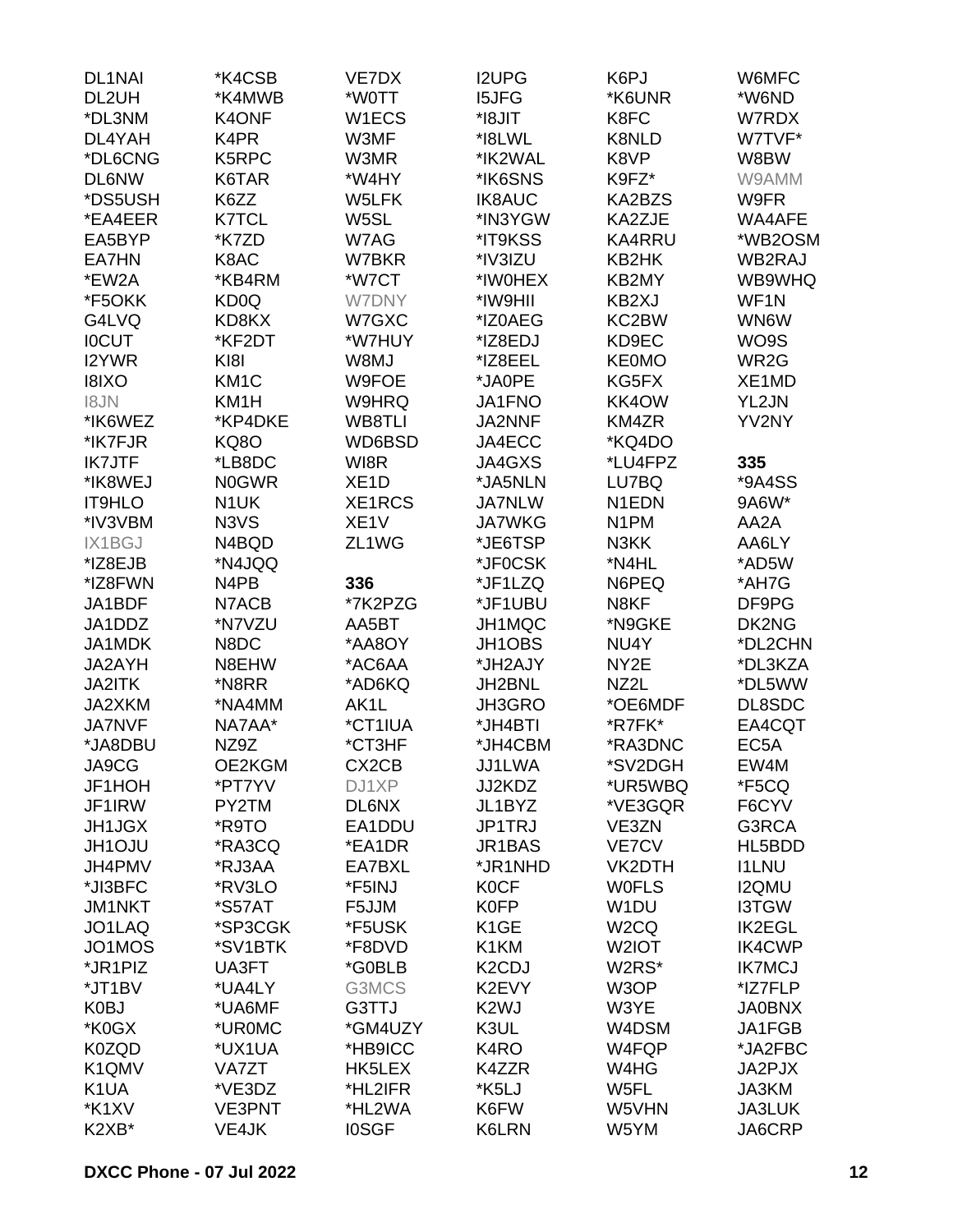| JA6MWW                        | UR5WA                          | <b>I3BUI</b>      | LA9GV                         | EA7JB*              | KE4HX              |
|-------------------------------|--------------------------------|-------------------|-------------------------------|---------------------|--------------------|
| <b>JA7ASD</b>                 | UW7UA                          | I4KDJ             | LU2FA                         | F6GEA               | <b>KE7PB</b>       |
| *JA7LGE                       | VA3JS                          | <b>I5EFO</b>      | N <sub>1</sub> FOJ            | G4ADD               | KK9R               |
| JA9BJ                         | VE6LB                          | I6VYV             | N <sub>2</sub> K <sub>X</sub> | HB9ZS               | LA4HW              |
| JG1SFX                        | *VE7SMP                        | <b>IK0FUX</b>     | N3KV                          | I0OOZ               | LA7ZO              |
| JH1PEZ                        | *VK1TX                         | <b>IK0YQJ</b>     | N4BHJ                         | <b>IOPNJ</b>        | LA9FFA             |
| *JH3SIF                       | VK3FM                          | <b>IK1BQB</b>     | N4BLX                         | I2DEZ               | LX2KQ              |
| <b>JH4ATX</b>                 | <b>VU2SMN</b>                  | <b>IK7VJO</b>     | N9AVY                         |                     | <b>MW0CBC</b>      |
|                               |                                |                   |                               | <b>I2DMI</b>        |                    |
| <b>JH7DNO</b>                 | *W0CK                          | <b>IN3DYG</b>     | NA5W                          | <b>I8IYW</b>        | N <sub>2</sub> BAT |
| <b>JH7NRE</b>                 | <b>W0PXM</b>                   | <b>IT9RDG</b>     | OA4ED                         | <b>HOT8I</b>        | N <sub>2</sub> PU  |
| <b>JH7QXJ</b>                 | *W0ROB                         | <b>IV3FFI</b>     | OK1VK                         | <b>IK0APR</b>       | N3XM               |
| JH8CFZ                        | W1EG                           | IV3GOW            | OZ9SN                         | <b>IK1CJO</b>       | N4HU               |
| JI1NJC                        | W1ICU                          | *IV3RJT           | PY2MC                         | <b>IK2GSR</b>       | N <sub>4</sub> TV  |
| *JL1RUC                       | W2YE                           | JA2VHO            | RX4HZ                         | <b>IK4SWX</b>       | N5MOA              |
| JR6PGB                        | W3HRF                          | JA3GAK            | SM5GMZ                        | <b>IK7FRV</b>       | N6HY               |
| *K0AZ                         | W4AO                           | JA3MLJ            | SP <sub>1</sub> S             | <b>IK7OKB</b>       | N7UN               |
| *K0KVR                        | W4KA                           | JA6TMU            | *SV1GYG                       | *IW1ARB             | NI <sub>5</sub> D  |
| <b>KOREF</b>                  | W4LLX                          | <b>JA7OP</b>      | VE3VHH                        | IZ <sub>1</sub> BII | <b>NK0S</b>        |
| *K0UBR                        | W5QZ                           | JA8RY             | VE4AT                         | *IZ4DPV             | OA4JR              |
| <b>K0XB</b>                   | W7AV                           | JE1GWO            | *VE7TK                        | IZ5EBL              | OE7UDH             |
| K1NJH                         | W8RR                           | JF2PZH            | VK1ZL                         | *JA0IXW             | <b>PAOLEG</b>      |
| K <sub>1</sub> SM             | W8VHY                          | JH1BSR            | VK <sub>2</sub> CA            | *JA1BPA             | PY5EW              |
| K <sub>2</sub> S <sub>X</sub> | W9HP                           | JH1EDB            | VO <sub>1</sub> XC            | JA1JMF              | RN3D               |
| K3RX                          | W9ILY                          | JH1UUT            | VY2RU                         | <b>JA1SYY</b>       | SP5IWA             |
| K4RC                          | W9XQ*                          | JH3CXL            | W1KKG                         | JA1XJA              | SV <sub>1</sub> EX |
| K5ADI                         | WB <sub>2</sub> CEI            | <b>JH3FUK</b>     | W2MPI                         | JA2IVY              | SV8JE              |
| K5ANB                         | WE2K                           | <b>JH8JBX</b>     | <b>W3EKN</b>                  | <b>JA7QVI</b>       | UA4HAU             |
| *K5BG                         | XE <sub>1</sub> O <sub>X</sub> | JL2JVX            | W3GQ                          | JA8BOV              | <b>W0GG</b>        |
| K5LM                          | XE2MX                          | <b>JL7BRH</b>     | W3IQS                         | JA8CVH              | <b>W0ZT</b>        |
| K6HNZ                         | <b>YV1CLM</b>                  | <b>JN1NDY</b>     | W4YV                          | JA8VJ               | W1AW               |
| <b>K7ICW</b>                  | YV3AZC                         | JR1ITT            | W5FR                          | JH1ANZ              | W1ITU              |
|                               |                                |                   |                               |                     |                    |
| K8EUR                         | ZL1ANH                         | JR3MTO            | W5GT                          | JH1ARJ              | W1NM               |
| K8PO                          |                                | <b>JR6LLN</b>     | W6KK                          | <b>JH3PAS</b>       | W <sub>1</sub> RR  |
| K8ZLP                         | 334                            | <b>K0FZ</b>       | <b>WA0I</b>                   | <b>JM1JIV</b>       | W1UE               |
| KB6CLL                        | 4X1AD                          | K0GND             | WA6GIN                        | JR2LJO              | W1VRK*             |
| KB9EKO                        | *AA1VX                         | K1ACL             | <b>WB0CHS</b>                 | K <sub>1</sub> CPJ  | W <sub>2</sub> FB  |
| KD5BM                         | AA9GR                          | K <sub>1</sub> RE | WF <sub>2</sub> Y             | K <sub>1</sub> TN   | W2OW               |
| KE4UW                         | BA4DW                          | *K3WA             | WO7R                          | K4JDJ               | W <sub>2</sub> YJ  |
| KN <sub>50</sub>              | CT1ESO                         | K4KZZ             | XE <sub>2</sub> K             | K4WA                | W3DRY              |
| <b>KS0Y</b>                   | DL2KC                          | K5KA              |                               | K5VNJ               | W3FDP              |
| *LA9AJA                       | DL2XN                          | K5VIP             | 333                           | K6KA*               | W5GAI              |
| *LU1HLH                       | *E72A                          | K5VVA             | 7M2PSC                        | K6WAP               | W6MUS              |
| LX2PA                         | E73Y                           | K6SY              | 7M4GTU                        | K7QYY               | W6WF               |
| N <sub>2</sub> UR             | EA3EQS                         | <b>K7AWB</b>      | AA4CJ                         | K7UT                | W7YW               |
| *N4PJ                         | EA3KO                          | K7PT*             | AE9DX                         | K8HU                | W8JXM              |
| *N5VYS                        | EA9PY                          | KA1X              | BA4RF                         | *K8YTO              | W9RC               |
| N8AXY                         | F6EXQ                          | <b>KE0ET</b>      | CX4HS                         | <b>K9PSN</b>        | WA1QXR             |
| NU <sub>4</sub> D             | HB9BLQ                         | KE2S              | DF5WA                         | KA2D                | WA2HZO             |
| OE1PC                         | HC5EA                          | KE3D              | <b>DJ0UT</b>                  | KA3GWD              | WA2UKA             |
| OE2YMO                        | *HL4CBX                        | KE9S              | DK7YY                         | *KB1JZU             | WA5YON             |
| PA3CSR                        | HR1KAS                         | KJ6NZ             | DL1XE                         | <b>KB2MS</b>        | <b>WA7JUJ</b>      |
| SP6ECA                        | <b>IOKHY</b>                   | KS9R              | DL8UI                         | <b>KD0PO</b>        | WB3JFS             |
| SV3BEF                        | <b>I1SBU</b>                   | KX2A              | EA1KW                         | KD1F                | WB4TIN             |
|                               |                                |                   |                               |                     |                    |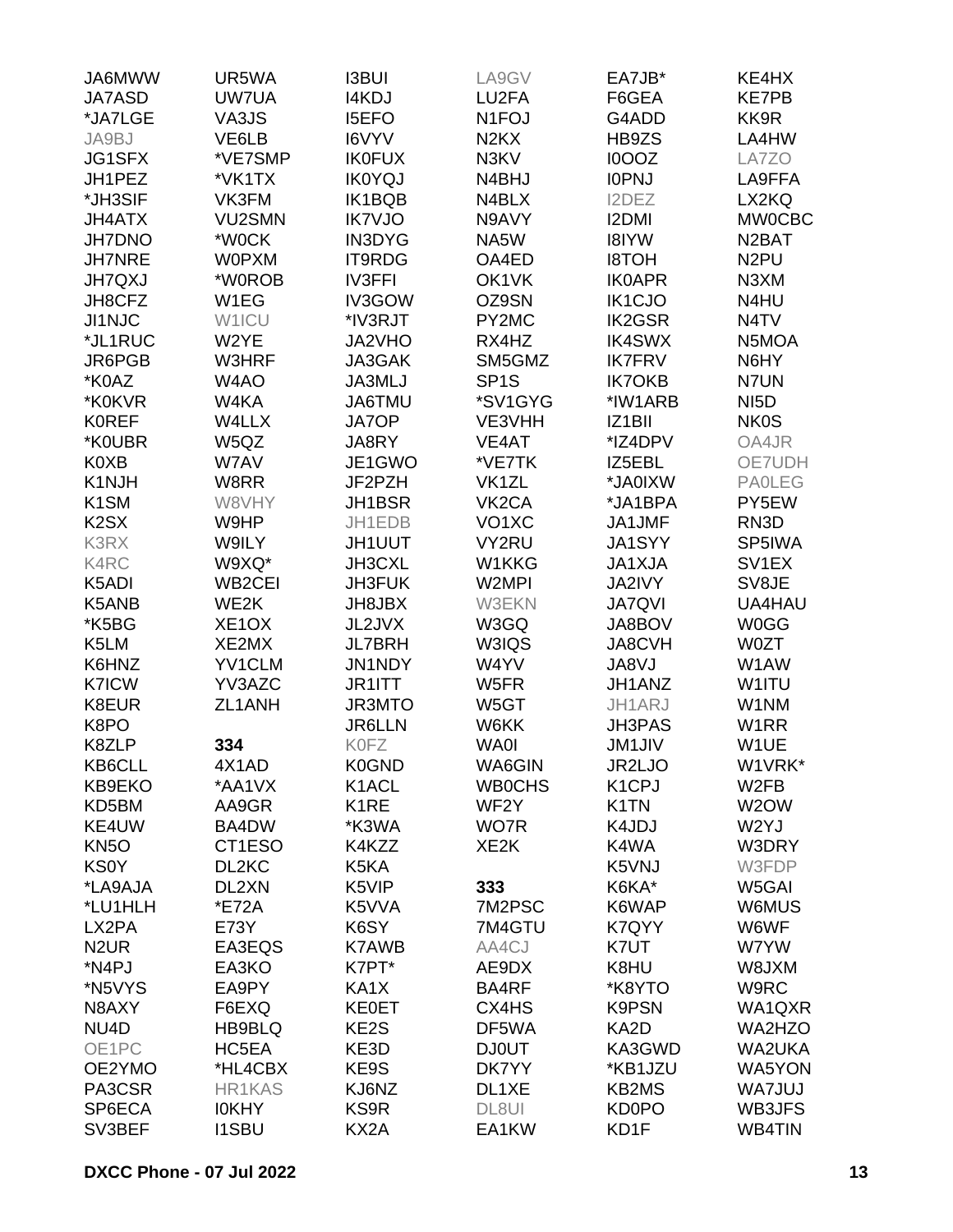| WE9V                           | KB2XS              | W9CLA              | <b>JA7GYP</b>                 | OZ6SM              | EA8TH              |
|--------------------------------|--------------------|--------------------|-------------------------------|--------------------|--------------------|
| WR2V                           | <b>KB4SSS</b>      | W9LX               | JE1CPB                        | <b>PA0HVF</b>      | <b>GOLRX</b>       |
| WV <sub>1</sub> R              | KC3VE              | WA2VKS             | JE8CLT                        | RA9CMO             | G3LNS              |
| *XE1MW                         | KJ6P               | WA3GFM             | <b>JG2TKH</b>                 | SMODRB*            | HB9DLU             |
| YB3OSE                         | <b>KNOL</b>        | WA4CBF             | JH1APK                        | SM6IQI             | HK4CYR             |
|                                | KS5Z               | <b>WA7ZDU</b>      | JH3GCN                        | SP1DSZ             | HK6BDX             |
| 332                            | LX <sub>2</sub> A  | WA8JBG             | <b>JH7LBE</b>                 | SP <sub>5E</sub> S | <b>I5BDE</b>       |
| AA4DO                          | N0OB               | WB4FNH             | JH9AUB                        | SP8NCJ*            | <b>I7ETU</b>       |
| AA4RZ                          | N <sub>2</sub> BIM | WR5Y               | <b>JI1FDF</b>                 | VE3WT              | <b>IC8BNK</b>      |
| AA6K                           | N3NT               | XE <sub>1</sub> NJ | <b>JJ3FRB</b>                 | VE3YV              | IC8EGO             |
| AB4KO                          | N4BPP              |                    | <b>JK1GOK</b>                 | VE6PL              | <b>IK1MJL</b>      |
| CE3CM                          | N4CRU              | 331                | JL1MWI                        | <b>WOJLC</b>       | <b>IK1SOW</b>      |
| CT1DKS                         | N4QS               | 5B4AHJ             | JM1CYJ                        | W1BFA              | <b>IV3JNH</b>      |
| CT1DOF                         | N <sub>5</sub> AI  | <b>AA0FT</b>       | JR5JAQ                        | W1EQD              | <b>IV3KVC</b>      |
| DF9RB                          | N6DKZ              | AA1M               | K <sub>1</sub> ACC            | W1MR               | <b>IW0SAF</b>      |
| DL3ZH                          | <b>N8KUS</b>       | AB5RM              | K <sub>1</sub> LI             | W <sub>2VP</sub>   | <b>JA0DET</b>      |
| EA5HB                          | N8PW               | AB7TJ              | K1WY                          | W4DEE              | JA1BNW             |
| F5LTT                          | ND6G               | AD <sub>1</sub> S  | K4ODL                         | W4KHW              | JA1EMK             |
| F6CQT                          | NU <sub>10</sub>   | CT1GFK             | K4TXJ                         | W4ZAN              | JA2JYP             |
| G4WFZ                          | OE2GEN             | DK8MCT             | K4WMB                         | W5BWA              | JE1CTA             |
| HB9CXZ                         | OE2WJL             | DL1DAW             | K7HG                          | W5OXA              | JE7JZT             |
| <b>HB9TKS</b>                  | OE3KPC             | DL1DUO             | K7INM                         | W5RKK              | JH8EJA             |
|                                |                    |                    |                               |                    |                    |
| HL1SX                          | <b>OE7KWT</b>      | DL1SCQ             | K8AO                          | W6BBS              | JO1CRA             |
| I2WZX                          | OH1AA              | DL5ZB              | K9MBQ                         | W7QN               | JQ1IBI             |
| <b>I4ASV</b>                   | OH <sub>5</sub> LP | DL8LE              | KA3HXO                        | W8AEF              | K1WVX*             |
| IK2IGX                         | PE1NCP             | EA1KK              | KA9ABC                        | W9BB               | K <sub>1</sub> ZN  |
| <b>IK2QPO</b><br><b>IK2RHH</b> | PY2VA<br>PY2XU     | EA7AG              | KA9FOX                        | W9FI               | K3GO               |
|                                |                    | EI8AR              | KB0EO                         | WA0GUD*            | K3SUE              |
| <b>IK4SDY</b>                  | R7NW               | G3KMQ              | <b>KD0S</b><br>KJ4WU          | WA1EHK             | K5YG               |
| <b>IK6OIN</b>                  | <b>RA0FF</b>       | G3VIE              |                               | WA1SMI             | K6BAG              |
| <b>IV3RQC</b>                  | RD3K               | G4BUE              | KN6H                          | WB2KSQ             | K6MX               |
| IZ5DKJ                         | SM5AAP             | G4SOF              | KW3W                          | WB3BFC             | <b>K7BCX</b>       |
| IZ5JMZ                         | SM7CQY             | HB9AAQ             | LU2DX                         | <b>WB7WQE</b>      | K8CS               |
| JA1KJK                         | SP1MGM             | <b>HB9MEJ</b>      | LU4DR                         | WW3S               | KA3GMP             |
| JA2AO                          | SP5COK*            | HB9SLO             | <b>MOURX</b>                  | WX2K               | KA5TTC             |
| JA3FGJ                         | SP9MAV             | I2GGJ              | N0ODK                         | WZ5U               | KB4CWO             |
| JA6AQA                         | SQ8J               | I2JR               | N <sub>2</sub> LM             | ZP5JCY             | KB8WC              |
| JA9CVY                         | <b>VE7XT</b>       | <b>I6KK</b>        | N3RC                          |                    | <b>KC0SB</b>       |
| JG1FVZ                         | VK6LC              | <b>I6QFH</b>       | N4CQ                          | 330                | KC8EU              |
| <b>JHONBN</b>                  | <b>W0QQ</b>        | <b>I7UNX</b>       | N <sub>4</sub> H <sub>B</sub> | 5B4XF              | <b>KC8NY</b>       |
| JH3KEA                         | W1FH               | IC8SDL             | N <sub>4</sub> ONI            | 9H4G               | KE1F               |
| JH6QFJ                         | W3RJW              | IF9ZWA             | N4SLR                         | A92BE              | KG5EG              |
| JR2BJE                         | W4LJY              | <b>IK1HSR</b>      | N5SUM                         | <b>AA7UN</b>       | KR8N               |
| JR4DSM                         | W5ADH              | <b>IK4FNF</b>      | N6MU                          | AA9A               | LA2QM              |
| <b>K0VXU</b>                   | W5KN               | <b>IN3FDC</b>      | N7MB                          | AD <sub>8</sub> O  | LA2RR              |
| K <sub>1</sub> DW              | W <sub>5</sub> OX  | <b>IZ0ADG</b>      | N9AI                          | AE5PL              | <b>NOWCP</b>       |
| K4AR                           | W5RJA              | <b>IZ0BTV</b>      | N9DQ                          | AH7C               | N <sub>4</sub> CRI |
| K <sub>5</sub> LC              | W6FL               | IZ5BAM             | N9HUK                         | CP2DL              | N5EPA              |
| K5PQK                          | W6MTV              | <b>IZ7AUH</b>      | N9JCS                         | DK2PR              | N8LJ               |
| K7PO                           | W7MH               | IZ7GXB             | NA <sub>2</sub> A             | DK5WS              | NC4AA              |
| K7VC                           | W7PMV              | JA3EY              | NJ <sub>5</sub> X             | DS5RNM             | NC4G               |
| K9BIL                          | W7VJ               | JA4XZR             | OH <sub>1</sub> LEU           | EA2KL              | ND8L               |
| KB1KA                          | W8RLS              | JA5FBZ             | OZ5NJ                         | EA5GHD             | NJ9K               |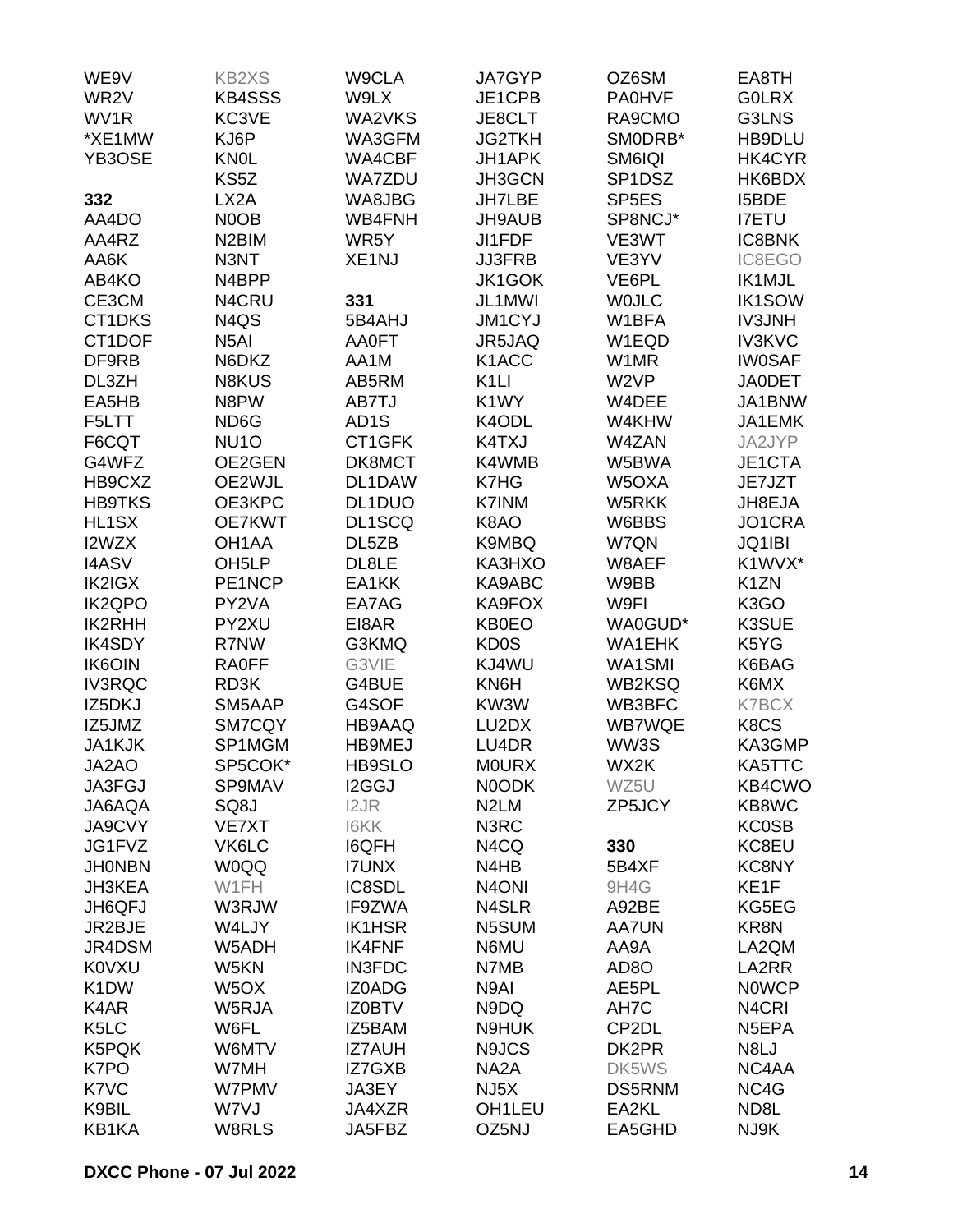| OK1TA              | <b>I7LGM</b>       | ON6AA              | <b>IK7CJV</b>     | SV <sub>1</sub> AOZ | IZ8CCW                         |
|--------------------|--------------------|--------------------|-------------------|---------------------|--------------------------------|
| OZ4ZT              | <b>IK0FUR</b>      | PT2ADM             | IK8GCS            | VA3NO               | IZ8DFO                         |
| PT7ZT              | IK6COX             | PY7RP              | IV3AZZ            | VE3UR               | IZ8FDH                         |
| R <sub>1</sub> NL  | <b>IK7AFM</b>      | RD3AW              | <b>IV3VCS</b>     | VE <sub>5</sub> FX  | IZ8FFA                         |
| RW7M               | <b>IN3ANE</b>      | <b>SMOMPV</b>      | <b>IW1GGN</b>     | <b>WOOE</b>         | JA1CZI                         |
| RX3AGD             | <b>JA0WRF</b>      | SMONJO             | IZ0CBB            | W2BZR               | JA6OXA                         |
| <b>S52OT</b>       | JA2MNB             | SM3QJ              | <b>IZODXI</b>     | W2NNZ               | <b>JA7KQC</b>                  |
| SM2HWG             |                    | SP6BZ              | IZ1LBG            | W <sub>2</sub> SIS  | JA9EAE                         |
|                    | JA6CNH             |                    |                   |                     |                                |
| <b>SP7HOV</b>      | JA6RIL             | SV9AHZ             | IZ8EKL            | W3PL                | JE8IGW                         |
| SP9UPH             | <b>JA8BIO</b>      | UA3DRB             | JA1JTR            | W4BG                | <b>JG1TSF</b>                  |
| <b>SV7CLI</b>      | JE1IBI             | VE3WHE             | JA1VYW            | W4FTV               | <b>JK3DGX</b>                  |
| TI <sub>5</sub> KD | <b>JH0INE</b>      | W1WTG              | <b>JA1XI</b>      | W4WIJ               | JL1BLW                         |
| UX1AA              | <b>JH5RXS</b>      | W2ARQ              | <b>JA3BLN</b>     | W6PMT               | JR1WCT                         |
| VE <sub>1</sub> HQ | JK1OPL             | W <sub>2</sub> PS  | JA4FJL            | W7FJE               | K1GXU                          |
| VE <sub>2</sub> CY | JO1ABS             | W4MPY              | <b>JA7TQK</b>     | <b>WA0WOF</b>       | K <sub>2</sub> AU              |
| <b>VE3HIR</b>      | JR4PMX             | W5LT               | JA9CXA            | WA1PMA              | K <sub>2</sub> C <sub>BI</sub> |
| VK3EUZ             | K1AM*              | W5QHF              | JE1VTZ            | <b>WA4PPS</b>       | K <sub>2</sub> P <sub>Z</sub>  |
| W <sub>1</sub> GQ  | K <sub>2</sub> ARO | W6IHA              | JE3NWQ            | WA5UA               | K5UZ                           |
| W <sub>1</sub> UC  | K <sub>2</sub> AT  | W6NGW              | JF2KWD            | WD8EOL              | K6HHD                          |
| W2HAP              | K4IE               | W8GUS              | <b>JH0IEW</b>     | WD8NMV              | K9KJS                          |
| W2HXF              | K <sub>5</sub> BC  | W8IMF              | JI3CJP            | WM4D                | KA1DJ                          |
| W <sub>2</sub> YP  | K5EYT              | W8NW               | JJ1OKK            | WV6E                | KA1JC                          |
| W5HGO              | K6VWE              | W8VSA              | JR2PAU            | WX6M                | <b>KB4CRT</b>                  |
| W7LEA              | K7LY               | W9GXR              | <b>K0BFR</b>      | <b>YB0RX</b>        | KB9LN                          |
| W7WLL              | K8MN               | WA4SFF             | K0JZM             | ZL1BYZ              | KC4OR                          |
| W8IWJ              | K8NN               | <b>WB0TEV</b>      | K <sub>2</sub> FW | ZS6AOO              | KC4ZH                          |
| W8JRK              | K8VC               | WB2BIN             | K3PP              |                     | KH6GA/4                        |
| WA2BOT             | K9QA               | WB4YDL             | K4DK              | 327                 | LA1VFA                         |
| WA4NIB             | KB0HJ*             | WB8LFO             | K4PZT             | 4O3A                | LA6OP                          |
| <b>WA7ZWG</b>      | KB8VAO             | WD8MQY             | K5YN              | AA4VK               | <b>NOVB</b>                    |
| WB2MWW             | KC4AA              | WO6R               | K6MW              | AF9H                | N3KS                           |
| WB2WPM             | KC4FW              | WQ7A               | K8BTH             | CU3AN               | N3RX                           |
| <b>WD9FEN</b>      | KC5PR              | ZL2BRS             | K8OM              | DK2XX               | N4DRC                          |
| WD9HAW             | KD8CM              | ZL3AFT             | K8WOW             | DM2DXA              | N <sub>5</sub> GO              |
|                    |                    |                    | KA5RNH            |                     |                                |
| WE2L               | KE4VU              |                    |                   | EA3WD               | N5PRU                          |
| WE2N               | KK4HD              | 328                | KR4JY             | EA4CVP              | N5TW                           |
| WW1V               | LA7WCA             | BV <sub>5</sub> BG | LA8HGA            | EA5CRC              | N7BT                           |
|                    | <b>LU7DSY</b>      | CP1BA              | LU4MEE            | EA7BLO              | N8HB                           |
| 329                | LU7DW              | DJ4EN              | <b>MM0EAX</b>     | EA7BVI              | NX <sub>1</sub> L              |
| 9K2HN              | <b>MD0CCE</b>      | DK2JW              | N6TNX             | EA8LD               | NY7T                           |
| AA0ZP              | <b>NOCWR</b>       | DL2AW              | N7KH              | F5OHW               | <b>OE7FMH</b>                  |
| AA3JL              | N <sub>1</sub> BY  | DL2BCH             | N8AC              | F6EOO               | <b>ON6NY</b>                   |
| AA4AR              | N <sub>2</sub> KW  | DL3VZ              | NI <sub>5</sub> G | F6IFE               | PA5TT                          |
| CE3FZ              | N <sub>5</sub> FF  | DL <sub>5</sub> XL | NK0N*             | F6IMB               | W0EWM*                         |
| DJ8RI              | N6QR               | F5RUQ              | NN4R              | F8AMV               | W1TY                           |
| DK9HN              | N6XT               | F5SNY              | NZ3O              | <b>GOVXE</b>        | W1VDI                          |
| DL1RBW             | NA5Q               | G4ZYQ              | <b>OH6NIO</b>     | HL9HH               | W3UA                           |
| DS2BGV             | NG6W               | <b>GM0VRP</b>      | OK1AWZ            | <b>I3ZSX</b>        | W4DAO                          |
| EA5DX              | NX4TT              | <b>I1XXM</b>       | <b>ON4CAS</b>     | <b>I5KQF</b>        | W4EQV                          |
| G4ZOY              | NZ6E               | <b>I6CBI</b>       | RA1AG             | <b>IK1HJS</b>       | W4QG                           |
| <b>HA7UW</b>       | OE1ALW             | IK1BOD             | RL3AW             | IK2HKL              | W4WW                           |
| <b>I2LXA</b>       | OE3KTA             | <b>IK2GSN</b>      | RL3FA             | IK6HSM              | W5KWK                          |
| <b>I4YEL</b>       | OE8SPW             | <b>IK2MLY</b>      | RX3DF             | IZ4GWE              | W7HPW                          |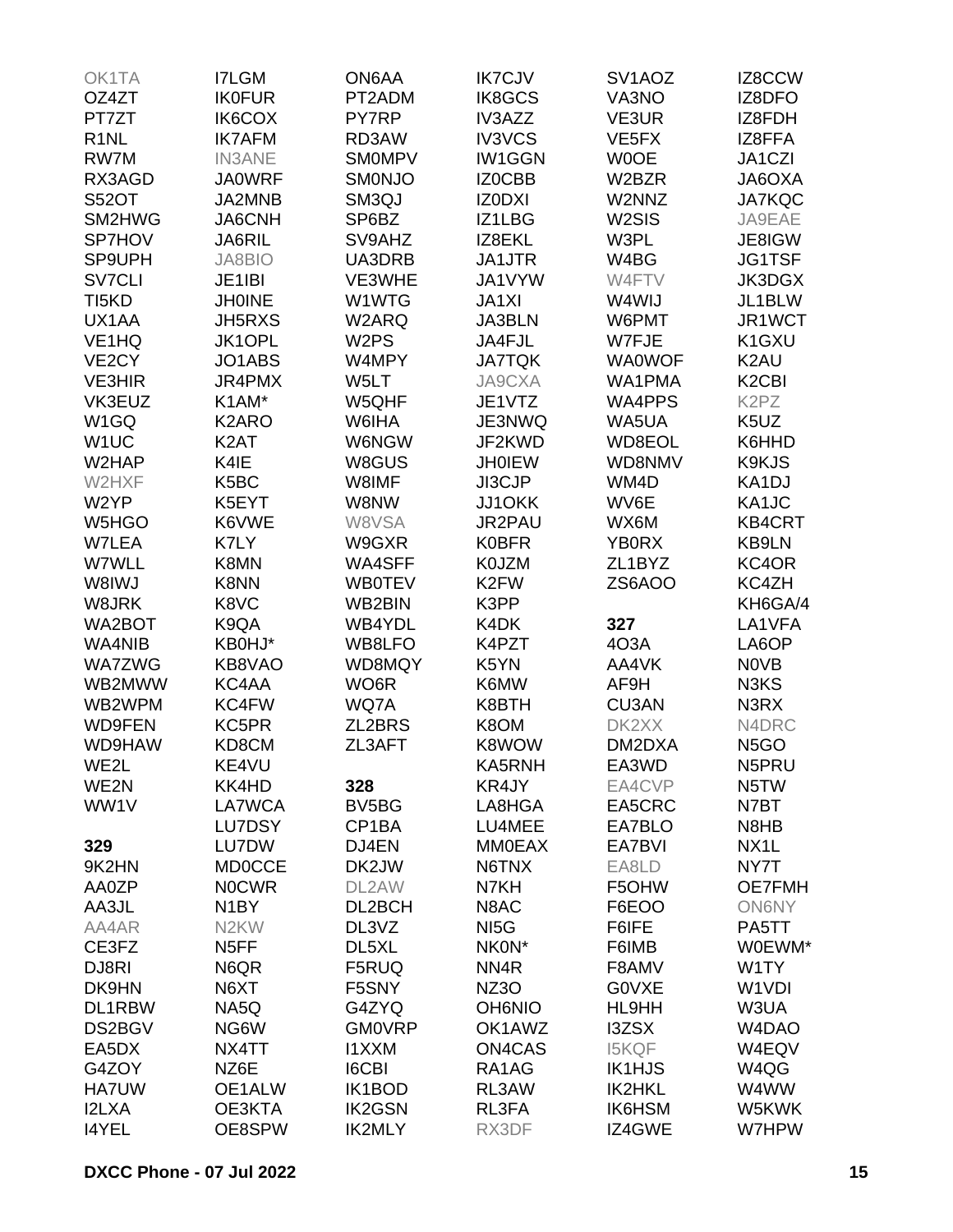| W8MET                           | <b>K3ANS</b>      | WP4EJH            | KG8CZ              | WA9EZT             | JM1JZN              |
|---------------------------------|-------------------|-------------------|--------------------|--------------------|---------------------|
| WA5HWB                          | K5HAA             | YB0COU            | KN <sub>2N</sub>   | <b>WD0HNQ</b>      | JN3OBF              |
| WA7LT*                          | K6JAT*            | YB1UUN            | KN4BN              | WD4LBR             | JN3SAC              |
| <b>WB0YQT</b>                   | K7NK              | YO3AIS            | KS <sub>1</sub> S  | WG9A               | JN4ASA              |
| WB5JID                          | K8DB              |                   | N3EEI              | WK4Q               | JR1EBE              |
| XE1MDX                          | K8YC              | 325               | N4ENE              | ZL4AS              | <b>JR1SSH</b>       |
| XE2FL                           | K9UQN             | 9A4BL             | N <sub>4</sub> II  |                    | <b>K0KM</b>         |
| YV4VN                           |                   | CE3BBW            | N5DUO              |                    |                     |
|                                 | <b>KA0CDN</b>     |                   |                    | 324                | <b>K0KO</b>         |
| ZL <sub>2</sub> AO              | KA4D              | CT1GPQ            | N <sub>5</sub> FJY | AA4AH              | K1EM                |
|                                 | KB8WT             | EA1FP             | N5ITG              | AA4KA              | K1FEV               |
| 326                             | KC8CR             | EA <sub>1</sub> N | N6MXU              | AI7W               | K3VAT               |
| AG1J                            | KD9M*             | EA3NY             | N6RK               | AK4T               | K4GN                |
| CU <sub>2</sub> AP              | KE4WI             | EA5CXL            | N8BIB              | CX9BP              | K4ULA               |
| DK1BX                           | KI7AO             | EA6VQ             | N9MR               | DH <sub>2</sub> PC | K5WAF               |
| DL2FAI                          | KM9Y              | F6BGV             | NA <sub>2</sub> K  | DJ0JJ              | <b>K7ANT</b>        |
| DL4FAY                          | LU2BA             | F9ER              | <b>ND0F</b>        | DL5NAO             | K7EM                |
| DL8RH                           | N <sub>2</sub> ZR | F9XL              | NE9K               | EA5BW              | <b>KB9ANR</b>       |
| EA2RC                           | N3NBT             | HB9IIO            | NF4U               | EA5BZS             | KC3KE               |
| EA6SX                           | N4HK              | HC1OT             | NK7Y               | EA8MT              | KD2SC               |
| EA7BF                           | N4SC              | HK6K              | NT0V*              | F <sub>5</sub> JY  | KF8HR               |
| EI9FBB                          | N5WYR             | <b>IOAEC</b>      | NX2T               | F <sub>5</sub> PXR | <b>KL7TC</b>        |
| EV <sub>1</sub> R               | N6UK              | I2EZD             | OE5RLM             | F5PYI              | KW9U                |
| F5BBD                           | N7TR              | I3OBO             | PA3DLM             | <b>GOLOG</b>       | KX7J                |
| F5BOY                           | N7YB              | <b>IK2DUW</b>     | PT7CB              | HB9IIY             | LU <sub>2</sub> CC  |
| F5MOW                           | N8BDM             | <b>IK2JYT</b>     | PY1OL              | HL1IE              | <b>NOASA</b>        |
| F5UJK                           | N9CDX             | <b>IK7CNX</b>     | RA3BL              | <b>I1UKM</b>       | N <sub>2</sub> AMI  |
| F6HJR                           | NF4A              | <b>IK7EOT</b>     | SP3PLD             | <b>I8NLC</b>       | N <sub>2</sub> ZZ   |
|                                 |                   |                   |                    |                    |                     |
| F6LQJ                           | NN4SS             | <b>IK8OZV</b>     | <b>TG9IGI</b>      | IK1MDF             | N4HN                |
| G4LJF                           | OZ4VW             | <b>IV3TOU</b>     | TI5RLI             | <b>IK2HTW</b>      | N <sub>4</sub> SJ   |
| GW3NXR                          | <b>ROFA</b>       | IZ2AMW            | UA4CX              | <b>IK4PLW</b>      | N4XYZ               |
| <b>HB9ATM</b>                   | RA7A              | IZ4DYU            | VE3GJH             | <b>IK7XGH</b>      | N <sub>5</sub> HRG  |
| <b>HK0HEU</b>                   | RU1AB             | JA1IFD            | VE3MFW             | <b>IK8BMW</b>      | N <sub>5</sub> ZC   |
| <b>IOPNM</b>                    | V51B              | JA1KRW            | VE4GR              | <b>IK8YHO</b>      | N6EHA               |
| I2HHE                           | VE2BA             | <b>JA1SHC</b>     | VS6CT              | <b>IT9RTA</b>      | N8WRL               |
| <b>I2RKI</b>                    | VE3DGX            | <b>JE0UXR</b>     | <b>WOLHK</b>       | <b>IV3TMM</b>      | NN1NN               |
| <b>IKOMBB</b>                   | VE3EGO            | JE4MZA            | <b>WOMB</b>        | <b>IW0GBU</b>      | NX3Y                |
| <b>IK7DBB</b>                   | <b>W0YVA</b>      | JG3WCZ            | W1ER               | IZ8GGF             | OH <sub>2</sub> BOZ |
| <b>IK8ENH</b>                   | W1EQ              | JH1RFM            | W1RZF              | <b>JA0DBQ</b>      | ON4ACG              |
| IT9BLB                          | W1WE              | JH4AAG            | W1XY               | <b>JA1AUJ</b>      | OZ5JQ               |
| <b>IT9RYJ</b>                   | <b>W2OO</b>       | JI1CYX            | W2SON              | JA1GYO             | PY1KZ               |
| JA1RJU                          | W3NS              | JJ2VLY            | W4MDX              | JA3VOT             | RA1AOB              |
| JE1VPC                          | W5SG              | JR1ARK            | W4PRO              | JA5PWW             | RN3RQ               |
| <b>JH0JQS</b>                   | W6RFF             | JR3QHQ            | W4REX              | <b>JA7SFD</b>      | SK3PY               |
| JH3CUL                          | W6SW              | K <sub>1</sub> GW | W5GZI              | <b>JA8AAJ</b>      | SM5HYL              |
| JJ6WZS                          | W6TK              | K <sub>1</sub> KI | W6ENZ              | <b>JA8OW</b>       | <b>UA0FO</b>        |
| JK1UNZ                          | W8PG              | K <sub>2</sub> AX | W6GRV              | JE2RDO             | VE2BCS              |
| JK6RDM                          | W9GG              | K3OSX             | W7AH               | JE3GEL             | VE2TZT              |
| JL4BSE                          | W9ITT             | K <sub>4</sub> TO | W7KTI              | JE3SSL             | <b>VE3RIG</b>       |
|                                 |                   |                   |                    |                    |                     |
| JR1EYB                          | WA0GOZ            | K9MGF             | W8KNH              | JF1BJD             | W2FV                |
| JR6LDE                          | WA1ZCC            | <b>KA7AUH</b>     | W8LR               | JG1LBN             | W <sub>2</sub> JU   |
| K1KNM                           | <b>WA4DAN</b>     | <b>KB5CSQ</b>     | W9JL               | <b>JHOMHR</b>      | W2LE                |
| K <sub>1</sub> ZG               | WA5OMD            | KC1PY             | WA4OBO             | JH1ADY             | W3MGL               |
| K <sub>2</sub> K <sub>Z</sub> I | WA7AJ             | KC5M              | <b>WA8HFS</b>      | <b>JH7NTW</b>      | W <sub>4</sub> IS   |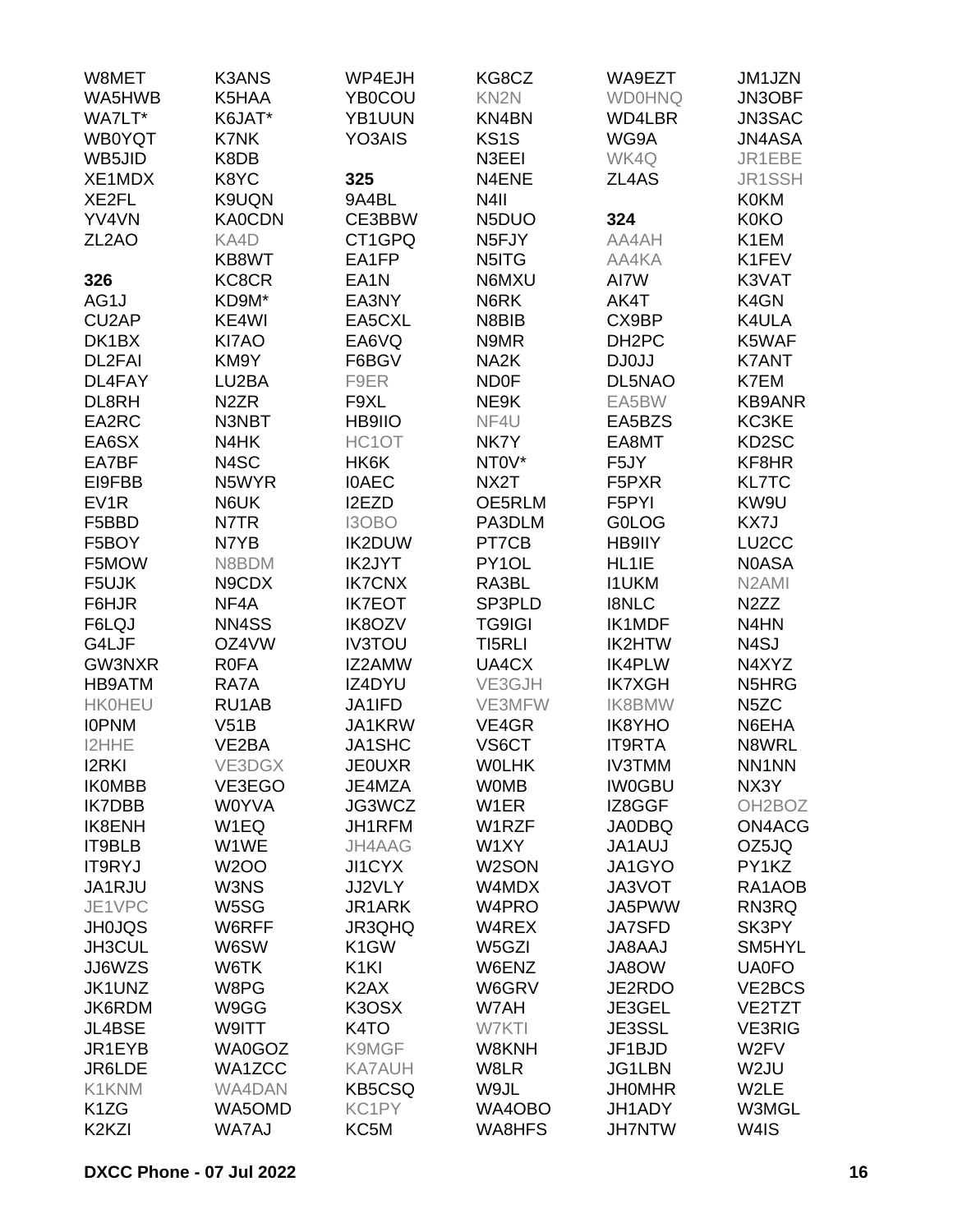| W <sub>5</sub> PS | K <sub>1</sub> W <sub>B</sub> | W8BBQ                         | KD4EUH                          | <b>IK2PZC</b>                 | W7YAQ             |
|-------------------|-------------------------------|-------------------------------|---------------------------------|-------------------------------|-------------------|
| W6NW              | K2HJB                         | W8IW                          | KD4W                            | <b>IK3PCZ</b>                 | W8CPO             |
| W6TGI             | K <sub>2</sub> T <sub>G</sub> | W8QZA                         | KF4NO                           | <b>IW1QN</b>                  | WB2KSK            |
| W7/DL1UF          | K2YPT                         | WA3RHW                        | KI4TZ                           | IZ4MJP                        | WB2ZTH            |
| W8HW              | K <sub>5</sub> JP             | <b>WA4ACL</b>                 | KI7HO                           | JA4CUY                        | WB8IZM            |
| W9HBH             | K <sub>5</sub> QX             | <b>WA4ICK</b>                 | N <sub>1</sub> EUO              | JA4KFA                        | WB9RJQ            |
| WA4FLZ*           | K8GI                          | <b>WB0WAY</b>                 | N <sub>2</sub> DPF              | <b>JA7XRO</b>                 | WQ5W              |
| WA4JGV            | K9RT                          | WB2IRK                        | N <sub>2</sub> JSB              | JA9EEH                        | ZL1BWK            |
| <b>WB0TVP</b>     | KA2AJT                        | WB2QMU                        | N3DV                            | JF1NZW                        |                   |
| WB8RNY            | KA5VFU                        | WB3CIW                        | N4UOZ                           | JF2VAX                        | 320               |
|                   |                               |                               | N6VS                            |                               |                   |
| WE8Q              | <b>KB4NJ</b>                  | WB6JJJ                        |                                 | JF4GXN                        | AE9YL             |
| WH6CZD            | KC8QT                         | WS4L                          | N7NG                            | JF4PAG                        | AL7O              |
| WR <sub>6</sub> O | KD8F                          | ZL2BLC                        | OE1ZL                           | <b>JN3RBE</b>                 | CT1BOY            |
| XE1GBM            | <b>KK4QN</b>                  |                               | OZ5HP                           | JR6GUU                        | CT2GLO            |
| YL2AP             | KM <sub>1</sub> R             | 322                           | PY2WC                           | <b>KOMFI</b>                  | DJ1DX             |
| YV1JV             | KM8K                          | AK4E                          | RT <sub>5</sub> A               | K1MS                          | DK9WB             |
|                   | KS4YT                         | BV8BC                         | SM5CLE                          | K2BQW                         | <b>DL1SMA</b>     |
| 323               | N1EBT                         | CO <sub>6</sub> XN            | SV <sub>1</sub> AV <sub>D</sub> | K <sub>2</sub> D <sub>C</sub> | EA1KY             |
| 4X1EL             | N <sub>2</sub> H <sub>X</sub> | DF3IU                         | VK3KE                           | K3FNW                         | F6BAT             |
| AA2FN             | N2SQW                         | DL4DZL                        | <b>WOIEA</b>                    | K3JT                          | <b>G0AWA</b>      |
| AA2ZS             | N3JM                          | DL4FP                         | <b>WORX</b>                     | K5VWW                         | <b>GW0ANA</b>     |
| AA6RK             | N4BSN                         | EB3CW                         | <b>WORXL</b>                    | K6DU                          | HL2KV             |
| AF4HX             | N4JOS                         | F6GVD                         | W3KD                            | K8AJS                         | <b>I1ANP</b>      |
| CT1AUO            | N <sub>5</sub> D <sub>D</sub> | FG7XL                         | W4TNX                           | K8CCP                         | <b>I2XPD</b>      |
| DG2AT             | N5OUE                         | G3VJP                         | W5RAE                           | K9JE*                         | <b>I3LBW</b>      |
| DJ2FB             | N6ARS                         | HB9BOU                        | W <sub>5</sub> ZO               | KA6BIM                        | <b>IK1YMF</b>     |
| DL2HYH            | N6JM                          | I2WOQ                         | W6BK                            | <b>KB2ENF</b>                 | IZ8EEI            |
| <b>DL3IAC</b>     | N6RQ                          | <b>IK5FCK</b>                 | W6RW                            | KB9LIE                        | JA1EPL            |
| <b>DS1JFY</b>     | N8XI                          | <b>IV3BSF</b>                 | W6ZO                            | KC5CR                         | JA1JWP            |
| EA1F              | N9MW                          | <b>IV3YRN</b>                 | W9CRN                           | KD3AL                         | JA1OVF            |
| EA5TU             | NY <sub>2</sub> A             | IZ8AJU                        | WA1KYW                          | KE0TT*                        | <b>JA3MHV</b>     |
| EA7DGO            | NZ9C                          | <b>JA0ORM</b>                 | <b>WA2IFS</b>                   | KG8DP                         | JA4HAW            |
| F6AFA             | OH <sub>2</sub> TA            | <b>JA1IRH</b>                 | <b>WA2KLI</b>                   | KG8OU                         | JH1OGT            |
| GW3SFC            | OK1DWC                        | JA1RTX                        | WB5ROW                          | KK6T                          | <b>JL1TXC</b>     |
| I1RB              | <b>ON7FK</b>                  | JF2DND                        | WB6VSK                          | LU1FM                         | K1VW*             |
| <b>I2FUG</b>      | RK4FD                         | JK2WFV                        | WB9IWN                          | LU8DY                         | K3ATO             |
| I8NHJ             | RU1AE                         | JK3BLD                        | WB9V                            | N0AH                          | K3BZ              |
| <b>I8QLI</b>      | S53MJ                         | JR2TQG                        | YB9WZJ                          | N4LZ                          | K4QE              |
| <b>IKOUTM</b>     | <b>SMODGW</b>                 | JR6EXN                        | YV6BTF                          | N4TD                          | K4SX              |
|                   |                               | K <sub>2</sub> EK             | ZL4TT                           |                               |                   |
| <b>IK2DUU</b>     | SQ <sub>9V</sub>              |                               |                                 | N <sub>5</sub> PC             | K4XF              |
| IK5IWU            | UT7UU                         | K <sub>3</sub> X <sub>C</sub> | ZS2DL                           | N7FSW<br>ON8HF                | K6SRZ             |
| IZ5ILF            | VE4IS                         | K4WHN                         |                                 |                               | K9RS              |
| IZ7EVZ            | <b>WOJS</b>                   | K4XD                          | 321                             | PJ2HB                         | <b>KB7UG</b>      |
| IZ8DPL            | <b>WOQC</b>                   | K4ZIN                         | AH <sub>0</sub> U               | PY6HD                         | KC8YM             |
| IZ8LKL            | W2ELH                         | K5JN                          | CT1HHP                          | RK7T                          | KC9JP             |
| <b>JA4AQA</b>     | W <sub>2</sub> FK             | K5NH                          | DF6IC                           | TK <sub>5</sub> EP            | KD1HN             |
| JA4ESR            | W <sub>2</sub> N <sub>C</sub> | K6JL                          | DK4TP                           | UA3LAR                        | KE4E              |
| JA5THU            | W2PBI                         | K7XE                          | DK6WF                           | UA4PK                         | KE4WY             |
| JF2AXT            | W3KX                          | K8GWM                         | G3PMR                           | <b>WOIJN</b>                  | KF5AR             |
| JF8QNF            | W3YZI                         | K8LY                          | G4XTA                           | W1GUW                         | KO4MR             |
| JL6HKJ            | W6ADV                         | K9PJ                          | <b>HS0ZEE</b>                   | W1KDA                         | KR <sub>5</sub> D |
| <b>JR0AMD</b>     | W6DE                          | KB6R                          | I6TIH                           | W5CCP                         | N3RW              |
| K1IYD             | W6NK                          | <b>KB7TW</b>                  | <b>IK1EDC</b>                   | W7JWM                         | N4AXT             |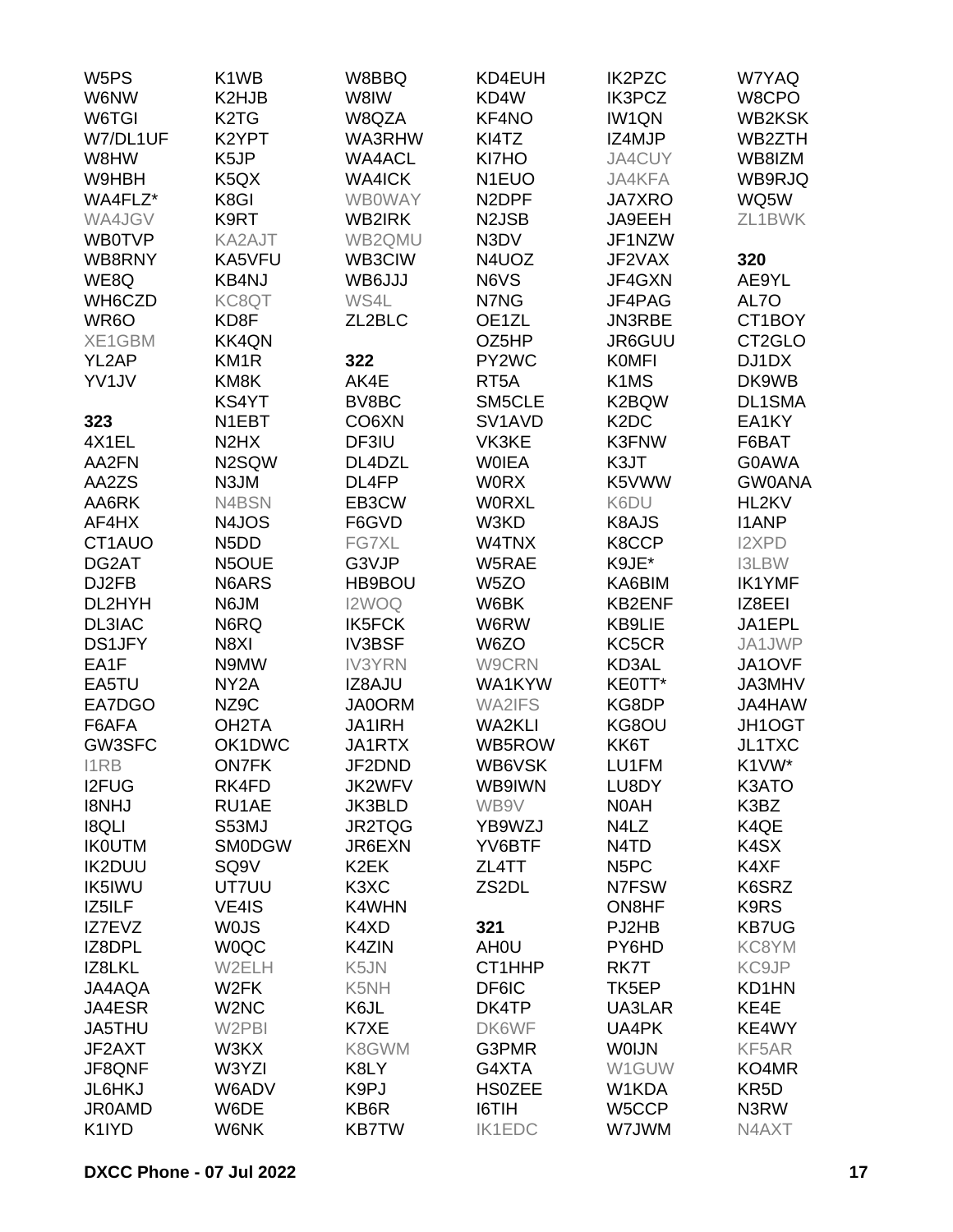| N4QF               | <b>JA8DKJ</b>      | WZ8T               | SM7NDX              | K4LOD                  | G4WDW                         |
|--------------------|--------------------|--------------------|---------------------|------------------------|-------------------------------|
| N4QWF              | JA8JTH             | XE1XM              | SP6AXW              | K4WNW                  | HA5VZ                         |
| N7PIB              | JE2DZC             | <b>YB0WR</b>       | SP9JZU              | K6RNK                  | <b>HB9CIC</b>                 |
| N8WD               | JE3LWB             |                    | VE6MRT              | K8CMR                  | HB9CYH                        |
| N <sub>9</sub> OP  | JH8KFE             | 318                | W1DAR               | K8MK                   | <b>I1UWF</b>                  |
| NK5Y               | JI1MNT             | AD6DK              | W1ZZ                | K9RMP                  | <b>I7OYT</b>                  |
| OE1BKW             | K <sub>1</sub> LPS | AJ4A               | W <sub>2Q</sub> O   | KA5EJX                 | <b>IK1PMR</b>                 |
| OE2KHM             | K <sub>2</sub> SD  | AK7K               | W2YK                | KB1CD                  | <b>IK2RPE</b>                 |
| OE3SGU             | K4EB               | DF2UA              | W4HZ                | KB8MR                  | IZ6ERS                        |
| OZ1LCG             | K <sub>5</sub> GO  | DF6YH              | W6HCU               | KG5UZ                  | JA1DFQ                        |
| PP <sub>1</sub> CZ | K5QM               | DL1SDH             | W6NO                | KK5DO                  | JA2HSE                        |
| <b>PS7KM</b>       | K7CU               | DL8AAV             | W6YD                | N4THW                  | JA8TFO                        |
| SP1MHV             | K7UR               | DM9EE              | W7IH                | N6DJY                  | JE4FNC                        |
| SP6EQZ             | K7WT               | EA5ZR              | W7KOI               | OD5MM                  | JF1HUC                        |
| SV1CQN             | <b>KA0KEL</b>      | EC <sub>3</sub> A  | WA3C                | OH6RX                  | JG1IWH                        |
| <b>UA0BA</b>       | KA1EKR             | <b>G0BNR</b>       | WA8MOA              | PP <sub>5</sub> BB     | JH1AEP                        |
| UA3DPM             | KB4KA              | G3BRD              | WA9BDX              | R8TX                   | <b>JH2TIP</b>                 |
| VA2LC              | <b>KB5UNX</b>      | HA5GN              | WB2SZH              | SP6DNZ                 | JI1HWV                        |
| VE3ESE             | <b>KC7WO</b>       | <b>IOYQV</b>       | WB7BWZ              | <b>US0KW</b>           | JI1UHZ                        |
| VE3KGK             | KE8UM              | <b>I5KQA</b>       | XE <sub>2</sub> D   | W1NXW                  | <b>JQ1DJI</b>                 |
| VE5FN              | <b>KK0T</b>        | <b>IK2ECN</b>      | YO <sub>2</sub> CMI | W2NRA                  | <b>JR0EQQ</b>                 |
| VP2MO              | KN4FO              | IK5IFH             |                     | W2WG                   | K <sub>1</sub> KA             |
| W4HNK              | KW1DX              | <b>IK8GYS</b>      | 317                 | W4APQ                  | K4DDJ                         |
| W5DLQ              | N4GU               | IT9DSZ             | CT1ETE              | W5NA                   | K <sub>5</sub> P <sub>S</sub> |
| W8IB               |                    |                    |                     |                        |                               |
| W8LGJ              | N4LUF              | IZ1JLG             | DF <sub>2</sub> CD  | W8EG                   | K8UT                          |
|                    | N6CCL              | JA4VAD             | DL1MAJ              | W8JRW<br><b>WB0PWA</b> | K9IO                          |
| WA5KVO             | N6MZ               | JA8KSD             | DS4BBL<br>EA3CRI    |                        | KB9BJV                        |
| WB2TKY             | N8BSB              | JA8WBW             | EA5GRN              | WB4GNT                 | KD <sub>2</sub> GC            |
| WB8FSV             | N9HFR              | JH2BUF             |                     | WB9OBX                 | KF5YZ<br><b>KK0DX</b>         |
| WB9EBO             | NN <sub>8</sub> L  | <b>JH3GFA</b>      | G4FEU               | WC4H                   |                               |
| <b>WD0AXF</b>      | NR <sub>2</sub> D  | JR1EFG             | GM4SSA              | WR4AP                  | KM4HI                         |
| <b>WD0EIL</b>      | NU7J               | K <sub>1</sub> ZZI | <b>HB9ESS</b>       | YB0AZ                  | KP3V*                         |
| WM4R               | PT2HF              | K3NEE              | <b>I3BLF</b>        | YV2EJU                 | KQ4I                          |
| WT2Q               | R6AF               | K8JJC              | <b>I5HSJ</b>        | YV5IVI                 | KR4DA                         |
|                    | RU6M               | K9MFI              | <b>I7XVA</b>        |                        | LA6LDA                        |
| 319                | SM3AKX*            | KA6V*              | <b>IK2THN</b>       | 316                    | LU5DV                         |
| AA4AM              | SM5IMO             | KD6UO              | <b>IK6AVV</b>       | 7N2KRX                 | N <sub>2</sub> GBH            |
| AA4DD              | SP8HKT             | KG9J               | IK8IPL              | AA3AZ                  | N4HPL                         |
| AB5A               | SV9COL             | KQ4C*              | IZ5BYJ              | AC5O                   | NQ7Q                          |
| DF1ZN              | SV9GPV             | KR9V               | IZ8IEV              | AC6DX                  | OH <sub>1</sub> OR            |
| DF3AO              | TA <sub>1</sub> AL | KV4T               | JA6MWF              | CE6ID                  | UN7LZ                         |
| DK5AI              | TG9AL              | N0VD               | JE2EHP              | CX1FI                  | VE5MC                         |
| EA1CP              | TG9VT              | N3TR               | JF1CKL              | DF7EE                  | VP9J                          |
| EA3CCN             | W <sub>1</sub> ECI | N5WNG              | <b>JF7TYA</b>       | DF7QD                  | W3GE                          |
| F5LIW              | W5LJD              | N6RJY              | <b>JG2NLN</b>       | DJ3EJ                  | W <sub>4</sub> BAI            |
| F5MXH              | W6DQ               | N7NH               | JH1VRQ              | DK2XZ                  | W4RA                          |
| F6DHI              | W6QON              | N8NN               | JH6OSR              | DK3GG                  | W4STB                         |
| HB9EBM             | W6QUV              | NF <sub>8</sub> J  | <b>JH7SOF</b>       | DL4MEH                 | W7JW                          |
| <b>I1BUP</b>       | W6ZPL              | NW <sub>5</sub> E  | JL1OXH              | <b>DL6MRS</b>          | W7JY                          |
| IK7LJZ             | WB6FWS             | NY <sub>2</sub> F  | JR1VAY              | <b>DL9SV</b>           | W9YE                          |
| <b>JA1IXY</b>      | WC1M               | ON <sub>5</sub> PD | JT <sub>1</sub> CO  | DS4AKP                 | WA4LOX                        |
| JA2DHG             | WN5K               | OZ8EA              | K <sub>2</sub> CO   | EA4KT                  | WB5SSD                        |
| <b>JA7DOT</b>      | WS6X               | SM5WS              | K4JA                | F5EOT                  | WN7M*                         |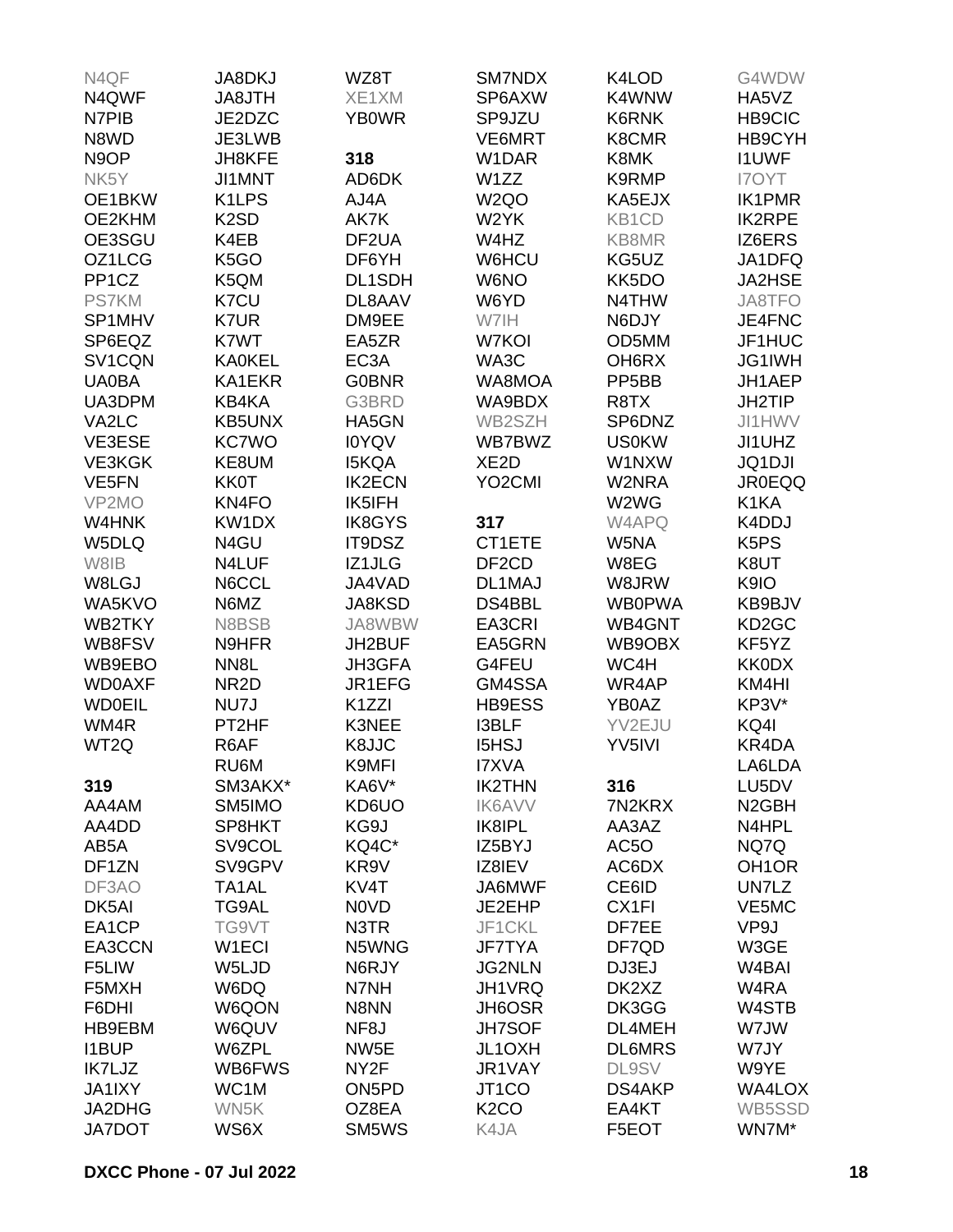| WN9Q              | NF9S               | <b>JG8FWH</b>      | DF <sub>1</sub> SD | RL3AA                         | KC4MK                          |
|-------------------|--------------------|--------------------|--------------------|-------------------------------|--------------------------------|
| WQ1H              | NU <sub>1</sub> B  | <b>JR2JKL</b>      | DF2XC              | SP2JMR                        | KC8KB                          |
| XE1AC             | RU3QR              | JR5SWZ             | DG5LAC             | <b>US0YA</b>                  | KE2CG                          |
|                   | S55DX              | <b>K0TLM</b>       | DK3DG              | US1IDX                        | <b>KF0RQ</b>                   |
| 315               | SP2QCR             | K <sub>2</sub> JQC | DS5ACV             | VA3XQ                         | KJ4MD                          |
| AA4NJ             | SV1YH              | K4PL               | EA1MO              | VE1JBC                        | KP4AM                          |
| AA6GK             | <b>SV3ICK</b>      | K6EDA              | EA7CEO             | <b>W0KKT</b>                  | <b>MM0BQN</b>                  |
| AB6CF             | TI2JJP             | K6VV               | F3HU               | W3DM                          | <b>NORQ</b>                    |
| <b>DJ1TU</b>      | <b>UN7TW</b>       | K7CE               | F4BKV              | W3RW                          | N <sub>2</sub> ESD             |
| DK1YP             | VE <sub>1</sub> SK | KB1JZ              | <b>GOVBD</b>       | W4PGC                         | N <sub>2</sub> HY <sub>D</sub> |
| DL1SP             | <b>WOQL</b>        | KC3X               | GM3PPE             | W4TMM                         | N6IBP                          |
| EA5PX             | <b>W0SSR</b>       | KD3TB              | <b>HK3NTI</b>      | W5RY                          | N6OGW                          |
| EA7GBD            | W1BAL              | <b>KF7RU</b>       | HL3GOB             | W8LTX                         | N7UJJ                          |
| F6FFA             | W1KG               | KH6CQH             | <b>I4UFH</b>       | WW5WW                         | N8KM                           |
| G8DX              | W <sub>2</sub> CA  |                    | <b>IK0CNA</b>      |                               | N8OC                           |
|                   |                    | LA3WAA             |                    | ZL1BQD                        |                                |
| HK6ISX            | W4ZRZ              | N6JQL              | <b>IK1NLZ</b>      | ZL <sub>1</sub> SZ            | <b>ND0C</b>                    |
| <b>I8TSL</b>      | W6UPI              | N9LR               | <b>IK2HSW</b>      |                               | ND6S                           |
| <b>IK2DZN</b>     | W7EQ               | N9UA               | <b>IK2UWA</b>      | 312                           | <b>NEOU</b>                    |
| <b>IK5PWF</b>     | W7IU               | NS <sub>1</sub> L  | <b>IK4TVP</b>      | AA8M                          | NR4V                           |
| <b>IK8PGE</b>     | <b>WA1KUL</b>      | NW4V               | <b>IK5ZUK</b>      | AB5GU                         | NV9L                           |
| <b>IV3ORB</b>     | WA9JWL             | NY <sub>5</sub> E  | IZ1JMN             | AC <sub>2</sub> G             | OH1TM                          |
| JA1PEJ            | WB2EZU             | OE1JIS             | JA1FUI             | AF6F                          | PS8ACL                         |
| JA1TD             | WB4HN              | OE5HGL             | JA1XXL             | AK6I                          | PY7DJ                          |
| JA2XZZ            | WB9TFR             | PA <sub>5</sub> O  | JA2KTP             | CT3MD                         | SV2DCD                         |
| JA3PG             | WZ4RC              | PY1ACC             | <b>JA3KNN</b>      | DL2VPO                        | VE <sub>1JL</sub>              |
| JF1MBA            | ZP5FGS             | SM5BBS             | JH1ACA             | DM <sub>1</sub> DK            | VK2DEJ                         |
| JF1TEU            |                    | SP6IEQ             | JH1RGG             | DM5EE                         | VP5JM                          |
| JF2WGN            | 314                | SV1ACJ             | JH4ALY             | <b>DS4NPL</b>                 | W1JMM                          |
| JP1MIJ            | 9A5F               | <b>UN0LE</b>       | <b>JK1ALI</b>      | E21EIC                        | W3ACO                          |
| <b>K0COM</b>      | AG3V               | UR3EO              | JN1BAH             | F <sub>5</sub> ZO             | W5PVE                          |
| <b>KORRY</b>      | CU3AA              | VE2BWL             | <b>JR0WZR</b>      | GM4NGJ                        | WA2EOV                         |
| K3BYV             | <b>DJ0UR</b>       | VE7VV              | JS1NDM             | HB9RB                         | <b>WA2PNI</b>                  |
| K3YQD             | DL1TC              | <b>WOWC</b>        | <b>K0DX</b>        | HL3AMO                        | WA3F                           |
| K4RWP             | DL1WM              | W1BHP              | <b>K0JUH</b>       | <b>I5ISF</b>                  | <b>WA7OBH</b>                  |
| K5CWR             | DL8UO              | W1BYH              | K1AMF              | <b>IK2GXK</b>                 | WN6K                           |
| K6LZ              | EA5BHK             | W1USN              | K1MAA*             | <b>IK6XEJ</b>                 | WS4H                           |
| KA5BOA            | EC <sub>1</sub> A  | W4GH               | K4AB               | <b>IZORVI</b>                 |                                |
| KF7IO             | G4AFJ              | W5GNG              | K4NNX              | JA1GVT                        | 311                            |
| KJ5LJ             | <b>HB9AGH</b>      | W5WLA              | K4WES              | JE3BIQ                        | 4Z5GV                          |
| KJ5PQ             | <b>HB9IQB</b>      | W9ZCL              | <b>K4ZNC</b>       | JF1IXE                        | 7N1EXA                         |
| <b>KK7R</b>       | <b>I2JQL</b>       | W9ZUV              | K5NV               | JF5FGY                        | A45XR                          |
| KQ4PL             | <b>IK0IHA</b>      | <b>WA1MKS</b>      | KA8YYZ             | JG3EOO                        | AA3B                           |
| N1QMM             | <b>IK0OPS</b>      | WB8YJF             | KC <sub>1</sub> BJ | <b>JR0PJR</b>                 | AG5W                           |
| N <sub>2</sub> BT | <b>IK1YPF</b>      | <b>WD0AQJ</b>      | KI6X               | <b>JR7FRW</b>                 | CT1DNU                         |
| N <sub>2</sub> NL | <b>IK2AGN</b>      | WD6AFC             | KQ4NW              | <b>K0BBC</b>                  | CT1FCX                         |
| N3YIM             | <b>IK2FCZ</b>      | YO3CD              | N3MLV              | K0OB                          | DK2WV                          |
| N4DKN             | <b>IK4GNH</b>      |                    | N4AYO              | K3DX                          | DK9CG                          |
| N4RWG             | <b>JA0DMV</b>      | 313                | N4VRR              | K4TEA                         | <b>DL1HRN</b>                  |
| N6PSE             | JA1FDU             | AA4H               | N7IP               | K <sub>5</sub> K <sub>G</sub> | EA5CA                          |
| N7QOZ             | <b>JA1TNV</b>      | AC4TO              | N9DJ               | K <sub>5</sub> N <sub>Z</sub> | F6GNG                          |
| N8AVK             | JA1XJF             | CT1AVR             | NY2NY              | KA5SWC                        | HA1RB                          |
| N9XX              | JA2KNW             | CT1CQK             | NY <sub>3</sub> C  | KB2DE                         | HB9DAC                         |
|                   |                    |                    | PY2DY              |                               | HK6HFY                         |
| ND5S              | <b>JA7NX</b>       | CT1DGK             |                    | KB5IM                         |                                |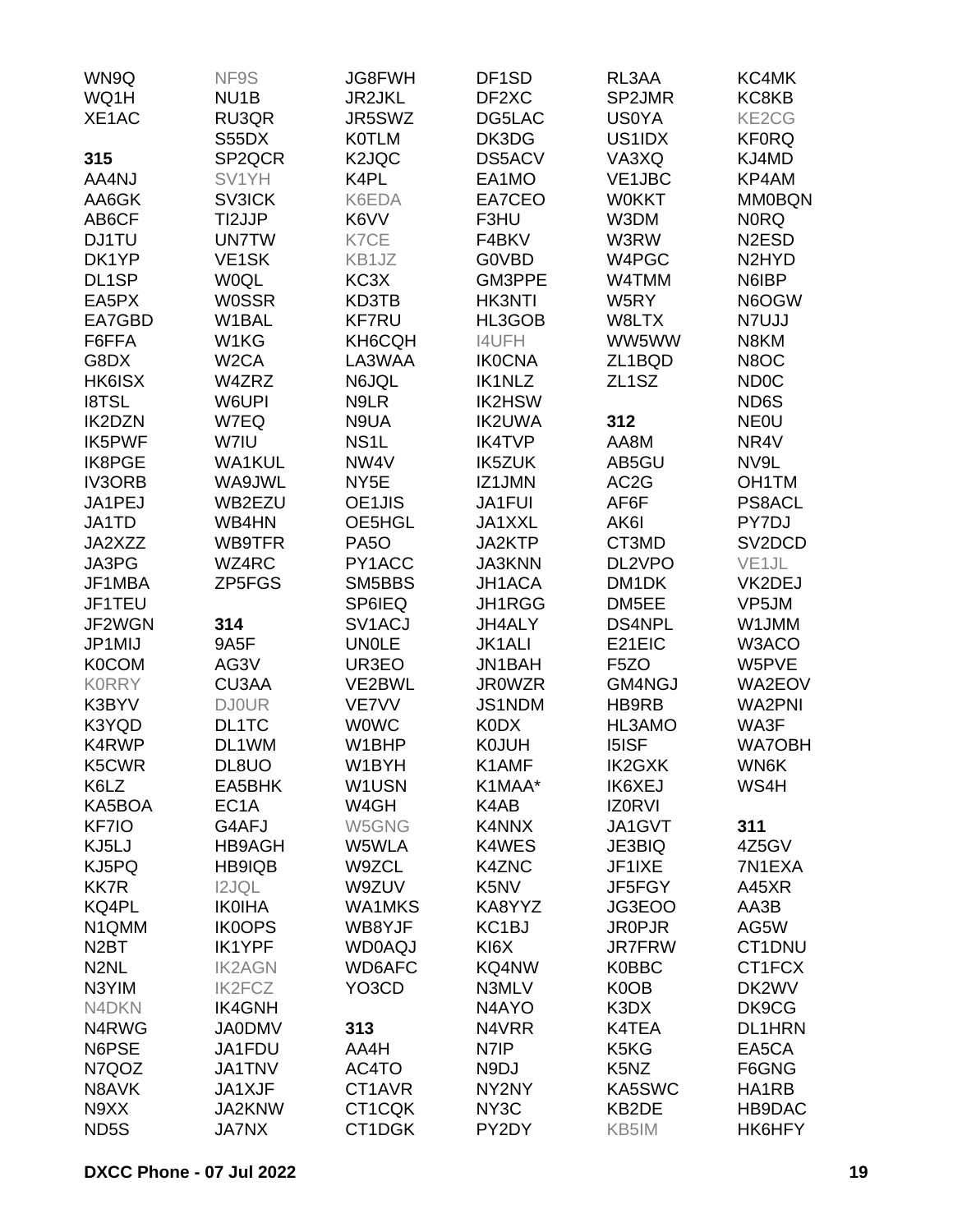| <b>HK7MQC</b>      | WB <sub>1Q</sub> | N <sub>3</sub> NO  | KJ5X                           | K4MY              | JF1UOW             |
|--------------------|------------------|--------------------|--------------------------------|-------------------|--------------------|
| I6KYL              | WB2KPE           | N9QQK              | <b>MOTTB</b>                   | K5FTE             | JH1QDB             |
| <b>IV3DVD</b>      | WB9MSM           | NA <sub>2</sub> P  | N4VWP                          | K6LPO             | <b>JM1SMY</b>      |
| <b>IV3LBP</b>      | WK6E             | ND4V               | OH <sub>5</sub> CH             | K6RG              | K3LDE              |
| IZ8XQC             | WT7Q             | OE3EPW             | <b>PA0TCA</b>                  | KA1BSA            | K4RS               |
| <b>JA0UMV</b>      | YV5DEH           | <b>ON4LAJ</b>      | PY4KB                          | <b>KB0IKW</b>     | K5EWJ              |
| JA1IVY             |                  | PY2IQ              | PZ5RA                          | <b>KB0RNC</b>     | K7ZM               |
| JA4IYL             | 310              | SA0AQT             | SM3LGO                         | KE6V              | K8JP               |
| JA5NPV             | 7M2VAP           | VK2PS              | VE3CWE                         | KN1M              | K9TF               |
|                    |                  |                    |                                |                   |                    |
| JA8FFM             | AL7HS            | W1ASB              | VE5AEC                         | N <sub>3</sub> OC | KB5HG              |
| JH2DMO             | CX6BZ            | W <sub>2</sub> OB  | W1BHL                          | N5WA              | LX1WC*             |
| JI1LET             | DL9MFH           | W2XX               | W4AMP                          | NN3W              | N2WLG              |
| <b>JJ1TKN</b>      | DL9ZO            | W3TZ               | W4NJ                           | PA1TT             | N <sub>4</sub> GFO |
| <b>JR4NUN</b>      | <b>DS3HWS</b>    | <b>W4TUN</b>       | W5DNT                          | <b>PA7RA</b>      | N5UW               |
| <b>K0EY</b>        | DS4BHW           | W5LH               | W8AKS                          | <b>PA7TWO</b>     | N6LFJ              |
| K4LCP              | <b>E74A</b>      | W5RDW              | W9EBO                          | UT2UB             | N7JKF              |
| K4MQ               | EA3CZM           | W6AFA              | WA2MUA                         | VE6KY             | N7UG               |
| K8AJR              | EA8ZS            | W7SAA              | WA7SRZ*                        | W1KMA             | NE8P               |
| K9HLW              | G3PFS            | <b>WA1ZIC</b>      | WB4KTC                         | W1WC              | NE8Z               |
| K9NR               | HB9ARE           | WA9GON             | WB4MRH                         | W3FOX             | NF <sub>1</sub> G  |
| KA2NDX             | HB9BCK           | WB0OQV             | WD5AAM                         | W4DP              | NR9J               |
| KB8WR              | HK3G             | WB8VKL             | WE2W                           | W5DAW             | ON4CT              |
| KG2T               | HK6P             | YV3BAP             | WF <sub>1Q</sub>               | W5TFW             | US8UA              |
| KI1U               | <b>I1BAF</b>     | ZS1LS              | WS5W                           | W5TZN             | VK2HD              |
| KK4CB              | I7VEZ            |                    |                                | W6FC              | VK6VS              |
| KW8P               | <b>IK2RGT</b>    | 309                | 308                            | W6KZW             | <b>W0ZS</b>        |
| N <sub>1</sub> JP  | <b>IK3ITX</b>    | <b>DL7LV</b>       | <b>AA0KA</b>                   | <b>W7DON</b>      | W1FYI              |
| N <sub>2</sub> YBB | <b>IK4NZD</b>    | DL9JI              | AB <sub>1</sub> OC             | WA2LWM            | W <sub>1</sub> RG  |
| N4WMB              | <b>IK5MEQ</b>    | EA1AZ              | AK1A                           | WA6AIL            | W4TGB              |
| N <sub>5</sub> JC  | <b>IT9ABN</b>    | EA1BLA             | DF <sub>2</sub> F <sub>Z</sub> | WA6BIE            | W4UCK              |
| <b>N6JOJ</b>       | IZ2EWR           | EA3KW              | DF6EX                          | WA8MCD            | W4ZYT              |
| N6ZN               | <b>IZ8CKS</b>    | EA5DFV             | DJ1TO                          | <b>WB4DNL</b>     | W8OP               |
| NE <sub>6</sub>    | JA0OS            | EI3GV              | DJ3GW                          | WV1X              | W8WEJ              |
| OH1ECQ             | JA1MZL           | G3EKJ              | F8BJI                          | YO3JF             | W9GIG              |
|                    |                  |                    |                                |                   | <b>WA0RVK</b>      |
| OX3KM              | JA1RAE           | HL1CG              | F9JS                           | YV1DRK            |                    |
| PY8EA              | JA4EQC           | <b>IK8MVH</b>      | G3VPW                          | <b>YV5OIE</b>     | WA3SKQ             |
| R <sub>5</sub> DT  | JN3DRB           | <b>IK8VRH</b>      | HA5AO                          |                   | <b>WA4NUF</b>      |
| <b>SM6CUK</b>      | JR1GFX           | IZ4BBF             | <b>HB9FBG</b>                  | 307               | WE1P               |
| <b>VU2NKS</b>      | <b>K0SRL</b>     | <b>JA0LFV</b>      | <b>IK0QBI</b>                  | 9K2OD             | YB1AR              |
| <b>WOCZE</b>       | K3GV             | JA2ODB             | <b>IK8WCP</b>                  | AB2RF             | YT7T               |
| W <sub>1</sub> JGS | K3RT             | JH1CJQ             | <b>IW0HOU</b>                  | CP6EL             |                    |
| W2NZG              | K4CF             | JH2ESL             | IZ5YHD                         | EA2AA             | 306                |
| W4BH               | K4YL             | JH3EQG             | JA1NGM                         | EA3CWK            | 4Z5FL              |
| W5UGI              | K6BV             | JL1UFW             | JA5ARW                         | EI3IO             | 7N4OBV             |
| W6HB               | K6UT             | <b>K0DEW</b>       | JF1CZQ                         | G4VMX             | DJ5EJ              |
| W6TKV              | <b>K7MRU</b>     | K <sub>2</sub> WK  | JH1OXV                         | HA6NF             | DK2PC              |
| W7BC               | <b>K8NVR</b>     | K5EWS              | JH6RFT                         | <b>IOSNY</b>      | DK5BH              |
| W7LBN              | KA1DE            | K <sub>5</sub> SSB | JI1VVB                         | <b>I8HAK</b>      | DL9EY              |
| W7LR               | KI4DLS           | K6TMB              | <b>K0VPR</b>                   | IK8TLZ            | EA1KP              |
| W7NP               | KR9F             | <b>K7WTG</b>       | K <sub>2</sub> N <sub>V</sub>  | JA1WWO            | EA3NP              |
| W7SNY              | LA6UL            | KC9WQ              | K2YEH                          | JA1XEL            | EA4UV              |
| W8WV               | LA9TY            | KF6SK              | K3ZK                           | JA2VQF            | EI9HX              |
| WA8YQR             | N1BCL*           | KF9J               | K4MGB                          | JA3EUB            | F5JIB              |
|                    |                  |                    |                                |                   |                    |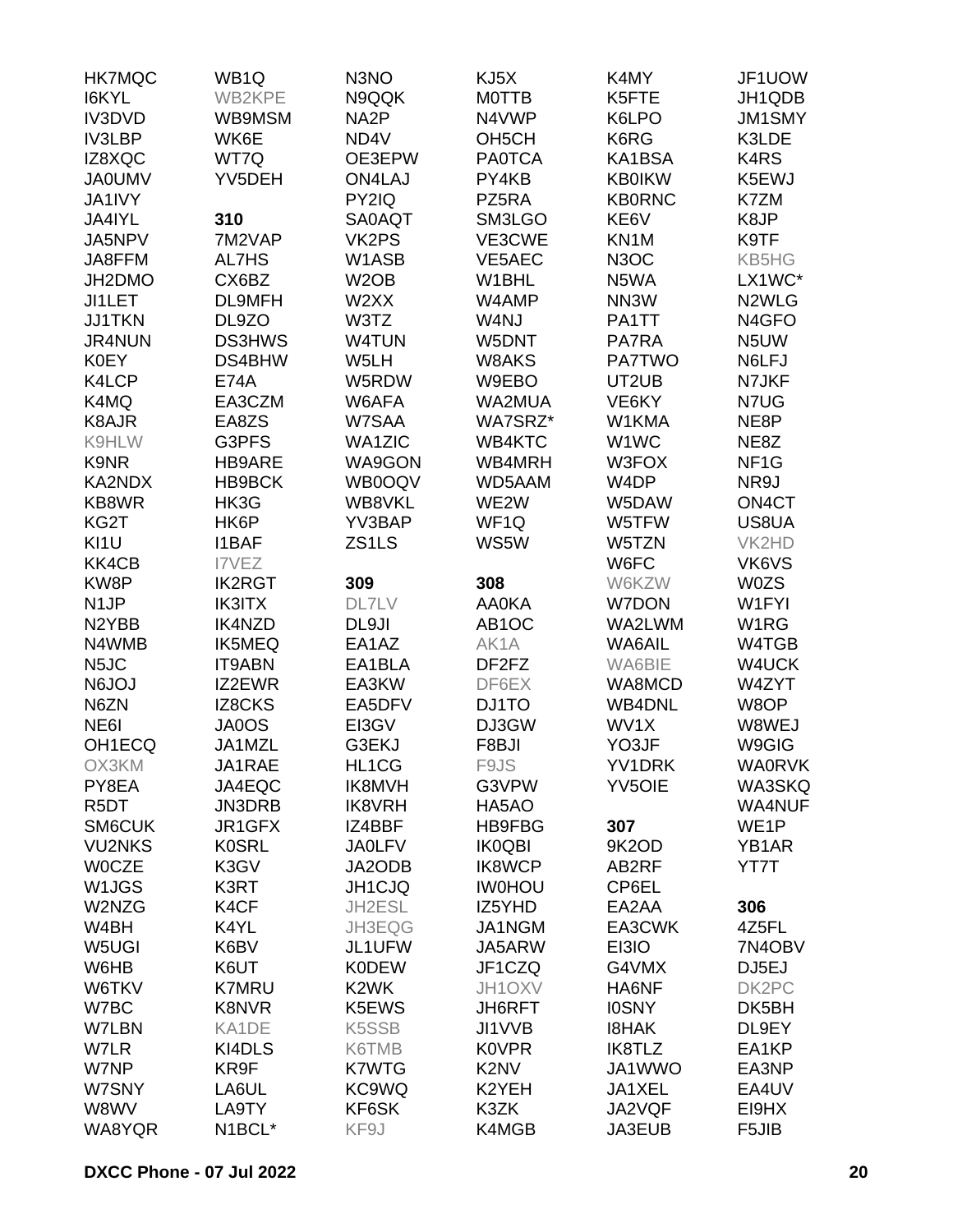| GW4TSG            | EW1KP              | <b>WOTVD</b>                  | N7HD*              | K1ESE         | HB9DVZ            |
|-------------------|--------------------|-------------------------------|--------------------|---------------|-------------------|
| <b>HB9AUT</b>     | F1NGP              | <b>WOVHF</b>                  | N8GP               | K5GPI         | <b>IK2SGC</b>     |
| <b>HK1LAQ</b>     | G4ZWY              | W1EBI                         | ON5JE              | K5QR          | IZ6ELF            |
| <b>I4YNO</b>      | HB9G               | W <sub>1Q</sub> J             | SM5YOC             | K6ASK         | JA9OGE            |
| <b>IK2YQX</b>     | <b>IN3MQT</b>      | W3FI                          | VP9/WB3KBZ         | <b>K7NPN</b>  | JM1SZY            |
| <b>IK6FNG</b>     | IZ1ASN             | W4DMV                         | <b>WOFS</b>        | K9HEK         | <b>K0ARY</b>      |
| <b>IV3NVB</b>     | IZ4DIW             | W4LRE                         | W2XL               | KA4SVO        | K0GD              |
|                   | JA2ODS             | W4OY*                         | W4WFC              | <b>KA7EBW</b> | <b>K0IZ</b>       |
| <b>IW7EGQ</b>     |                    |                               |                    |               |                   |
| JA1BON            | JA3KWJ             | W5BK                          | W5FFY              | KB1WH         | K0OE              |
| JA1GLE            | <b>JA7HYS</b>      | WA2ZGO                        | W5SV               | KB2WN         | K <sub>2</sub> MP |
| JM1CMA            | JE1WZB             | WB1V                          | W6ESJ              | KI4LP         | K4RG              |
| K2IQK             | JH1DGQ             | WB2ZAB                        | W7MEM              | KR4F          | K9ES              |
| K3AIR             | JJ1SBO             | WB6QVI                        | W9EAA              | KZ0X          | KH <sub>2</sub> L |
| K4KAL             | JP1HDK             | WB8ES                         | W9LQI              | LA2XPA        | KH6CQH/W7         |
| K5DHY             | JR3ANG             | WF7B                          | <b>WA5NFC</b>      | <b>NOIGU</b>  | KJ9N              |
| K6KR              | K <sub>1</sub> TO  | WK6RF*                        | WA6G               | N3KN          | KK9M              |
| <b>K8CHN</b>      | K1USA              | WT8V                          | WB5WQG             | N4TKF         | KP4DS             |
| K8KY              | K <sub>2</sub> ZD  | WU9V                          | WB8IXV             | N4VAN         | KQ4EE             |
| KA4OTB            | K3EH               | ZP5CDV                        | WB9PTN             | N6FX          | KY6R              |
| KD9NA             | K4MIJ              |                               | WS8M               | N6HVZ         | KZ1Z              |
| KI7O              | K6TEH              | 304                           | YO9IKW             | N8LCU         | LU1DF             |
| KR6B              | K7LE               | 5B4TI                         |                    | N8ZX          | LW7DX             |
| LZ1YE             | K7SAM              | CU2BV                         | 303                | PA1NHZ        | N <sub>1</sub> IA |
| M0AID             | K8DBM              | DJ5DH                         | 7N1GMK             | PY5DK         | N3PW              |
| N3FAS             | K9BX               | <b>DL0JK</b>                  | AA8IN              | RD3BD         | N5OHL             |
| N <sub>5</sub> PA | K9DXR              | DL2HRH                        | AG6Q               | SV2AEL        | N6VNI             |
| N6ER              | K9IG               | EA1IO                         | CT1EWX             | W1LWB         | NG5L              |
| N7EO              | KB8BS              | EA5OL                         | CU <sub>2</sub> CR | W3BG          | OK1DH             |
|                   |                    |                               |                    |               |                   |
| NN4K              | <b>KD0AA</b>       | EA9PB                         | DK6GK              | W4HQF         | PZ5JR             |
| NV <sub>1Q</sub>  | KD5QHV             | HA5CW                         | DL4CF              | W7GAX         | RA0BA             |
| OH2BVE            | KE4S               | HB9DHG                        | EA6EE              | W8PP          | VO1KVT            |
| PY6ACP            | <b>KE4SN</b>       | HC1HW                         | EA7GW              | W9DP          | W2EQ              |
| SM4AZQ            | KE9QL              | <b>IK0IKE</b>                 | EI8GS              | <b>WA2BCK</b> | W2RBK             |
| VR2XMT            | <b>KL7TS</b>       | <b>IK0XBX</b>                 | F3EJ               | <b>WA5NOM</b> | W3JXP             |
| W4EW              | KM4H               | <b>IT9JPS</b>                 | GM3UCH             | WS1L          | W3UL              |
| W4ID*             | KN <sub>2</sub> T  | IZ5RVG                        | GW4KGR             | XE1JIW        | W4DN              |
| W4TE              | LB6KC              | <b>JA0SC</b>                  | HK3CW              | ZP5ALI        | W4DQQ             |
| W4WV              | N <sub>2</sub> WKS | <b>JA1KNS</b>                 | <b>I1GVX</b>       |               | W4DTA             |
| W <sub>5</sub> LC | N3GB               | JF1OSL                        | I2MMH              | 302           | W6OHS             |
| W6HYI             | N4TOL              | JF4HDR                        | <b>IK8NIM</b>      | 9A2Y          | W7PAQ             |
| W7FXI             | N5MIH              | JH1FVE                        | <b>IV3BKH</b>      | 9A5CB         | W9ACE             |
| W7LZG             | N5OGP              | <b>JJ7XTV</b>                 | IW5AB              | 9M6YBG        | <b>WB0YWO</b>     |
| W8WT              | N <sub>5</sub> XR  | JL1EDB                        | IZ1UKF             | A65CA         | WS9W              |
| WA2AOG            | N9RC               | K <sub>1</sub> R <sub>V</sub> | JA1PTJ             | AA5AM         | WW8W              |
| WB9PNU            | NA5Z               | K5WBM                         | <b>JA3BRI</b>      | AB6WQ         | YO3VU             |
| WW2DX             | OZ3ABU             | K7YU                          | JA8AWR             | CT1AMK        | ZL2LW             |
|                   | PY5HSD             | <b>KA1NCN</b>                 | JA9PQ              | DJ5KL         |                   |
| 305               | SM3CBR             | KB0X                          | JE1OHL             | DJ7UJ         | 301               |
| AB9V              | VE3CWP             | KB6HW                         | <b>JH1CTQ</b>      | DL2SWN        | AA4FL             |
| CU3BL             | VE3HXX             | KQ6DX                         | <b>JH7RTQ</b>      | <b>DL2TOS</b> | AC4XL             |
| DF8NM             | VE7AQ              | KR4BD                         | <b>JH7WNV</b>      | DM5EM         | <b>DS5XEH</b>     |
|                   |                    |                               |                    |               |                   |
| DK3EG             | W0AIH*             | KR9U                          | JR2ZUQ             | EA7BIV        | EA7CRL            |
| <b>DL4RCK</b>     | <b>WOTK</b>        | LA6CHA                        | K1EFS              | HA7RC         | EA7EM             |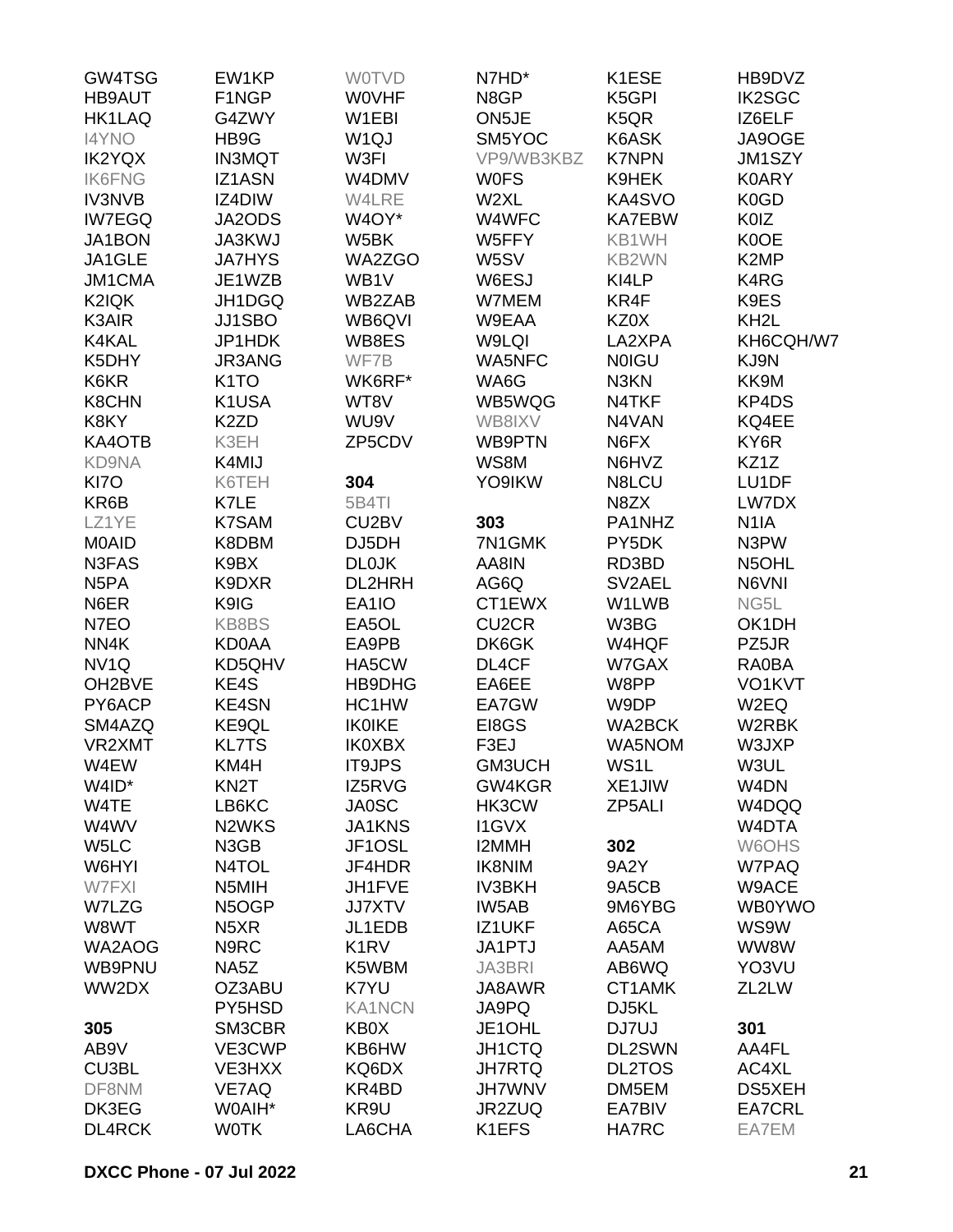| F6GVS             | ZL1ANJ                          | N <sub>5</sub> DT             | N <sub>5</sub> FYN            | <b>KM7R</b>         | N7BD              |
|-------------------|---------------------------------|-------------------------------|-------------------------------|---------------------|-------------------|
| <b>IK1YLO</b>     |                                 | <b>NK9O</b>                   | N6DHZ                         | KO4XI               | <b>NN0K</b>       |
| <b>IK6TOT</b>     | 300                             | NN4X                          | N7OJ                          | <b>KP4JRS</b>       | NZ <sub>50</sub>  |
| <b>IK6UBY</b>     | AA4US                           | OE8TLK                        | N9JFW                         | N6NF                | <b>P43A</b>       |
| IZ3ENH            | AA6PW                           | OH <sub>5</sub> XB            | NA6L                          | N7JT                | PS7AB             |
| IZ8VYU            | AB6Z                            | OK2QA                         | NP3CW                         | N7ZM                | VA2TG             |
| <b>JA1NKA</b>     | CE3GDN                          | UN6T                          | PY8AJD                        | NK <sub>6</sub> O   | VA7XX             |
| JE4UBC            | CT1FUH                          | VA3XP                         | SM5BNK                        | SM4OLL              | VE3OMH            |
| <b>JG7AMD</b>     | DF <sub>2</sub> AL              | VE2YG                         | SM5OBK                        | SP1MWK              | VE6SV             |
| <b>JI1JMK</b>     | DK7AO                           | VE3CRG                        | W <sub>2</sub> RL             | SV <sub>1</sub> IZY | VK2AGA            |
| <b>JR3TOE</b>     | DL1EMC                          | W1VT                          | W4IBI                         | W2JLK               | VR <sub>2KF</sub> |
| JR9OPJ            | DL6RA                           | W5ZQ                          | W6GAK                         | W5BV                | <b>W0ZPE</b>      |
| K3NK              | EA3VM                           | W7BJB                         | W6HT                          | W6DXO               | W4SD              |
|                   |                                 |                               |                               |                     |                   |
| K4QD              | EC6AAE                          | WB3ANE                        | W7CNC                         | W6ER                | W4VDA             |
| K4XU              | EI4GK                           | WD5JJQ                        | W8KN                          | W9JZ                | W5VY              |
| K5YKG             | EI8AU                           | WT4U                          | W9TB                          | <b>WA7YGE</b>       | W7KAT             |
| K6IRD             | F1RAF                           | <b>WW0E</b>                   | WB9M                          | <b>WB1ASL</b>       | W8ISZ             |
| K6MKF             | F5AOV                           | WY6N                          | <b>WD9IIC</b>                 | WM7A                | W8NN              |
| KB8WQ             | G4AHJ                           | ZL2IFB                        |                               | XE1YD               | WA2YNH            |
| KB9I              | G4KGT                           | ZP5PX                         | 298                           | <b>YV1AVO</b>       | WA5KBH            |
| KC2ATK            | HB9JOE                          | ZS2EZ                         | AE5JG                         |                     | <b>WA5POK</b>     |
| <b>KK7YC</b>      | <b>IKOFEW</b>                   | ZS6IR                         | AJ4L                          | 297                 | XE1YO             |
| KO4XM             | <b>IK0OHR</b>                   |                               | AL7TC                         | 5Z4BP               | XE3B              |
| KR6C              | <b>IK4RQF</b>                   | 299                           | BA7IO                         | AA5VU*              |                   |
| KR8T              | <b>IK8HVH</b>                   | 4X6KJ                         | CT1EDY                        | AF5CC               | 296               |
| KX2S              | <b>IZ0BVU</b>                   | AA3BL                         | CT1END                        | CT1EEQ              | AA3TH             |
| N <sub>1</sub> IN | IZ2IPF                          | AA5HP                         | CT2GZE                        | DL4FV               | AA6M              |
| N8WH              | JA1EOH                          | CE3EEA                        | DL1EK                         | DL8SCG              | DJ7AX             |
| NA2AN             | JE3USO                          | CP8HD                         | EI2GLB                        | HB9RE               | DL8ZAW            |
| NA <sub>2</sub> G | <b>JG6MQI</b>                   | DK <sub>2</sub> CX            | EU1M                          | HS0/EA4BKA          | DM3PYA            |
| NM4Q              | JH4ADF                          | EA3ELW                        | F5RBB                         | IK3GBG              | EA1AA             |
| NP <sub>2N</sub>  | JJ1CZR                          | G0KJP                         | G3LOJ                         | <b>IK5EEG</b>       | EI9JF             |
| NS9I              | <b>K0MD</b>                     | GM4SQM                        | G4JCC                         | <b>IN3DEG</b>       | F5ELL             |
| NZ <sub>5</sub> F | K <sub>1</sub> CAL              | HI3T                          | <b>GI0KOW</b>                 | IZ8BGY              | <b>IOTIC</b>      |
| OK1DLA            | K1DPB                           | HK1X                          | <b>GM0RRK</b>                 | JA2IYJ              | IZ8DXB            |
| ON4SW             | K <sub>2</sub> C <sub>V</sub> G | <b>IK0EIM</b>                 | GM3YOR                        | JE4CIL              | <b>JA0IAB</b>     |
| OZ2MW             | K <sub>2</sub> UR               | <b>IK2RZP</b>                 | <b>HL4CJG</b>                 | JF1RYU              | JH2ABL            |
| UN <sub>5</sub> J | K <sub>2</sub> WT               | <b>IK5FUZ</b>                 | <b>IW7EBE</b>                 | JQ1NTP              | JH8GYP            |
| UN7G              | K3RG                            | <b>IK7XNF</b>                 | <b>IW9DNI</b>                 | <b>JR8AMF</b>       | <b>K0FG</b>       |
| VA3IC             | K4YW                            | IK8PLK                        | JA1UXC                        | <b>K0TVY</b>        | K0YL              |
| VK6DU             | K6LIK                           | <b>JM1GYQ</b>                 | <b>JA8CJY</b>                 | K <sub>1</sub> FE   | K1BLT             |
| <b>WODD</b>       | K7LB                            | K3EE                          | JE2VLG                        | K4MTT               | K <sub>1</sub> JN |
| W <sub>1</sub> GY | K7LV                            | K <sub>5</sub> O <sub>G</sub> | JL2PQV                        | K5VYT               | K2PF*             |
| W3WST             | K7MH                            | K5OT                          | K3IXD                         | K7BV                | K4CFW             |
| W4LSC*            | KB5HC                           | K8FZ                          | K <sub>3</sub> O <sub>X</sub> | KE4DH               | K4JC              |
|                   |                                 |                               |                               |                     |                   |
| W5WS              | KE2LJ                           | KC4CT                         | K4LDS                         | KE9ES               | K7KJ              |
| W6BSF             | KE4TW                           | KC4LLV                        | K4LQ                          | KF4VTT              | K8GWU             |
| W7LII             | KE5BR                           | KF5DX                         | K7KH                          | KG5NA               | K9KDS             |
| W9IM              | KF6HI                           | KK9T                          | K7TM                          | KJ6ZH               | KC <sub>2FC</sub> |
| WB4PVT            | KN7D                            | <b>KN7DX</b>                  | K8MOM                         | KN4KL               | KM5VI             |
| WD8KND            | N0JZ                            | <b>KS4RL</b>                  | K9GY                          | KR9R                | N3EHD             |
| WX1S              | N2LYV                           | N <sub>2</sub> JJB            | KA6RLX                        | N <sub>1</sub> NY   | N4LB              |
| WY0A              | N <sub>2</sub> VP               | N5AQ                          | <b>KB1EFS</b>                 | N <sub>2</sub> LEB  | N7GVV             |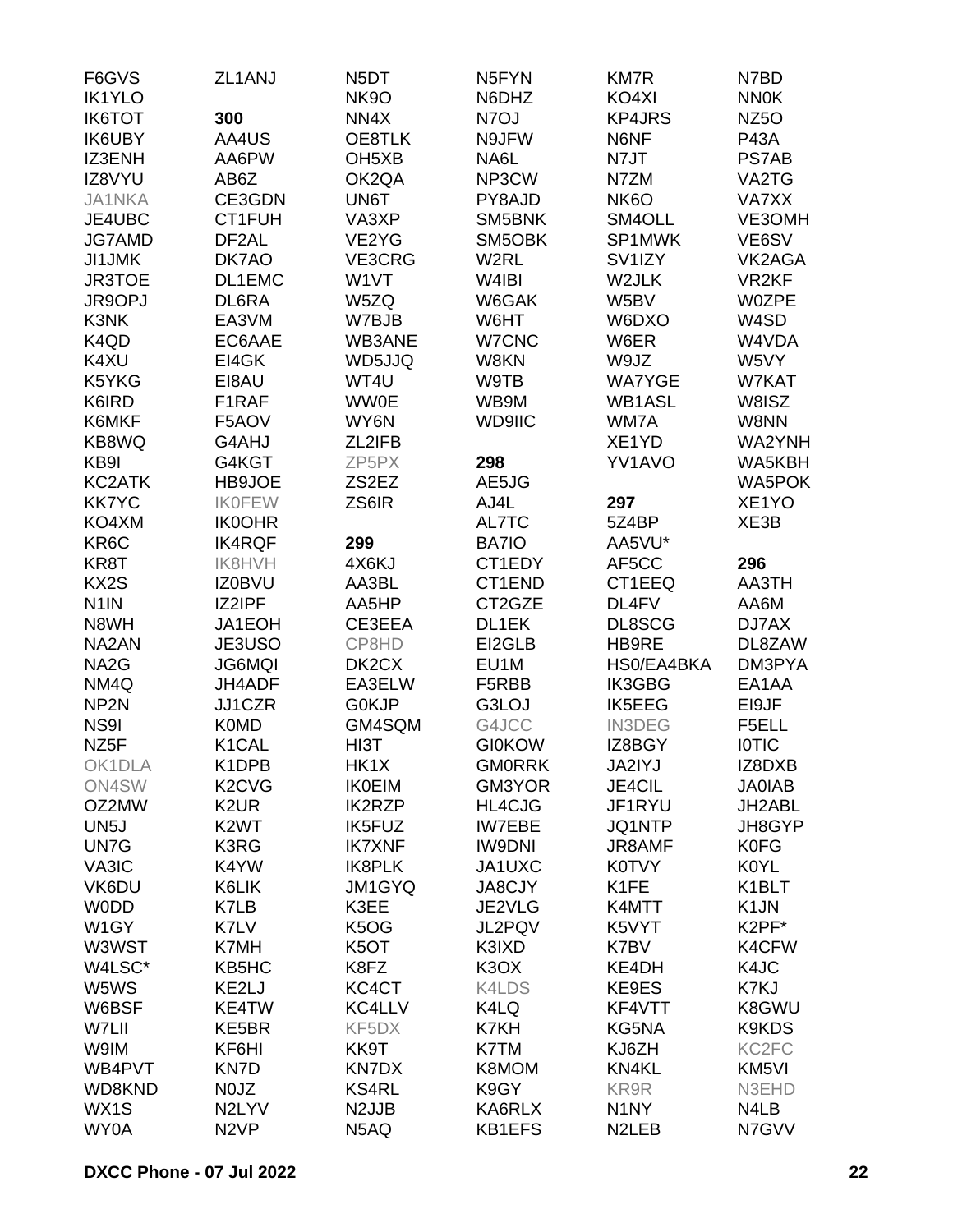| NP <sub>3</sub> O | N <sub>1</sub> CYA | NS7K               | VE3MF                 | W9GM                | 290                            |
|-------------------|--------------------|--------------------|-----------------------|---------------------|--------------------------------|
| OZ6EI             | N4LR               | OH <sub>3</sub> OJ | VE3NI                 | W9VSL               | 4X1KM                          |
| PA2TMS            | N5DSK              | R3LZ               | W1YN                  | <b>YBOWWL</b>       | DF2DJ                          |
| PA3BWD            | N <sub>5</sub> KO  | <b>RT0F</b>        | W6DVS                 | YB2DX               | <b>DJ0GM</b>                   |
| PP2RON            | N7VF               | <b>SK0MT</b>       | W6WR                  |                     | DJ4JZ                          |
| R <sub>3</sub> DL | N8ASV              | SP6JIU             | W7FF                  | 291                 | DL5NO                          |
| S57XX             | N8DUY              | VE7VZ              | W8DN                  | AB5YI               | F5RAB                          |
| <b>SM0BGM</b>     | NY4H               | W <sub>2</sub> FLA | W9VHF                 | DO4DXA              | F6BDS                          |
| SP6LUV            | OE2BZL             | W3IRE              | WA3KKO                | EA7DHP              | <b>G0AHC</b>                   |
| SV2GWY            | RX4HW              | W4GMT              | WB5HXK                | F5PBM               | G0BBB                          |
| VE3SSJ            | TA <sub>1</sub> CM | W5CA               | WN7J                  | F5SOK               | GM3CSM                         |
| <b>WOIKD</b>      | <b>VE2NGH</b>      | W5QM               | YB1RED                | HB9CZW              | HB9LEI                         |
| W0WJ*             | VE3BZ              | W7VSM              | ZF <sub>1</sub> DJ    | IZ1DFG              | <b>I1AND</b>                   |
| W4WIV             | VE4EAR             | W7VV               |                       | JA1XLU              | <b>I1YHU</b>                   |
| W5PKE*            | VK3HJ              | W8EB               | 292                   | K0XD                | <b>I7IJU</b>                   |
| <b>W9OO</b>       | W1LE               | W9MJ               | <b>AA0MZ</b>          | K <sub>1</sub> RI   | <b>IK2EAE</b>                  |
| WA5CMI*           | W <sub>1QU</sub>   | WA9JNO             | AA6MP                 | K8EX                | <b>IK6JRI</b>                  |
| WA8RSA            | W4VIC              | WN6J               | <b>C31OF</b>          | K8RF                | <b>IK8GJR</b>                  |
| <b>WA9PIE</b>     | W7FR               |                    | DL6DQW                | <b>KA0CDW</b>       | <b>IZ7BOR</b>                  |
| WB6FGI            | W8MHW              | 293                | DS3EXX                | KA5MWL              | <b>JA7AUM</b>                  |
| <b>WD4AIE</b>     | W9ZT               | AI7M               | EC1AIJ                | KD0OD               | JE3CYW                         |
| WU <sub>2</sub> G |                    | <b>CU7AA</b>       | EI7JZ                 | KD1RV               | JF2SKV                         |
| WX2U              |                    | <b>DL2RTL</b>      | F5VHJ                 | KD4EWG              | <b>JG8NKJ</b>                  |
|                   | 294<br>4X1KP       | EI9FVB             |                       |                     |                                |
|                   |                    |                    | G1VDP                 | KD9YE               | JH1AQN                         |
| 295<br>DF9RM      | AD4AA              | <b>HBOWR</b>       | I0ZY<br><b>IK3ABY</b> | KF8VX<br>KM4LS      | <b>JH7CUO</b>                  |
|                   | AD8P*              | HB9DMQ             |                       |                     | <b>JR6GHN</b>                  |
| <b>DL1NKS</b>     | CT1EDA             | HL4GHT             | IZ1BZV                | LA7FJA              | K0XR                           |
| DL6JZ             | CT3KN              | HL5BMX             | JA5JGY                | N <sub>4</sub> PY   | K <sub>1</sub> QQ              |
| EA1EUI            | CU <sub>2</sub> AF | HP6AYV             | <b>JA7NUM</b>         | N4QWZ               | K <sub>2</sub> KI <sub>B</sub> |
| EA5JC             | CU3EQ              | <b>IK1SLE</b>      | JJ1BMB                | N5DRV               | K4CGY                          |
| F6EZM             | DL7ZR              | IK8MRD             | JW5NM                 | N7AU                | K4FCW                          |
| <b>IOLYO</b>      | <b>G0ANH</b>       | <b>ISOJMA</b>      | K <sub>1</sub> BG     | N8MR                | K4PC                           |
| <b>I3FOM</b>      | <b>HB9AOF</b>      | JA1GFD             | K1ER/KH6              | ND4X                | K4YJ                           |
| <b>IK8JAI</b>     | <b>IK1DKF</b>      | JE1RXJ             | K3LR                  | ND7J                | K5DCW                          |
| IT9IVN            | IZ8DEO             | JE2ILG             | K3PU                  | RM3DA               | K5MB                           |
| <b>JA2CGH</b>     | JA1SJC             | <b>JH0NOS</b>      | K3SV                  | SV <sub>1</sub> BYI | K8EB                           |
| JA3HBC            | JA8BMK             | JJ1ANW             | K5ZD                  | VK4CAG              | KA5OER                         |
| JA3QOS            | JG1BKX             | JO4CFV             | K7RZ                  | W2BE                | KA5WOO                         |
| JA4HXF            | JH8WXF             | <b>K0CL</b>        | KC4BR                 | W3HGT               | KC6JAM                         |
| <b>JN7DOS</b>     | <b>K1KNJ</b>       | K2HAT              | KF4ZZ                 | W3QT                | KI4TWA                         |
| JO3GAH            | K6UNE              | K <sub>2</sub> WO  | KJ6Y                  | W4GKF               | KO4YB                          |
| <b>K0IL</b>       | K7XN               | K4SEQ              | KM <sub>2</sub> O     | W5JAY               | N <sub>1</sub> DK              |
| <b>KOMPR</b>      | K9XR               | K7LAZ              | N3XOF                 | W6VIO               | N6VI                           |
| K4EA              | KC1XM              | KB6SD              | N6CFQ                 | W7WZ                | N6XMW                          |
| K4VUD             | KJ9B               | KD8RQE             | N7NN                  | W9ROG               | N7IR                           |
| K6IRA             | KV4X               | KK3X               | PA <sub>2</sub> R     | WA2MBP              | NA4CW                          |
| K6SD              | N4MHQ              | KM4EX              | PC3T                  | WA4CEM              | PY4IL                          |
| K7KB              | N6DOC              | KZ1W               | <b>S54A</b>           | WB8TRW              | PY5EX                          |
| KA9VRA            | N6MB               | N4VG               | <b>S58J</b>           | <b>WC0M</b>         | <b>RU0SN</b>                   |
| KB5EXX            | N6QI               | NW8U               | <b>WOFI</b>           | WF4U                | SP6GNJ                         |
| KD2BS             | N6TD               | OA4EI              | W <sub>2</sub> UB     | WX0Y                | <b>SQ7NSN</b>                  |
| KF8AR             | N7CQQ              | OZ8RO              | W5TFV                 | <b>YB0MWM</b>       | TF8GX                          |
| KG4JSZ            | N9AGC              | SV <sub>1</sub> MO | W7IV                  |                     | TL8NG                          |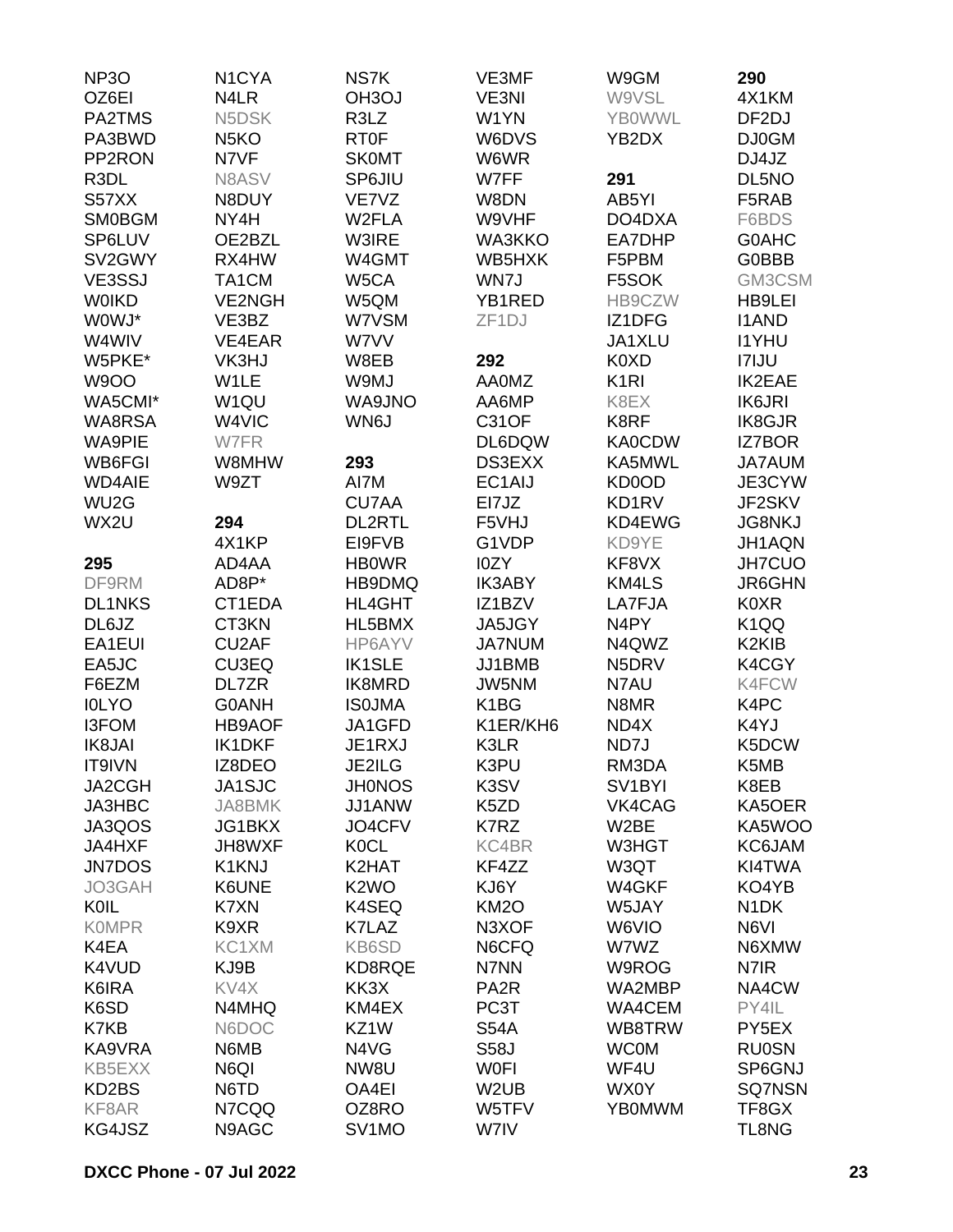| VE6AGV             | PY3CM                         | N5CFN                         | KB9MI              | JA1EMQ                        | KJ5VA                         |
|--------------------|-------------------------------|-------------------------------|--------------------|-------------------------------|-------------------------------|
| <b>WOMU</b>        | RA3SD                         | N7TM                          | KC4U               | JA8JN                         | KK5ID                         |
| W2BHK              | <b>S52V</b>                   | NJ2J                          | KC8WR              | JG3LGD                        | KM9W                          |
| W3YN               | SV3KH                         | NO <sub>9</sub> Z             | KC9W               | JI2KAR                        | KQ4YI                         |
| W4HPW              | VE3DOU                        | OE1PMU                        | KD <sub>2</sub> OV | <b>JL3DGI</b>                 | <b>KW0H</b>                   |
| W4OGG              |                               | PT7SD                         | KG6D               |                               | N3ZA                          |
|                    | VE7IJJ                        |                               |                    | <b>K0HB</b>                   |                               |
| W5THT              | W3US                          | TR8JLD                        | KL7AHB/W5          | K <sub>2</sub> JGL            | N <sub>5</sub> NO             |
| W7TUS              | W4QZ                          | VE5EL                         | <b>KN0QJY</b>      | K3FT                          | N <sub>5</sub> Q <sub>S</sub> |
| W7VAS              | W6SA                          | VK4AI                         | KS4S               | K9PG                          | N6DVR                         |
| W8ZR               | W7WHB                         | <b>W0SZ</b>                   | LU1AC              | K9TRV                         | NH7AA*                        |
| <b>W9TLU</b>       | <b>WA7AMJ</b>                 | W1DXH                         | N <sub>2</sub> RJ  | KC4LPL                        | NQ2X                          |
| WB1DWO             | WA9EZY                        | W6WZ                          | N5KAE              | <b>KE0A</b>                   | NS <sub>8</sub> R             |
| WB5CYK             | <b>WB0ULX</b>                 | W7DO                          | N7KO               | KE3OG                         | NZ3L                          |
| WD4AFY             | WB1DX                         | WA2BEV                        | N7ZT               | KX7DX                         | OK1RB                         |
| WD4IKI             | WB3EVL                        | WA4LPM                        | N9AOL              | LX1KC                         | ON5UE                         |
|                    | WD8MRC                        | WA5LFD                        | N9EKG              | <b>MOIKW</b>                  | <b>PA0RRS</b>                 |
| 289                | WO <sub>2</sub> X             | WB4SQ                         | NA9RB              | N <sub>2</sub> F <sub>X</sub> | <b>SA0AND</b>                 |
| CE5BTS             | WO6T                          | WB7QXU                        | NM <sub>1</sub> G  | N3BOB                         | SM3AFR                        |
| CT1BLE             | WY9V                          | WY2E                          | OH4UI              | N4TNZ                         | SM5ELV                        |
| CT4RH              | XE <sub>1</sub> H             | XE1XF                         | OM3MB              | N6ST                          | <b>SM6NJK</b>                 |
| DJ6KH              | YV4DYJ                        | <b>YBONFL</b>                 | <b>OZ0KY</b>       | NC7M                          | VE <sub>1</sub> JF            |
| <b>DL7GN</b>       |                               |                               | PY2ADR             | OE4PWW                        | VE2ACP                        |
| <b>E72U</b>        | 288                           | 287                           | R4FAN              | OZ0J                          | W1BZJ                         |
| EA4CEN             | 4F2KWT                        | 4Z4KX                         | RN9N               | SM5CBM                        | W1NA                          |
| F4CPF              | 9A4T                          | 7L3SQL                        | SP3QYQ             | W1OPB                         | W1ZS                          |
|                    |                               |                               |                    |                               |                               |
| F6FTB              | CT1BNW                        | AA2KD                         | VE6EJ              | W4DMT                         | W2DFZ                         |
| <b>G0KJV</b>       | DG7RO                         | AG5T                          | <b>WOMF</b>        | W6DRB                         | W4GBU                         |
| <b>GOTHF</b>       | <b>DS5WQT</b>                 | AK3E                          | W1JFK              | W6RD                          | W5HNS                         |
| G3YBO              | EA1EA                         | DF <sub>2QC</sub>             | W1PIT              | W9WI                          | W9GT                          |
| GU4YOX             | EA3NB                         | DF8FT                         | W4MAY              | WA2HMU                        | <b>WA3HOL</b>                 |
| HC <sub>1</sub> BI | F4RST                         | <b>DL1TRK</b>                 | W6PG               | WV4TN                         | <b>WA4HNL</b>                 |
| <b>IK0PXC</b>      | <b>GOMYC</b>                  | <b>DS5FNE</b>                 | W7ALZ              | ZP6CC                         | WA4VEK                        |
| <b>IT9OCP</b>      | HL5BJU                        | EA5PS                         | W7HX               |                               | WA5TXY                        |
| JA1ERB             | <b>I2YPY</b>                  | EA7HAL                        | W8BI               | 285                           | WA5YOM                        |
| <b>JF0JYR</b>      | <b>IZONRG</b>                 | EA7LL                         | WA4IAX             | EW1BA                         | YB1TJ                         |
| JL3JTD             | <b>JH0HON</b>                 | EA7QW                         | WB4VAM             | <b>G0ENW</b>                  |                               |
| JR1ATQ             | JH4HMG                        | EI8IU                         | <b>WG0M</b>        | <b>I8KRC</b>                  | 284                           |
| JR1UFN             | <b>JH6IMI</b>                 | G3WYN                         | WM5DX              | IW8EPH                        | AA6MV                         |
| <b>K0AY</b>        | <b>JK1SAI</b>                 | <b>HB9HFN</b>                 | WX5X               | IZ8FBU                        | AA8N                          |
| K <sub>2</sub> RU  | <b>K0EOO</b>                  | <b>HK1LDG</b>                 | YV <sub>5LI</sub>  | JA7GAP                        | CT1EAV                        |
| K7GS               | <b>K0GW</b>                   | HL5FXP                        |                    | JE8AGX                        | CX7BC                         |
| K8DV               | <b>K0RAL</b>                  | <b>I8WYD</b>                  | 286                | JH2MLS                        | DF6RK                         |
| KA5CQJ             | K <sub>1</sub> D <sub>X</sub> | <b>IV3EHH</b>                 | AA6HF              | JH2XQY                        | DK8AX                         |
| <b>KCOMS</b>       | K <sub>1</sub> LT             | <b>IZ2ABN</b>                 | AB9M               | K <sub>1</sub> JE             | DL2SCA/W8                     |
| KC <sub>2</sub> CO | K4WZ                          | JA1FJJ                        | AG5Z               | K3BEV                         | EA8AXT                        |
| <b>KC7RY</b>       | K <sub>5</sub> TR             | JA1UTN                        | CX4BW              | K3KE                          | EI2JD                         |
| KE <sub>1</sub> B  | K8AEM                         | JA3WMS                        | <b>DD0ZN</b>       | K4MIH                         | F5POJ                         |
| KS2M               | KA3FZN                        | <b>JR8KHA</b>                 | DL7XU              | K6EGF                         | G4XEE                         |
|                    |                               |                               |                    |                               |                               |
| LU7CQ              | KB3IFH                        | K <sub>2</sub> C <sub>S</sub> | F5VHQ              | K7EV                          | HL2DBP                        |
| N6VH               | KE5FXE                        | K5MLG                         | G3OPL              | K8JE                          | IK0QDD                        |
| N8KOJ              | N <sub>1</sub> ADF            | K6EA                          | I6IXJ              | KD6LV                         | <b>IW0BMC</b>                 |
| <b>NIOC</b>        | N4EK                          | K9JQN                         | <b>IK4YCQ</b>      | KI6PG                         | <b>IW2ETR</b>                 |
| NS <sub>2N</sub>   | N <sub>5</sub> BO             | KB3CB                         | JA1AML             | KJ4UY                         | <b>IW2FLB</b>                 |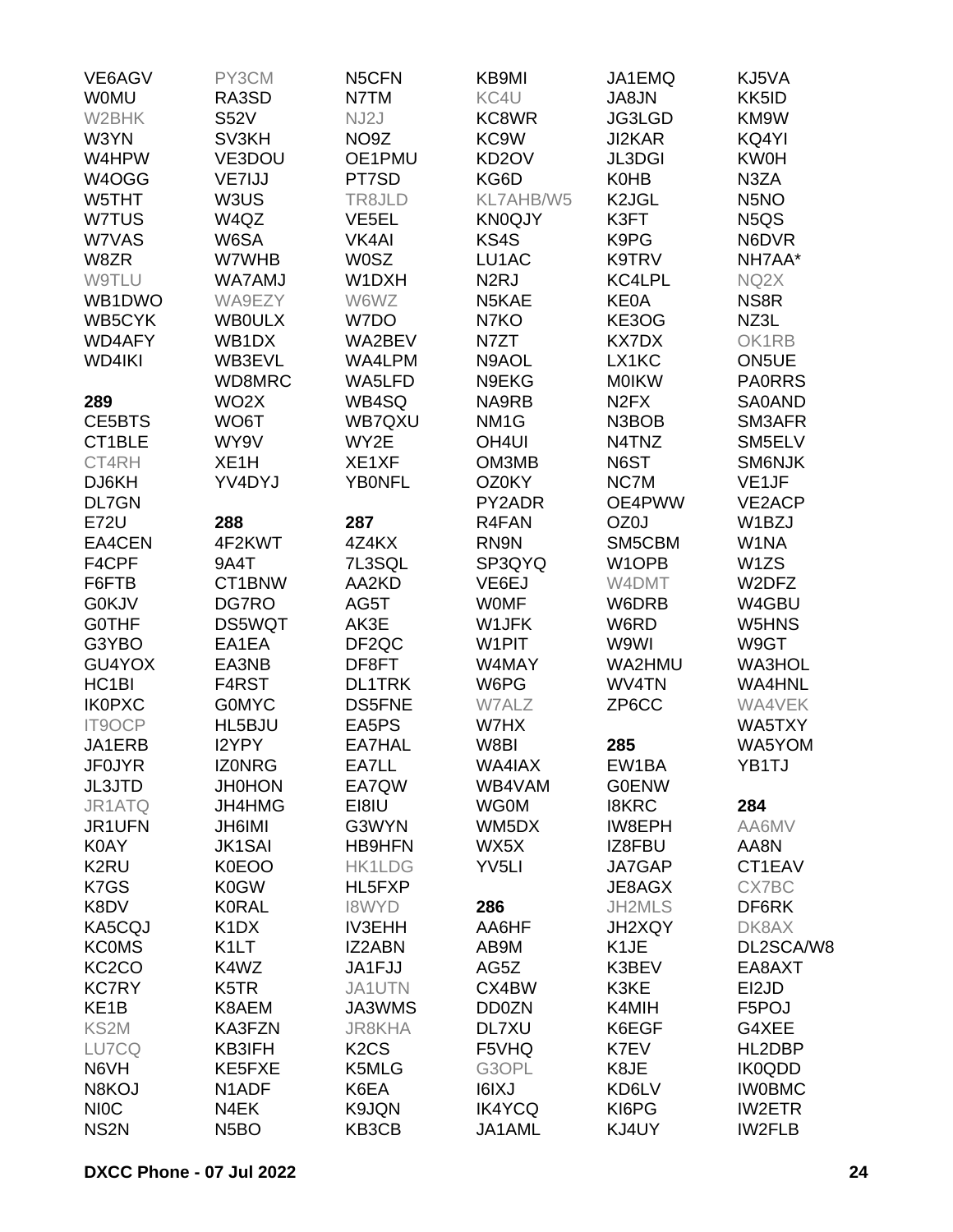| IZ1UKG                        | DK8IF               | DK6BT              | IC8SQS              | K4KAY                         | K3MI*             |
|-------------------------------|---------------------|--------------------|---------------------|-------------------------------|-------------------|
| IZ2USP                        | DL5NAM              | EA1AF              | <b>JA0CVC</b>       | K4VAI                         | K6GWN             |
| IZ6GSP                        | DS5GSP              | EA5KI              | JA3HBF              | K5PV                          | K6JW              |
| <b>JA4NHG</b>                 | EA1ET               | F8ARK              | JA4JLT              | K7YZO                         | KH6ALF            |
| JL6USD                        | EA4DB               | HB9DDS             | JA8IYI              | K8ESQ                         | KL7XO             |
| JR4LZX                        | EA7BB               | <b>HB9DIK</b>      | JF2UPM              | K9QJ                          | KT4M              |
| <b>K0IIR</b>                  | <b>IK0EFR</b>       | HL1OYF             | JG1HND              | KA2YEG                        | KU <sub>11</sub>  |
| <b>K0SQ</b>                   | <b>IK5ZAJ</b>       | <b>I8YAV</b>       | <b>K0HOF</b>        | KA8QKY                        | KU4FP             |
| K <sub>1</sub> KP             | <b>IV3XNF</b>       | IZ5FSA             | K3KFD               | KC1KA                         | KX9X              |
| K3SLJ                         | JA3GSM              | JA1JYZ             | K3NL                | KI5GF                         | N1QAE             |
|                               |                     |                    | K3WGR               |                               |                   |
| K4YP                          | JA7BME              | <b>JA7AER</b>      |                     | <b>NOGE</b>                   | N4AOE             |
| K4ZA                          | <b>JA7VEI</b>       | JA8ANQ             | K4FDP               | N <sub>1</sub> P <sub>D</sub> | N5VWM             |
| K6AHG                         | JG1WRT              | <b>JA9IWR</b>      | K7MY                | N4ZR                          | N6EM              |
| K8YAH*                        | K1TWF               | JR5HCU             | KA1BRD              | N <sub>5F</sub> A             | N7HLR             |
| K9BJM                         | K4JWA               | <b>K0THN</b>       | KE6JP               | N6UOZ                         | N9MKZ             |
| KA4VGE                        | <b>K4YDN</b>        | K <sub>1</sub> TU  | <b>KF4GLI</b>       | NM <sub>5</sub> Z             | N9TK              |
| <b>KB7QFE</b>                 | K <sub>5</sub> JC   | K4BFJ              | KZ7N                | NT6AA                         | <b>NR0T</b>       |
| KE4KMG                        | K8MVZ               | K7NW               | N0AZZ               | OE1XRW                        | SV3AGQ            |
| KE9QW                         | K8ROX               | K9WWT              | N6VHF               | PU1KGG                        | <b>WOMS</b>       |
| KF3C                          | K8SM                | KA1MUY             | NI <sub>2</sub> V   | RA3DCT                        | W2/CT1GIF         |
| KI4YY                         | KB0B                | KA3DLT             | NO <sub>9</sub> G   | SM2YIP                        | W6MIT             |
| KI6SC                         | KB1DMX              | KE5MMT             | RZ6BS               | <b>UN10</b>                   | WA <sub>2</sub> C |
| LU2ATR                        | KB8BN               | KJ4UZU             | SM5KG               | W2NWU                         | WD9Q              |
| N <sub>2</sub> U <sub>S</sub> | KD <sub>2N</sub>    | KO6XI              | SV1FJF              | W5HNK                         | WG0O              |
| N4DWK                         | KG5VK               | KS4WA              | SV <sub>2</sub> CCA | W7YOW                         |                   |
| N4QOG                         | KP4AH               | LX1FJ              | UA6YW               | W8BCE                         | 278               |
| N8LIQ                         | LU1SE               | N6BM               | UR5FEO              | <b>WA7BNM</b>                 | AB6PY             |
| NF4L                          | NA5DX               | N7DBA              | VA7CRZ              | WG9L                          | <b>AKOMR</b>      |
| OE3ESA                        | NG4P                | SP7QHR             | W4AG                | WI4R                          | DK3BK             |
| <b>SM0JOQ</b>                 | NX2X                | W <sub>2</sub> GS  | W4KKP               | <b>WY0V</b>                   | DL1IAN            |
| SV8DOU                        | NX7U                | W <sub>2</sub> OSR | W7BQ                | WY4I                          | DL3GCB            |
| VE3GYL                        | <b>OH7LIX</b>       | W3DIY              | W8SFF               | XE2AU                         | DL5KUA            |
| VE4DQ                         | SM7AWQ              | W4PG               | W9PJ                | XE3E                          | DS2PQP            |
| VE6SH                         | SV <sub>1</sub> CIB | W6OZI              | WA8VSJ              | ZS2I                          | F8ZQ              |
| VK3YH                         | SV1GRE              | W6QJ               | WB8YTZ              |                               | <b>HK5DDS</b>     |
| <b>VK7CW</b>                  | TF5B                | W7BEM              | WD6T                | 279                           | <b>IOIKV</b>      |
| W1UK                          | W4ASE               | W8TRX              |                     | 4X1RU                         | I6XGZ             |
| W <sub>2</sub> TB             | W7QDM               | YO3DCO             | 280                 | 7Z1CQ                         | <b>IK8JRD</b>     |
| W4WB                          | W9RZW               | YO9FNP             | 9M2HB               | A71AM                         | IZ8DDP            |
|                               |                     | ZP5MAL             |                     |                               |                   |
| W5HEZ                         | <b>WA0SXV</b>       |                    | AA4WX               | CT3BD                         | IZ8MBW            |
| W5KNZ                         | <b>WA7HQD</b>       |                    | AB9G                | CU3AK                         | JA4BUA            |
| W6OPO                         | WB2UFF              | 281                | F <sub>1</sub> ICS  | DG1NPM                        | JE3CHA            |
| W9VQ                          | WB8AMY              | 4Z1WF              | F5OCN               | EA3CJ                         | JI1QGX            |
| <b>WA2LNL</b>                 | WD5IQR              | 4Z4UX              | IK8FYZ              | EI9GLB                        | K4JDV             |
| WA5HLQ                        | WG0G                | 7K1PTT             | <b>IK8JWA</b>       | <b>I1ZQD</b>                  | K4ZLE             |
| <b>WB0AFO</b>                 | WX2JIM              | 7L4VYK             | <b>IV3AVQ</b>       | <b>IK2QLW</b>                 | K5DJ              |
| WB2YXB                        | XE <sub>1</sub> O   | 7X2LS              | JA1PVX              | <b>IK8TNG</b>                 | K6OHM             |
| WD8JYR                        | XE <sub>1</sub> R   | DL4DKM             | JA5XPD              | <b>IV3XHA</b>                 | <b>K7HPH</b>      |
| <b>WS7W</b>                   |                     | EA2AAZ             | JH2PWY              | IZ2DDU                        | K8DID             |
| WX4F                          | 282                 | ES1FB              | JJ3MCZ              | IZ2LSP                        | K9JY              |
|                               | AE4XU               | G4OJH              | <b>JR7AGI</b>       | JA1VDJ                        | KA9OKH            |
| 283                           | AF3X                | <b>GMONAI</b>      | K3EA                | JA1VRU                        | KC9FFV            |
| 4X1IL                         | DK1MM               | HZ1GW              | K4IOQ               | K1HAP                         | KE6OT             |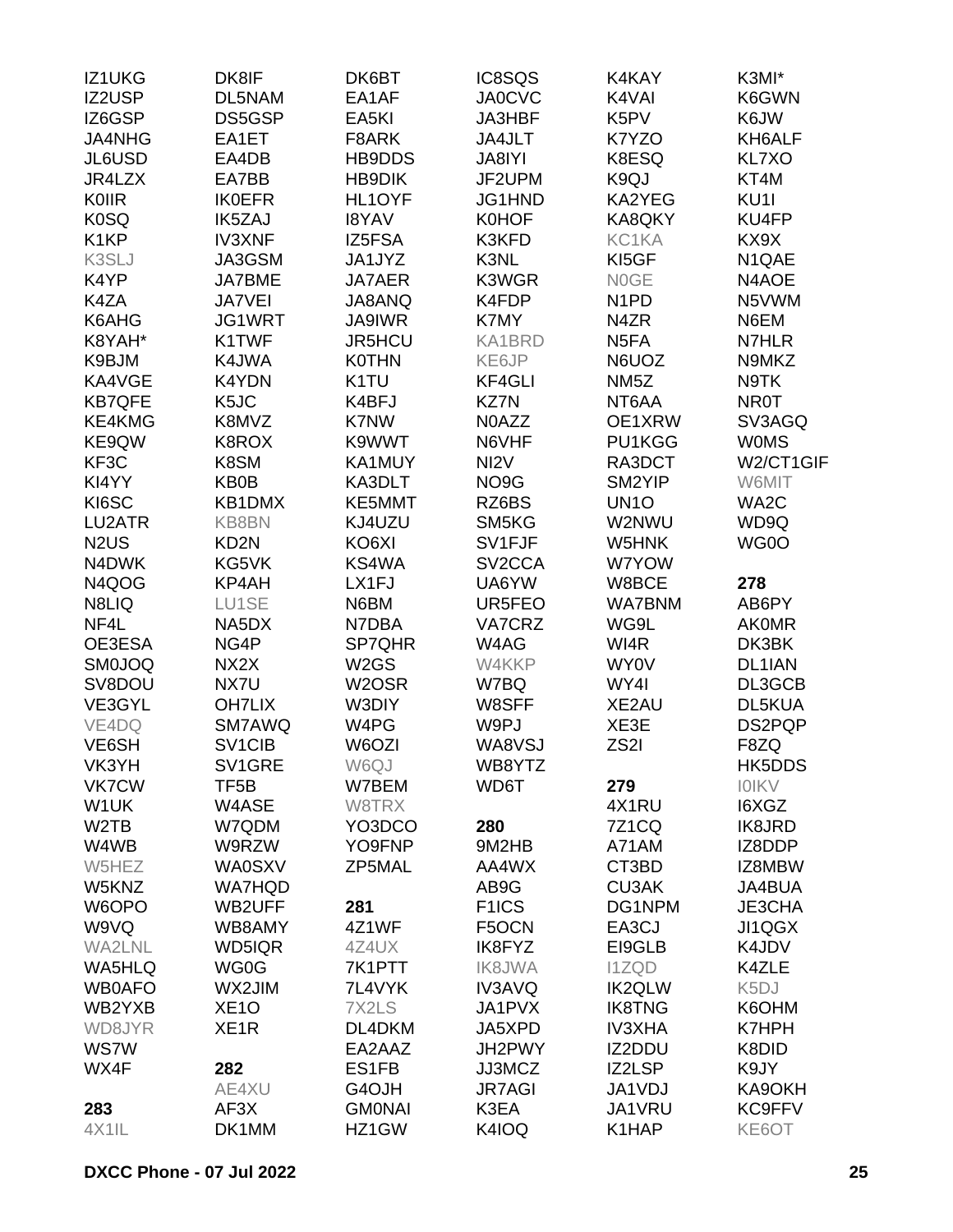| KG5NE              | LU3CF             | N4ZY*               | PY2XAT                        | NJ6K                | W3ML               |
|--------------------|-------------------|---------------------|-------------------------------|---------------------|--------------------|
| <b>KK7BR</b>       | LZ2HM             | N8AGU               | RW3QHN                        | OH <sub>2</sub> IS  | W5AKQ              |
| KS6A               | <b>MU0GSY</b>     | N9AX                | SM5FNU                        | ON6ZV               | W5EW               |
| LX2SM              | N <sub>1</sub> IW | NT4W                | SP <sub>5</sub> ULD           | PW7T                | W5XYL              |
| <b>M0ADG</b>       | N4XQN             | OH <sub>1</sub> FIX | <b>WOVD</b>                   | RU3A                | W7TG               |
| N4BU               | NC4MM             | ON4AUC              | <b>WOVU</b>                   | <b>SM6MSG</b>       | W7VS               |
| N6WIN              | <b>ON6MX</b>      | SA3CAT              | W <sub>1</sub> OK             | SP5APW              | W9CSX              |
| <b>ON4AEY</b>      | <b>ON6OS</b>      | <b>SMODSF</b>       | W3ICM                         | TU2UI               | <b>W9NSO</b>       |
| ON <sub>5U</sub>   | SP7MOC            | SQ6OU*              | W7PAT                         | VK5CE               | WA1NXC             |
| R7FF               | SV1DVX            | VA1SEA              | WA5RNV                        | W1TPB               | WA4CQX             |
| SK6LU              | VR2MY             | VE3DUS              | WB4WCR                        | W3GLD               | WB9AZA             |
| UA1AIR             | W1XV              | VE7XO               | WB5AAA                        | W6JJW               | WC3W               |
|                    |                   |                     |                               |                     |                    |
| <b>VE2DRN</b>      | W1XYZ             | <b>WOHBK</b>        | WD8JKV                        | W8GNM               | XE <sub>2</sub> B  |
| VK2HV              | W4NE              | <b>W0PR</b>         | XE <sub>2</sub> X             | WA3RP               | ZL1AIX             |
| W4KVS              | W5UHQ             | W <sub>2</sub> CF   | YV2EMR                        | WD4IXD              |                    |
| W9JDX              | W5WI              | W2GXP               | YV5KAJ                        | WT4WT               | 272                |
| W9YK               | W6LJS             | <b>WA7QQI</b>       |                               | YL2KF               | AA2KO              |
| WA6OTV             | W9DHD             | WA8EQP              | 274                           | YO3HOT              | AA3LX              |
| WA9FZQ             | W9QO              | <b>WA8RCK</b>       | 9A2TR                         | ZL <sub>1</sub> BIV | AA9SI              |
| WR1X               | WA2MIS            | ZS6NB               | AA1DN                         |                     | AC4JO              |
|                    | <b>WB4GLI</b>     | ZS6NJ               | AC4GW                         | 273                 | CU <sub>2</sub> AE |
| 277                | WB6BFG            |                     | AE7G                          | AA0DY               | <b>CU7MD</b>       |
| 9A1AD              | WB8G              | 275                 | CX <sub>2</sub> CC            | AD4BY               | DK3FB              |
| AB9Z               | WB9VGJ            | 4X6KF               | DL8XDA                        | DJ9KV               | EA5OB              |
| CU <sub>2</sub> AT | WG7A              | 9V1RH               | <b>DS2LGK</b>                 | DK4AP               | G4YAQ              |
| DK7SL              | YB3ASQ            | AF4MI               | F1JTL                         | DK5DC*              | G7SSE              |
| EA1WS              | ZP5RS             | AJ8MH               | <b>HK6MKK</b>                 | EA1HS               | G7VJR              |
| ES2BL              |                   | DD4BY               | <b>I6DQE</b>                  | EA4URE              | <b>HK3MCM</b>      |
| F5JSD              | 276               | DL1QQ               | <b>IT9AOI</b>                 | EA6YW               | <b>IK0XIH</b>      |
| HB3YFC             | CT1CDP            | DL6FD               | <b>IV3IPS</b>                 | F5UKW               | <b>IK7HPG</b>      |
| <b>IK2LTR</b>      | DF5KX             | EA1K                | IZ7GIT                        | HK3BED              | <b>IK7IMO</b>      |
| <b>IK6CAC</b>      | EA1AW             | EA4BHK              | JA1CMD                        | <b>IV3CJT</b>       | <b>IW7DOL</b>      |
| <b>IK6WQU</b>      | EA7HDQ            | EI4CF               | JA1FVS                        | <b>IZ1DUI</b>       | IZ4VSD             |
| <b>IWOHQE</b>      | <b>I2EAY</b>      | F5AXG               | JA1SNF                        | IZ5GST              | JA1JPM             |
| JA2HYD             | IT9GSF            | F5IWO               | JA8GYQ                        | <b>JA0CIU</b>       | JA2DHF             |
| JA4CZM             | IZ3XEF            | F6IFF               | <b>JJ0NSL</b>                 | JG3NKP              | K <sub>2</sub> KA  |
| JA6AVT             | JA1UII            | <b>G0FWX</b>        | JJ3GPJ                        |                     | K4VX               |
|                    |                   |                     |                               | <b>JH1ILX</b>       |                    |
| JA9FO              | JA7GZM            | HB9DWL              | JR1CVV                        | JI2KUJ              | K7WK               |
| JF1JTQ             | <b>JG0CQK</b>     | HK6AUG              | K3LA                          | JK1EBA              | KA3LHP             |
| JF2OZH             | JM2ABB            | I2ODZ               | K4HTY                         | K9UP                | KC4PX              |
| <b>JI3ICP</b>      | K4VZ              | <b>IK2BBU</b>       | K <sub>4</sub> Q <sub>S</sub> | <b>KB1JDY</b>       | KD9RG              |
| JK1AJX             | <b>K5OO</b>       | <b>IK2CMN</b>       | K8YE                          | KX1G                | KE4QCY             |
| JR1EOD             | K6FAF             | <b>IK2FDM</b>       | KB9OX                         | <b>NOSFF</b>        | KI4WCQ             |
| K0KL*              | K8FG              | <b>JA0ED</b>        | KF4BI                         | N0YO                | KI6MQX             |
| <b>K0PCG</b>       | K9SD              | <b>JH7AJD</b>       | KK2M                          | N4MIK               | OZ1KKH             |
| K9LA               | KE2VB             | K6BR                | KM5IH                         | N6NG                | PA2FHZ             |
| KA1HQ              | KE4AK             | K7XC                | LA1FH                         | N9AZZ               | SP <sub>3</sub> S  |
| <b>KB5HPH</b>      | KE5QHZ            | KA2PHQ              | LA7GNA                        | OA4AV               | UA3LIU             |
| KD4MM*             | KE5TD             | KA8YSW              | LZ2JF                         | <b>PA0JNH</b>       | VA1YL              |
| KF7F               | KH <sub>2</sub> X | N <sub>2</sub> JTX  | N <sub>2</sub> N <sub>W</sub> | VA6MM               | W1HJF              |
| KQ5U               | <b>KJ7SJ</b>      | N5ZMP               | N4TZ                          | <b>VA7JW</b>        | W1SLF              |
| KU <sub>5</sub> B  | <b>KL7KK</b>      | <b>NX4O</b>         | N7ELL                         | VE7YY               | W <sub>1</sub> TO  |
| KX1A*              | N0QW              | OZ8RH               | N7RK                          | W2EJG               | W2NGC              |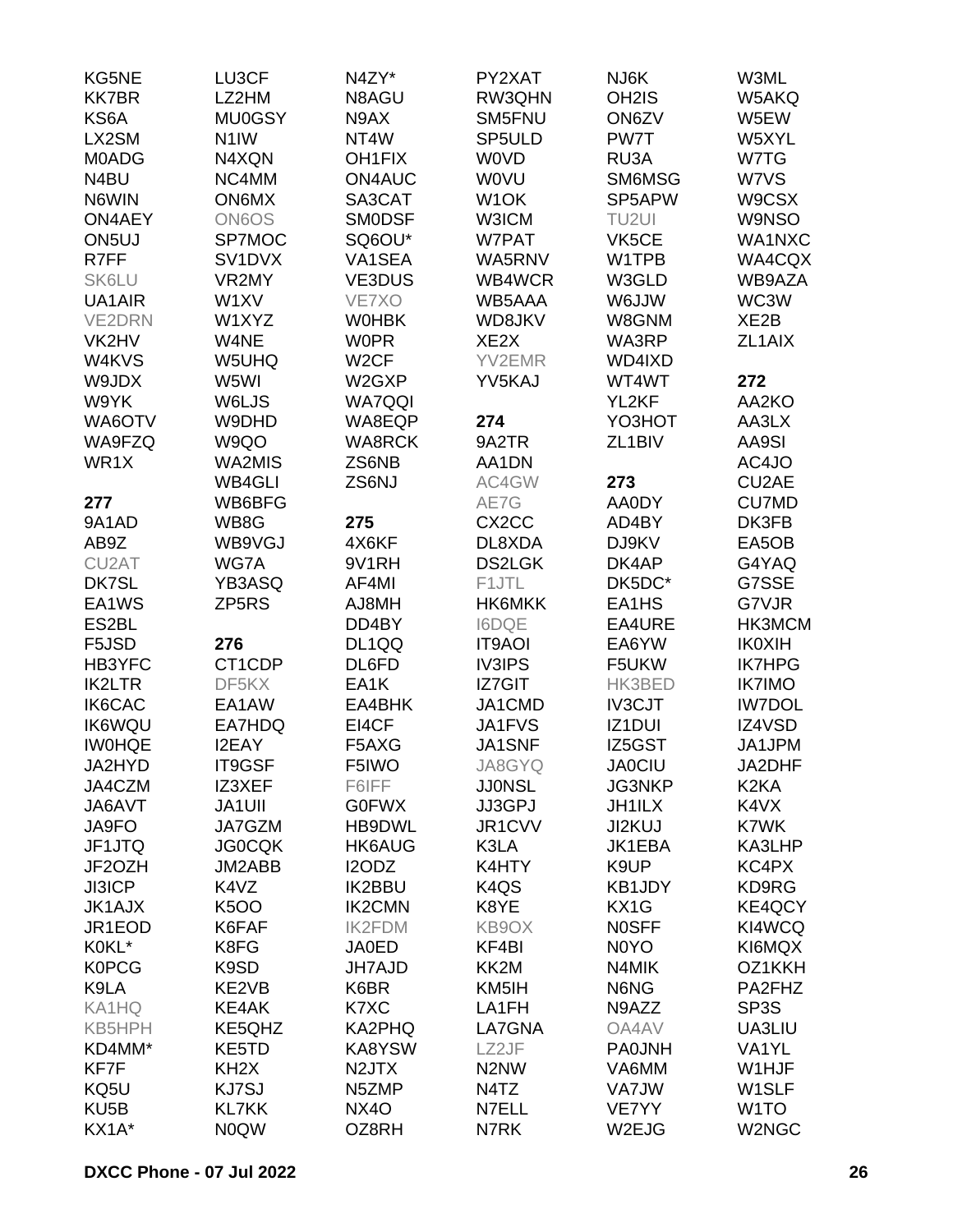| W <sub>4</sub> SO             | AF6PK               | <b>I6VTP</b>      | JA1DHY                         | <b>JA3MVI</b>                 | KC9FC         |
|-------------------------------|---------------------|-------------------|--------------------------------|-------------------------------|---------------|
| WA9JMX                        | AL7HX               | IK8TEM            | JA6AP                          | <b>JH1YHS</b>                 | KD2WQ         |
| WB9FLY                        | BA4TB               | <b>IZ0COI</b>     | <b>JA7FAS</b>                  | K4AMI                         | KD8MQY        |
| WO <sub>2</sub> Q             | CQ0ODX              | JA5KT             | JA7KE                          | K4GW                          | KK9H          |
| WQ5R                          | DL6KY               | JE1BDC            | JA8JOZ                         | K4VNY                         | <b>KR0I</b>   |
| WT4XX                         | F4DSE               | JH1BAY            | JE1DVJ                         | KB8ZM                         | <b>NOVVV</b>  |
|                               |                     | K <sub>2</sub> SN |                                |                               |               |
| YC5ODQ                        | F5DBT               |                   | JG4ENQ                         | KK6BT                         | N1EOB         |
| YO4DW                         | <b>I7PXV</b>        | K5WDW             | K4EZY                          | <b>KK7BJ</b>                  | PZ1BK         |
| YU1GM                         | <b>IK7WUJ</b>       | K8RRT             | K5YU                           | N <sub>5</sub> D <sub>G</sub> | R9MJ          |
|                               | JA3BXF              | <b>KA7CVJ</b>     | KA3DOF                         | N7FLT                         | VA3MAH        |
| 271                           | JA8QO               | KM4QM             | KA9GPY                         | N9LF                          | VE3OTL        |
| A65BR                         | K3LUE               | KT9P              | <b>KB0FHP</b>                  | N9STL                         | W2WW          |
| DF7FC                         | K7CV                | N <sub>1</sub> ZJ | KB2BBG                         | OZ1IKY                        | <b>W7MAL</b>  |
| EA2TV                         | K7FL                | N3CZJ             | KC4GY                          | RA5BM                         | W7ZF          |
| EA7EKB                        | KA4PKB              | N8RLH             | <b>KC7HS</b>                   | <b>S52D</b>                   | WQ5C          |
| F6KOP                         | KA8PBB              | N9ZI              | KD <sub>1</sub> CO             | VE <sub>1</sub> OP            | YV3BKC        |
| <b>HB9LAK</b>                 | KE7XE               | ND3L              | <b>KJ7NO</b>                   | <b>W0BBI</b>                  |               |
| <b>HLOC</b>                   | KM7E                | NG9E              | KM4FI                          | <b>WOOVM</b>                  | 265           |
| <b>IK2PZG</b>                 | KU4BL               | NM8O              | KO <sub>1</sub> H              | W1NK                          | 5Z4DU         |
| <b>IK4QJH</b>                 | LA9DAA              | NP4G              | KV1E                           | W4DGA                         | CT3KY         |
| <b>IK7SLT</b>                 | LU1FAM              | OE6VHF            | KX5M                           | W4DWS                         | DK1QH         |
| IK8ERL                        | N4LV                | PY2DS             | N <sub>1</sub> BO <sub>B</sub> | W5CSU                         | DL7VOA        |
| <b>IV3UT</b>                  | N6IG                | SM5BS             | N1HYE                          | WA4PMG                        | DL9SH         |
| IZ8FTW                        | N6MM                | SM6YF*            | N <sub>2</sub> G <sub>Z</sub>  | WA6KHK                        | DS5DNO        |
| JA2CYL                        | PY2RF               | SP4QCU            | N3HF                           | <b>WB0YEA</b>                 | F5RXL         |
|                               | SM7ABL              |                   | N6NT                           | WC7V                          | <b>HB9AWS</b> |
| JA3ANW                        |                     | TA6N              |                                |                               |               |
| JA3RAZ                        | SP6FXY              | <b>VE3TKI</b>     | OH <sub>2</sub> FS             | WD5GXB                        | <b>HLORBU</b> |
| JE1HRC                        | SV <sub>2</sub> CLJ | VE6TL             | OT <sub>1</sub> A              | XE1RP                         | <b>IKONGI</b> |
| JF1XQL                        | VE5QY               | W4GP              | SV <sub>1EJD</sub>             |                               | <b>IK8DUI</b> |
| JG4OOU                        | W3EP                | W8IFX             | VU2PTT                         | 266                           | <b>JA0EVI</b> |
| K <sub>1</sub> AP             | W4ZMC               | W9AE              | <b>WOJM</b>                    | 3D <sub>2</sub> AG            | JA1DXR        |
| K4LE                          | W6WA                | <b>WA2DNI</b>     | W <sub>1</sub> RH              | 9A3IJ                         | JA1QNC        |
| K7QLC                         | <b>W7YKN</b>        | WA3YGQ            | W4KHC                          | <b>AC0B</b>                   | JA2BYW        |
| K9VKJ                         | W8JCC               | WB2HJV            | W5GA                           | AC4VM                         | JH1FNU        |
| <b>LA0FA</b>                  | W8TTS               | WB2QMP            | WA1LOU                         | AD7L                          | K3LRI         |
| N <sub>1</sub> CPC            | <b>WA6TJM</b>       | WJ2R              | WA4ORG                         | HL3EFM                        | K7CO          |
| N <sub>2</sub> CQ             | <b>WB0CGJ</b>       | WV4V              | WB5TUF                         | HL4XM                         | K8POM         |
| N3COB                         | WW4LL               | WZ7P              | <b>YC0QR</b>                   | <b>I1YVD</b>                  | KB2EF         |
| N <sub>4</sub> U <sub>S</sub> | <b>XE1FAS</b>       | ZP5XHM            | ZL <sub>2</sub> CC             | IK4DCX                        | KC4HN         |
| N9IGP                         | YB3MM               |                   |                                | IQ2VA                         | KF9AQ         |
| NI7F                          |                     | 268               | 267                            | IT9YOZ                        | KH6ER         |
| VA3ZDX                        | 269                 | 7Z1SJ             | AA6PG                          | IV3PBZ                        | KO4BS         |
| W3IZ                          | 9K2NO               | AD5WB             | AD6ZJ                          | IW2BZY                        | <b>MOBFU</b>  |
| W4GHD                         | AA3K                | AG4Q              | CT1APN                         | <b>IW2MZX</b>                 | N6AJR         |
| W4QK                          | AA4EA               | CP6PX             | <b>DJ0KH</b>                   | <b>IW7DHC</b>                 | NF9Q          |
| W6DUB                         | AA4OC               | DF2WF             | DL8UAT                         | JA1CPS                        | NS4F          |
| W9UM                          | <b>AB0RX</b>        | E73W              | EA3DUU                         | <b>JA7MAD</b>                 | OH6PA         |
| WA3GNW                        | DG5DBT              | EA7UF             | EA4DL                          | JR5MCZ                        | PA2SWL        |
| WA6JJB                        | DL2MIH              | <b>GOMFO</b>      | EA5AN                          | K0TPP                         | VE5LWS        |
|                               |                     |                   |                                |                               |               |
| XE2AQ                         | EU1KY               | HK4L              | EA7FST                         | <b>K4KSV</b>                  | VE7OR         |
|                               | F5HVM               | <b>IOFDH</b>      | HK3CQ                          | K4ZTL                         | VU3DJQ        |
| 270                           | G4DJC               | <b>I6IBS</b>      | <b>I1YDT</b>                   | K8KB                          | W2INE         |
| 4X6DK                         | <b>GM0GAV</b>       | <b>IK3SWB</b>     | <b>IV3XWD</b>                  | K9ORN                         | W2NJN         |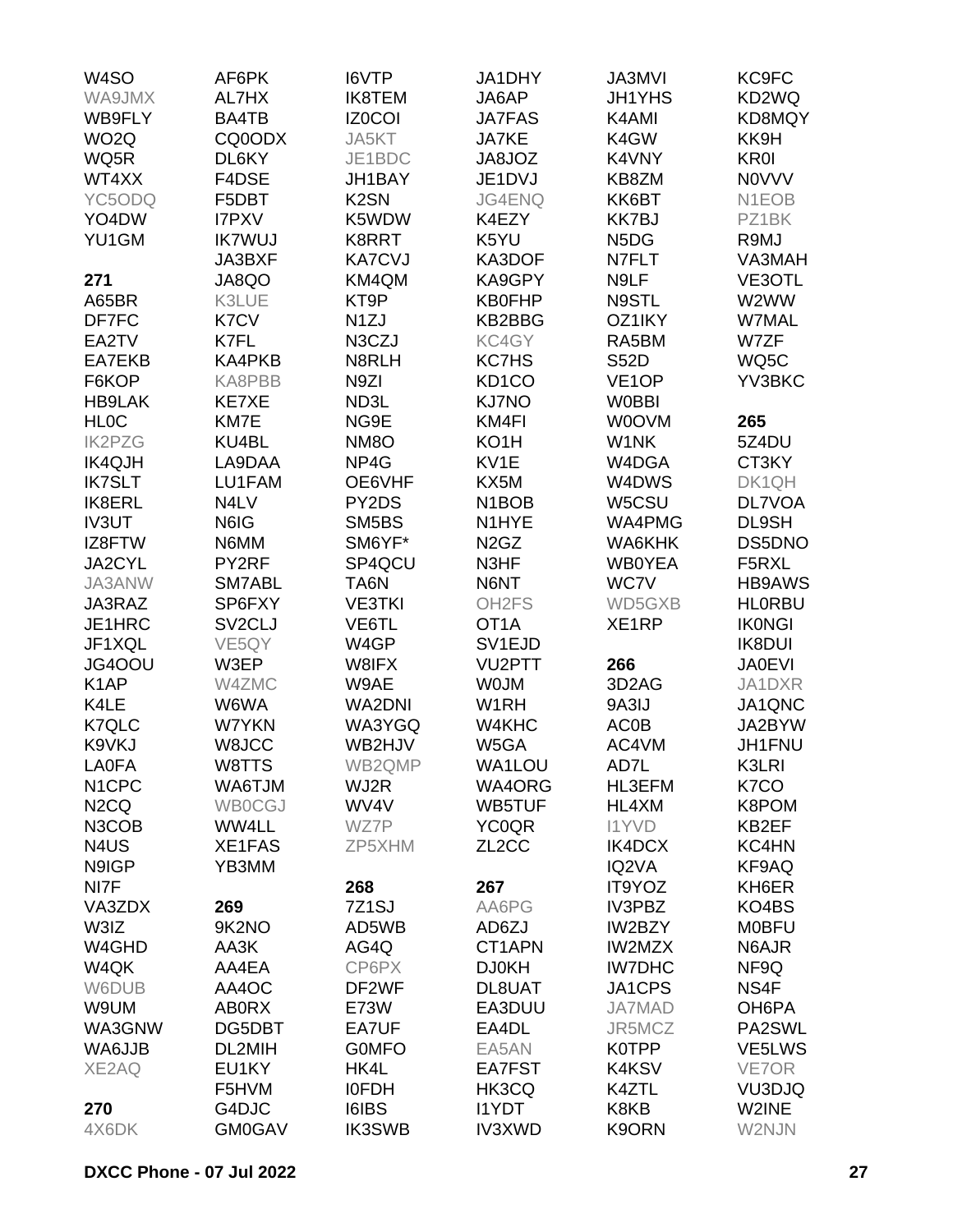| <b>W6LUC</b>       | 263                             | <b>IK8DNJ</b>                 | JA2CQD            | NG <sub>9V</sub>   | W2IRY                         |
|--------------------|---------------------------------|-------------------------------|-------------------|--------------------|-------------------------------|
| W8CE               | CT1FFB                          | <b>IN3PEE</b>                 | JA3BOA            | VE3GNM             | W7UG                          |
| WA2VJL             | DJ2TG                           | IT9ZZO                        | JE3GUG            | W1MQK              | W8MR                          |
| YO3DDZ             | <b>DU1SAN</b>                   | JA3AOP                        | JJ1LBJ            | W4PF               | W9BP                          |
|                    | G3YBH                           | JE4HIH                        | <b>JK1MZT</b>     | W6HDG              | WA2CKP*                       |
| 264                | <b>HKONZI</b>                   | JH1DTX                        | K0BOG             | W9OSI              | WB6MVK                        |
| 7M3ESJ             | <b>JA9WMS</b>                   | <b>JK1WSH</b>                 | K3GGN             | W9SL               | WD8PLE                        |
| AC9EM              | JF5DSU                          | K0QB                          | K5OF              | WS1H               | WM4AA                         |
| AD4QS              | JH6WHN                          | K <sub>2</sub> PK             | K5VUU             | YO3YC              | WQ5N                          |
| AF8C               | JN4FNZ                          | K3XA                          | K8VD              | ZS6AYE             | WU6D                          |
| CP6EB              | K1JKR                           | K4JPD                         | KA1ERN            |                    |                               |
| CT3EE*             | K <sub>1</sub> N <sub>I</sub> T | KA2HMJ                        | KF5Y              | 259                | 258                           |
| <b>E70T</b>        | K3IE                            | KA8WAS                        | KT4ZB             | AE5LK              | 9M6CT                         |
|                    |                                 |                               |                   |                    |                               |
| EW1P               | K4EEK                           | <b>KB2ZPB</b>                 | LW1DHI            | AI6A               | AA2HK                         |
| F5BKU              | <b>K7RNV</b>                    | <b>KB8NTY</b>                 | N <sub>1</sub> NU | CT <sub>1</sub> GC | AA4P                          |
| <b>G0BPK</b>       | <b>KA0ZFX</b>                   | <b>KG7NH</b>                  | N3KR              | DF2NU              | AB1QB                         |
| G <sub>2</sub> TA  | KA9OTD                          | LA3NY                         | N4SLU             | DL3MIB             | AB <sub>2</sub> E             |
| <b>HB9MFM</b>      | <b>KC2RDW</b>                   | N <sub>4</sub> CT             | N6PAT             | <b>DL7APK</b>      | <b>AC0W</b>                   |
| HK6HKT             | KG <sub>2V</sub>                | N <sub>5</sub> M <sub>X</sub> | N9FH              | F1HWB              | AL7BA/8                       |
| IT9LYF             | KN6OX                           | NK7C                          | OA4DX             | <b>G0KHO</b>       | DF9QC                         |
| JH8CTD             | KO8SCA                          | PV8DX                         | OZ1BQA            | <b>G0PHY</b>       | DH4JQ                         |
| JI2CCF             | KT8D                            | PY2YW                         | VE3UTT            | <b>HB9AID</b>      | DL5PW                         |
| <b>JN3TRK</b>      | KU4V                            | R7LP                          | VE6OA             | HK3LGO             | F5AQB                         |
| K3WWT              | N <sub>2</sub> ZAQ              | SP6AEG                        | W4SW              | HL2FDW             | <b>IK0GDH</b>                 |
| K5JMB              | N5NQ                            | VE1DUN                        | W7XC              | IK5BOH/2           | <b>IK0OHU</b>                 |
| K6ZL               | N6KJ                            | <b>VE3TMG</b>                 | WJ1D              | IK8DYM             | <b>IK2HKN</b>                 |
| K8KT               | <b>NU5O</b>                     | VK4MR                         | <b>WS0G</b>       | <b>IZ0OTV</b>      | IZ0AKD                        |
| K9EFR              | NW8F                            | <b>VU2CPL</b>                 |                   | IZ1PNT             | IZ1JLN                        |
| KA4JBT             | OZ6OG                           | W <sub>1</sub> JO             | 260               | <b>JA1NQI</b>      | JA1DUH                        |
| KB4WOD             | SM7GIB                          | W1UL                          | 4Z5LX             | JA2AXB             | JA4BGK                        |
| KC4IR              | SQ8T                            | W4DFU                         | 7L1CYC            | JE2KSM             | JH1WLY                        |
| KD4QMY             | UU2JQ                           | W7FN                          | 8P6SH             | JL3RNZ             | JH4ADK                        |
| KG8CW              | <b>W0GWK</b>                    | WA5SOG                        | 9A1BOP            | <b>K3RWN</b>       | <b>JR0ILQ</b>                 |
| KK1W               | W3KHG                           | <b>WA6PRS</b>                 | CT1IW             | K3UC               | JR1DQK                        |
| KS4Q               | W8FN                            | WA8IHI                        | DS4AOW            | K4FW               | JR5KQF                        |
| N3AHA              | WO4L                            | WA8Y                          | EA5AH             | K4RL               | K1KU*                         |
| N4PUQ              | YB2TX                           | WB5STU                        | F3VX              | K5DWI              | K6VC                          |
| N8NB               | YB2VTO                          | WF4I                          | F6HIA             | K8MR               | LA3TK                         |
| NA1DX              | ZP6VT                           |                               | G3UZM             | K9DE               | <b>MOMCV</b>                  |
| NK8V               |                                 | 261                           | <b>IK2GAJ</b>     | KA4LBD             | N <sub>1</sub> M <sub>D</sub> |
| SMONZZ             | 262                             | AH7A                          | <b>IWOBYL</b>     | KA6JDH             | N4FY                          |
| SM6CLU             | 5Q2J                            | CE3CT                         | <b>IWOEFA</b>     | KF4GW              | NF <sub>10</sub>              |
| SP4CUF             | AD5Q                            | <b>CS8ABF</b>                 | <b>IZ0SPA</b>     | N5WC               | <b>PA0HTW</b>                 |
| SP5LKJ             | DK4YA                           | DJ9DX                         | JA1UWB            | N9LEO              | <b>SMOW</b>                   |
| SV <sub>1</sub> DC | DK8UI                           | DL1DH                         | JA6BP             | NA4EA              | UR5WIF                        |
| <b>TG9AJR</b>      | EA3GHC                          | EA1BP                         | JF2QNM            | NK4U               | VE4GV                         |
|                    |                                 |                               |                   | NR8Z               |                               |
| VE6XV              | EA4D                            | F5ETM                         | JR4QZH            |                    | W2GFF                         |
| W4AZR              | EA5OW                           | HB9DPO                        | K6QPZ             | OE3KLU             | W3GJD                         |
| W4CCS              | FG5FR                           | HL3AHQ                        | K8MBY             | PY2FN              | W4LLP                         |
| W8NP               | HK8BUT                          | <b>IK1DEA</b>                 | <b>KE4BKL</b>     | R9SA               | WA5YNE                        |
| WA2USA             | <b>I1FBJ</b>                    | <b>IK3TJO</b>                 | N4ZQ              | <b>SK0HS</b>       | WC <sub>2</sub> C             |
|                    | <b>I3THJ</b>                    | <b>IW3SIP</b>                 | N6NPG             | UA3ECJ             | YB5NOF                        |
|                    | <b>I5MMC</b>                    | IZ4COT                        | N7GCO             | W1MJB              |                               |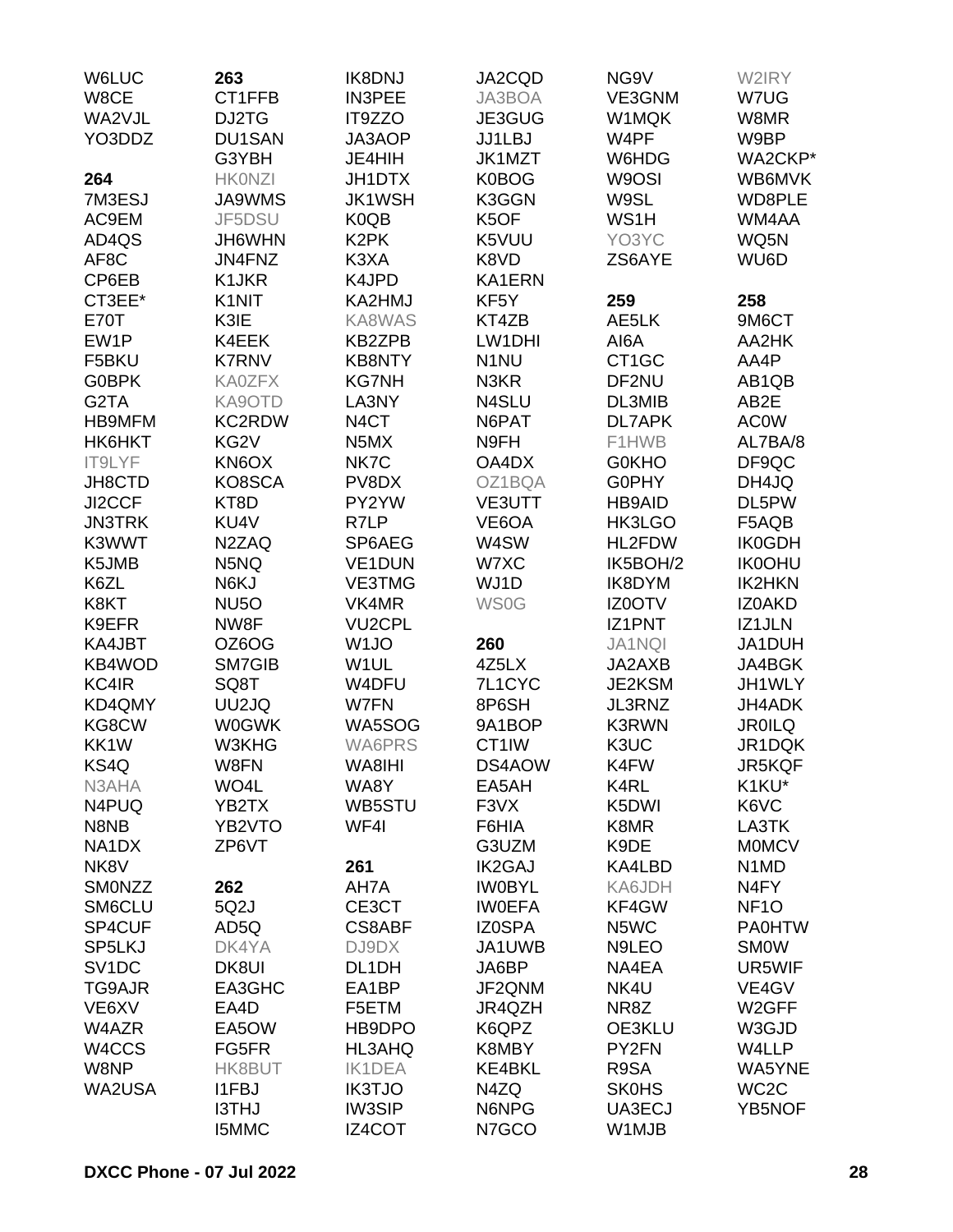| 257                 | 256                 | WM <sub>2</sub> V  | YO5QAW             | DF4FO                         | AI4K                |
|---------------------|---------------------|--------------------|--------------------|-------------------------------|---------------------|
| AF3Y                | 4Z1JS               | XE <sub>1</sub> M  |                    | DJ8SN                         | DJ9RR               |
| DJ7JC               | 9A2TN               | ZP5YV              | 254                | DK3HV                         | DL9DRA              |
| EA5API              | AA5N                |                    | 5T5NU              | <b>DS1BHE</b>                 | EA1EVA              |
| EA7HY               | AA7FL               | 255                | AD5MD              | EA3AAY                        | EA7ATX              |
| EA9TQ               | AB3CV               | AB4KN              | AJ4IM              | EA3BS                         | EA8AJY              |
| EI5GUB              | AD4JB               | DH <sub>2</sub> PG | CS1GDX             | G4GEE                         | F5PCX               |
| F1BFD               | CT1EPJ              | <b>DL0FU</b>       | DF1JM              | HL5BLF                        | <b>I1ASU</b>        |
| HB9DQL              | <b>DJ0MBF</b>       | EA5BWU             | DL2DBE             | <b>IK7VJW</b>                 | <b>I3ZNG</b>        |
| IK4LZH              | DJ6OI               | EA9KB              | DL9HC              | <b>ISOEBO</b>                 | <b>IK8NRW</b>       |
| <b>IT9YVO</b>       | DL4FDM              | EA9PD              | EA3CJU             | IZ3ALU                        | <b>IT9JWV</b>       |
| <b>IW5EFX</b>       | F5MFU               | EU1U               | EA7AKP             | IZ6ABA                        | <b>IV3BKL</b>       |
| JA1JAT              | G3NXT               | F4FLF              | HI8RD              | JA1PCM                        | <b>IW9FRB</b>       |
| JA2MOG              | HB9ODP              | <b>GOMPR</b>       | <b>IW9GUR</b>      | <b>JA7MKB</b>                 | IZ1QLT              |
| JH5FIL              | <b>HK1FGE</b>       | HB9FBM             | JJ1KZZ             | JE3LKC                        | JA1PLL              |
| JJ3PUF              | <b>IK2BGT</b>       | HC2HVE             | <b>JJ1VGA</b>      | <b>K0NO</b>                   | JE1GGI              |
| <b>JM1GHT</b>       | <b>IZ0ARL</b>       | HL2VA              | JM3ADQ             | K2YSY                         | JE1UMG              |
| <b>K0VM</b>         | IZ8ETW              | <b>IK0JMS</b>      | K5FDH              | K3EW                          | JF1MTV              |
| K5IQ                | JA1ALX              | <b>IK6JAL</b>      | K9MX               | K3NF                          | <b>JH0AUY</b>       |
| K <sub>5</sub> RO   | JA2IDR              | <b>IK8YFU</b>      | KB4UF              | K4DB                          | <b>K0AL</b>         |
| K6EME               | JA5RVN              | IW3IE              | KB5YN              | K6FJ                          | K <sub>1</sub> ICO  |
| K8YF                | JA5XWB              | IZ4VYY             | KD2BW              | K6KII                         | K6EX                |
| <b>KB2SSE</b>       | JA6UBY              | JA1ISJ             | KD <sub>2</sub> T  | K9OR                          | K7MO                |
| KD <sub>2</sub> GB  | JH1SWD              | JA3DGV             | KD3RF              | KA2CDE                        | KB4MRX              |
| KG0CY               | JR7MAZ              | JA6SRB             | KD4LB              | <b>KB0MHH</b>                 | KB6DJ               |
| KJ7M                | <b>K3RPY</b>        | <b>JH9CAV</b>      | <b>KE5BQK</b>      | KC4R                          | KC2WQ               |
| KS4V                | K <sub>4</sub> OY   | K <sub>2</sub> WCT | <b>KG5ND</b>       | KD3KB                         | KC8IVC              |
| LA <sub>1</sub> CO  | K9BO                | K4FS               | <b>NOLT</b>        | <b>KD7KH</b>                  | LA2WR               |
| LA1XDA              | K9MDO               | <b>K7ORK</b>       | N <sub>3</sub> AO  | KG4VPC                        | N <sub>2</sub> DH   |
| NOLGU*              | <b>KB0HL</b>        | K8AAI              | N4QIM              | LA4WJ                         | N4BAF               |
| N0YD                | <b>MM0DXH</b>       | K8TVD              | N <sub>5</sub> BA  | LA5NM                         | N4CBS               |
| N <sub>1</sub> CC*  | N3ART               | K8ZT               | N7AXW              | N <sub>1</sub> GL             | N5MO                |
| N <sub>4</sub> CFI  | N7SG                | KB4FXE             | OE1SZW             | N <sub>1</sub> RY             | N6XCO               |
| N6NO                | N8NH                | <b>KB5RD</b>       | ON7BJ              | N <sub>2</sub> CYL            | NR7G                |
| N6ONO               | OE1HHB              | KF2RW              | SM7CZL             | N <sub>2</sub> H <sub>V</sub> | OE1DPS              |
| N7JB                | OH <sub>2</sub> BGD | KJ6HI              | T77EB              | N <sub>2</sub> ROM            | OH <sub>1</sub> LAR |
| N9VD                | OP4K                | KQ4TJ              | UT4UZ              | N4YKD                         | OZ5B                |
| NE5EE               | R7HF                | N <sub>1</sub> ED  | VE3LNW             | OZ7OX                         | PA3ENH              |
| NX <sub>1</sub> P   | <b>SMOKCR</b>       | N2XQM              | W3JX               | SM6WET                        | PA9JO               |
| OH <sub>2</sub> BNY | SV <sub>1</sub> EOG | N4ASX              | W3WN               | SV <sub>1</sub> XV            | PY5VC               |
| OZ5KM               | VA3HP               | N <sub>5</sub> TF  | W4PNY              | TZ6PS                         | <b>S59SV</b>        |
| OZ8RN               | VO <sub>1</sub> CA  | N6LTN              | W8OS               | UA3O                          | SB <sub>6</sub> A   |
| VU2TTC              | VP9AD               | OE2YGM             | W9LYN              | VE3DNR                        | SM6IVV              |
| W1FZ                | VU2SWS              | SP3FAR             | WA3WOD             | W1DDD                         | SV1EMX              |
| W1JQ                | W4HGW               | VE3CX              | WO <sub>4</sub> D  | W4ZYV                         | W3HDH               |
| W2NY                | W4PBU               | VE6YV              | WP4JCF             | W9RNF                         | W4PAD               |
| W4DCR               | W4RLM               | W3ABT              | ZL <sub>1</sub> HD | <b>WA7UTM</b>                 | W5DP                |
| W6OES               | W4UAT               | W5AC               |                    | WM7R                          | W6VRK               |
| W7SYK               | W4WN                | W7IMU              | 253                |                               | W9IVB               |
| W9WO                | W6QDP               | W8MIL              | 5Z4FO              | 252                           | W9QK                |
| <b>WA0JZK</b>       | WA6T                | <b>WA0WWW</b>      | AA4IB              | 4Z4VG                         | <b>WB0YMQ</b>       |
| WA3PBL              | <b>WA7WFU</b>       | WK9U               | AA7XT              | 9A2JH*                        | WB4CW               |
|                     | WK4Y*               | WR7Q               | AK5Q               | AI <sub>2</sub> F             | WD8NNP              |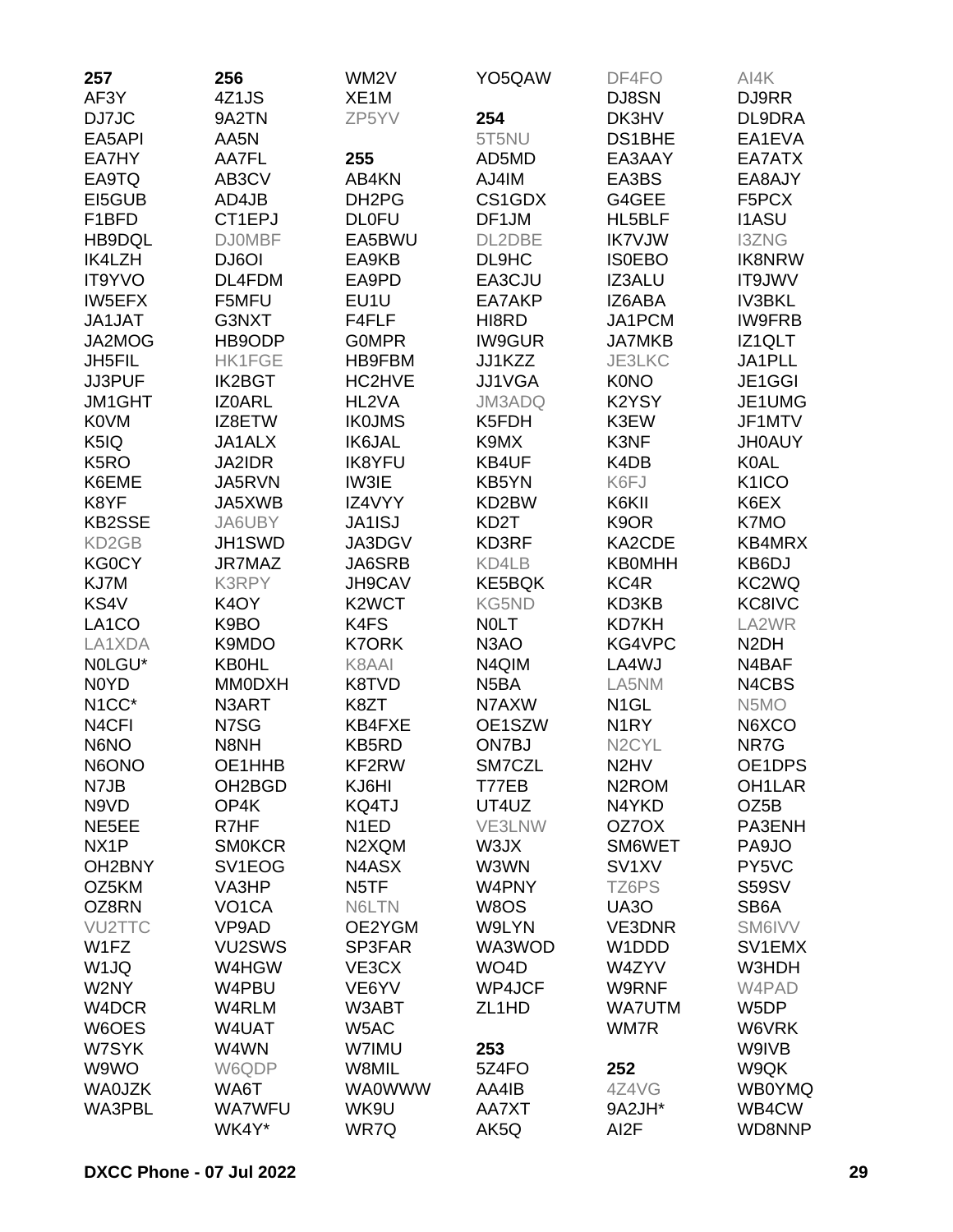| ZS <sub>1</sub> JD | <b>JA0JDV</b>                   | CT1FPW                        | N6VWF             | WA3JAT                        | IZ2GNQ                  |
|--------------------|---------------------------------|-------------------------------|-------------------|-------------------------------|-------------------------|
|                    | <b>JE0EHE</b>                   | EA2BP                         | N7RVD             | WD5CQG                        | IZ5MOQ                  |
| 251                | <b>JE7BUH</b>                   | EA2SG                         | N8BGE             |                               | JA1DEQ                  |
| AA3VD              | JK2VOC                          | F4GDI                         | N8QGC             | 246                           | <b>JH7XAT</b>           |
| AC4FZ              | K4TZZ                           | F5LVL                         | NB9Q              | AB4GE                         | K <sub>2</sub> KN       |
| EA1DZA             | K8EK                            | G3RZP                         | RA3AA             | EA5YE                         | K4RM                    |
| EA1P               | K9YZ                            | G4YCS                         | TL8WD             | EA8CAJ                        | <b>K7EKO</b>            |
| EA2KY              | KB4PEF                          | <b>I1ASM</b>                  | W1ABC             | F1NZC                         | KE1JF                   |
| F6BOR              | KB8RM                           | <b>IK1UGX</b>                 | W2LPL             | F <sub>2</sub> KN             | KI4MV                   |
| <b>IK6BMU</b>      | KO3J                            | IK4MHB                        | W3KXR             | <b>GOMTQ</b>                  | <b>KL7RA</b>            |
| IK8OZP             | KP3R                            | IZ5BRO                        | W <sub>4</sub> DJ | G3YBY                         | N <sub>2</sub> AUK      |
| <b>IN3EEN</b>      | KR3J                            | JA1FYS                        | W4PGM             | <b>GMOVIT</b>                 | N4IF                    |
| JH2RWP             | KU2M                            | <b>JH0BQX</b>                 | W5WZN             | JA1PRV                        | N4IQ                    |
| <b>JL7SNM</b>      | <b>KW0U</b>                     | JN1LTZ                        | W9SF              | JA3ETD                        | N <sub>5</sub> XUS      |
| JR1QBA             | LA8FNA                          | K <sub>2</sub> GLS            | <b>WA0QIT</b>     | <b>JK1TCV</b>                 | N6GY                    |
| K1NMZ              | LU3FA                           | K2ZGC                         | WA2JQK            | <b>JK2XLJ</b>                 | N8BLD                   |
| K <sub>1</sub> RH  | LX1CC                           | K4MLC                         | WF9V              | JR2CFD                        | N8CN                    |
| K <sub>2</sub> HTO | N <sub>1</sub> K <sub>D</sub> O | KB5HS                         | WI9R              | K <sub>1</sub> AE             | <b>ND0N</b>             |
| K4BNC              | N3GS                            | <b>KN7Y</b>                   | XE2TT             | K <sub>2</sub> T <sub>A</sub> | ND9G                    |
| K8HP               | N <sub>5</sub> H <sub>C</sub>   | LU1CQ                         |                   | KA4IZN                        | OE8MOK                  |
| <b>KA0JPM</b>      | N5KUC                           | N <sub>1</sub> KX             | 247               | KC1LL                         | <b>WONBC</b>            |
| <b>KD0YO</b>       | N6NU                            | N <sub>1</sub> OWA            | <b>AA0BH</b>      | KO4PY                         | W3CIM                   |
| KD8SY              | N6NXV                           | N <sub>2</sub> J <sub>D</sub> | AB6FI             | KQ4O                          | <b>W3MRL</b>            |
| KF4C               | N7BR                            | NG <sub>0</sub> G             | <b>DS1CPT</b>     | N4XMD                         | W3SUE                   |
| KF9XL              | PA3AWQ                          | NS3L                          | F8GB              | N7QT                          | W4GF                    |
| KG4F               | PY4BA                           | NZ0O                          | HB9EFK            | N7XY                          | W4ZPQ                   |
| N3JON              | SM5AJR                          | V31MD                         | <b>HB9PUE</b>     | N8VV                          | WB <sub>2</sub> J       |
| N4KZ               | SM7ED*                          | W5HRF                         | <b>IK0CHU</b>     | N9JR                          | WX2CX                   |
| ND <sub>3</sub> A  | US7CQ                           | W5MF                          | IZ0GYP            | R <sub>5</sub> QA             | XE1EE                   |
| NN4RR              | <b>VK5PAS</b>                   | W5SW                          | <b>IZ2GTS</b>     | RD9M                          | YV4EH                   |
| OK1VAM             | <b>W0FQV</b>                    | W5TMC                         | IZ8BRI            | SP1DMD                        | YV6CAX                  |
| OZ6PI              | W1UV                            | W5UA                          | IZ8FQI            | VK4MZ                         | ZL2AGX                  |
| PY6AAZ             | W2HEO                           | W7GMY                         | JF3SFU            | <b>WOLS</b>                   | ZL4PN                   |
| TI2CDA             | W2RCP                           | WA3HR                         | <b>JN1FRL</b>     | W6UDS                         |                         |
| VE3IC              | W3UHP                           |                               | JR6GIM            | WA2POW                        | 244                     |
| <b>W0BOB</b>       | W4FDS                           | 248                           | K3PIN             | WB5PBA                        | 9A6R                    |
| W <sub>2</sub> FT  | W4HOG                           | AA9XA                         | KD1UH             | WX0B                          | AA8SA                   |
| W <sub>2</sub> GX  | W4UR                            | EA1MK                         | KD3HN             | XE2EX                         | AG8L                    |
| W8GB               | W5LUA                           | <b>HL1AHS</b>                 | KF3AA             | <b>YB0EIN</b>                 | DL1TPY                  |
| XE1HG              | W5WZ                            | HL3ENE                        | KN4JX             | YL2TW                         | <b>DS5TOS</b>           |
| ZL <sub>1</sub> KJ | W6BYA                           | <b>IK4RQJ</b>                 | LA3SG             | YO3IPR                        | HB9DDW                  |
| ZS2ACP             | W7GYZ                           | <b>IT9AST</b>                 | N1GRA             |                               | JA2BUR                  |
|                    | WA3DMF                          | IT9YSW                        | N <sub>5</sub> GD | 245                           | JA3PRM                  |
|                    | WA4ZEC                          |                               | N6GP              | AA2LF                         | JF1FSW                  |
| 250                |                                 | JH1RVQ                        |                   |                               |                         |
| 7K3QPL             | WB2NUW                          | <b>K0TI</b>                   | N6RC              | AA4QE                         | <b>JH7QLR</b><br>JK3GWT |
| 7N2PYF             | <b>WD5DHF</b>                   | K4BYN                         | NT7Y              | DJ5IO                         |                         |
| DK3TL              | WE2T                            | K4MQL                         | SQ7FPH            | DL4FAP                        | <b>JS1PBI</b>           |
| EA5DPL             | XE1FOX                          | K <sub>5</sub> ER             | SV1EHP            | DS2AGH                        | K1LTJ                   |
| F8EZE              | XE2WI                           | K9GSD                         | SV9OFS            | <b>DS3BGI</b>                 | K <sub>2</sub> GW       |
| F8HB               |                                 | <b>KB5KKL</b>                 | W3OJW             | <b>DS4DRE</b>                 | K4FK                    |
| <b>G0GRK</b>       | 249                             | KE4YOG                        | W4PR              | <b>I1LGR</b>                  | K6GT                    |
| <b>IT9AAI</b>      | AC5AA                           | LU9FHF                        | W4ZAO             | <b>I1XYE</b>                  | K8HLQ                   |
| <b>IT9HCS</b>      | AJ8B                            | N3DD                          | W7FYW             | <b>IW9HLM</b>                 | K8MRT                   |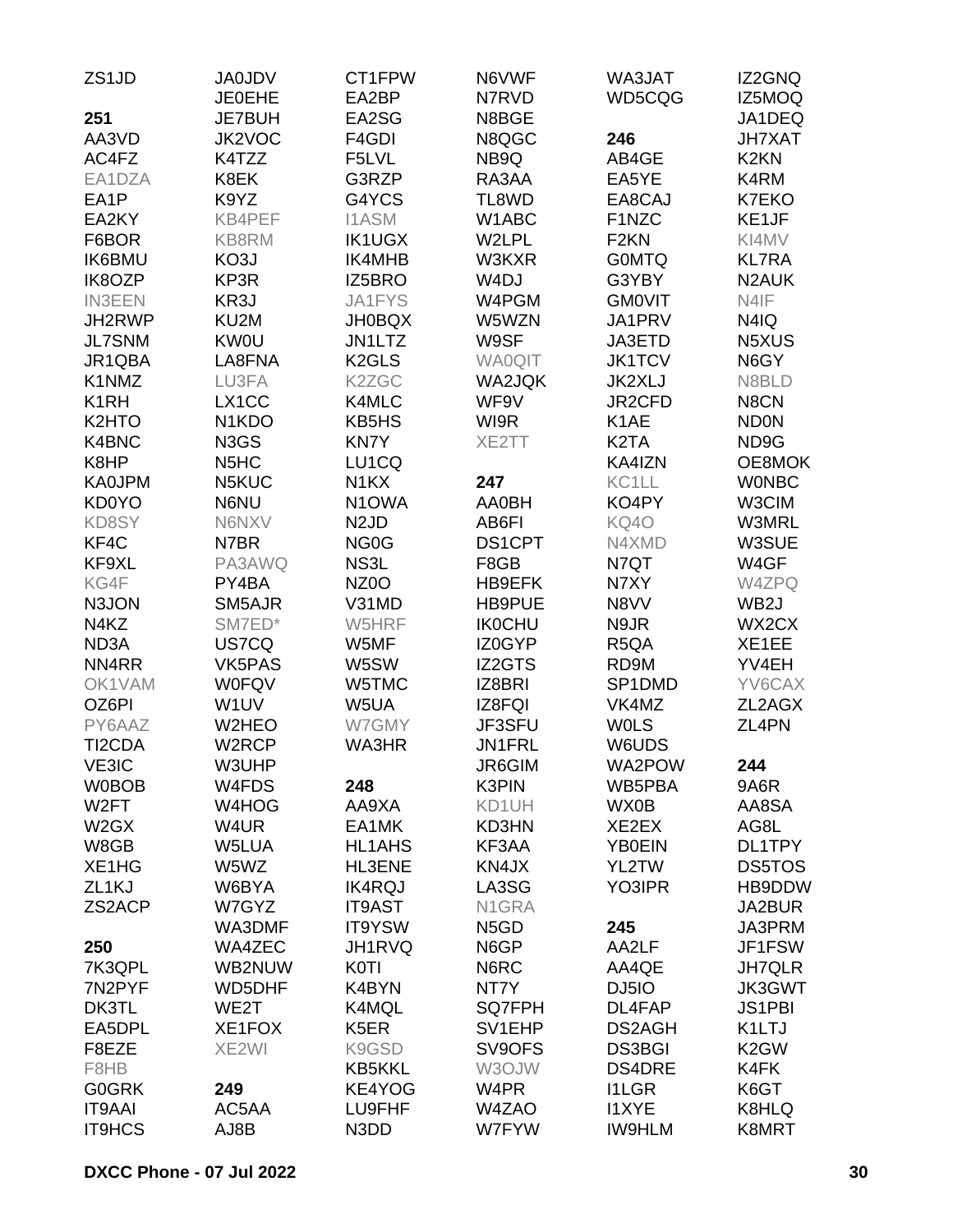| K9PY                  | OE2KGL                     | W <sub>4</sub> CJ  | G3MUL              | <b>JH6AUS</b>                          | W8JA                           |
|-----------------------|----------------------------|--------------------|--------------------|----------------------------------------|--------------------------------|
| KC2THY                | <b>RT20</b>                | W4PJW              | HB9FAZ             | JR2PAP                                 | WB6RAB                         |
| <b>KE7NS</b>          | SM5EMR                     | W6DHH              | HL4CCM             | JR9CPT                                 | WC4X                           |
| KF4BQ                 | VK7ZE                      | WA4PMF             | <b>IK2QET</b>      | K4SAW                                  | WV <sub>1</sub> C              |
| KI4RD                 | W2UBT                      | WQ2M               | JE3BMU             | KD4RE                                  |                                |
| <b>KN4KS</b>          | W4GHS                      | ZL3GA              | <b>JH7HJL</b>      | KF5BA                                  | 237                            |
| N1SHM                 | W4UEB                      | ZP5HSB             | <b>JI3KGW</b>      | KN9N                                   | AC6T                           |
| N <sub>2</sub> XTT    | W6GJB                      |                    | <b>JI8HPN</b>      | N <sub>1</sub> BZ                      | AK9L                           |
| N5NVQ                 | W7IUO                      | 241                | K5WMH              | N <sub>1</sub> RP                      | CU3FT                          |
| N6VB                  | W8KNO                      | 6Y5EE              | K9GS               | N4YIC                                  | EA5GXI                         |
| N7ZO                  | WA4UEU                     | AA6XV              | KB9SV              | N <sub>5</sub> A <sub>SO</sub>         | EA7ZY                          |
| NF <sub>2</sub> K     | WB4BMM                     | AA7G               | KD4GVW             | N5NBW                                  | EB <sub>5</sub> A              |
| OM2AGN                | WB4IWW                     | AG7N               | KK8MM              | N6QPY                                  | G1TDN                          |
| ON4LCE                | WB <sub>5</sub> P          | DK6IM              | <b>KX90</b>        | N9DI                                   | <b>IK1RAO</b>                  |
| <b>S51AD</b>          | WT2S                       | <b>DL7UPN</b>      | N2MWX              | SV1JSN                                 | <b>IK1VCE</b>                  |
| SM7UZB                | WX4B                       | DL9GTB             | N4MEC              | SV1TN                                  | <b>IWOAFS</b>                  |
| SP3GEM                | WX7B                       | EA3WT              | N7TW               | <b>WOUHL</b>                           | IZ1AZA                         |
| TI2MEN                | WY4Q                       | EI6JK              | N9IO               | W4UEF                                  | IZ1MHY                         |
| <b>VE7YL</b>          | YO4AUL                     | <b>G0KRL</b>       | NE <sub>5</sub> C  | W5HY                                   | JA1AZ                          |
| W0JJ                  |                            | GM4JR              | OH <sub>1</sub> ZK | W6JK                                   | JA2DZQ                         |
| W <sub>2</sub> GR     | 242                        | <b>IK1PFE</b>      | PR7AB              | W7EA                                   | JA6WIF                         |
| W4NZC                 | 7J1ABD                     | <b>IK1YMK</b>      | PY8WW              | <b>WA2PUK</b>                          | JE1LPZ                         |
| W6DOE                 | <b>DS5SME</b>              | JA1PBV             | VE3BGG             | WA3V                                   | JP1LVI                         |
| W6SFK                 | EA1WH                      | <b>JG2NXV</b>      | VE3QN              | WD5BJT                                 | JR3RGX                         |
| W7EEH                 | EA3HDZ                     | K3CBW              | <b>VU3NXI</b>      |                                        | K1TKL                          |
| WB5EUC                | F6FNA                      | K4VIG              | W4GMM              | 238                                    | K2RET                          |
| WB8ART                | IK5XLB                     | K4VMT              | W5MCZ              | 5H3JL                                  | K4HGG                          |
| WC2K                  | JF6NYY                     | K6TV               | W5ZXS              | A61X                                   | K4RFK                          |
|                       | JL1GYZ                     | KB2RC              | W9JJB              | AA2NI                                  | K5LLA                          |
| 243                   | <b>K0TV</b>                | <b>KF7PG</b>       | WB7BBQ             | EA5LV                                  | K8CHS                          |
| CE1DMA                | K <sub>2FJ</sub>           | KN6TC              | WC2L               | <b>G0HSA</b>                           | <b>KA10</b>                    |
| DJ3NK                 | K5MQ                       | KW9Q*              | WD5CHM             | <b>HB9TOC</b>                          | KD4SN                          |
| EA5T                  | K6KZM                      | <b>N0GVK</b>       | WG3S               | <b>IW2DRM</b>                          | <b>KF7NN</b>                   |
| EA6AZ                 | K6QU                       | N <sub>2</sub> CJ  |                    | JI1DMH                                 | KM8AM                          |
| G0OYQ                 | KA8SYV                     | N5KDV              |                    | K4KGG                                  | KP4RF                          |
| <b>GM7NZI</b>         | KB7V                       | N6AJ               | 239<br>6K5REL      |                                        | <b>NOIW</b>                    |
|                       |                            | N7DED              | AL9A               | K5FU                                   |                                |
| JA6BF<br>JA6DJD       | KD <sub>2Q</sub><br>KF4IFF | ON4ED              | DF6QV              | K <sub>5</sub> X <sub>S</sub><br>K8DHK | N4MQX                          |
| JA6VWV                | KF9YL                      | W <sub>1</sub> OP  | <b>DL1TKB</b>      | K <sub>9</sub> OT                      | <b>OH8NV</b><br>OZ1BLZ         |
| JH5OXF                | KK5XI                      | W5EC               | DL2DN              | KA3HPM                                 | PY1OM                          |
|                       | <b>KN4NO</b>               |                    |                    | KB2FMH                                 | PY2OP                          |
| <b>JW6WDA</b><br>K4GO |                            | W8MSP<br>WA3I      | EA4YF              | KC3HW                                  | UA6XT                          |
| K5MDX                 | KP4N<br>N <sub>1</sub> ZP  | WB4JPM             | EA8TK<br>HA5PT     | KO4MM                                  | W <sub>2</sub> CG <sub>Z</sub> |
| KC2SST                | N3MVF                      | WS7O               | <b>HS0ZCW</b>      | KU6J                                   | W3FME                          |
| KC8KEF                | N3ND                       | YL3DQ              | <b>I3JUK</b>       | LX1WE                                  | W5IL                           |
|                       |                            |                    |                    |                                        |                                |
| KE2M                  | N8GA                       | ZL <sub>1</sub> BD | IK3ZQZ             | N <sub>5</sub> K <sub>K</sub> G        | W6WRT                          |
| KR1T                  | NB4C                       |                    | <b>IK4UNI</b>      | N8LAS                                  | W8LNL                          |
| KS <sub>2</sub> G     | OE8CIQ                     | 240                | <b>JA2HOL</b>      | NI8Z                                   | WA9BXB                         |
| KT4AC                 | PY1NS                      | CT3CK              | <b>JA3TBT</b>      | OH <sub>2</sub> FNR                    | WB6MZQ                         |
| KU1T                  | PY2BT                      | DJ2WN              | <b>JG6FHX</b>      | <b>SV0FC</b>                           | WM <sub>5</sub> H              |
| N7BIP                 | RN3QO                      | EA5KA              | <b>JH0FWV</b>      | TF4M                                   | XE2NLD                         |
| N7RQ                  | SV <sub>2</sub> BXA        | FM5FJ              | JH1OVY             | <b>VE7PCH</b>                          | <b>YB0AI</b>                   |
| N8HO                  | W3WM                       | <b>GOMMI</b>       | JH5HDA             | VK4QO                                  | ZL3TE                          |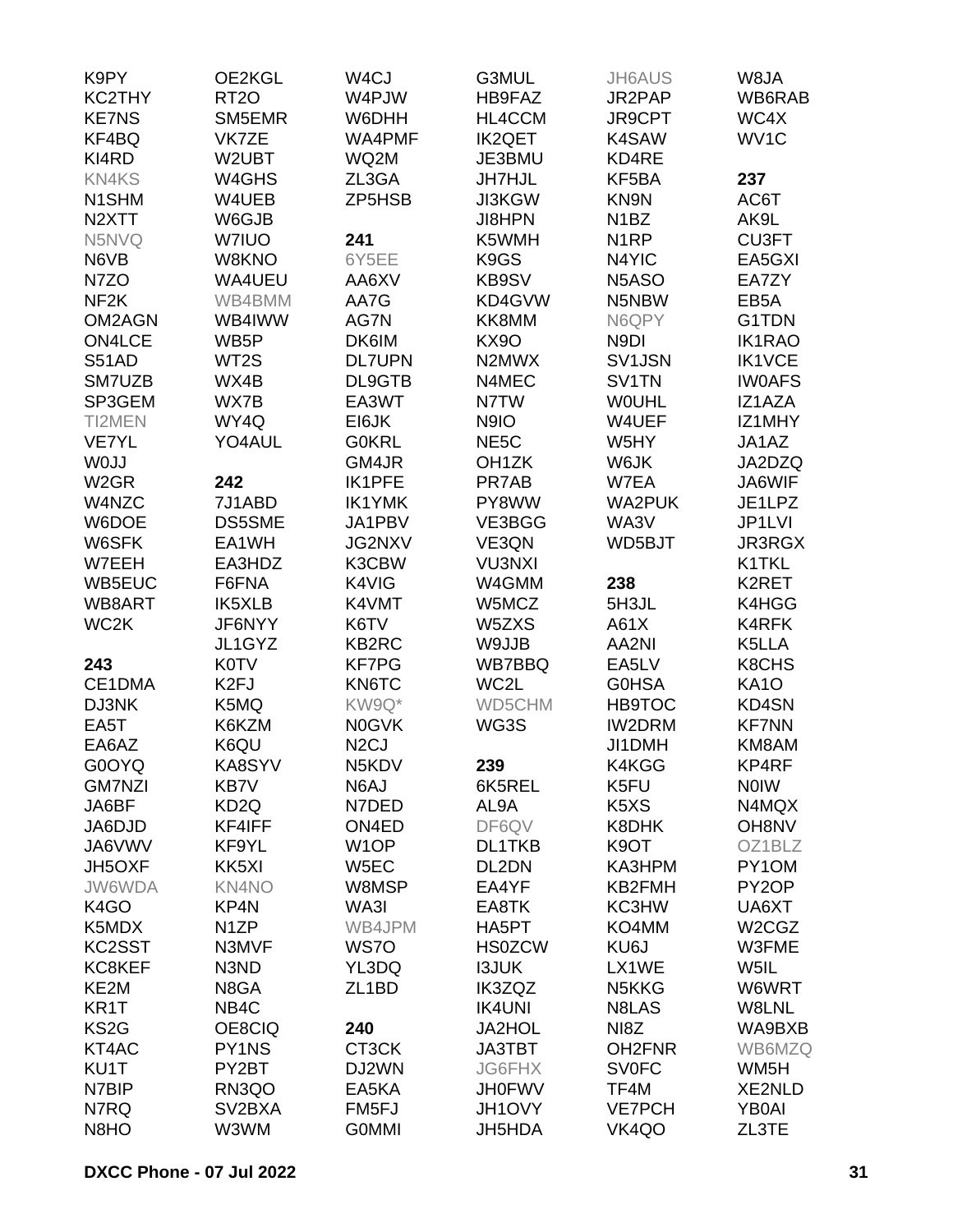| 236                            | <b>IK0HBN</b>                 | <b>JH0OXS</b>     | N3MX              | SP8BUH                          | NE <sub>1F</sub>   |
|--------------------------------|-------------------------------|-------------------|-------------------|---------------------------------|--------------------|
| A61BK                          | <b>IW4EII</b>                 | JH2QFY            | N6WT              | SV1FKZ                          | PY2GG              |
| AB4SF                          | IZ8XJI                        | K1YQ              | N9JJX             | <b>V85PB</b>                    | SM3PHM             |
| DJ6DO                          | <b>JK7LXU</b>                 | K3AR              | NE <sub>9</sub> O | VE3DRZ                          | SM4HEJ             |
| EA5AX                          | K2LHR                         | K4HYJ             | OE9DGV            | W6QKN                           | <b>VE2PIB</b>      |
| EA7AN                          | K <sub>5</sub> C <sub>D</sub> | <b>K5RKS</b>      | OZ1HAE            | W7LWI                           | W3OD               |
| F6FFR                          | K6UJV                         | K6DJ              | PY1CAS            | <b>WA1LNP</b>                   | W5NES              |
| G4FTC                          | <b>K7HRT</b>                  | K6EU              | R3LC              | WA2TIY                          | W5SUM              |
| HB9RYZ                         | KB0VQ                         | <b>KA2KON</b>     | RL3BZ             | WB4KTF                          | W8WD               |
| I6DVX                          | KB1W                          | KD4CM             | SM3CKA            | WD8X                            | WB1HHF             |
| IC8XIL                         | KB5FET                        | KE8RU             | VK4SJ             | WU1U                            | WB2DZH             |
| <b>IU4CHE</b>                  | KB5IY                         | KF2ZQ             | W3BYX             | WU9D                            | WB5SYT             |
|                                |                               |                   |                   |                                 |                    |
| JA2CUS                         | <b>KB7BSM</b>                 | LA5YBA            | W4DVG             | WY7FD                           | WC4I               |
| JF5ELI                         | KG8QL                         | LA9JKA            | W4WNT             | YB2TJV                          | YB <sub>1</sub> BI |
| JF7RJM                         | <b>MOAWX</b>                  | <b>NOTR</b>       | W6FI              |                                 |                    |
| <b>JJ8UTK</b>                  | N <sub>1</sub> J <sub>G</sub> | N3RR              | <b>WA0FQK</b>     | 231                             | 230                |
| <b>JL3SIK</b>                  | N4UFP                         | N4RXL             | WA4MIT            | DH5JG                           | 7M3IYU             |
| JN1NOP                         | N7MS                          | N4WOT             | WS5H              | DL3MAA                          | AA4LR              |
| K <sub>2</sub> K <sub>Q</sub>  | <b>NA7RH</b>                  | N7UX              | YO4AUP            | EA4SE                           | AC4XO              |
| K4MIL                          | NX4W                          | N8OKE             |                   | EI2II                           | AC9X               |
| K <sub>5</sub> CK <sub>S</sub> | OH <sub>1JP</sub>             | PY3OG             | 232               | G4FVK                           | AF7X               |
| K6TXA                          | PY2RO                         | SP3EPG            | AA2BT             | HB9FAX                          | DF3IN              |
| <b>K7YMA</b>                   | RA3CO                         | VE6SLV            | AB4ZT             | <b>HK3MKQ</b>                   | EA1KE              |
| <b>KB7TX</b>                   | SM4YPT                        | W1GXH             | AE5RI             | HR <sub>1</sub> R               | EI4HH              |
| KJ4KVC                         | <b>VA3RKO</b>                 | W2YT              | DL1RM             | <b>I8XIU</b>                    | <b>GOUII</b>       |
| KN6VF                          | VE2JM                         | W3ENM             | EA1AHA            | <b>IK1QFL</b>                   | G4RGK              |
| <b>KS7U</b>                    | VK2ZQ                         | W4SUL             | EA2AFV            | <b>IK7TAJ</b>                   | JA3TC              |
| N4SSD                          | <b>VK4BUI</b>                 | W5XG              | EA3HPX            | <b>IT9JPK</b>                   | JE1PHH             |
| N4UFO                          | <b>W0ZR</b>                   | W6YX              | F5BGR             | <b>IZ3ETU</b>                   | JE4DSA             |
| SM5NAS                         | W3LEO                         | W8HMK             | F6ECI             | IZ8EBI                          | JE5FLM             |
| SM6JHO                         | W8FDV                         | W8LIG             | HL2DJW            | IZ8ENR                          | JH5CKV             |
| SP5ELW                         | W9KW                          | <b>WB6PLR</b>     | <b>IW8DON</b>     | JA4CSJ                          | JO1LVZ             |
| TA3J                           | WA4UWD                        | YV4GD             | <b>JA1NIR</b>     | JE1GZB                          | JP2AEA             |
| TI2YO                          | WB3AMO                        |                   | JA2KPW            | JE2VLQ                          | JR1IZM             |
| W2RDS                          | WZ6Z                          | 233               | JG1SWM            | JE3FCT                          | K1KZ               |
| W3LWH                          | <b>YU1AST</b>                 | 9A2LX             | JG1WNO            | JH8CZB                          | K <sub>1</sub> UU  |
| W6IYV                          |                               | AC <sub>1</sub> O | JJ2HCM            | <b>K0MP</b>                     | KA9JAC             |
| W9CTJ                          | 234                           | DK1ML             | K3LL              | K <sub>1</sub> GOD              | <b>KC0XK</b>       |
| WA4THR                         | 4X6YA                         | EA5AMK            | K4BNF             | K1MBF                           | KC5GN              |
| WA6KAH                         | AG4TO                         | EA7JW             | K5TKY             | K3ZI                            | <b>KE7XM</b>       |
| WK8A                           |                               |                   |                   |                                 | KG6AR              |
|                                | EA3GCV                        | EA7LS             | <b>K7RGB</b>      | K5FXB                           |                    |
| WR9A                           | EA4EMC                        | G5LP              | K9BQL             | K5JIM                           | KH6XT              |
| XE3D                           | EA5DKU                        | <b>I8GQA</b>      | K9EHP             | K5YKD                           | N3NR               |
| ZP5CGL                         | F4HJO                         | IZ0DIB            | KB1LL             | K8ARY                           | N <sub>5</sub> ZJ  |
|                                | <b>GODRM</b>                  | <b>IZ1AOK</b>     | KP4SL             | KA3CRC                          | N6OPR              |
| 235                            | HB9BMZ                        | <b>JI1IXW</b>     | <b>KX7YT</b>      | LA2ZW                           | N8MSA              |
| AA4RX                          | HB9DRS                        | K <sub>1</sub> SD | <b>NOUF</b>       | <b>NOGIC</b>                    | N9NB               |
| DC6KW                          | HL1AEY                        | K5KDX             | N4WJ              | N <sub>1</sub> GE               | OV <sub>2</sub> B  |
| <b>DL7UIO</b>                  | HL3EHK                        | K6VIV             | N7WB              | N <sub>2</sub> I <sub>C</sub>   | PT2ND              |
| DU1DZA                         | IZ7JVR                        | <b>KC2WLR</b>     | NA2AA             | N <sub>5</sub> PIX              | PY2COY             |
| EA3EJI                         | <b>JA0NFP</b>                 | KE1VT             | RA3TT             | N <sub>5</sub> X <sub>X</sub> D | PY6TS              |
| EI6FM                          | JA3ENN                        | KF2ZO             | SP4TVO            | N9WT                            | SM5JPG             |
| G0DAY                          | JF1WBH                        | N1GNB             | SP4YR             | NA6MG                           | SP5ZCC             |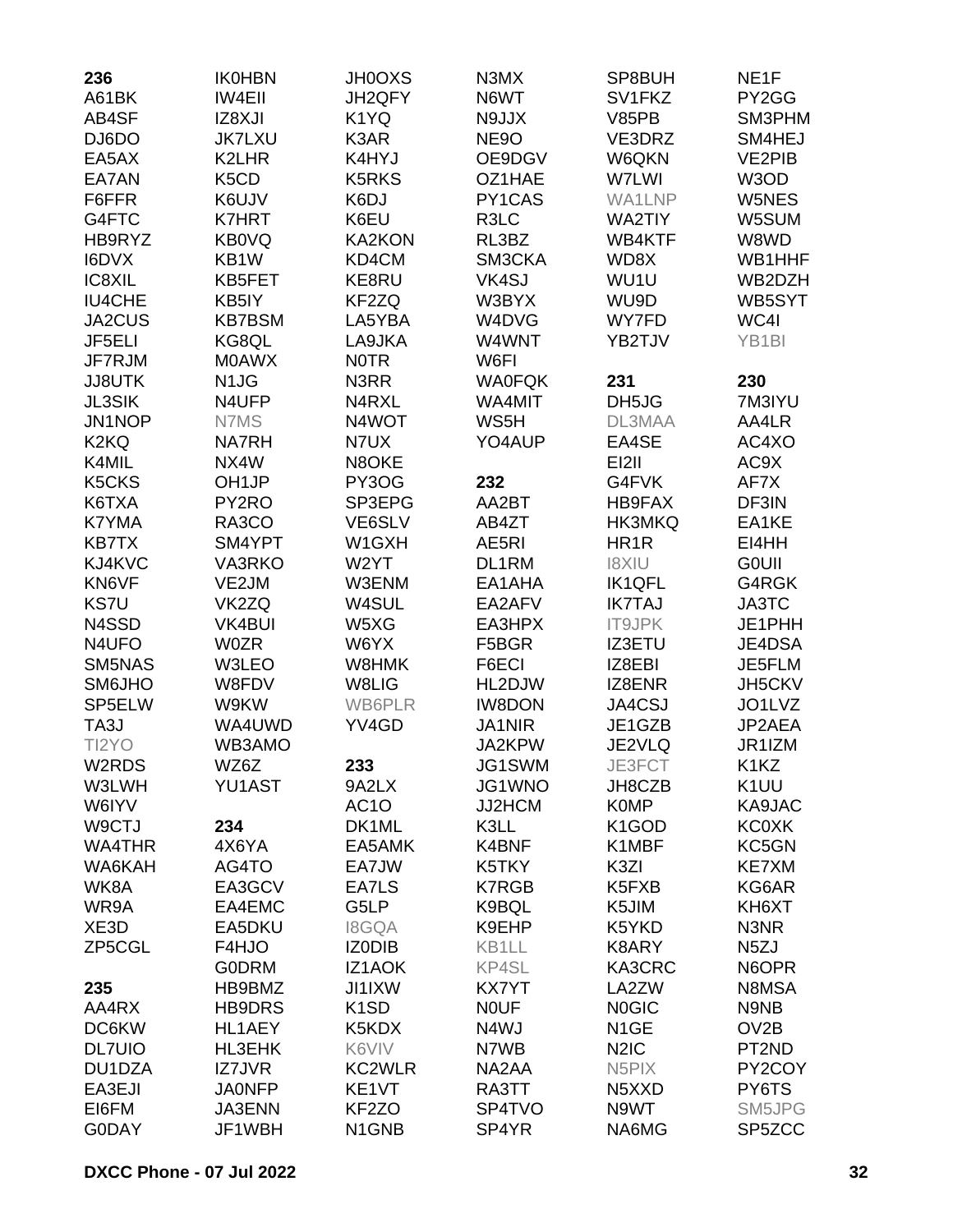| W1DYJ               | PB7Z                | VE6BS                          | 226                 | 225                           | W7ACX         |
|---------------------|---------------------|--------------------------------|---------------------|-------------------------------|---------------|
| W2BSN               | PP <sub>5NH</sub>   | <b>WOCN</b>                    | AA5NT               | 6K5AQY                        | WN7L          |
| W2CQR               | SK4EA               | W <sub>1</sub> DP              | AC8MR               | AD4RE                         | WW5RC         |
| W8CCX               | W3RWS               | W3URR                          | AD5CA               | CT1FPQ                        | YB9BU         |
| WB3IFE              | W5VD                | W4JDS                          | AH <sub>2</sub> O   | DC <sub>2</sub> CT            | YV4EYA        |
| WB6EWM              | <b>WA1TFV</b>       | W6AER                          | DL6ZNG              | DF5CT                         |               |
| WF5W                | WA4JIL              | W6DR                           | EA4E                | DK6AY                         | 224           |
|                     |                     |                                |                     |                               |               |
| WO <sub>2</sub> C   | WB2KLD              | W8TIV                          | EB5DXJ              | EA3BDE                        | AB9KV*        |
| ZS6C*               | WB2QPH              | WA4BKW                         | G3KOZ               | EA7SK                         | AB9KZ         |
|                     | ZL3NB               | WA6WPG                         | G4DJZ               | EI9E                          | AF4Z          |
| 229                 | ZS <sub>2</sub> Y   | WO <sub>5</sub> I              | <b>IT9CFN</b>       | F <sub>5</sub> CT             | CT1DMC        |
| A61AD               |                     | WP3R                           | <b>IZ0GRR</b>       | G4GLB                         | <b>DL0KB</b>  |
| AA5E                | 228                 | YV1CP                          | <b>IZ7XNB</b>       | G4PFF                         | DL1OAQ        |
| $AC2F*$             | 9K2CS               |                                | JA4DUD              | <b>I8LTD</b>                  | DL2DQL        |
| DF0GTZ              | AB4OH               | 227                            | JA8EDU              | <b>IK6IHN</b>                 | DL9GU         |
| DJ6XG               | AB8MA               | <b>9A4R</b>                    | <b>JH1HTQ</b>       | <b>IV3GCH</b>                 | EA2RY         |
| DL <sub>1</sub> BKI | AG8B                | DL3LBM                         | K4NLL               | IZ1HHT                        | EA7HCU        |
| DL1MEV              | DL1MDZ              | DL5OAH                         | K4UFE               | IZ1KGY                        | G4FKA         |
| DL2DBT              | DL1MM               | <b>GW0MOI</b>                  | K6SS                | <b>JE7MUA</b>                 | <b>IK7NXU</b> |
| DL3EAY              | <b>DL2NAR</b>       | <b>HB9CQL</b>                  | K9DN                | JF1LLT                        | IT9KWF        |
| DS4NYE              | DM5JBN              | <b>IKOWRB</b>                  | K9WMS               | JF1ZFR                        | <b>JA2ACI</b> |
| EA5GNT              | EA1COW              | <b>IV3NZN</b>                  | KF6A                | JI1JPJ                        | JA6RZW        |
| F8KOH               | EA8AYV              | <b>JA3XNI</b>                  | KK6X                | <b>JR3UIC</b>                 | JF4JFV        |
| G3YFE               | F5JFU               | <b>JA6HJW</b>                  | KM4AF               | K <sub>1</sub> D <sub>D</sub> | JN1WHW        |
| G8APB               | 11JLI               | <b>JHOLME</b>                  | KM6KO               | K <sub>1</sub> SO             | K4AVO         |
| HK3PJ               | <b>I4ZXO</b>        | JM2HBO                         | N3NY                | K2LZJ                         | K4PPK         |
| HL1AQB              | <b>I7IWX</b>        | JS6PXB                         | N5JEB               | K <sub>2</sub> ZSD            | K4RW          |
| <b>IK4QIB</b>       | <b>IK2GWY</b>       | K <sub>2</sub> K <sub>NB</sub> | N7DES               | <b>KA3TUG</b>                 | K6BE          |
| <b>IK7CNK</b>       | <b>IT9SSI</b>       | K3VY                           | N7JXS               | KB1SF                         | K8ZEE         |
|                     |                     | K5SES                          |                     |                               |               |
| <b>IW9CLF</b>       | <b>IV3BLS</b>       |                                | N9RV                | KC9OP                         | KD2JA         |
| IZ2MGN              | <b>JA3IWA</b>       | K6JJ                           | NE4G                | <b>KG7FV</b>                  | KD7H          |
| <b>JA7FSB</b>       | K0YIP*              | K8RC                           | NG <sub>2</sub> X   | KJ4YLO                        | KD9ZR         |
| JH4UVU              | K <sub>1</sub> DOC  | KB5MRT*                        | NL7BY               | KO4VT                         | KE4PMP        |
| JL3MCM              | K4TTZ               | KC2LSD                         | <b>OE7MPH</b>       | KR <sub>1</sub> R             | KG9FL         |
| K4JUZ               | K4VW                | KE2SU                          | SM4CVE              | KR <sub>1U</sub>              | KM1A          |
| K4NQR               | K4XT                | <b>KN0R</b>                    | SM7TZK              | <b>NOEXW</b>                  | LA1ZE         |
| KB3LIX              | K6DY                | KZ1X                           | VE3EDY              | N0OP                          | LA6JKA        |
| <b>KF0DZ</b>        | K6JCK               | LU4AV                          | VE7BZ               | <b>NOOSS</b>                  | LA9VBA        |
| <b>KK4CLY</b>       | K9AW/DU6            | N3YZ                           | <b>W0GWT</b>        | N <sub>2</sub> CFN            | N5ATV         |
| KP4AE               | KE3X                | N4NM                           | <b>WOJW</b>         | N <sub>2</sub> YKT            | N6OKU         |
| KU4XO               | KE6KT               | N9BBE                          | <b>WOUGV</b>        | N <sub>4</sub> PYI            | N7MSU         |
| KW7XX               | KK4TK               | NC4US                          | W4GV                | N4UNJ                         | N9KNJ         |
| <b>MU0FAL</b>       | KN7K                | OE1PPC                         | W8AR                | N5WXN                         | NA5NN         |
| <b>NOABA</b>        | KO6UW               | RZ6DX                          | <b>WB0N</b>         | N6TV                          | OZ2RH         |
| <b>N0ATQ</b>        | <b>NOSTL</b>        | SK5AA                          | <b>WB1AEL</b>       | <b>ON6TP</b>                  | SM3KOR        |
| N <sub>2</sub> LWD  | N3QE                | VE2PD                          | WB3JNC              | RK6AH                         | SQ9KEJ        |
| N4JED               | N8WL                | W3ZGD                          | WB4VHE              | SM5CCT                        | TA2DS         |
| N4KNF               | NV4A                | W4GHW                          | WD4GOY              | TI2MCL                        | <b>UN7FW</b>  |
| N6VAW               | NV7A                | W4PLL                          | WT3Q                | <b>VE3NQK</b>                 | VA2MM         |
| N8IL                | NY <sub>6</sub> C   | W7KD                           | YO <sub>5</sub> OEF | <b>VE7BC</b>                  | W3HEQ         |
| N8NJ                | SP8HPC              | W8PAT                          | YV5TX               | <b>WOTF</b>                   | W4HVW         |
| N9SF                | SV <sub>1</sub> CER | WA1W                           |                     | W4MDF                         | W5RF          |
| NK4K                | TA1HZ               | YV5AAX                         |                     | W5WOK                         | W5RU          |
|                     |                     |                                |                     |                               |               |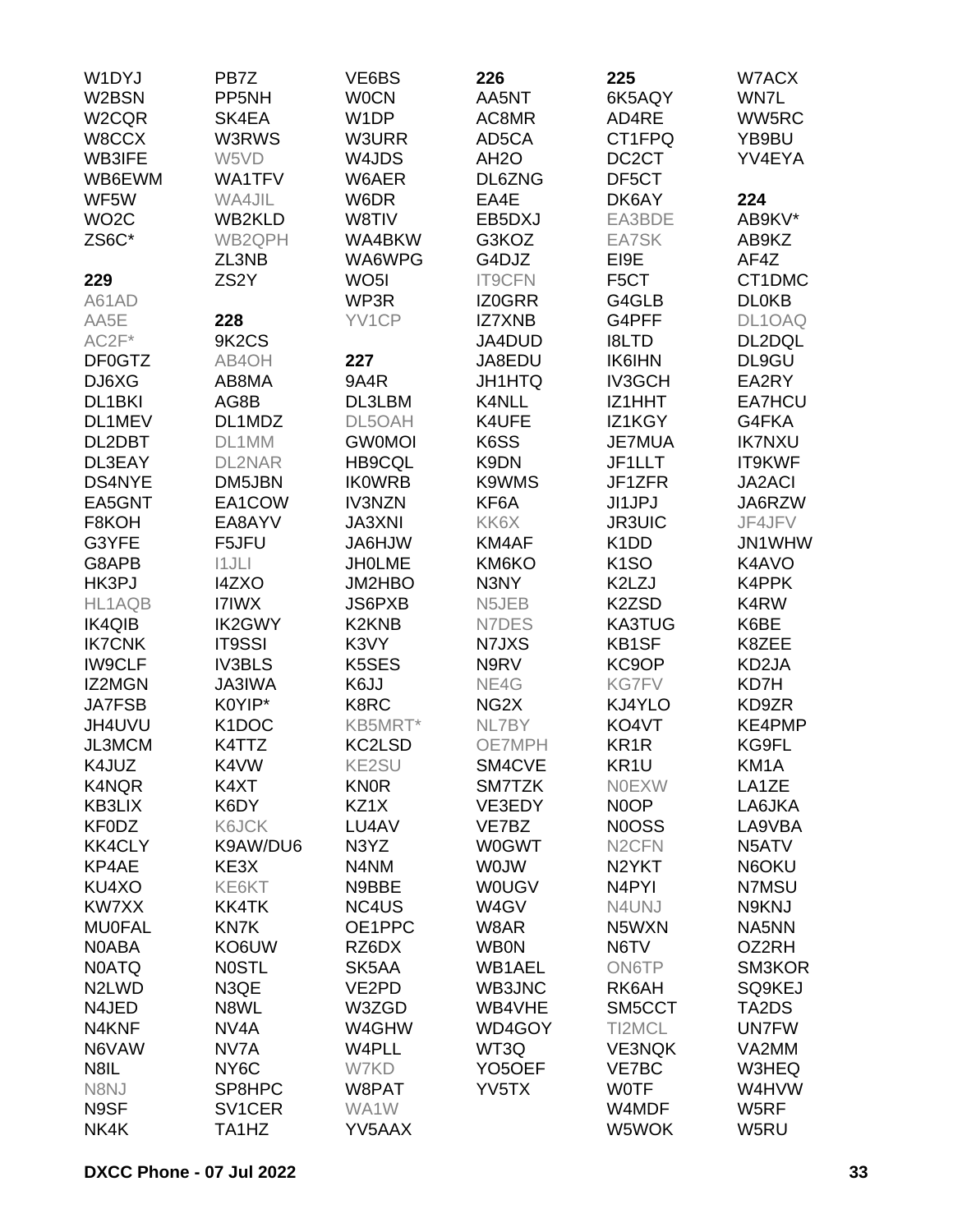| W5YKU                         | IZ8IBC            | <b>IOOCD</b>       | K5PJM              | <b>JH3MHI</b>      | KI4PG              |
|-------------------------------|-------------------|--------------------|--------------------|--------------------|--------------------|
| W8RXR                         | JA1CPE            | <b>IS0SWW</b>      | K7CMZ              | JP1WFI             | KW <sub>5</sub> V  |
| WA4YED                        | JA1KJW            | JA4RMX             | KG6WIK             | JQ2BBC             | <b>NOTK</b>        |
| WA6HAN                        | <b>JH0RVY</b>     | JH1FRW             | KI <sub>5</sub> GO | <b>K0FA</b>        | N <sub>2</sub> KUQ |
| WU7X                          | JH2AMN            | JL1IEO             | KJ4EX              | K1OYQ              | N4QBS              |
| WX4W                          | JH9CHL            | <b>K0PC</b>        | KP4CQ              | K <sub>2</sub> IE  | N8XSV              |
|                               |                   |                    |                    |                    |                    |
|                               | <b>JN7CPW</b>     | K3WI               | KT <sub>2</sub> C  | K3HW               | NN <sub>1</sub> SS |
| 223                           | JQ6DAC            | K4CMH              | N <sub>0</sub> PO  | K <sub>5</sub> IJ  | NN <sub>5</sub> E  |
| 6Y5NR                         | <b>KONW</b>       | K4GK               | N1UAA              | K5MO               | <b>PA0FVH</b>      |
| <b>C31US</b>                  | <b>K0UD</b>       | K4IU               | NA9L               | K5OLJ              | VE3OKK             |
| CT1DQM                        | K <sub>2</sub> DF | K4MSS              | ND4Y               | <b>K7UPJ</b>       | VE <sub>5</sub> ZG |
| DK5WN                         | K4GYH             | K9BTU              | NU4L               | KB6CIO             | VO <sub>1</sub> VK |
| DL9DYL                        | K5AOL             | KA1VT              | RD3BZ              | KD5EY              | W1XF               |
| <b>DS5BRE</b>                 | K9TN              | KA4EMR             | <b>SMOEUI</b>      | KE9UA              | W3UG               |
| EA1JK                         | K9UNY             | KA8RIO             | SV1IXK             | KM4YY              | W4WR               |
| EI6AL                         | KA8RGT            | KB2JLW             | UA9AGX             | <b>NOKE</b>        | W7FW               |
| FE3TC                         | KC4BED            | <b>KB7RUQ</b>      | VE2HJ              | N2LDV              | W7JET              |
| IZ5OQA                        | <b>KEONE</b>      | KD8NYO             | VE3KKB             | N <sub>3</sub> BI  | W7YVL              |
| K0XM                          | KE4MBP            | KG2GL              | W1RAA              | N <sub>5</sub> FTF | W8BHA              |
| K1EDG                         | KF4HRF            | LA5HPA             | W1RF               | N6DW               | WA4DOU             |
| K <sub>1</sub> ZE             | <b>KF7RO</b>      | N <sub>2</sub> CTJ | W <sub>2</sub> TK  | NA1RL              | WN5TL              |
| K <sub>2</sub> Q <sub>B</sub> | KG5LM             | N4NYY              | W3DNA              | <b>NIOS</b>        | WS1A               |
| K4JKB                         | KG6IP             | N5ENU              | W4TTY              | RQ3A               | YB9AY              |
| K6ELE                         | <b>N0QXC</b>      | N8AHK              | W4UT               | SP6ZT              | ZF <sub>1</sub> RC |
| <b>K9MMS</b>                  | N9XG              | <b>NU0V</b>        | W8LMG              | <b>T95A</b>        |                    |
| <b>KB2XR</b>                  | PY2PA             | PA3GVI             | W8PI               | UU1JA              | 217                |
| KZ2K                          | PY7BEL            |                    |                    |                    | AC6BW              |
|                               |                   | RA2FM              | WA2FMQ             | VE3CKG             |                    |
| N <sub>3</sub> H <sub>O</sub> | PZ5DX             | SK0QO              | WB2FCR             | VK2CSZ             | AE1M               |
| N <sub>5</sub> RN             | <b>SV3RKM</b>     | SP7ICE             | WB8ATA             | W <sub>1</sub> SJ  | CU7AJ              |
| NW3U                          | UN5GM             | W7APE              |                    | W4NSE              | CX1FK              |
| NZ2D                          | VK4CC             | W8HGH              | 219                | WB6ALC             | <b>DS2QIQ</b>      |
| PW8DP                         | W3ESH             | W8SZ               | 9A6ST              | <b>WB9TFH</b>      | <b>HL1LKF</b>      |
| <b>SP7UWL</b>                 | W7SX              | WD1Z               | AI4QQ              | ZP5PT              | <b>IZ0FUW</b>      |
| VE1MMD                        | W8LYJ             | WU <sub>5</sub> E  | CN8SG              |                    | IZ1HDR             |
| <b>WORIC</b>                  | <b>WA7BNG</b>     |                    | CP1FF              | 218                | JA5PEE             |
| <b>W0ZA</b>                   | WB2EAR            | 220                | CT1BWU             | 7J1ADJ             | <b>JH7QXL</b>      |
| W4UAS                         | WB4HAM            | AA4GR              | CT1FJW             | 9L1JT              | <b>K0FD</b>        |
| W6QO                          | WB4PPW            | AA6XX              | CT4HA              | AA7UC              | K2LJH              |
| WA6VRS                        | WB5WAJ            | <b>AC0DQ</b>       | DF <sub>2GH</sub>  | AB1J               | K3IZ               |
| WA9WJE                        | WB8CQV            | AC7ZG              | DL2GBB             | AH6RR              | <b>K3TRM</b>       |
| WB0O                          | WV2B              | BX4AL              | DL5CF              | DL1DCT             | K4AA               |
| WF1H                          | YC3PXF            | EA5CK              | EA3DIX             | F5RPB              | K5DNL              |
|                               |                   | EA7GUO             | EA5TS              | GM4AUP             | K <sub>5</sub> RA  |
| 222                           | 221               | EA7ON              | EA7CB              | JH1RNX             | K7IG               |
| AA0PU                         | AA6RR             | <b>IN3IKF</b>      | EI4BZ              | JI1MTM             | K9YV               |
| AD4IE                         | AA7DK             | JA1BUQ             | GM4PVC             | <b>JM3UAO</b>      | <b>KA0IMP</b>      |
| AI4X                          | AF7M              | JA2OLJ             | <b>IK1RQT</b>      | K2DBK              | KA4H               |
| EA7ARK                        | EA3GCT            | JF2LEX             | <b>IW9FRA</b>      | K4MF               | <b>KB9RNO</b>      |
| EI8FH                         | EA5DIT            | JL1BTJ             | IZ3KKE             | K5EPE              | KH <sub>6</sub> P  |
|                               |                   | JR1WYW             | JA2GHP             |                    | KJ5AE              |
| F4GVO                         | EA7SG             |                    |                    | K6UJ               |                    |
| F5NWR                         | EI3HA             | K <sub>1</sub> BZ  | JA3NHL             | K9JIG              | KK4LP              |
| <b>IOHUB</b>                  | G6NHU             | K3IRV              | <b>JE7KCI</b>      | KC3D               | KK4WI              |
| <b>IKONFV</b>                 | <b>GM0LVI</b>     | K4ANX              | JF5SXR             | <b>KC4ALG</b>      | KK5MI              |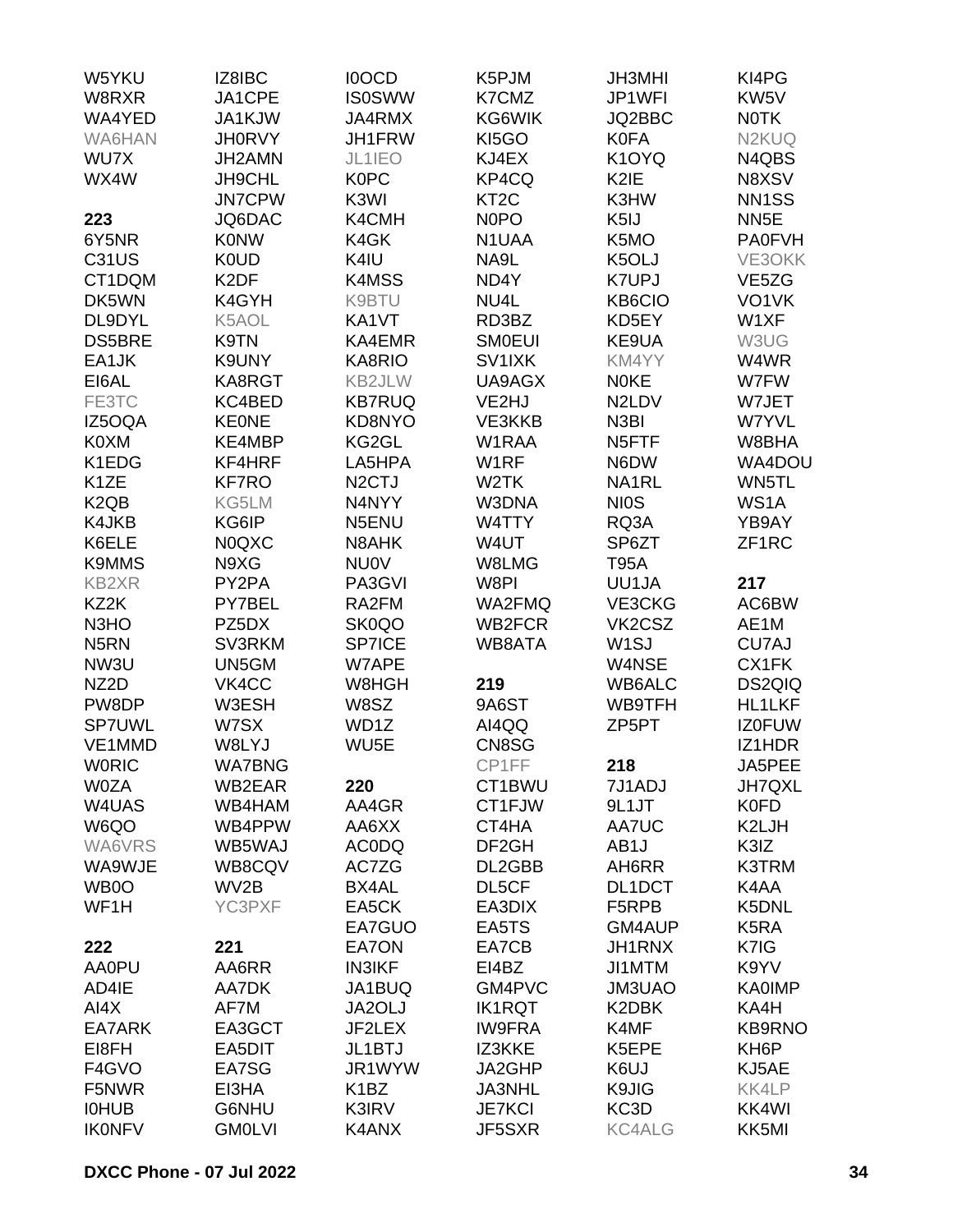| N <sub>1</sub> BK <sub>B</sub> | N8MRI             | PA3AJW                         | N7GK                                    | W6BOI              | WA8EFK            |
|--------------------------------|-------------------|--------------------------------|-----------------------------------------|--------------------|-------------------|
| N <sub>1</sub> YX              | NS <sub>2</sub> W | PY4OG                          | OZ1ZE                                   | W6TTG              | WB4YPY            |
| N7HT                           | NY2L              | SP8NTH                         | SV <sub>1</sub> D <sub>KL</sub>         | WA1FXK             | WB8BHA            |
| NU <sub>1</sub> U              | RX3BP             | UA4HAD                         | SV8CYV                                  | WA2VFM             | <b>WEOU</b>       |
| PV8AAL                         | SM4HAI            | VE1RY                          | TI2SAH                                  | WX0Z               | <b>WG0U</b>       |
| <b>UA0AV</b>                   | UA9MC             | VK6APW                         | <b>UN7BK</b>                            | XE2JFP             | XE1GZU            |
| UA7T                           | VA3IX             | W <sub>2</sub> FC              | VE3KY                                   | ZS6RJ              |                   |
| VA3EJN                         | VE4RA             | W <sub>2</sub> KN              | VU <sub>2</sub> CDP                     |                    | 211               |
| VE1AOE                         | W1PY              | W3RMS                          | <b>WOMA</b>                             | 212                | AC8HN             |
| VU2JJQ                         | W3ENL             | W4GE                           | <b>WOPAN</b>                            | 6Y5MP              | AD7KG             |
| W6VNQ                          | W3JK              | W4WAM                          | W1EHQ                                   | <b>AC0ZM</b>       | CP2BU             |
| W7AUM                          | W6HYK             | WA2ALY                         | W <sub>2</sub> OIL                      | AE4B               | EA7ANV            |
| W9AMX                          | W7DOZ             | WA6LDI                         | W3EH                                    | AE4VJ              | GM3EDZ            |
| W9DKC                          | W8UQ              | WA6TQT                         | W4MID                                   | AG0A               | <b>HB9AQS</b>     |
| WA1F                           | W9FML             | WB2DKH                         | WD4AVP                                  | DL1EV              | <b>IWOHNE</b>     |
| WA4NAP                         | WB1CTO            | WS1F                           | WS4F                                    | DL5JS              | <b>IW8DCS</b>     |
| WA5PFJ                         | WD1X              | WV2I                           | YB0VB                                   | DL6FCB             | K <sub>1</sub> LU |
| <b>WA7EPU</b>                  | WD5GJP            |                                |                                         | G4OWF              | K <sub>1</sub> UR |
| WA9BZW                         | WF6I              | 214                            | 213                                     | <b>HB9FAQ</b>      | K <sub>2</sub> ZB |
| WB2QFV                         | YB4IR             | AD4XV                          | AA1FY                                   | <b>IW0GWT</b>      | K3JWI             |
| WM1Q                           | YL2TD             | AP2MQ                          | AB2TC                                   | <b>JA8XQI</b>      | K3PLV             |
| WT5N                           |                   | DL9KSM                         | AB4GG                                   | JH1RMH             | K4HCB             |
| WY1G                           | 215               | DM3ZF                          | AC6EX                                   | <b>JH7IQQ</b>      | KA1ZD             |
| YV5EF                          | AA9RR             | EA3NG                          | DL1IAV                                  | <b>JR9AFX</b>      | KC8PX             |
| ZS4Y                           | CE7BIY            | EW4C                           | <b>G0WOU</b>                            | K0OZ               | KO6MX             |
|                                | DB6VH             | FE1HIJ                         | HB9EYP                                  | K <sub>2</sub> DE  | <b>MOTDZ</b>      |
| 216                            | <b>DH0GSU</b>     | G3PJT                          | HL5YAW                                  | K4DET              | <b>NOIRM</b>      |
| AA2BF                          | DS2GOO            | GM4ELV                         | <b>JH7BKN</b>                           | K4WFM              | N <sub>2</sub> ZL |
| AC4DT                          | DU1IVT            | HB9ERU                         | JN3XEZ                                  | K5ZQ               | N4EFS             |
| AC4K                           | F8HB/EA6          | <b>HK6KCS</b>                  | JR3CVJ                                  | <b>KB2TGU</b>      | N5WE              |
|                                | HB9/K5WDW         |                                | K <sub>2</sub> HT                       | KB6KKW             |                   |
| AE6RR                          |                   | <b>IK4DCW</b>                  |                                         |                    | N6ETO             |
| DL5HU<br>EA2BFM                | HB9MXY            | IZ2HAN                         | K <sub>2</sub> IAB<br>K <sub>2</sub> JJ | <b>KB9DAK</b>      | N7WEJ             |
|                                | HL1VAU            | <b>IZ8CPV</b>                  |                                         | KB9IFH             | N9APK             |
| EA3UU                          | <b>HS1JNB</b>     | IZ8LMA                         | K4AMC                                   | KZ3B               | NE5W              |
| EA4CBA                         | JA1EEG            | <b>JA0JPD</b>                  | K5TC                                    | LA4JR              | W1IAN             |
| EA8CPN                         | JA2QQC            | JA1DZN                         | K9IZT                                   | LA7GIA             | W4YOK             |
| EI7GL                          | JA9XBW            | JA5JP                          | KB3KJ                                   | N <sub>2</sub> IFA | W7GSV             |
| FG8OJ                          | JE8KKX            | JH1URT                         | KD3CR                                   | N <sub>2</sub> QLT | W7WP              |
| IZ4IRO                         | <b>JH0GWK</b>     | <b>JI6IHG</b>                  | KJ4QDZ                                  | N3KRX              | W8GX              |
| JA1UKK                         | <b>JI1OWY</b>     | JM2DRM                         | KM4QV                                   | N3TG               | W9WS              |
| <b>JI3MJK</b>                  | K8ZE              | K <sub>1</sub> O <sub>B</sub>  | KX4TT                                   | N4EPD              | WA4NEL            |
| K <sub>2</sub> W <sub>R</sub>  | <b>KC2TN</b>      | K <sub>2</sub> OP              | LA4JGA                                  | N7AME              | WA6CLG            |
| K7DA                           | KY3V              | K4JJW                          | N3FX                                    | N9LPT              | <b>WB3IHQ</b>     |
| KA1GIJ                         | <b>NOGLQ</b>      | K4MLD                          | N <sub>4</sub> LT                       | OA4LG              | WB4SGA            |
| KB5GA                          | <b>NOHW</b>       | K6GCN                          | N4VN                                    | ON4FU              | WC4V              |
| KE4RNA                         | N3NRN             | KE2NL                          | N <sub>5</sub> K <sub>ZZ</sub>          | PY3OPP             | WP4K              |
| KE8KE                          | N5WD              | KH6IDU                         | OH1NPW                                  | SM7GXR             | YB0DJ             |
| KI7WO                          | N6GB              | KJ6YXI                         | SP3JZI                                  | <b>UA0SC</b>       | ZP5CVI            |
| <b>KK4YA</b>                   | N6QKP             | KN6DI                          | VE6JFW                                  | VE1RAR             |                   |
| <b>KR0P</b>                    | NI <sub>5</sub> F | LA7RW                          | W1HQ                                    | <b>W0SBE</b>       | 210               |
| KY <sub>10</sub>               | NQ4U              | <b>NOECL</b>                   | W <sub>5I</sub> O                       | W3TB               | AE4TF             |
| M3DFW                          | OH7PD             | N <sub>1</sub> DN <sub>Z</sub> | W5MO                                    | W6SIY              | CE8EIO            |
| N1LRR                          | OK8YD             | N3AIU                          | W5UQ                                    | W6TJ               | DH3KM             |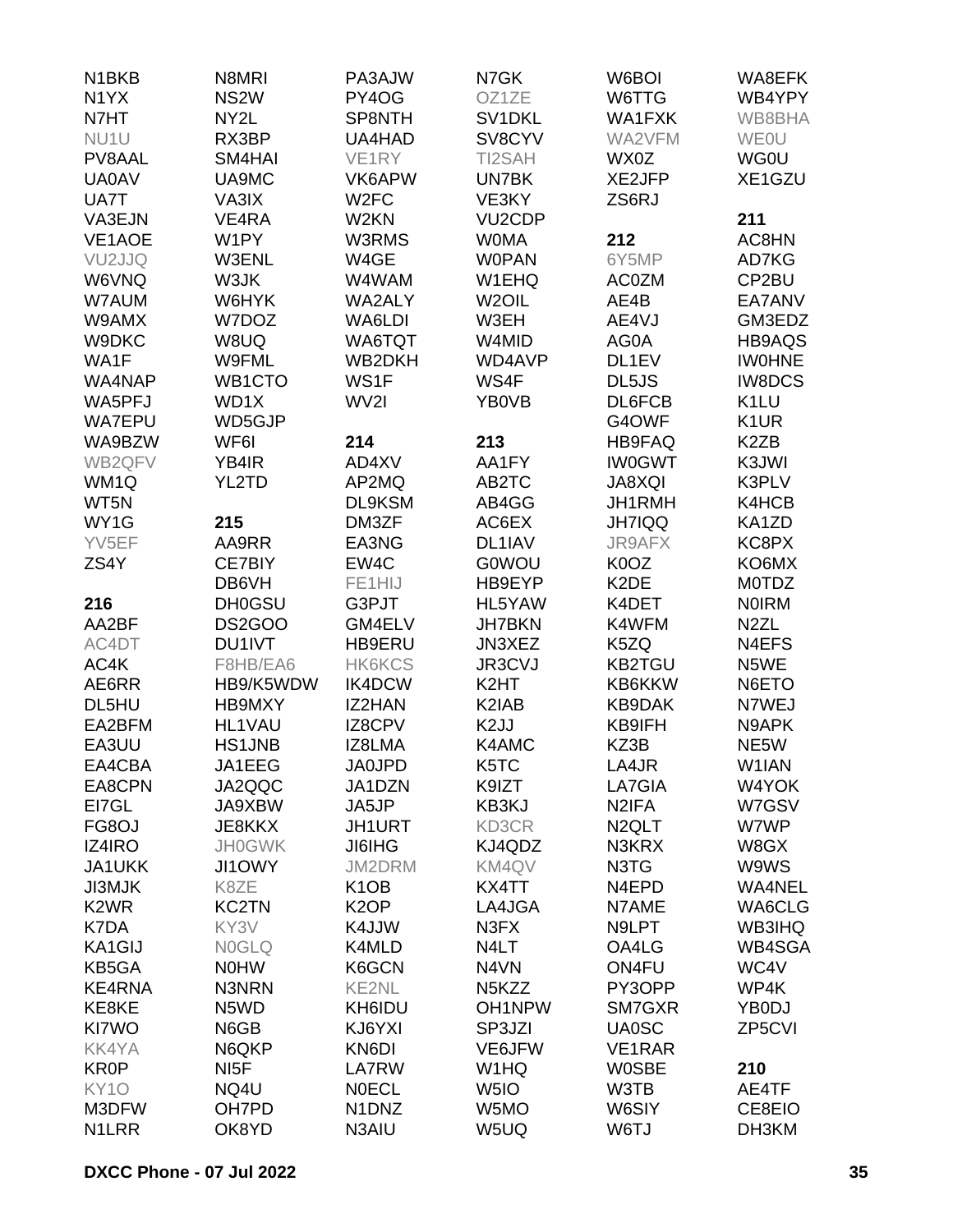| DJ9UP              | G3UEG             | KF4KAT                        | RA9SAS                        | NJ9C                           | N4PXV              |
|--------------------|-------------------|-------------------------------|-------------------------------|--------------------------------|--------------------|
| DL7JRD             | G3XLF             | N <sub>2</sub> QL             | VE3LR                         | VE4AGT                         | N4YVC              |
| DM2RM              | <b>IK6FHG</b>     | N <sub>2</sub> WM             | W1WL                          | VO <sub>1</sub> DJT            | N6EB               |
| <b>DS5TGK</b>      | JA1IAZ            | N4XC                          | W2OAE                         | W3BNN                          | N8FXH              |
| <b>DS5UCP</b>      | JA1QIW            | N5MDR                         | W4NML                         | W3ERN                          | N8RU               |
| <b>G0OWE</b>       | JA1WVK            | N6XAD                         | W7DNS                         | W4GM                           | N8ZFM              |
|                    |                   |                               |                               |                                |                    |
| <b>I5GJK</b>       | JA6HR             | <b>PHOAS</b>                  | W7PP                          | W4RKC                          | N9ACD              |
| IK1LJO             | <b>K0FJ</b>       | PY2LSM                        | W8FQ                          | W7NL                           | NC4CX              |
| <b>IK7HTB</b>      | K9UW              | VE3DWH                        | W9TNZ                         | W7OLY                          | OH <sub>1</sub> KT |
| <b>IW2EKP</b>      | KA2HHW            | <b>WODCB</b>                  | WA2CNV                        | WA4JA                          | PB7XYL             |
| IZ8LLQ             | KA4ETQ            | W3NLB                         | WA9MAG                        | WA8COB                         | SM4BZH             |
| JA6CMQ             | <b>KB0V</b>       | W9LIZ                         | WB2P                          | WJ7R                           | SV2DSJ             |
| JH3ULY             | <b>KG4USN</b>     | <b>WA7PVE</b>                 | WB4TBZ                        | <b>WL7MA</b>                   | VK5AM              |
| JO1RDV             | KG7EZ             | WJ6Y                          | WB6NFO                        | WR3Y                           | W4MIR              |
| <b>K0GEO</b>       | KK5J              |                               | WB6UIA                        |                                | W4WKB              |
| <b>K0TRL</b>       | LA2IR             | 207                           | WC5M                          | 205                            | W6DPK              |
| K1ATL              | N6WMF             | A71EM                         | <b>WD0BMS</b>                 | AA5AX                          | W6FFH              |
| <b>K2NRS</b>       | ND4DX             | AA7RT                         | WD9GMK                        | AC4UM                          | W6FUV              |
| K9DJT              | NY2KW             | <b>AK0BC</b>                  | WG2Y                          | AD5XD                          | WA6CRH             |
| K9JP               | OZ8T              | <b>DJ0EC</b>                  | WJ8B                          | <b>AK0M</b>                    | WK8M               |
| KE6U               | W5UXR             | <b>DL7UGO</b>                 |                               | DL6DBF                         | XE1JE              |
| KF8N*              | W6RVA             | EA1EB                         | 206                           | EA6DB                          | YV3BXH             |
| <b>KI0RH</b>       | W7GMH/KH6         | EA1JJ                         | AA8DC                         | I2OLV                          | ZS6UT              |
| KI6QDH             | WK3H              | <b>G0SWS</b>                  | CT7ANG                        | IK8LJA                         |                    |
| KJ6FY              | WQ5G              | G4VBI                         | DH1PLY                        | <b>IU0HDC</b>                  | 204                |
| KQ4NE              |                   | <b>HLOCAC</b>                 | DL9CP                         | <b>IW8CGX</b>                  | 6K5SSR             |
|                    |                   |                               |                               |                                |                    |
| LA <sub>2LI</sub>  | 208               | HS1PDY                        | DS5AAQ                        | JA5CDL                         | <b>AC0TP</b>       |
| N1HAQ              | AA2VG             | <b>I3UBL</b>                  | EA3CVO                        | JE2FUP                         | AG4XL              |
| N <sub>2</sub> ION | AA3FC             | <b>IK0VTG</b>                 | EA7UG                         | JH1HPH                         | CX2XC              |
| N4NIZ              | AG6HE             | IZ1MHX                        | F5MOO                         | JH1KIM                         | DF4NA              |
| N5FPW              | DJ9RM             | IZ8GUQ                        | HZ1TL                         | JH3PRR                         | DL3OV              |
| N6SF               | DL5KUT            | JA1ACF                        | <b>IK2FDV</b>                 | JH4VDP                         | <b>DS4NSE</b>      |
| N7LSD              | DS4DBF            | JA1BPN                        | <b>IN3NMP</b>                 | JP1EWY                         | EA1AHY             |
| N7NW               | <b>DS4PAH</b>     | JA1II                         | <b>IZ3AYS</b>                 | <b>JR4DHK</b>                  | F5OFV              |
| NE1RD              | EA1ASG            | K <sub>1</sub> CU             | JA1FIO                        | K <sub>1</sub> ZO              | G0OOF              |
| NE6V               | EA1DOF            | K <sub>1</sub> VI             | <b>JH8NQV</b>                 | K6BU                           | HB9S               |
| NN <sub>3</sub> V  | EI4GJB            | K8LO                          | JT <sub>1</sub> CS            | K6JLL                          | HC5DX              |
| NW <sub>1</sub> A  | F5AYZ             | K9MV                          | K4ZOT                         | <b>KB3TS</b>                   | HH <sub>2</sub> B  |
| SK5CG              | <b>GOUWB</b>      | KA5WSS                        | K5MOZ                         | KB8KB                          | HI3AB              |
| SM5ACQ             | G3VNI             | <b>KC7PL</b>                  | K8CR                          | KB8UUZ                         | HK4EI              |
| SV3GLL             | IK8IPD            | KF4YXH                        | <b>K8NOS</b>                  | <b>KD0CIU</b>                  | HZ1TT              |
| VA7VF              | JA1OVD            | KH7E                          | K9JDP                         | KD4POJ                         | <b>IK0VPE</b>      |
| <b>WONF</b>        | <b>JA2CNI</b>     | KJ8N                          | <b>KB1TUR</b>                 | KE4XY                          | <b>IZ0FYW</b>      |
| W2YZ               | JE8KGH            | KQ5M                          | <b>KB2PAQ</b>                 | KO4WM                          | JA6GPR             |
| WB8EKG             | JI6ODS            | KU <sub>2</sub> A             | <b>KB7ZUT</b>                 | KQ6MW                          | JL1YVV             |
| WX3P               | JR1LEX            | KY3A                          | <b>KC9CRV</b>                 | LA3PK                          | <b>JL2HRR</b>      |
|                    | JR1LZK            | <b>MM0BQI</b>                 | KE3VV                         | LA4C                           | <b>K0AIZ</b>       |
| 209                | K <sub>5</sub> CY | <b>NOHJZ</b>                  | KE9VU                         | LU1DCH                         | K3DRE              |
| 4X6YY              | K5HM              | N <sub>2</sub> JE             | KZ2R                          | <b>MOSPM</b>                   | K4CRM              |
|                    |                   |                               |                               |                                |                    |
| AC5TC              | K7WM              | N <sub>2</sub> M <sub>G</sub> | <b>MOVCB</b>                  | N1LFN                          | K4GZ               |
| AE5VR              | K9MRD             | N4BRF                         | <b>NOERC</b>                  | N <sub>2</sub> H <sub>IG</sub> | <b>KA2BOK</b>      |
| EA1IF              | K9MY              | N6CPL                         | N <sub>1</sub> N <sub>D</sub> | N <sub>4</sub> DIA             | KA6IOD             |
| EA7ZT              | <b>KC7ZON</b>     | PY3AJB                        | N6XDU                         | N4KAI*                         | <b>KB7AZ</b>       |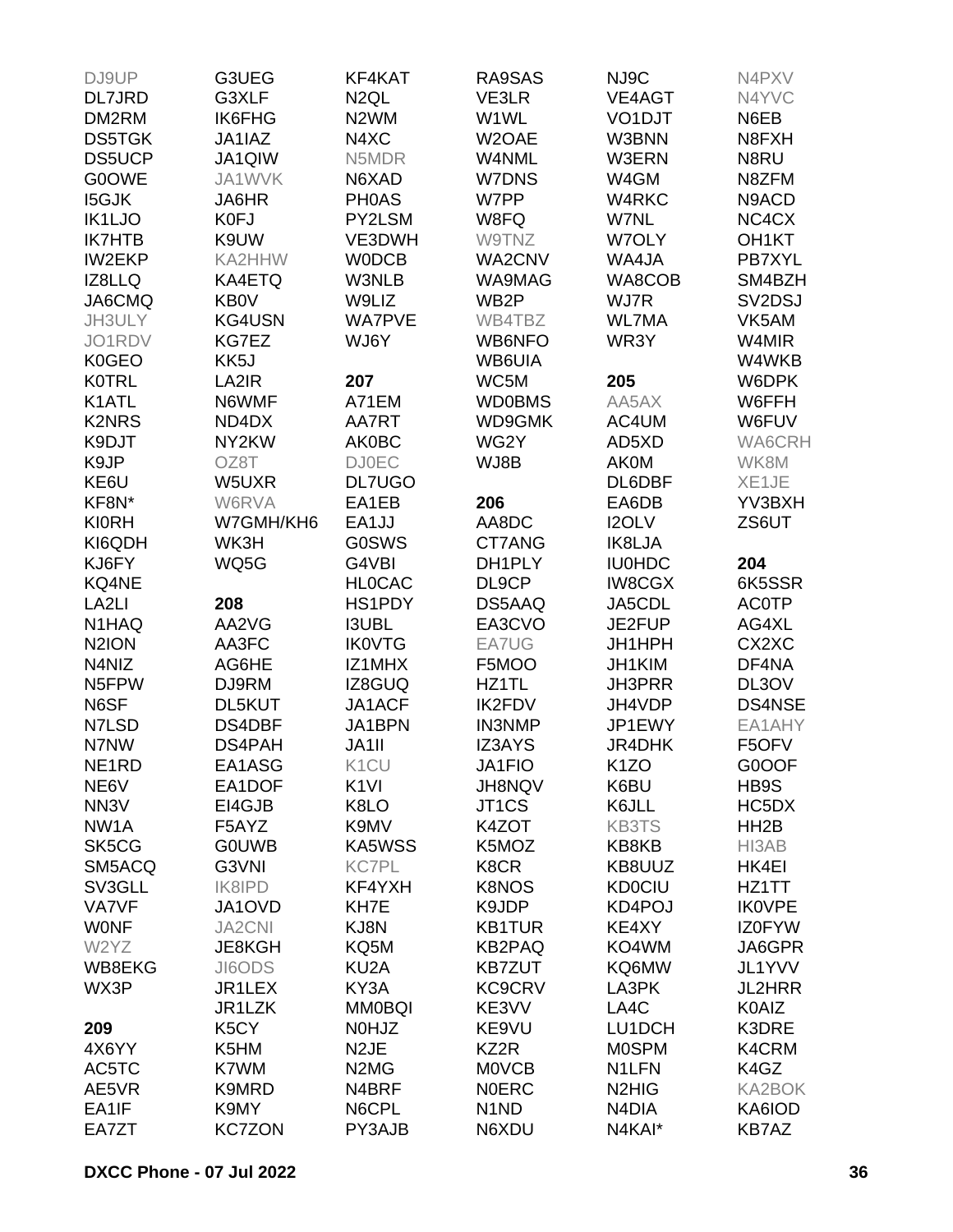| <b>KD7DCR</b>     | K1JAG              | <b>IT9QQP</b>              | 201                | N7FF               | K4BS                |
|-------------------|--------------------|----------------------------|--------------------|--------------------|---------------------|
| KG9X              | K <sub>1</sub> UM  | IT9VCE                     | AB1WR              | N7NYO              | K4GJF               |
| KJ2AM             | K1UQT              | <b>IW7DVM</b>              | AD7HE              | N8FUM              | K5AM                |
| KY4BP             | K7LOU              | IZ1BZS                     | AE4EN              | N9EA               | K6VXI               |
| LA2RE             | KA9W               | IZ8DQK                     | CT1BGC             | ND7K               | K9AQ                |
| <b>MMOLBX</b>     | KB1FJ              | JE1KEY                     | CT <sub>1</sub> LF | NO <sub>2</sub> EL | KA1HIS              |
| N2MEE             | KB5VNM             | JH1APZ                     | DC1RJJ             | NU <sub>2</sub> W  | KB6UF               |
| N4LAG             | KF7CSO             | JI1DCW                     | <b>DF0DS</b>       | OZ8QI              | KB8EDH              |
| N6WHK             | KO <sub>4</sub> BI | JR3JBA                     | DL1MHJ             | SP8ICV             | KB8HNU              |
| NH <sub>6</sub> T | KU7D               | K2ZBA                      | DL5WS              | <b>W0YQY</b>       | KC2FNE              |
| NJ1Q              | LB5WB              | K3BHX                      | <b>DL9SC</b>       | W4QA               | KC2ZOR              |
| OZ1ZD             | N <sub>2</sub> PL  | K3FRK                      | EA5AEN             | W5MV               | KC4GKY              |
| VE9JK             | N <sub>5</sub> OJN | <b>K4JRK</b>               | EA5SJ              | W7AVA              | KC6G                |
| VK2DAG            | N8IBW              | K5KND                      | EA7HDR             | WA2BKN             | KE4SQ               |
| <b>WODRD</b>      | NH6T/W4            | K <sub>5</sub> PR          | EC4KW              | <b>WB0MNW</b>      | KE5WB               |
| <b>WOIM</b>       | NJ0U               | K6ME                       | EI5GSB             | WD9GGA             | <b>KE7GI</b>        |
| W2BZY             | NS <sub>1</sub> T  | K8TS                       | EX2T               | <b>WR0U</b>        | KF3BN               |
| W <sub>5</sub> HI | NY <sub>2</sub> Z  | K9WI                       | F8VNU              | YO4NA              | KG2U                |
| W6SU              | <b>ON7RK</b>       | <b>KA9JNL</b>              | G3CCX              | ZR6GR              | KI4R                |
| W8GU              | VE3WQ              | KB6FB                      | G4MBT              |                    | KK4OQF              |
| WW6S              | VE9MY              | KD7UZ                      | HA8UT              | 200                | LA <sub>1</sub> J   |
| ZL1KEN            | W1FM               | KF6TE                      | <b>I5RCR</b>       | 9A3LD              | LA7EHA              |
| ZS1LVH            | W2IFA              |                            |                    | AB8JR              | <b>MOKCM</b>        |
|                   |                    | KM6CK<br>KU <sub>9</sub> C | <b>IK0GRS</b>      | AC9O               | <b>NOLD</b>         |
|                   | W3UTD              |                            | <b>IN3AHS</b>      |                    |                     |
| 203               | W4MOT              | <b>NOJCM</b>               | <b>ISOMKX</b>      | AH6NF              | N <sub>1</sub> EN   |
| AA3R              | W4OFE              | N <sub>2</sub> UFM         | IT9CLU             | BV1EK              | N <sub>2</sub> SG   |
| AK9W              | W4PWF*             | N4WD                       | IW5EIJ             | DG1SGW             | N <sub>2</sub> SHP  |
| CE1UGE            | W6PH               | N5LKE                      | <b>IW9HMQ</b>      | DK6MP              | N3ZC                |
| DB1WT             | W7DGP              | N6DNU                      | IZ5OPU             | DL3AWB             | N <sub>5</sub> LFH  |
| DF7HX             | W8QGP              | N7HCJ                      | <b>JA1KK</b>       | EA1MV              | N6FUN               |
| DJ6UP             | W8TI               | N8WXQ                      | <b>JG6BKB</b>      | EA6GP              | N6KZY               |
| DJ9JM             | WA6AEE             | <b>NSOW</b>                | JQ1CJF             | EI6IL              | N6SFV               |
| DK6AO             | WB1GYP             | NZ4DX                      | K <sub>2</sub> JSG | EI9CN              | N7PV                |
| DS5RYB            | XE3/KV5J           | OZ7S                       | K3LAB              | F6GFC              | NF6P                |
| EA2CLU            | ZL2MM              | <b>S59U</b>                | K3SX               | G3SEM              | NS4X                |
| EA7AZA            |                    | SM4TIY                     | K4FQ               | G4ALR              | OE1PFC              |
| <b>ER0FEO</b>     | 202                | VE6RH                      | K9IA               | G4XBG              | OZ6GH               |
| F6FFM             | 6M0YC              | <b>VE7GSE</b>              | <b>KA0IAR</b>      | HB9FPR             | PY2WO               |
| G3ZJF             | AC <sub>2</sub> J  | W2ARP                      | <b>KB2FCV</b>      | <b>IC8AJU</b>      | SV2HNE              |
| <b>HL5NLQ</b>     | CE5GO              | W3PJ                       | KB8FGM             | <b>IK0STM</b>      | UR4IOR              |
| I4VIH             | DH3MAY             | W4NBS                      | <b>KC0ZRX</b>      | <b>IK2WSO</b>      | UV5EVZ              |
| <b>IK0FMB</b>     | DJ2YE              | W5GN                       | KI4NSP             | <b>IW9GMF</b>      | <b>VE3RNH</b>       |
| <b>IK2DIA</b>     | EA4EJP             | W6EAW                      | KJ6YK              | JA1QE              | VE3TEZ              |
| IU8HEP            | EA6AJ              | W7SMW                      | <b>KK7MF</b>       | <b>JG3QKL</b>      | VE3TXT              |
| IZ1CCF            | EA7CVC             | WA3GDK                     | KK9ZZ              | JH2QQL             | <b>VE7LQH</b>       |
| JA4IU             | F8YN               | WA5AA                      | KM <sub>2</sub> X  | JH6WDG             | VE7SO               |
| JA4JIF            | HB9BR              | WA5LOC                     | LT1F               | JI1LLD             | VU <sub>2</sub> DCC |
| JE6CMG            | HK3J               | WA9DU                      | N <sub>1</sub> RX  | <b>JJ2SEE</b>      | <b>WOFG</b>         |
| JH1HYW            | <b>HL2KCS</b>      | WB2KSP                     | N4CU               | JR2PEB             | W1EGS               |
| <b>JI3DST</b>     | <b>IOUVP</b>       | WB9ZNZ                     | N4XRE              | JR9POO             | W3FQ                |
| JQ1NGT            | IK2HLM             | <b>WD9IBF</b>              | N <sub>5</sub> DM  | <b>K0MGA</b>       | W4AEJ               |
| JR6RVG            | <b>IK7XIV</b>      | YB6LAY                     | N <sub>5</sub> JX  | K3EQ               | W <sub>4Q</sub> J   |
| K0OK              | IK8WTM             |                            | N5RRL              | K3XO               | W4YJC               |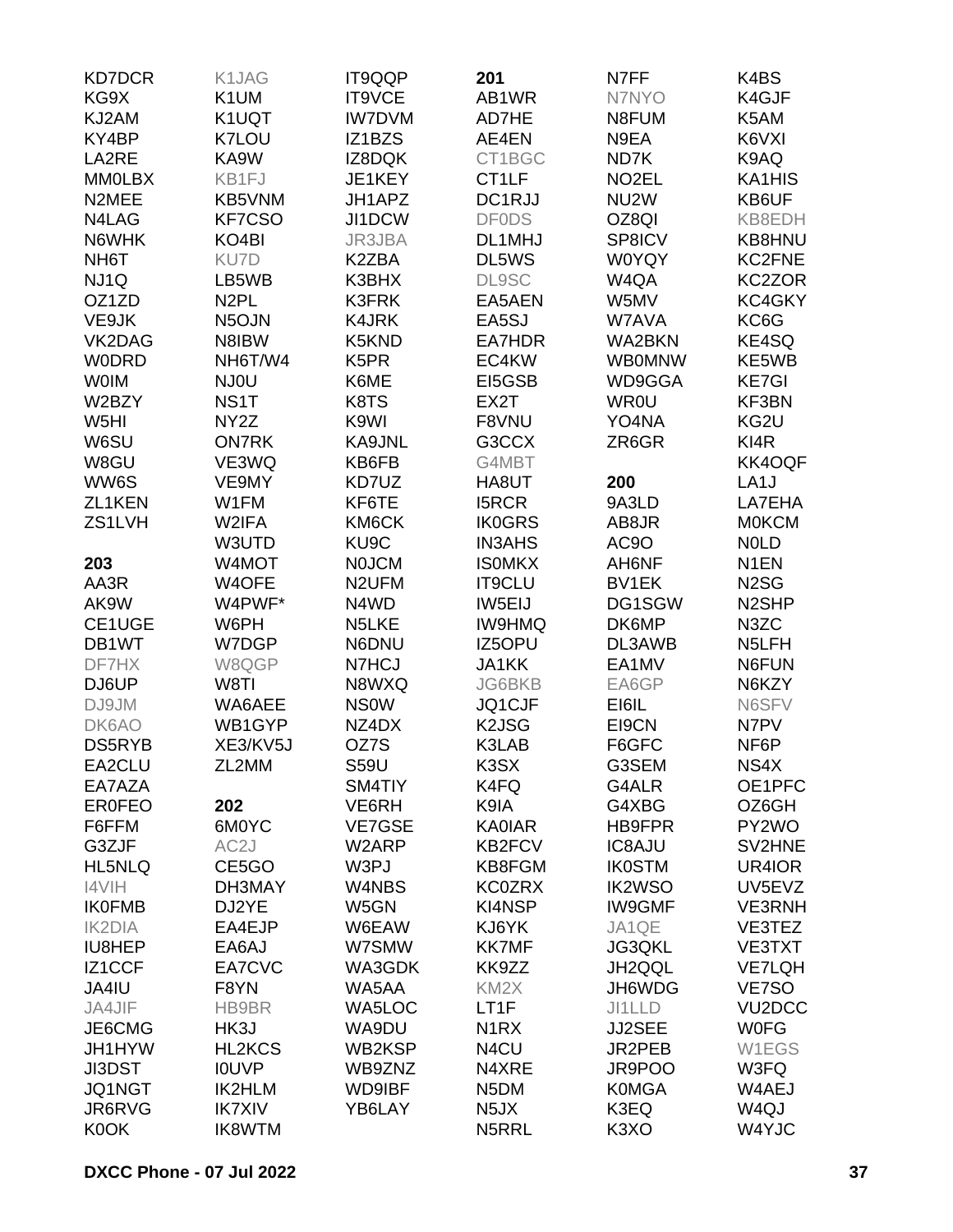| W5ADF                  | ZP9MCE            | 9X5SW             | DJ8OB             | N9AMW               | WB2GMY             |
|------------------------|-------------------|-------------------|-------------------|---------------------|--------------------|
| W5JDF                  |                   | AB4YZ             | DK7LA             | NA4C                | WB9JYZ             |
| W5LEC                  | 198               | AC8TO             | DL1EJD            | NC <sub>11</sub>    | WE4S               |
| W5PIE                  | 9A2GA             | AE2J              | DL5IO             | NC8I                | XT2PS              |
| W7DH                   | AA4UC             | E73ENS            | E20YLM            | NV7DX               |                    |
| W8MCA                  | AB8NO             | EA5AQA            | <b>EA7FUN</b>     | SK6QA               | 193                |
| W9FG                   | HB9FUX            | EA5FCW            | G0LJH             | VE4HQ               | AC4PX              |
| <b>WAOLMK</b>          | <b>HB9TQL</b>     | F6IIT             | <b>GM0SCA</b>     | <b>WOXE</b>         | F8KA               |
| WA1OEZ                 | HK6GLR            | G4IPR             | <b>IK1YDC</b>     | W1WEF               | G4RAB              |
| WB3AIT*                | HS5AYO            | HS1JZT            | IK2GOQ            | W2VGD               | I3LVX              |
| WB4COO                 | <b>I8TWB</b>      | HS8FZ             | IZ8DMZ            | W6JEA               | <b>I4GHW</b>       |
| WB4CTX                 | <b>IV3EPO</b>     | I2FLZ             | IZ8EDG            | W7YTZ               | <b>I8DKR</b>       |
| WB4PWZ                 | <b>JH0KWZ</b>     | <b>IK2CBD</b>     | K1FUG             | WA3JPY              | <b>IT9IPQ</b>      |
| WB6SZC                 | JH8GAU            | <b>ISOAFM</b>     | K3WKJ             | WA6SDM              | IZ4GOL             |
| WB9ZHS                 | JP1GLV            | <b>IZ7VPK</b>     | K5HX              |                     | IZ7QFN             |
| WL7OU                  | K0YY              | <b>JA0AVS</b>     | K5WL              | 194                 | IZ8CGS             |
| WS4WW                  | K <sub>2</sub> JK | JA1UOA            | KC4DM             | 7L2PDJ              | JA1GVM             |
| XE1JPP                 | K <sub>2</sub> RB | JA3VLD            | LA3MHA            | AA2HM               | JE4MHL             |
| XE1YFJ                 | K2WJL             | K2IEG             | LB2TG             | AC4MW               | <b>JE7ART</b>      |
| XE2YW                  | K3GWK             | K4WSW             | N1EX              | AF7Y                | JF2DST             |
|                        | <b>K7PVT</b>      | K5CKQ             | N <sub>1</sub> WC | CX4AT               | <b>JQ1YIW</b>      |
| 199                    | <b>K7RAN</b>      | K5TH              | N4OWG             | G8BCG               | K3GYS              |
| 2E0AFI                 | K9DUR             | K6BZS             | OR4K              | <b>IK1SPR</b>       | K5AUP              |
| 5B4KH                  | KB3AGZ            | K8CC              | UX4UM             | <b>IK1TTD</b>       | K5MR               |
| <b>DL3NSM</b>          | KF1J              | K8KHZ             | VR2PM             | <b>IK5BSC</b>       | K5ZRK              |
| <b>DL9MEU</b>          | KF2BQ             | K8SIA             | W1BX              | <b>IV3EFE</b>       | <b>KB7FHU</b>      |
| EA4DEI                 | <b>KF7PBM</b>     | K9NAM             | WB2UKX            | <b>JA0KJE</b>       | KC8RPV             |
| F4GTB                  | <b>KR7RK</b>      | KC8GE             | <b>WD6AKQ</b>     | JA1GUC              | KE6FQC             |
| <b>GM0GMI</b>          | KU4GC             | KE2CT             | WV0Q              | JE7OEC              | <b>NORRG</b>       |
| <b>HLOEXN</b>          | LA8PDA            | <b>KJ7NL</b>      | XQ7UP             | <b>JG3FWI</b>       | N <sub>2</sub> FYT |
| <b>JA3UNA</b>          | N3WL              | KP4CZ             | YV5GMN            | <b>K0MS</b>         | N3PV               |
| JA8UIV                 | N4DOU             | <b>N1OS</b>       |                   | K <sub>5</sub> ZO   | N4ENX              |
| <b>JF0RAK</b>          | N7GTE             | N <sub>1</sub> XL | 195               | K7YG                | N4JOW              |
|                        | N7YQ              | N <sub>5</sub> LU | <b>5A1A</b>       | KE4JT               | N4MWY              |
| <b>JR7CDI</b><br>KD1XD | OK2FD             | N9NBC             | AA3SF             | KE7RT*              | N4YA               |
| KP4EIT                 |                   | PY5FB             |                   |                     |                    |
|                        | OZ4LM             |                   | AA4LF             | KJ4VQ               | N <sub>5</sub> KI  |
| LA1BNA                 | PY2QA             | SM7EJ             | AB9LF             | KR4QQ               | N5OOI              |
| LB2TB                  | SM4XIH            | SP3NYU            | AI8P              | KT6YL               | N6RVZ<br>N9MDW/5N6 |
| N4EDT                  | TI2OHL            | TA7AZC            | DK5LQ             | N <sub>1</sub> QY   |                    |
| N4WBS                  | V51YJ             | VE9RJ             | <b>DL2NAI</b>     | OH <sub>2</sub> BSC | NK <sub>50</sub>   |
| NR <sub>1</sub> H      | <b>W0SWK</b>      | WA1OUI            | EA5DHK            | <b>SM7JNT</b>       | PY5JO              |
| OZ1RH                  | W0ZY              | <b>WA2NBG</b>     | ES2IPA            | SP6NIZ              | SQ1K               |
| SA3ARL                 | W4CLV             | WA3BYO            | HB9CRV            | SV <sub>1</sub> DT  | UV3GZ              |
| VE3TM                  | W5RWF             | <b>WC0W</b>       | IU4HMP            | <b>W0PY</b>         | W3EF               |
| VU2SGW                 | W5TIM             | WS5C              | <b>IV3IXN</b>     | W5VAS               | W3MDO              |
| <b>WOJMP</b>           | WA2WYR/CX         |                   | IZ7QSS            | W7WES               | W6TE               |
| W2DJB                  | WC5L              | 196               | JA3BKP            | W8TM                | WA4TMJ             |
| W4IDX                  | WD4IFI            | AA8DP             | <b>JJ1JGI</b>     | W9MO                | ZL2BRQ             |
| W6PKB                  | XE1ABA            | AA8UA             | JM3XZC            | WA2VQV              |                    |
| W7BV                   |                   | <b>AC5OO</b>      | K1ING             | WA4JUK              | 192                |
| WD4HDT                 | 197               | AE4WG             | K8VE              | <b>WA4NFO</b>       | EA1FFO             |
| WJ11                   | 7K1CPT            | DH4RL             | KB5IXI            | WA5LEP              | F5NZD              |
| ZP5XF                  | 9A5K*             | DJ5IW             | N2BYM             | WA6BKR              | HA1DKS             |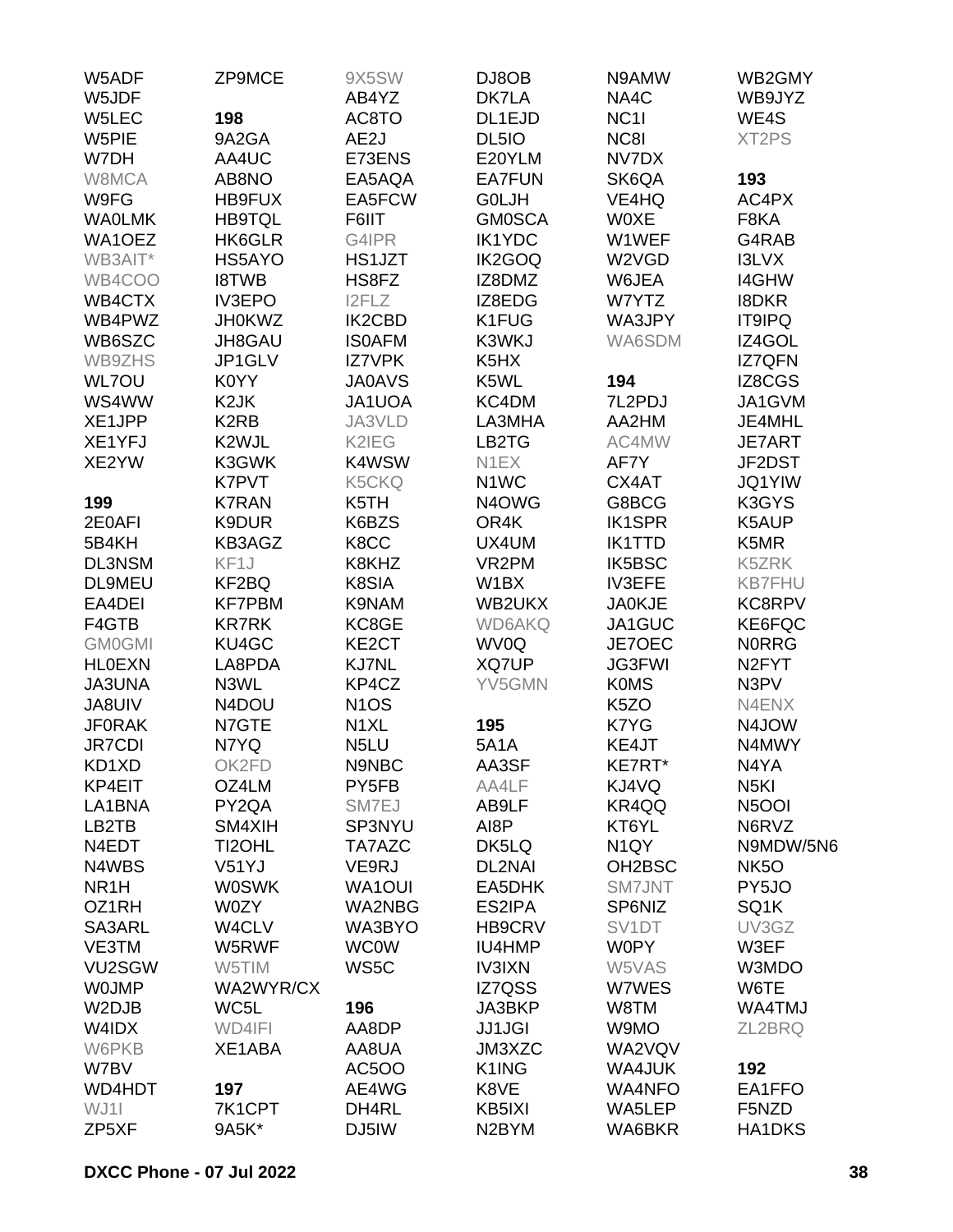| HL2KAT            | <b>KL7XD</b>      | N6AKI             | N4BCD              | SP4LVG                        | W3DYT               |
|-------------------|-------------------|-------------------|--------------------|-------------------------------|---------------------|
| <b>JG1XJI</b>     | KM5GD             | N9LOH             | N6UB               | SP9WZJ                        | W <sub>4</sub> OG   |
| JM3GXU            | <b>KM7OH</b>      | NG7M              | N9LTV              | <b>VK4ICU</b>                 | W5NYL               |
| JR1MEL            | KN <sub>5</sub> L | OK1TC             | NV <sub>4</sub> B  | W1FA                          | W6KGP               |
| K1XGM             | LA6VQ             | <b>P43E</b>       | OL1HQ              | W1GOU                         | W9RLL               |
| K4CC              | LA8D              | PY3FOX            | RA1CY              | W1GWN                         | WA5OYU              |
| K9LC              | LU9DO             | <b>RA0AM</b>      | SP9EES*            | W2HDI                         | WA6MRK              |
| KB9KEG*           | LZ2ZG             | RA3S              | SV1PMQ             | W4ZGR                         | WV1K                |
|                   |                   | SP3UY             | VU2XE              |                               |                     |
| KG4TAH            | <b>NOFIK</b>      |                   |                    | W5XU                          |                     |
| KG5OV             | N <sub>2</sub> WY | <b>WOTLX</b>      | W6VFA              | W9UBP                         | 186                 |
| KG5VI             | NX3A              | W6YW              | W6ZL               | W9YH                          | 7M1UIS              |
| LA8ZAA            | OZ8X              | W8KC              | W8FIB              | WA2D                          | AA5SH               |
| LP1H              | SM6MCX            | W9YRZ             | W9DGI              | WM6Q                          | AA9VI               |
| N1WQ              | VA3DZ             | WD8CCC            | WA4VSL             | <b>YB0IR</b>                  | AC8IL               |
| N <sub>2</sub> WN | VE3BER            | YV5IAL            | WF2B               |                               | EA5EIL              |
| N3PBX             | W1FFO             |                   | WK2H               | 187                           | EI7II               |
| ND9M              | W7JWT             | 189               | WR3C               | 4X1IM                         | EI9HQ               |
| R7IA              | W9RR              | 9K2HS             | WW5G               | 5Z4BI                         | F5VML               |
| W2JGQ             | WB2AIV            | A65BU             | YY4DNN             | AA6U                          | HA5AWT              |
| W3REG             | WJ8Y              | AA6RE             |                    | AC8XI                         | HG6IA               |
| W4GWL             | XE1UN             | AB5KB             | 188                | DF3EC                         | IK4MFM              |
| W7KKC             |                   | AD7XG             | 4X6LU              | F <sub>2</sub> MP             | <b>IW3SNW</b>       |
| W8GJ              | 190               | AE7CA             | <b>9A1A</b>        | F5BLP                         | JF1WRV              |
| W9FXA             | 4Z1RZ             | AF7E              | AB6XW              | HB9BNQ                        | <b>JH0WYT</b>       |
| W9OVQ             | 7P8DX             | <b>CU3HN</b>      | <b>AI6O</b>        | IK1PKH                        | JL1EEI              |
| WB5TKI            | AK4DW             | DJ5IL             | BD4QH              | <b>IK5AMB</b>                 | K1FT                |
| WK1J              | DD1JN             | DL1AXL            | DD9HK              | <b>IK7IWL</b>                 | K3RH                |
| ZP5YD             | DK5RL             | E73FDE            | DK2YL              | IW2JBB                        | K4HEB               |
|                   |                   |                   |                    |                               |                     |
|                   | EA1CIU            | EA5AIH            | DL7AA              | IZ2BVN                        | K4PWS               |
| 191               | EA6TS             | EA5RC             | EI2CH              | IZ8AJZ                        | K5KEN               |
| AA4MF             | <b>IV3BCA</b>     | EC4YO             | GM1BSG             | JA3WLN                        | K5PBR               |
| AB4BJ             | <b>IW1PUR</b>     | F6ARS             | <b>HL1ORP</b>      | JH2WGI                        | KA1JSP              |
| AC6WD             | <b>JA1MVK</b>     | G8AJM             | JR4VEV             | <b>JH6RTO</b>                 | KA2FOZ              |
| DD9WL             | <b>JA3EKL</b>     | HL4CVO            | <b>K0GVT</b>       | JR1AHP                        | <b>KB5AQV</b>       |
| DK8TU             | JA3MIO            | <b>IK2ULM</b>     | K3CWF              | K3GW                          | KC9K                |
| EI6HB             | <b>JA3WFQ</b>     | <b>IT9FDR</b>     | K4EQ               | K4ADI                         | <b>KE0K</b>         |
| G4AYU             | JA7EU             | IT9WPO            | K <sub>5</sub> VJ  | K4TQU                         | KJ6UD               |
| G4XBE             | JA8AHH            | <b>UNOHU</b>      | K6HRT              | K4XZ                          | <b>KJ7RF</b>        |
| <b>IK8WCA</b>     | <b>JA8CST</b>     | JH6AXY            | <b>KB0IG</b>       | K6RI                          | KU7Z                |
| <b>IV3AAC</b>     | <b>K0MB</b>       | JH6TYD            | KB8OZV             | K7UN                          | N <sub>2</sub> KOF  |
| IZ1DFL            | K4HX              | JP7FSO            | KE2ZT              | KA6TVL                        | N3DAP               |
| JA1VRY            | K5PQ              | <b>K0IP</b>       | <b>KG0LA</b>       | <b>KC9LBO</b>                 | N4SLS               |
| <b>JA1XUY</b>     | K6BXI             | K <sub>1</sub> NJ | KM3V               | KE <sub>1</sub> AU            | N4UP                |
| <b>JA3TYB</b>     | K6JBH             | K2IVS             | KP4JFR             | KN0O                          | N8WK                |
| JF2TOG            | <b>KB4ZZA</b>     | K3FM              | KT6VV              | N1TQP                         | NA5CB               |
| JH2KCE            | KG8CX             | K3NC              | KU4A               | N <sub>2</sub> C <sub>G</sub> | PP <sub>5</sub> BZ  |
| <b>K0INR</b>      | KI5FJ             | K4DLG             | N <sub>1</sub> IME | NJ4F                          | R3EE                |
| K1ROA             | KL7GY             | KA1WIF            | <b>NIODX</b>       | OE7GFT                        | SV <sub>1</sub> CID |
|                   |                   |                   |                    |                               |                     |
| K4PIC             | KW4CQ             | KB4TE             | NJ4V               | OZ <sub>5</sub> D             | UA3DUJ              |
| KB4J              | LU6AJA            | KC4QMW            | ON6LY              | <b>PA0MJM</b>                 | VA3TTU              |
| <b>KB6DLN</b>     | <b>NOPSJ</b>      | KV8P              | PT <sub>2</sub> PT | SM5DUT*                       | VE9DH               |
| <b>KB7HDX</b>     | N <sub>2</sub> ZN | KX4P              | R3AQ               | <b>W0ZZQ</b>                  | <b>W0QKL</b>        |
| KD4BPZ            | N4KW              | LA5SJA            | SM6LPF             | W1SIX                         | W2MJP               |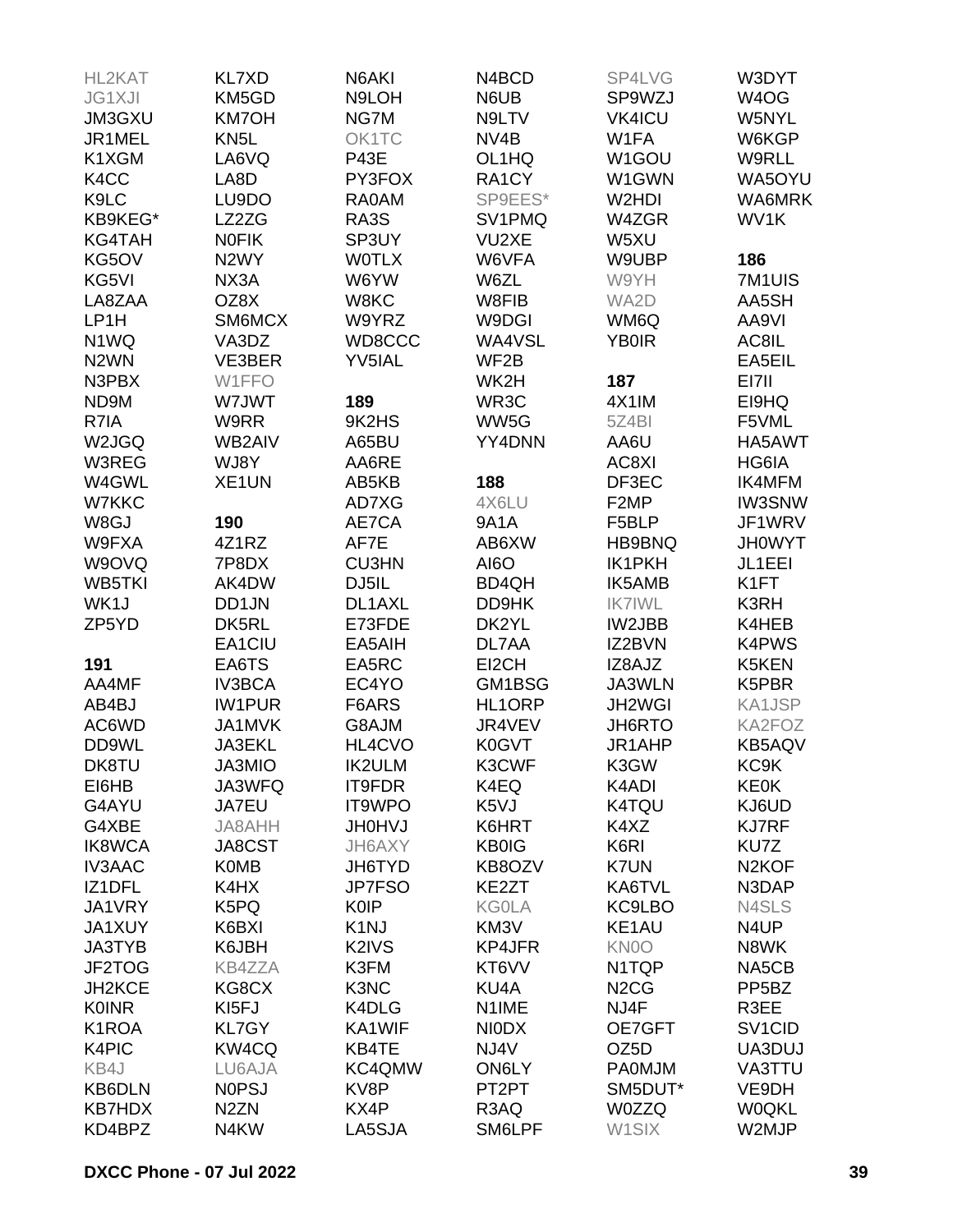| W4RJK              | 184                | EW4A               | K <sub>2</sub> AOE | <b>MMOMSS</b>                 | N3GBM             |
|--------------------|--------------------|--------------------|--------------------|-------------------------------|-------------------|
| W5DQ               | CT1CAD             | <b>IOBJV</b>       | KB4CP              | N <sub>1</sub> SZ             | N3QK              |
| W9BWR              | DS4GKF             | <b>I1EVI</b>       | KC8BGI             | N <sub>2</sub> BFH            | N <sub>4</sub> DJ |
| W9RJF              | EA5FG              | <b>JA0BES</b>      | KI6VC              | N2NQE                         | N5MBD             |
|                    | HL2KZW             |                    | KO6IS              | N <sub>2</sub> X <sub>D</sub> | OK2BHM            |
| W9ZP               |                    | <b>JH5OTE</b>      |                    |                               |                   |
| <b>WA7TZY</b>      | HL5BUV             | K1DQD              | KT4MM              | N4QM                          | PT2GTI            |
| YV5KQA             | <b>IK2IYN</b>      | K <sub>1</sub> DT  | KX1X               | N8NA                          | TA2DE             |
|                    | <b>IK7VJX</b>      | K6PBF              | LX2EA              | N9MSG                         | VE3XK             |
| 185                | <b>IW8EXE</b>      | K6REK              | N4AWU              | OV7B                          | <b>W0BM</b>       |
| 4X4PP              | <b>IZ7HNO</b>      | K8KI               | N8KT               | SP9AUV                        | W3DQS             |
| AA8MA              | JA1IKA             | K8PTT              | N8OZ               | SV8LMQ                        | W4YR              |
| CT4VB              | K1DDY              | KA1RWY             | NK7I               | VA2SS                         | W5KI              |
| DL4ZAB             | K <sub>2</sub> UT  | KA5BWU             | OE1NBW             | <b>WOFM</b>                   | W7HO              |
| DL8DW              | K4FMD              | KB4HAH             | OE2IJL             | W1JMA                         | W7IBI             |
| F4GYM              | K4SPD              | KC5UB              | OE3JAG             | W <sub>1</sub> LP             | W9DEW             |
| F4HZZ              | K8RQ               | KE3O               | OZ8EV              | W3SCA                         | W9DY              |
| G3NML              | KC1UX              | KP4DLM             | <b>SMOFM</b>       | W9GLT                         |                   |
| IZ8GNH             | <b>KC9JCH</b>      | <b>KS4NC</b>       | SM5BZQ             | <b>WA4CHI</b>                 | 179               |
| <b>JA7QQQ</b>      | KK5LO              | KV7N               | VA3MDB             | WA6HDH                        | 9A4DA             |
| JH1WPS             | KS5A               | N <sub>2</sub> KSE | VE1GBD             | WJ8E                          | AB7GR             |
| <b>JK1SPQ</b>      | LA7AJ              | N3GF               | <b>VE7KS</b>       | XE1BEF                        | AD9DX             |
| JL3OUW             | <b>N0BK</b>        | N7IN               | W2MKW              | YV5GPA                        | AK4I              |
| K7SX               | N0JX               | NG8P               | W <sub>4</sub> RP  | ZL <sub>2</sub> OK            | <b>DJ0PX</b>      |
| KA2TIH             | N1AMB              | OZ1DYI             | W5ZTG              |                               | DL4HAR            |
| KE <sub>1</sub> E  | N1NA               | PV8ABC             | W6CBA              | 180                           | DL6LE             |
| KE6KL              | N <sub>2</sub> BYU | <b>SMORUX</b>      | WK9Z               | 9A2TK                         | <b>DS5SWL</b>     |
| KF8QL              | N6HE               | SV2ESW             | ZL3PAH             |                               | EA1FDG            |
|                    |                    |                    |                    | 9A3QO                         |                   |
| KP4AZ              | N9DO               | W1NR               |                    | AA5CV                         | EA3ATN            |
| KT <sub>1</sub> M  | NP4VO              | W2HOG              | 181                | AF6C                          | EA7MK             |
| N1FHR              | OK1JMJ             | W8BLA              | 6K5YIA             | AJ4VE                         | <b>GW0TKX</b>     |
| N5OGK              | OZ4MU              | W8ZA               | 9A5MI              | DL7BO                         | I2KFW             |
| N6RVI              | PY2AB              | WA9CCQ             | AB4TS              | G3WW                          | JA1KGW            |
| N6TR               | SQ5WAF             | WA9LJK             | AK4DM              | <b>HB9TSI</b>                 | JA8CYU            |
| N7QB               | SV1GRN             | WH7DX              | AK9Y               | HH <sub>2</sub> JR            | JG1GCO            |
| N7WI               | SV2HNZ             | WJ5S               | DK9JI              | I4JED                         | JH2BLM            |
| N8HSO              | W1LJ               | WP3C               | <b>DS1NEI</b>      | JH3BUM                        | <b>JH3KHS</b>     |
| OE <sub>5</sub> DI | W <sub>2</sub> OK  | WP4CQ              | GU4WQP             | JP7EIP                        | K4JW              |
| ON6PJ              | W4KW               | WV1M               | HB9EXQ             | K1GND                         | K7LOL             |
| ON8VM              | W4SKW              | XE1AO              | <b>HL4GIK</b>      | K <sub>1</sub> SIX            | K7NY              |
| PR7AYE             | W8YV               | <b>YS1JBL</b>      | IU8IYE             | K3RYA                         | KB2DMD            |
| R7NA               | W9LYA              |                    | IZ1EPM             | K6UIP                         | KC4UAF            |
| <b>SMOSHG</b>      | WA8MKY             | 182                | JA1DGC             | KB3TC                         | KF6ILA            |
| <b>TF3IRA</b>      | WB9UXR             | 9M2ESM             | <b>JA7ANQ</b>      | KC4G                          | KR4TG             |
| <b>VE3IDT</b>      | WM9Q               | AA2GS              | JH4FBV             | KC9JI                         | N2HWK             |
| VU2LBW             | WN7T               | <b>ABOMV</b>       | JQ1VNM             | <b>KD0QV</b>                  | N4DXI             |
| <b>WOOR</b>        | WQ9G               | DK5AD/W4           | K <sub>2</sub> QFX | KF5JN                         | N9GUE             |
| <b>WOVFO</b>       | YB6LD              | EW4DX              | K <sub>2</sub> QPN | KG6TT                         | NC6DX             |
| W2SUE              |                    | JA1PMN             | K5AVY              | KH6FQE                        | NF4J              |
| W3TMZ              | 183                | JE2DJC             | <b>KB0XP</b>       | <b>KK7GO</b>                  | $NJ31*$           |
| W4DEM              | 7K3OWM             | JE7DOT             | <b>KC7QN</b>       | KM4RX                         | NU0Q              |
| WA2SEI             | AC6FU              | JE7RJZ             | <b>KF7SG</b>       | KU <sub>2</sub> C             | NX8Y              |
| XE1SVT             | DL2ECZ             | JF4AIS             | KG9Y               | LA9VGA                        | OZ1KRK            |
|                    |                    |                    | LA9XKA             |                               |                   |
|                    | E73D               | <b>JG8TQL</b>      |                    | N0VTZ                         | TF3JB             |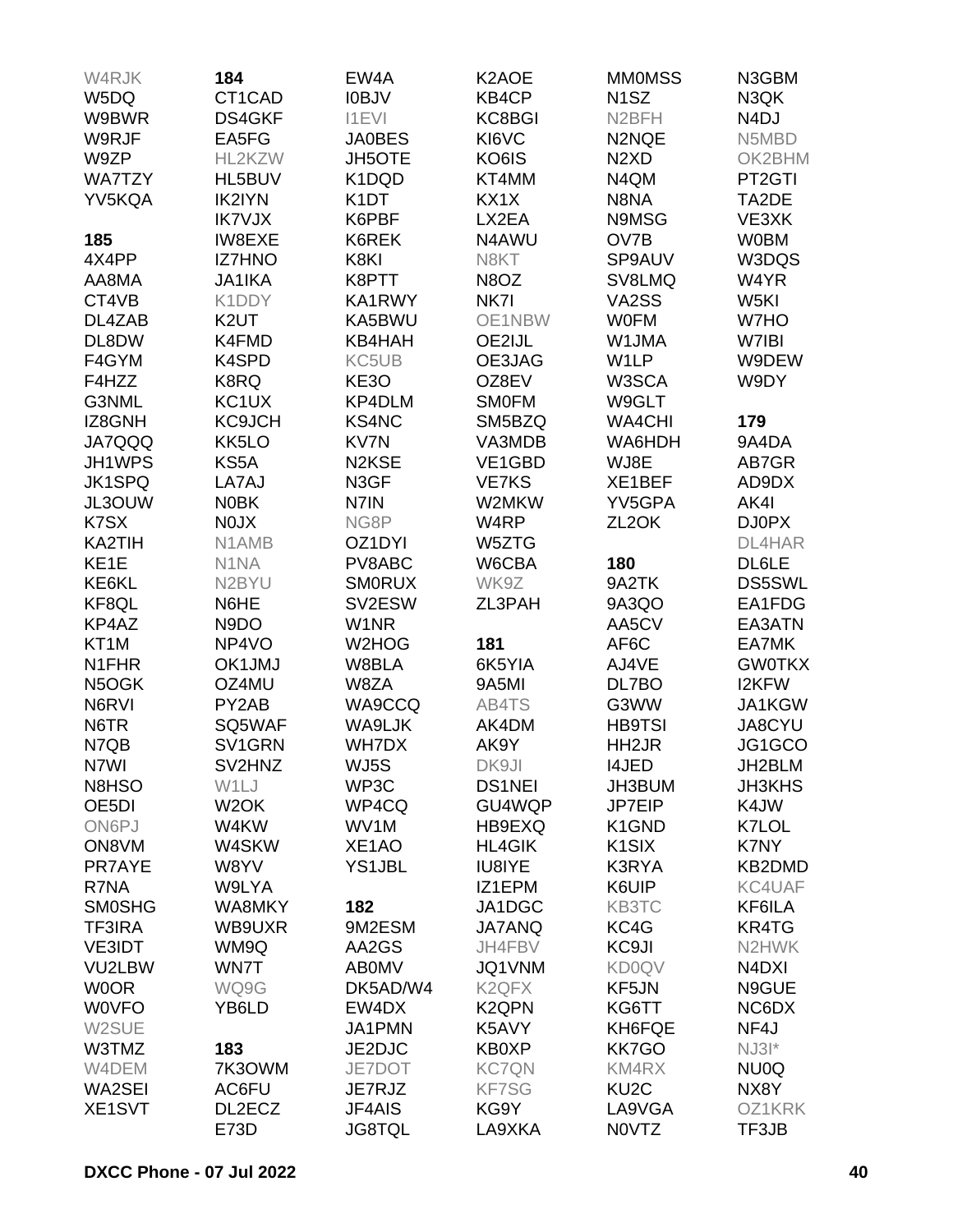| VE3ZRB            | XE2HWB                          | 176                | WB8RFB                          | W1TW                          | NS <sub>01</sub>   |
|-------------------|---------------------------------|--------------------|---------------------------------|-------------------------------|--------------------|
| W3AT              | YO7NE                           | 7M4CLF             | WW8T                            | W3GLL                         | VK3EXW             |
| W3TFA             |                                 | 9A6NA              | WY4D                            | W3KIG                         | W2BYW              |
| W5XMD             | 177                             | <b>AE0MO</b>       |                                 | W4CRN                         | W2VE               |
| W6OLA             | AA4BG                           | BV2FT              | 175                             | <b>W6NUC</b>                  | W6IZT              |
| W6RV              | AF <sub>5</sub> I               | DJ9SZ              | 9A5BKR                          | W6OP                          | XE1RFM             |
| W8LAQ             | AL7GA*                          | DL1KJ              | AA3GZ                           | <b>WA3BKG</b>                 | YE1AR              |
| W9KG              | DF3YJ                           | DL4VBP             | AA6SQ                           | <b>WBOLJK</b>                 | YL2GM              |
| WA2UGT            | DL8JJ                           | EA7CZI             | AB3TM                           | WB3FQY                        | ZL1AYZ             |
| WA4VOC            | EA1FY                           | GM3OFT             | AD7VB                           | WF5K                          |                    |
| WB1FXF            | EI3CTB                          | <b>IK1IXG</b>      | AF5Q                            | WM2U                          | 173                |
| WB3AVD            | EI5IF                           | <b>IK7PUD</b>      | DS5QLJ                          | XE1NW                         | 4X4LF              |
| WB4AWM            | EI9FE                           | IZ8DQO             | <b>E77S</b>                     | <b>YB0NSI</b>                 | AA4FU              |
| WJ3Y              | I2OGC                           | JA1SZN             | EA5WI                           |                               | AA7KE              |
| ZS6EGB            | <b>IZ4AMS</b>                   | JA4FEQ             | EA9AO                           | 174                           | CT1FJZ             |
| ZS6Y              | JA1NZJ                          | <b>JA7IPB</b>      | F8MRQ                           | AA0FZ                         | DK6FM              |
|                   | JA1SNA                          | <b>JF7NNI</b>      | G3GHS                           | AA2WN                         | DU1UGZ             |
| 178               | JA1UPT                          | JH5FCT             | HB9DVH                          | AA5X                          | EA4BM              |
| AE1MM             | <b>JA7HYE</b>                   | JK1PWQ             | HB9US                           | AB5SE                         | F6FHA              |
| AH6JG             | <b>JK1OTP</b>                   | JK6MXY             | HL2EIZ                          | AC4RD                         |                    |
|                   |                                 |                    | <b>IW4ARD</b>                   |                               | G3TTC              |
| DL9NDV            | <b>JN7TAN</b>                   | JS6SCC             |                                 | CE8SFG                        | HB9JW              |
| <b>DU1SSR</b>     | <b>JR0GXA</b>                   | K6VMV              | JA1UBZ                          | CT3NA                         | HS5SRH             |
| EA6JN             | JR4OFU                          | K7PB               | JA2HO                           | <b>DS4NMJ</b>                 | <b>IK2OBP</b>      |
| <b>IK4SDX</b>     | <b>K0RX</b>                     | K7STO              | JE4NAN                          | EA3BNW                        | <b>IK3FHO</b>      |
| IK8TPB            | K4VAC                           | K8DYX              | <b>JL3CRS</b>                   | EA7ATM                        | <b>IK5CMR</b>      |
| JH3EQP            | K6CT                            | KB6GV              | K4INX                           | EC7WR                         | IZ5LDD             |
| <b>JK7QJK</b>     | KC5AC                           | KD4CJO             | K4LD                            | EI4GNB                        | <b>JA1XGI</b>      |
| K <sub>3</sub> OK | KD4ADC                          | KG8UG              | K4TVO                           | F <sub>2</sub> BJ             | JA2FYN             |
| K3ORS             | KE6SU                           | KM3T               | K7IOC                           | F5HRH                         | JE4WSA             |
| K9YKL             | <b>KG7P</b>                     | KO6N               | K8UPG                           | HB9CPS                        | K4ABL              |
| KC1LA             | KQ6LV                           | KO9A               | KE1ET                           | HB9DCK                        | K8FB               |
| <b>KH7AR</b>      | KZ4C                            | KP2/N2QL           | KE3JP                           | <b>I4FTU</b>                  | <b>KA0K</b>        |
| <b>KI0KN</b>      | LU3DDH                          | KT4U               | KG8MS                           | IZ2MHT                        | KA1OQH             |
| <b>KM4ODS</b>     | N <sub>1</sub> TW               | KV9V               | KI <sub>5</sub> X               | IZ8CPZ                        | KC2DLD             |
| KO3M              | N2XWV                           | LA1PBA             | LA9BFA                          | JA1FO                         | <b>MOBLF</b>       |
| N1EMC             | N4HXI                           | N1CBM              | LU1NH                           | <b>JA1ILI</b>                 | N <sub>2</sub> LQQ |
| N <sub>1</sub> LM | N7DZI                           | N <sub>1</sub> CPL | <b>NOLZF</b>                    | JH2VVH                        | N4UQM              |
| N4UQD             | NC4RY                           | N <sub>1</sub> RCJ | N <sub>1</sub> C <sub>D</sub> O | K <sub>2</sub> JLD            | N <sub>5</sub> KA  |
| NT7MM             | NO <sub>2</sub> C               | N4FNB              | N <sub>1</sub> RG               | K <sub>2</sub> RI             | N6FUP              |
| PA3CAS            | NU <sub>2</sub> Q               | N4ZY               | N3XRU                           | K5RQ                          | N9LJX              |
| RZ6LB             | NW2I                            | N6NP               | N <sub>5</sub> PO <sub>S</sub>  | K6DLB                         | NI7T               |
| UA9AM             | PY7XC                           | N7ODM              | N7VZ                            | K6OP                          | NS7V               |
| V47KP             | SP8CIV                          | N7QXQ              | N8IMU                           | K7ADD                         | RU3DVR             |
| VA3KSF            | SV <sub>1</sub> PIZ             | NC <sub>1</sub> L* | N8LL                            | KI5BLU                        | SK3IK              |
| VE3CZU            | SV <sub>1</sub> Q <sub>XU</sub> | NC <sub>1</sub> M  | N9VPV                           | LA4URA                        | SM5DW              |
| VK4EFX            | WA3PAK                          | <b>ON4AGV</b>      | NE3K                            | N2DXQ*                        | SV1JMF             |
| W2DXE             | WA4JJY                          | <b>SMONFA</b>      | NN6CH                           | N <sub>2</sub> LAI            | <b>TG5ITS</b>      |
| W5LJT             | <b>WB1AJG</b>                   | W1AE               | NQ4A                            | N <sub>2</sub> T <sub>X</sub> | <b>VE3MIS</b>      |
| W <sub>5U</sub>   | WB9UQE                          | W2ZDP              | NU6T                            | N4LS                          | W1NDY              |
| WA2MC             | WW8RT                           | W4LEW*             | SM4JSF                          | N8SND                         | W1TB               |
| WA2OVG            | YL2DZ                           | W5GFI              | SP8TDV                          | NG3J                          | W2PD               |
| WB2GHV            |                                 | W5NH               | VE3HD                           | NI4Y                          | W2ZQ               |
| <b>WS8O</b>       |                                 | W9NCJ              | VE6REV                          | NK <sub>5</sub> B             | W9HT               |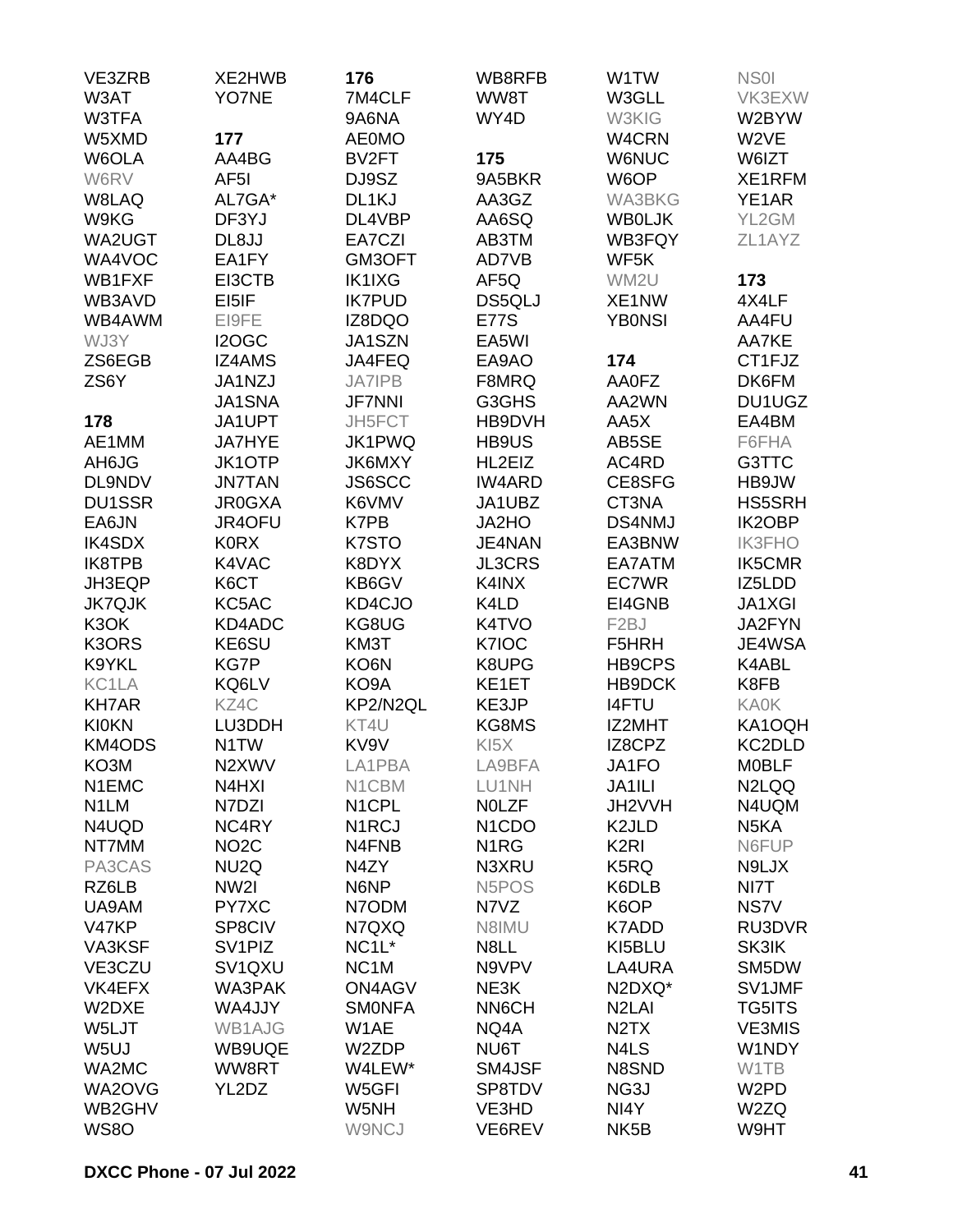| <b>WAOTML</b><br><b>HS0ZLE</b><br>N6BJ<br>WB4SON<br><b>JA0FLL</b><br>K6CIL<br>N6FH<br>WB2JFP<br>LA1PHA<br>WO1X<br>K7ON<br>WB9EDP<br>K <sub>1</sub> EO<br>N4BH<br>N6FM<br>XE1GGO<br>KC6QJB<br><b>WJ0T</b><br>K4PB<br>N7NJL<br>N8BI<br><b>KK4AND</b><br>PP7LL<br>WT5L<br>K4YKZ<br>NA4K<br>172<br>XE2AD<br>K6ADY<br>KN4CK<br>NR7E<br>SM7AED*<br>K8NS<br>7J1AAL<br>YB8BRI<br><b>KT0NY</b><br>NY6DX<br>SM7LZQ<br>AB8DD<br>KA1CTL<br><b>MODSR</b><br>OE1SKS<br>VU3WEW<br>AC4ET<br>171<br>KB4BBC<br>N <sub>4</sub> T <sub>B</sub><br>PY1LJ<br>W4RQ<br>7K4OIV<br>KC2WXP<br>SM3WMU<br>AF4UU<br>N7JI<br>W4TTT<br>CX8DX<br>9V1FJ<br>KC9LV<br>N8WT<br>SM6TKG<br>W5KF<br>DJ2MG<br>KE7W<br>NA5J<br>SV9FBK<br>A41ZZ<br>W5LW<br>DL6LZM<br>VR2IL<br>AD1DX<br>KE8KMX<br>NK4Z<br>W7THY<br>DS2CXN<br>BD4SX<br>LA2JR<br>PY1MZ<br><b>W0ARW</b><br><b>WD4PIC</b><br>CO8DM<br>W1FF<br>EA4YC<br>N <sub>2</sub> MT <sub>G</sub><br>SM5ALX<br>XE1ZTW<br>G3HQX<br>DJ7WG<br>N4TIR<br>VE <sub>1</sub> HA<br>W <sub>1</sub> GPJ<br>N <sub>5</sub> QJ<br>VK2BY<br>166<br><b>IK3OYY</b><br>EA5XX<br>W1KT<br><b>IK8SUY</b><br>G0AJH<br>N7JP<br>W1ETM<br>W4MHA<br>3DA0AY<br>W1SSN<br><b>IN3KTT</b><br><b>HB9CQC</b><br>N7TY<br>W4NEZ<br>AG5R<br><b>IU8LMC</b><br>N8NIJ<br>GM6NX<br><b>IK2LRB</b><br><b>WD5AAH</b><br>WA3WNT<br><b>NN7NN</b><br><b>IZORPS</b><br>IZ2DLV<br>WA8LE<br><b>GW0MAW</b><br>JH1VES<br>OH6BG<br>168<br><b>I6VDB</b><br>JA1UNL<br>WB4FSV<br>JA4EII<br>K4FJK<br>PA3ACA<br>6K5RFO<br>WB8VCU<br><b>IN3FCK</b><br>WG5T<br>JN1RQV<br><b>KB0XY</b><br>TA1DX<br>7K3BKZ<br><b>JA1JYS</b><br>VE4YU<br>9AY2K<br>WM0G<br>JF3PLF<br>JO3GZH<br>KD2CYU<br><b>K0RW</b><br>KE <sub>5</sub> I<br><b>WONZV</b><br>AD5BV<br>YO <sub>5</sub> OBA<br><b>JG3FEA</b><br>K4KDX<br>KF5VM<br>W1LBC<br>AD5RM<br><b>JH1HGI</b><br>AJ4CU<br>167<br>K5HK<br><b>KG0IT</b><br>W5/NH7C<br>JP1EVN<br>KH7DX<br>DF8WZ<br>K8NIA<br>W7MMQ<br>3A2LZ<br>JR2TRZ<br>W8GHA<br>K8ZR<br>LA2LV<br>DL4HCF<br>CE3BT<br>K0ABC<br>K9WMM<br><b>MOAXD</b><br><b>WB0NGA</b><br>DS3CPL<br>DJ9BW<br><b>K0BRO</b><br>N9YZS<br>WW4BB<br>K1KQI<br><b>KA3TEQ</b><br>EA4AAA<br>DL3SKY |  |
|--------------------------------------------------------------------------------------------------------------------------------------------------------------------------------------------------------------------------------------------------------------------------------------------------------------------------------------------------------------------------------------------------------------------------------------------------------------------------------------------------------------------------------------------------------------------------------------------------------------------------------------------------------------------------------------------------------------------------------------------------------------------------------------------------------------------------------------------------------------------------------------------------------------------------------------------------------------------------------------------------------------------------------------------------------------------------------------------------------------------------------------------------------------------------------------------------------------------------------------------------------------------------------------------------------------------------------------------------------------------------------------------------------------------------------------------------------------------------------------------------------------------------------------------------------------------------------------------------------------------------------------------------------------------------------------------------------------------------------------------------------------------------------------------------------------------------------------------------------------------------------------------------------------------------------------------------------------------------------------------------------------------------------------------------------------------------------------------------------------|--|
|                                                                                                                                                                                                                                                                                                                                                                                                                                                                                                                                                                                                                                                                                                                                                                                                                                                                                                                                                                                                                                                                                                                                                                                                                                                                                                                                                                                                                                                                                                                                                                                                                                                                                                                                                                                                                                                                                                                                                                                                                                                                                                              |  |
|                                                                                                                                                                                                                                                                                                                                                                                                                                                                                                                                                                                                                                                                                                                                                                                                                                                                                                                                                                                                                                                                                                                                                                                                                                                                                                                                                                                                                                                                                                                                                                                                                                                                                                                                                                                                                                                                                                                                                                                                                                                                                                              |  |
|                                                                                                                                                                                                                                                                                                                                                                                                                                                                                                                                                                                                                                                                                                                                                                                                                                                                                                                                                                                                                                                                                                                                                                                                                                                                                                                                                                                                                                                                                                                                                                                                                                                                                                                                                                                                                                                                                                                                                                                                                                                                                                              |  |
|                                                                                                                                                                                                                                                                                                                                                                                                                                                                                                                                                                                                                                                                                                                                                                                                                                                                                                                                                                                                                                                                                                                                                                                                                                                                                                                                                                                                                                                                                                                                                                                                                                                                                                                                                                                                                                                                                                                                                                                                                                                                                                              |  |
|                                                                                                                                                                                                                                                                                                                                                                                                                                                                                                                                                                                                                                                                                                                                                                                                                                                                                                                                                                                                                                                                                                                                                                                                                                                                                                                                                                                                                                                                                                                                                                                                                                                                                                                                                                                                                                                                                                                                                                                                                                                                                                              |  |
|                                                                                                                                                                                                                                                                                                                                                                                                                                                                                                                                                                                                                                                                                                                                                                                                                                                                                                                                                                                                                                                                                                                                                                                                                                                                                                                                                                                                                                                                                                                                                                                                                                                                                                                                                                                                                                                                                                                                                                                                                                                                                                              |  |
|                                                                                                                                                                                                                                                                                                                                                                                                                                                                                                                                                                                                                                                                                                                                                                                                                                                                                                                                                                                                                                                                                                                                                                                                                                                                                                                                                                                                                                                                                                                                                                                                                                                                                                                                                                                                                                                                                                                                                                                                                                                                                                              |  |
|                                                                                                                                                                                                                                                                                                                                                                                                                                                                                                                                                                                                                                                                                                                                                                                                                                                                                                                                                                                                                                                                                                                                                                                                                                                                                                                                                                                                                                                                                                                                                                                                                                                                                                                                                                                                                                                                                                                                                                                                                                                                                                              |  |
|                                                                                                                                                                                                                                                                                                                                                                                                                                                                                                                                                                                                                                                                                                                                                                                                                                                                                                                                                                                                                                                                                                                                                                                                                                                                                                                                                                                                                                                                                                                                                                                                                                                                                                                                                                                                                                                                                                                                                                                                                                                                                                              |  |
|                                                                                                                                                                                                                                                                                                                                                                                                                                                                                                                                                                                                                                                                                                                                                                                                                                                                                                                                                                                                                                                                                                                                                                                                                                                                                                                                                                                                                                                                                                                                                                                                                                                                                                                                                                                                                                                                                                                                                                                                                                                                                                              |  |
|                                                                                                                                                                                                                                                                                                                                                                                                                                                                                                                                                                                                                                                                                                                                                                                                                                                                                                                                                                                                                                                                                                                                                                                                                                                                                                                                                                                                                                                                                                                                                                                                                                                                                                                                                                                                                                                                                                                                                                                                                                                                                                              |  |
|                                                                                                                                                                                                                                                                                                                                                                                                                                                                                                                                                                                                                                                                                                                                                                                                                                                                                                                                                                                                                                                                                                                                                                                                                                                                                                                                                                                                                                                                                                                                                                                                                                                                                                                                                                                                                                                                                                                                                                                                                                                                                                              |  |
|                                                                                                                                                                                                                                                                                                                                                                                                                                                                                                                                                                                                                                                                                                                                                                                                                                                                                                                                                                                                                                                                                                                                                                                                                                                                                                                                                                                                                                                                                                                                                                                                                                                                                                                                                                                                                                                                                                                                                                                                                                                                                                              |  |
|                                                                                                                                                                                                                                                                                                                                                                                                                                                                                                                                                                                                                                                                                                                                                                                                                                                                                                                                                                                                                                                                                                                                                                                                                                                                                                                                                                                                                                                                                                                                                                                                                                                                                                                                                                                                                                                                                                                                                                                                                                                                                                              |  |
|                                                                                                                                                                                                                                                                                                                                                                                                                                                                                                                                                                                                                                                                                                                                                                                                                                                                                                                                                                                                                                                                                                                                                                                                                                                                                                                                                                                                                                                                                                                                                                                                                                                                                                                                                                                                                                                                                                                                                                                                                                                                                                              |  |
|                                                                                                                                                                                                                                                                                                                                                                                                                                                                                                                                                                                                                                                                                                                                                                                                                                                                                                                                                                                                                                                                                                                                                                                                                                                                                                                                                                                                                                                                                                                                                                                                                                                                                                                                                                                                                                                                                                                                                                                                                                                                                                              |  |
|                                                                                                                                                                                                                                                                                                                                                                                                                                                                                                                                                                                                                                                                                                                                                                                                                                                                                                                                                                                                                                                                                                                                                                                                                                                                                                                                                                                                                                                                                                                                                                                                                                                                                                                                                                                                                                                                                                                                                                                                                                                                                                              |  |
|                                                                                                                                                                                                                                                                                                                                                                                                                                                                                                                                                                                                                                                                                                                                                                                                                                                                                                                                                                                                                                                                                                                                                                                                                                                                                                                                                                                                                                                                                                                                                                                                                                                                                                                                                                                                                                                                                                                                                                                                                                                                                                              |  |
|                                                                                                                                                                                                                                                                                                                                                                                                                                                                                                                                                                                                                                                                                                                                                                                                                                                                                                                                                                                                                                                                                                                                                                                                                                                                                                                                                                                                                                                                                                                                                                                                                                                                                                                                                                                                                                                                                                                                                                                                                                                                                                              |  |
|                                                                                                                                                                                                                                                                                                                                                                                                                                                                                                                                                                                                                                                                                                                                                                                                                                                                                                                                                                                                                                                                                                                                                                                                                                                                                                                                                                                                                                                                                                                                                                                                                                                                                                                                                                                                                                                                                                                                                                                                                                                                                                              |  |
|                                                                                                                                                                                                                                                                                                                                                                                                                                                                                                                                                                                                                                                                                                                                                                                                                                                                                                                                                                                                                                                                                                                                                                                                                                                                                                                                                                                                                                                                                                                                                                                                                                                                                                                                                                                                                                                                                                                                                                                                                                                                                                              |  |
|                                                                                                                                                                                                                                                                                                                                                                                                                                                                                                                                                                                                                                                                                                                                                                                                                                                                                                                                                                                                                                                                                                                                                                                                                                                                                                                                                                                                                                                                                                                                                                                                                                                                                                                                                                                                                                                                                                                                                                                                                                                                                                              |  |
|                                                                                                                                                                                                                                                                                                                                                                                                                                                                                                                                                                                                                                                                                                                                                                                                                                                                                                                                                                                                                                                                                                                                                                                                                                                                                                                                                                                                                                                                                                                                                                                                                                                                                                                                                                                                                                                                                                                                                                                                                                                                                                              |  |
|                                                                                                                                                                                                                                                                                                                                                                                                                                                                                                                                                                                                                                                                                                                                                                                                                                                                                                                                                                                                                                                                                                                                                                                                                                                                                                                                                                                                                                                                                                                                                                                                                                                                                                                                                                                                                                                                                                                                                                                                                                                                                                              |  |
|                                                                                                                                                                                                                                                                                                                                                                                                                                                                                                                                                                                                                                                                                                                                                                                                                                                                                                                                                                                                                                                                                                                                                                                                                                                                                                                                                                                                                                                                                                                                                                                                                                                                                                                                                                                                                                                                                                                                                                                                                                                                                                              |  |
|                                                                                                                                                                                                                                                                                                                                                                                                                                                                                                                                                                                                                                                                                                                                                                                                                                                                                                                                                                                                                                                                                                                                                                                                                                                                                                                                                                                                                                                                                                                                                                                                                                                                                                                                                                                                                                                                                                                                                                                                                                                                                                              |  |
|                                                                                                                                                                                                                                                                                                                                                                                                                                                                                                                                                                                                                                                                                                                                                                                                                                                                                                                                                                                                                                                                                                                                                                                                                                                                                                                                                                                                                                                                                                                                                                                                                                                                                                                                                                                                                                                                                                                                                                                                                                                                                                              |  |
|                                                                                                                                                                                                                                                                                                                                                                                                                                                                                                                                                                                                                                                                                                                                                                                                                                                                                                                                                                                                                                                                                                                                                                                                                                                                                                                                                                                                                                                                                                                                                                                                                                                                                                                                                                                                                                                                                                                                                                                                                                                                                                              |  |
|                                                                                                                                                                                                                                                                                                                                                                                                                                                                                                                                                                                                                                                                                                                                                                                                                                                                                                                                                                                                                                                                                                                                                                                                                                                                                                                                                                                                                                                                                                                                                                                                                                                                                                                                                                                                                                                                                                                                                                                                                                                                                                              |  |
|                                                                                                                                                                                                                                                                                                                                                                                                                                                                                                                                                                                                                                                                                                                                                                                                                                                                                                                                                                                                                                                                                                                                                                                                                                                                                                                                                                                                                                                                                                                                                                                                                                                                                                                                                                                                                                                                                                                                                                                                                                                                                                              |  |
|                                                                                                                                                                                                                                                                                                                                                                                                                                                                                                                                                                                                                                                                                                                                                                                                                                                                                                                                                                                                                                                                                                                                                                                                                                                                                                                                                                                                                                                                                                                                                                                                                                                                                                                                                                                                                                                                                                                                                                                                                                                                                                              |  |
| <b>KB0LCO</b><br><b>NO0L</b><br>ZS4NS<br>EC1ES<br>DL4CW<br>K1YA                                                                                                                                                                                                                                                                                                                                                                                                                                                                                                                                                                                                                                                                                                                                                                                                                                                                                                                                                                                                                                                                                                                                                                                                                                                                                                                                                                                                                                                                                                                                                                                                                                                                                                                                                                                                                                                                                                                                                                                                                                              |  |
| <b>IK7UKJ</b><br><b>KB2NMV</b><br>OE2FBN<br>DL8ARJ<br>K5VG                                                                                                                                                                                                                                                                                                                                                                                                                                                                                                                                                                                                                                                                                                                                                                                                                                                                                                                                                                                                                                                                                                                                                                                                                                                                                                                                                                                                                                                                                                                                                                                                                                                                                                                                                                                                                                                                                                                                                                                                                                                   |  |
| K7ETG<br>KD9AC<br>OE6HHE<br>169<br>IZ1WIX<br>EA1OT                                                                                                                                                                                                                                                                                                                                                                                                                                                                                                                                                                                                                                                                                                                                                                                                                                                                                                                                                                                                                                                                                                                                                                                                                                                                                                                                                                                                                                                                                                                                                                                                                                                                                                                                                                                                                                                                                                                                                                                                                                                           |  |
| PR7AP<br>JA3AAW<br>K9XZ<br>KO0Z<br>AA4VN<br><b>GONMP</b>                                                                                                                                                                                                                                                                                                                                                                                                                                                                                                                                                                                                                                                                                                                                                                                                                                                                                                                                                                                                                                                                                                                                                                                                                                                                                                                                                                                                                                                                                                                                                                                                                                                                                                                                                                                                                                                                                                                                                                                                                                                     |  |
| KT6LA<br>PY5BF<br>JG1UKW<br>G0OJG<br>KA3VYN<br>AD4KJ                                                                                                                                                                                                                                                                                                                                                                                                                                                                                                                                                                                                                                                                                                                                                                                                                                                                                                                                                                                                                                                                                                                                                                                                                                                                                                                                                                                                                                                                                                                                                                                                                                                                                                                                                                                                                                                                                                                                                                                                                                                         |  |
| AI2S<br><b>NODXQ</b><br>UT7KF<br>G3WXX<br><b>KB7UB</b><br><b>JH7BFR</b>                                                                                                                                                                                                                                                                                                                                                                                                                                                                                                                                                                                                                                                                                                                                                                                                                                                                                                                                                                                                                                                                                                                                                                                                                                                                                                                                                                                                                                                                                                                                                                                                                                                                                                                                                                                                                                                                                                                                                                                                                                      |  |
| N4YHC<br><b>DS2KLF</b><br>HB9CRO<br><b>KE7AUB</b><br>UT9LC<br>JH9BZY                                                                                                                                                                                                                                                                                                                                                                                                                                                                                                                                                                                                                                                                                                                                                                                                                                                                                                                                                                                                                                                                                                                                                                                                                                                                                                                                                                                                                                                                                                                                                                                                                                                                                                                                                                                                                                                                                                                                                                                                                                         |  |
| KI9Q<br>N5PSQ<br>VK3BDX<br>EA1BNF<br><b>JK3SYT</b><br><b>HK3TU</b>                                                                                                                                                                                                                                                                                                                                                                                                                                                                                                                                                                                                                                                                                                                                                                                                                                                                                                                                                                                                                                                                                                                                                                                                                                                                                                                                                                                                                                                                                                                                                                                                                                                                                                                                                                                                                                                                                                                                                                                                                                           |  |
| K4NC<br>N7PR<br>W4MA<br>EA1YB<br><b>IK4JOJ</b><br><b>KK4WQ</b>                                                                                                                                                                                                                                                                                                                                                                                                                                                                                                                                                                                                                                                                                                                                                                                                                                                                                                                                                                                                                                                                                                                                                                                                                                                                                                                                                                                                                                                                                                                                                                                                                                                                                                                                                                                                                                                                                                                                                                                                                                               |  |
| N9IXD<br>W8EH<br>EA7AMX<br>K5ACQ<br>JE6UWU<br><b>KM4NS</b>                                                                                                                                                                                                                                                                                                                                                                                                                                                                                                                                                                                                                                                                                                                                                                                                                                                                                                                                                                                                                                                                                                                                                                                                                                                                                                                                                                                                                                                                                                                                                                                                                                                                                                                                                                                                                                                                                                                                                                                                                                                   |  |
| ND4Q<br>WA1YFF<br><b>HB9TQG</b><br>K5ARH<br>K3JRR<br>KR4EY                                                                                                                                                                                                                                                                                                                                                                                                                                                                                                                                                                                                                                                                                                                                                                                                                                                                                                                                                                                                                                                                                                                                                                                                                                                                                                                                                                                                                                                                                                                                                                                                                                                                                                                                                                                                                                                                                                                                                                                                                                                   |  |
| <b>ON9CLU</b><br>N <sub>2</sub> IVN<br>WK2E<br>IZ1PPO<br>K6AFW<br>K4AAP                                                                                                                                                                                                                                                                                                                                                                                                                                                                                                                                                                                                                                                                                                                                                                                                                                                                                                                                                                                                                                                                                                                                                                                                                                                                                                                                                                                                                                                                                                                                                                                                                                                                                                                                                                                                                                                                                                                                                                                                                                      |  |
| PG0S<br>IZ5MKA<br>K6VVK<br>KA2DDJ<br>N6COG                                                                                                                                                                                                                                                                                                                                                                                                                                                                                                                                                                                                                                                                                                                                                                                                                                                                                                                                                                                                                                                                                                                                                                                                                                                                                                                                                                                                                                                                                                                                                                                                                                                                                                                                                                                                                                                                                                                                                                                                                                                                   |  |
| PY4AZ<br>170<br>IZ8HUJ<br>K9YT<br>KA9MVP<br>NT9E                                                                                                                                                                                                                                                                                                                                                                                                                                                                                                                                                                                                                                                                                                                                                                                                                                                                                                                                                                                                                                                                                                                                                                                                                                                                                                                                                                                                                                                                                                                                                                                                                                                                                                                                                                                                                                                                                                                                                                                                                                                             |  |
| RV6FN<br>JA6ATL<br>KB2KDY<br>KC3DA<br>OD5VT<br>AA8KK                                                                                                                                                                                                                                                                                                                                                                                                                                                                                                                                                                                                                                                                                                                                                                                                                                                                                                                                                                                                                                                                                                                                                                                                                                                                                                                                                                                                                                                                                                                                                                                                                                                                                                                                                                                                                                                                                                                                                                                                                                                         |  |
| SM6VVT<br>JF1UOX<br>KC <sub>1</sub> SQ<br>KC5YKX<br>ON4CM<br>AD4YM                                                                                                                                                                                                                                                                                                                                                                                                                                                                                                                                                                                                                                                                                                                                                                                                                                                                                                                                                                                                                                                                                                                                                                                                                                                                                                                                                                                                                                                                                                                                                                                                                                                                                                                                                                                                                                                                                                                                                                                                                                           |  |
| <b>JJ1WKX</b><br>KD5UVV<br>KD1YV<br>OZ1KWC<br>US5WMS<br>AF6WU                                                                                                                                                                                                                                                                                                                                                                                                                                                                                                                                                                                                                                                                                                                                                                                                                                                                                                                                                                                                                                                                                                                                                                                                                                                                                                                                                                                                                                                                                                                                                                                                                                                                                                                                                                                                                                                                                                                                                                                                                                                |  |
| W5UE<br>KD8BZY<br><b>KE7NO</b><br><b>PB0ALB</b><br>DS4BXZ<br>JR3ADB                                                                                                                                                                                                                                                                                                                                                                                                                                                                                                                                                                                                                                                                                                                                                                                                                                                                                                                                                                                                                                                                                                                                                                                                                                                                                                                                                                                                                                                                                                                                                                                                                                                                                                                                                                                                                                                                                                                                                                                                                                          |  |
| W7TLV<br>K1HJC<br>KD8DR<br>PY2EU<br>F4ASA<br>KG2BN                                                                                                                                                                                                                                                                                                                                                                                                                                                                                                                                                                                                                                                                                                                                                                                                                                                                                                                                                                                                                                                                                                                                                                                                                                                                                                                                                                                                                                                                                                                                                                                                                                                                                                                                                                                                                                                                                                                                                                                                                                                           |  |
| K3FS<br><b>KG0KG</b><br>KG5RJ<br>TA7EB<br>W7UV<br>F5TJZ                                                                                                                                                                                                                                                                                                                                                                                                                                                                                                                                                                                                                                                                                                                                                                                                                                                                                                                                                                                                                                                                                                                                                                                                                                                                                                                                                                                                                                                                                                                                                                                                                                                                                                                                                                                                                                                                                                                                                                                                                                                      |  |
| KI8AE<br>W9BS<br>GM6HGF<br>K4SKY<br>KK4ODQ<br>VA3CW                                                                                                                                                                                                                                                                                                                                                                                                                                                                                                                                                                                                                                                                                                                                                                                                                                                                                                                                                                                                                                                                                                                                                                                                                                                                                                                                                                                                                                                                                                                                                                                                                                                                                                                                                                                                                                                                                                                                                                                                                                                          |  |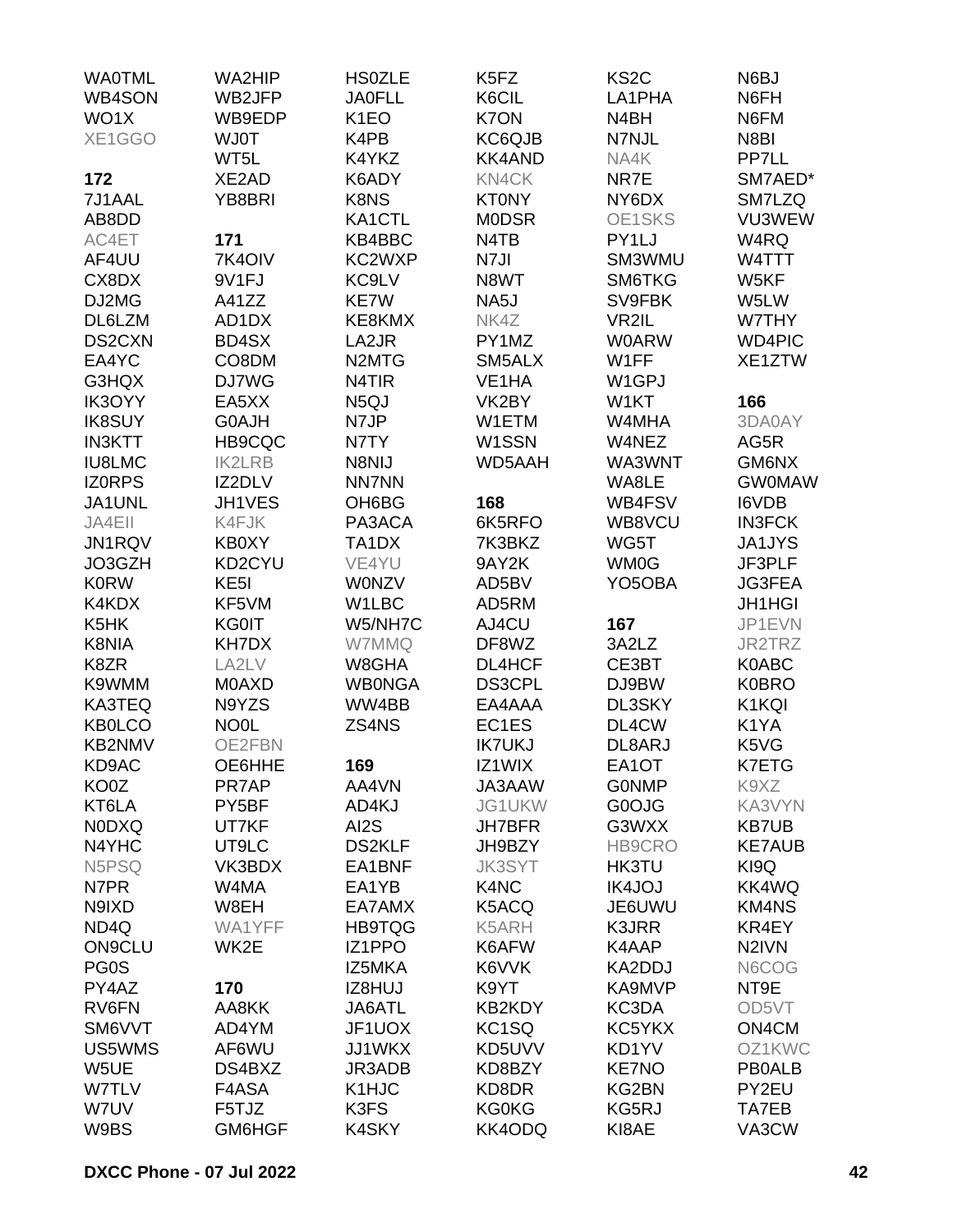| <b>VE3MSK</b>      | <b>VU2RCT</b>                 | WW9WW               | <b>WO4O</b>                   | W5FX                          | W9XYL              |
|--------------------|-------------------------------|---------------------|-------------------------------|-------------------------------|--------------------|
| W1MNY              | W6BDW                         | YC6JRT              | YE2A                          | W6UJX                         | WD4OHD             |
| W6JBO              | W8NBG                         |                     |                               | W8JE                          | WX4TM              |
| W7RR               | WA3GOS                        | 163                 | 162                           | WA2UEM                        | <b>XE2AFK</b>      |
| W9II               | WA3YZD                        | 5Z4BJ               | AD4FP                         | WA4OHX                        | ZP5RPO             |
| WA4PLY             | WA4AA                         | AB4U                | CO <sub>2</sub> WF            | WU4B                          |                    |
| WI2A               | <b>WA7QCC</b>                 | DF8XP               | DF2SE                         | ZL4PLM                        | 160                |
| WV8M               | WB6IYX                        | DJ9EU               | DF5MA                         |                               | 9H5EE              |
| ZP5BVK             | WB8MIW                        | DL8ZAJ              | DK3ME                         | 161                           | AB <sub>1</sub> QP |
|                    | WJ1B                          | <b>HB9AQF</b>       | EA5WP                         | 2E0XAR                        | DH <sub>2</sub> MA |
| 165                |                               | <b>IOMXE</b>        | EI5FQB                        | 4X6PZ                         | EA4M               |
| AA1KS              | 164                           | <b>I5KAP</b>        | G3BIT                         | AB7CX                         | EA5GRM             |
| AB5KI              | AA3JU                         | <b>IK0ZIO</b>       | G4BGW                         | AB8DS                         | F5HVI              |
| AC4WD              | AI6II                         | IK1HXP              | G4ZKJ                         | AC6ZM                         | F6FJM              |
| AF1US*             | AJ6V                          | IK1PHC              | HK8RQS                        | AD3C                          | FE1JLM             |
|                    |                               | IS0/YO3RA           | <b>IU4AZC</b>                 |                               |                    |
| DB4RG              | <b>DJ0RD</b>                  |                     |                               | AD9S                          | G3OHN              |
| DL5RC              | DJ9RB                         | IZ3QFG              | IZ7EDQ                        | CE1DY                         | G4YWY/M            |
| DL6HW              | F8DYD                         | IZ6BXQ              | JA4RTX                        | DL3MFZ                        | HA3OU              |
| <b>DS5MHE</b>      | HL5JFM                        | <b>JA0BMS</b>       | <b>JG3RWX</b>                 | EA6SB                         | <b>HB9CAT</b>      |
| F <sub>2</sub> AR  | IV3GQW                        | <b>JA4FKX</b>       | JH2VYZ                        | G4HUN                         | IW5BT              |
| <b>HL4GAV</b>      | IW2OEV                        | JF3KOA              | JP1GUW                        | HK3C                          | JA1DDH             |
| <b>IN3HOT</b>      | JA4BQI                        | JH1NYN              | <b>K0LB</b>                   | <b>IN3MSD</b>                 | JA1SCE             |
| <b>IU0HXY</b>      | JA8TEZ                        | JR1RCQ              | <b>K0VGB</b>                  | <b>IU8HRV</b>                 | JA2NJV             |
| JA1IAW             | JH2HFD                        | JR2BPV              | K <sub>1</sub> BI             | JA1AKR                        | <b>JA6JSY</b>      |
| JA2FRC             | K3NQ                          | K1KQC               | K <sub>1</sub> QN             | JA1CYV                        | <b>JA7JND</b>      |
| JE1REU             | K4CAE                         | K3VRZ               | K3RL                          | <b>JA7GFI</b>                 | JE1ARQ             |
| JE3ENP             | K6VOX                         | K4JRA               | K4IV                          | JF6EZY                        | <b>JROMVH</b>      |
| <b>JG3XTK</b>      | K7LU                          | K5BUD               | K <sub>5FP</sub>              | JG1GJH                        | K1SQN              |
| JH1DGJ             | KC8VPQ                        | <b>KA0LDG</b>       | K6DEX                         | JM2LEI                        | K2RNY              |
| JR1AHH             | KI8U                          | <b>KA2NJE</b>       | K8FT                          | JO1KAO                        | K4KGW              |
| JR1TNE             | KS <sub>2</sub> X             | KC1LEP              | KA1API                        | JO3WHB                        | K4NTO              |
| K <sub>1</sub> JV  | <b>NOUCR</b>                  | KC <sub>2</sub> CKI | <b>KB4KBS</b>                 | JR1CQZ                        | K5KWR              |
| K2ITT              | N <sub>2</sub> BB             | <b>KD0L</b>         | <b>KB8ZUN</b>                 | K <sub>2</sub> Q <sub>D</sub> | K8VAS              |
| K4BAC              | N <sub>5</sub> K <sub>G</sub> | KD6WKY              | <b>KB9ALG</b>                 | K6CW                          | K9IJ               |
| K4EAT              | PT7ZK                         | KF2OG               | KE4MDF                        | <b>K7FEL</b>                  | KC5LT              |
| K6LMN              | <b>SMONUE</b>                 | N4QVM               | KK2KK                         | KG4C                          | <b>KD8NO</b>       |
| <b>K8WLK</b>       | SM5OAD                        | N4WAO               | <b>KK4AMR</b>                 | KT5Y                          | KG4URP             |
| <b>KA0DX</b>       | UA4LCQ                        | N4WDT               | KO <sub>2</sub> Q             | N <sub>1</sub> SKM            | KG5OA              |
| <b>KB5OO</b>       | VE3TPZ                        | N6GHG               | KQ4KS                         | N3NN                          | KN4IV              |
| KD5FVZ             | VU2DED                        | N6NKT               | LA <sub>1</sub> IE            | N4GYT                         | KW4J               |
| KJ8F               | W1ABO*                        | NS6E                | N3BK                          | N8EN                          | LA6OV              |
| KS4Z               | W1HLF                         | OE3DEC              | N3ZKP                         | N9WK                          | LA9XGA             |
| KS8V               | W2AGR                         | PA5BW               | OH2BH                         | NJ4Z                          | <b>MW0CPZ</b>      |
| KT4J               | W <sub>2</sub> QQ             | SM3DTR              | OH <sub>2</sub> EA            | NP2MR                         | N <sub>2</sub> DU  |
| M <sub>1</sub> SLH | W4LK                          | SV <sub>1</sub> EOS | PV8RF                         | NZ4CW                         | N5MOC              |
| N6AA               | W4TNH                         | W1MX                | RZ6MD                         | <b>VU2ABS</b>                 | N5UCF              |
| NV <sub>4</sub> C  | W6SHR                         | W4EBA               | <b>SM0BSO</b>                 | W <sub>1</sub> GC             | N6NPP              |
| NY <sub>5</sub> B  | W8MRL                         | W9CMD               | VE3AXW                        | W1IFL                         | N8MOT              |
| PY1ZV              | W9CP                          | WA1FJ               | VE3GLA                        | W1MIG                         | N8WEL              |
| SM2LKW             | WA1HEW                        | WA3WZR              | W <sub>1</sub> IS             | W3TA                          | NC4S               |
| SV8PKJ             | WA3UTC                        | WB5Q                | W1PV                          | W5RYA                         | NY8P               |
| UA9MR              | WR5G                          | WC3Q                | W <sub>2</sub> D <sub>Z</sub> | W8WG                          | NZ <sub>1</sub> R  |
| VE3VTG             | WS7V                          | <b>WD0FNZ</b>       | W <sub>5FIO</sub>             | W9FF                          | R3BB               |
|                    |                               |                     |                               |                               |                    |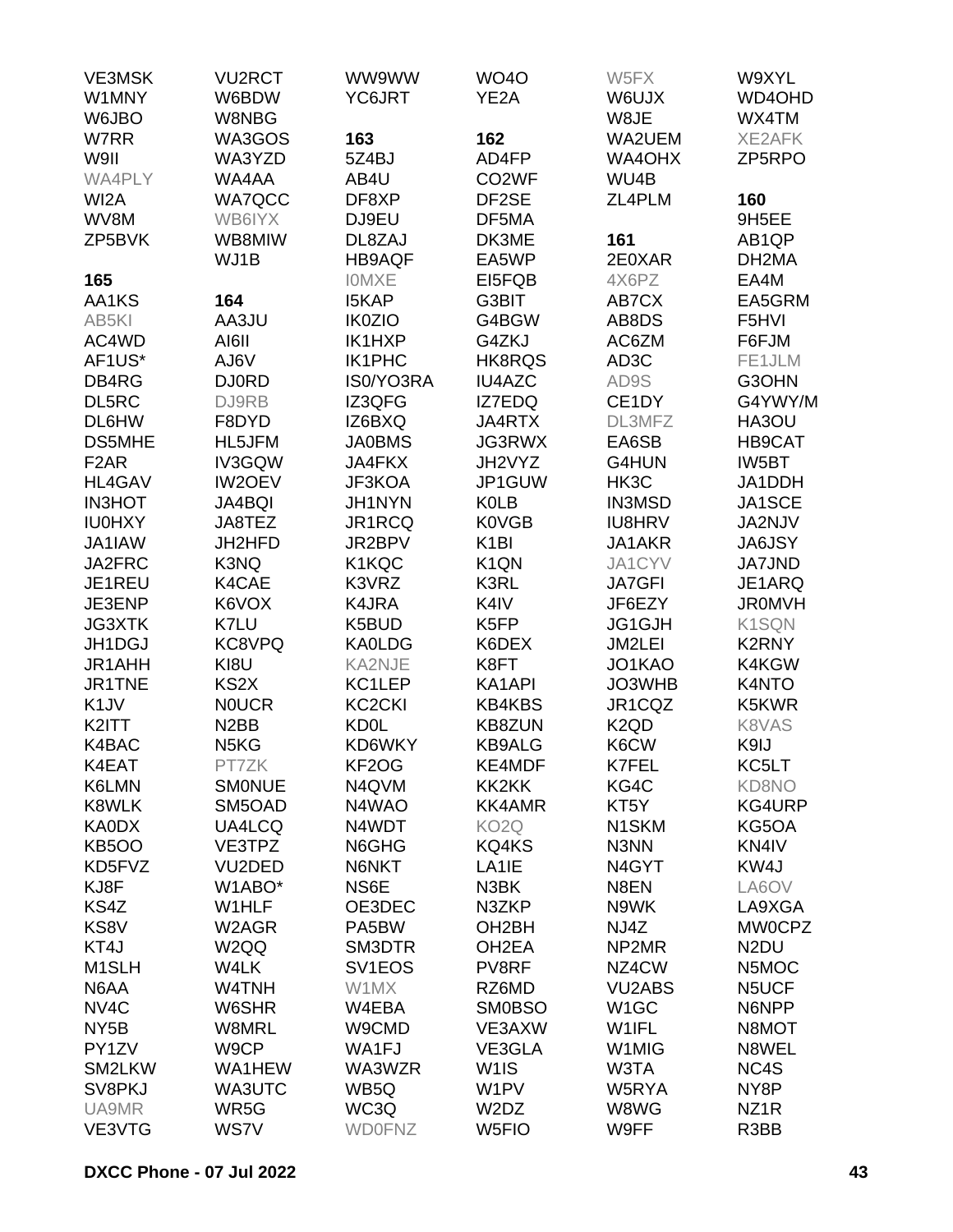| <b>S53RI</b>  | KR4RO                          | SK6HD             | <b>KB5NJD</b>     | <b>KA0VXK</b>                   | K3TEF              |
|---------------|--------------------------------|-------------------|-------------------|---------------------------------|--------------------|
| SP5ECC        | N <sub>2</sub> BH <sub>S</sub> | <b>SMOPSO</b>     | <b>KB7HH</b>      | KB1DY                           | K3USC              |
| <b>TG9ANF</b> | N5PMP                          | SP7Y              | <b>KI0HR</b>      | KE5AKG                          | K6BIA              |
| US5QR         | N5UWY                          | SQ9DXT            | <b>KL7JJN</b>     | KF2SP                           | K6LJC              |
| UT5UML        | N9ITB                          | VK3BM             | LA4GY             | <b>KK0J</b>                     | K8GT               |
| VK3TC         | NB7PX                          | W1EII             | LA4KGA            | KU4YW                           | K9UVK              |
|               |                                |                   |                   |                                 |                    |
| W4WCD         | PY3IT                          | W2KXD             | LA4PM             | KZ9F                            | KA4CDN             |
| W5IFJ         | RA <sub>5</sub> C              | W4KFA             | <b>N1UNU</b>      | N0AB                            | KB2IPH             |
| W6MKM         | SP4FMD                         | W7AAA             | N <sub>2</sub> VM | <b>NOST</b>                     | KD4BK              |
| W6YY          | UN3G                           | W7SEQ             | N3KKF             | N <sub>1</sub> EOL              | KF5ER              |
| W7CYL         | VK6WJH                         | W8RSJ             | N3PS              | N <sub>1</sub> HRA              | KG6DX              |
| W8SEV         | <b>WOCO</b>                    | W9IW              | N4GCK             | N <sub>1</sub> HT               | KM4HQE             |
| WA4EEZ        | W1HS                           | WA6QGH            | N5RMS             | N <sub>2</sub> AM <sub>C</sub>  | KN4MT              |
| <b>WA6NKL</b> | W1MK                           | WB5KSD            | N7ELB             | N <sub>2</sub> N <sub>W</sub> S | KO <sub>1</sub> R  |
| <b>WB0JYB</b> | W3BS                           | WB6WUW            | N8IS              | N <sub>2</sub> PC <sub>G</sub>  | KO4JN              |
| WB8C          | W9MXQ                          | <b>WD0BMR</b>     | N8NGA             | N3JXG                           | <b>MOBPC</b>       |
| <b>WW0DX</b>  | WB8TGY                         | WD8AHR            | N8VK              | N6OI                            | M5LRO              |
| XE1RX         | WU6W                           | WK5K              | N9DR              | N7BXX                           | N3GH               |
| YO6HSU        | ZB2JL                          | WS5J              | N9KTB             | N7ON                            | N4EHL              |
|               | ZS6TVB                         | WT9U              | N9MFU             | N8AID                           | N6EBL              |
| 159           |                                | XE1AY             | N <sub>9</sub> OI | N9KAE                           | N9HSB              |
| 9G1NS         | 158                            | YB1ALL            | N9RE              | NR9A                            | NC6R               |
| AA5B          | 9H1EJ                          |                   | OZ2HT             | OZ2DAN                          | ND8DX              |
| AD4YQ         | AK8B                           | 157               | P29DX             | S57NML                          | NT6X               |
| AP2IA         | CE1AT                          | 7N1NXF            | RW4UU             | SP3TLJ                          | NY0T               |
|               |                                |                   |                   |                                 |                    |
| DD5MA         | CE7KF                          | A41KJ             | SM3PYB            | SV7CUD                          | OE4XLC             |
| EA3CS         | DJ7UN                          | AC9GK             | SM5TOG            | VK4SDD                          | P <sub>29</sub> MO |
| EA5GHK        | DK8KC                          | DJ6HR             | SQ5AM             | <b>WOYF</b>                     | P29NB              |
| EA5HM         | DK8PY                          | DL1JDK            | TF3SG             | W3CUB                           | PA3BGK             |
| F4DPT         | EA1BXX                         | EA7OH             | VA2IG             | W4ZE                            | PA3FWP             |
| <b>I3MDU</b>  | EA1DFH                         | F3RF              | VE3SKX            | W7VZ                            | PP <sub>5</sub> KZ |
| <b>IK0IRF</b> | EA3GOP                         | G4XPG             | VK2AAH            | W9IND                           | RM4C               |
| IZ8ALA        | HL2DNN                         | HB0/HB9AON        | W5TZX             | <b>WA2ZNC</b>                   | VE3TU              |
| <b>JA0EZP</b> | <b>IK0SWP</b>                  | HB9DWR            | W8MKO             | WX9C                            | VU2YVK             |
| JA1CCH        | <b>IK0UXO</b>                  | <b>HB9FBI</b>     | WA4LR             | YB8HZ                           | W4EEY              |
| JA1RRA        | JA1KZV                         | <b>I1WNB</b>      | WA4PBW            | YI1BGD                          | W8SP               |
| JA3ARM        | JE2RBK                         | <b>IK2FYC</b>     | XE1YQR            | ZS6HO                           | W8VK               |
| JE1GLP        | K3VAR                          | <b>IK7GIM</b>     | YB8FL             |                                 | WB3CQA             |
| JE2SOY        | <b>KA0CWR</b>                  | <b>IK7WPD</b>     |                   | 155                             | WB8IMY             |
| JH1CTV        | <b>KA7KUZ</b>                  | <b>ISOHXK</b>     | 156               | AA6Z                            | WF4AC              |
| JH3AWX        | KC3AK                          | <b>IW8RRF</b>     | 4X6HX             | DK1HG                           | XE1/N4DMH          |
| JH8UGL        | KK <sub>2V</sub>               | IX1CLD            | AA9OZ             | DL2YET                          | XE <sub>1</sub> CL |
| JL2HUJ        | KR7X                           | IZ1YUH            | DS4CNB            | EA5AJX                          | ZL <sub>1</sub> AA |
| K0JDD         | N3ZBK                          | <b>JA0BUZ</b>     | EA3ZD             | HI3/W4DT                        |                    |
| <b>K0VH</b>   | N4SEO                          | JA4IGW            | F5NMK             | <b>IK1QLJ</b>                   | 154                |
| K4BB          | N8JOA                          | JE1BJP            | JA6QGF            | <b>IK6AQU</b>                   | 4X0WV              |
| K5YP          | N8PB                           | JG1RET            | JF3VEC            | IU4BIP                          | AA2CN              |
| K6BY          | N9AT                           | JH3GXF            | K <sub>1</sub> DJ | <b>JA2SKB</b>                   | AA4MD              |
|               |                                |                   |                   |                                 |                    |
| KD5LNO        | N9CQB                          | <b>JH7MKB</b>     | K <sub>1</sub> OC | JA6BMM                          | AB0P               |
| KD6XH         | NC4Z                           | K <sub>2</sub> MK | K4SFI             | JA6GT                           | C31MO              |
| KF9U          | NE5SD                          | K4MMG             | <b>K7FRY</b>      | JE4RAL                          | CT1AWO             |
| KJ4BIX        | OZ1GCT                         | K <sub>6</sub> OJ | K8RT              | K1WTX                           | DK2DQ              |
| KK1H          | PY2RDZ                         | K8OD              | K9YM              | K1XE                            | <b>DS5KJR</b>      |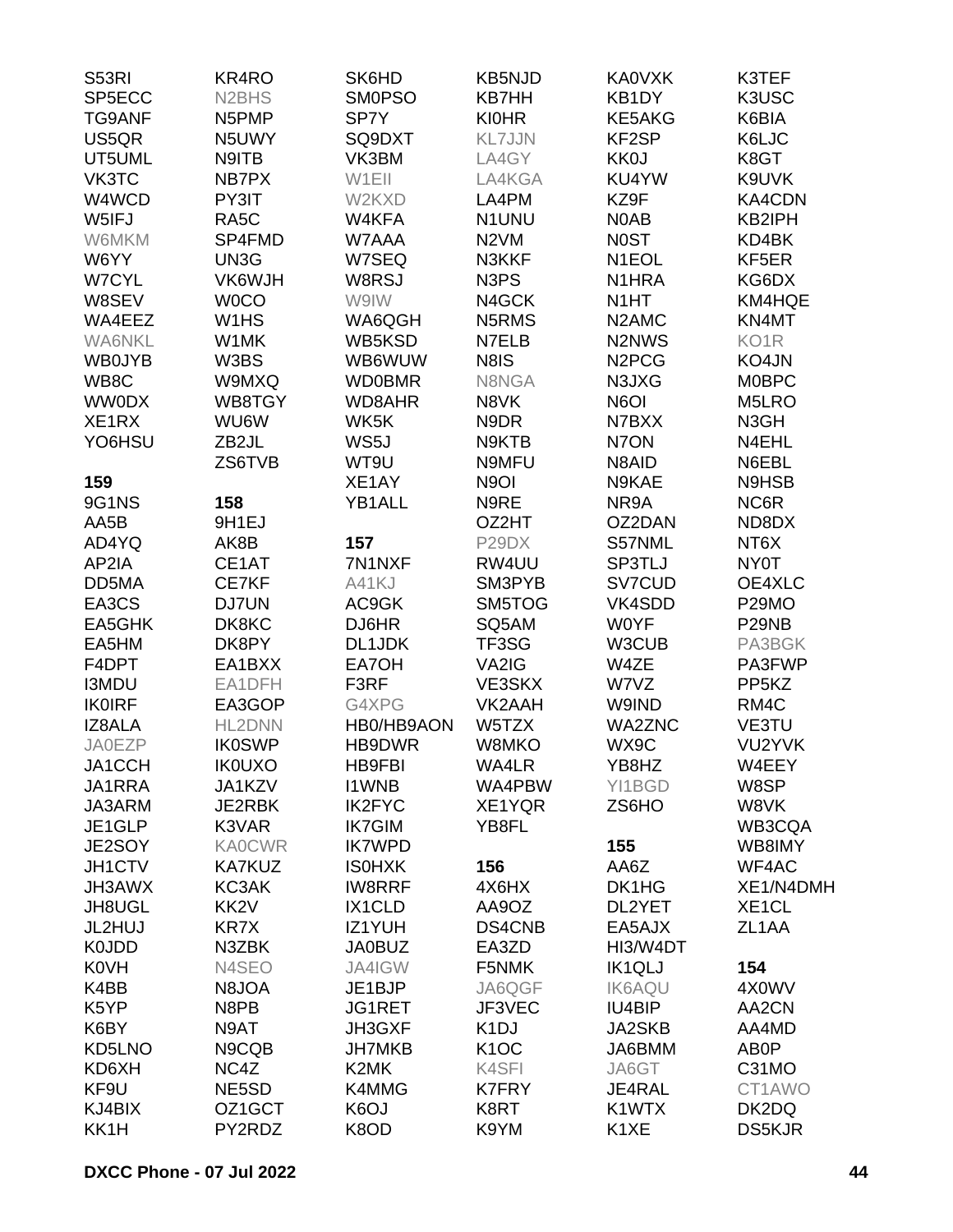| GI4MJD             | 153                           | W9EVT             | N <sub>2</sub> DUI            | KA1PU              | <b>JH7UYN</b>       |
|--------------------|-------------------------------|-------------------|-------------------------------|--------------------|---------------------|
| <b>GW0SLM</b>      | AA8BB                         | WA2ZOU            | N <sub>5</sub> P <sub>D</sub> | KA2VZX             | JQ1PCX              |
| <b>IK0USO</b>      | AC9CD                         | WA3RMZ            | N6RI                          | KB8ERA             | <b>JQ6HGV</b>       |
| <b>IZ7DOK</b>      | <b>CT7AUK</b>                 | <b>WA5HOD</b>     | N8MWK                         | <b>KC4APN</b>      | <b>K2SO</b>         |
| <b>JA0LNS</b>      | DJ7XB                         | WA6BFW            | RA6XV                         | KC9YY              | K4YY                |
| JA4IR              | EA3DNC                        | WB9FQS            | SV <sub>1</sub> CIF           | KD9GY              | K5WQG               |
| JF1KIG             | EL2ED                         | WP4NEG            | US4IGH                        | KF <sub>1</sub> C  | K6RAH               |
| JJ1IDW             | G3ZEF                         | YL3GDM            | VA3NXM                        | KJ6VC              | KA3YJU              |
| JM1ESG             | G4OEQ                         |                   | VE3AV                         | KU4BY              | KB1YO               |
| JM3OTM             | HK4KM                         | 152               | <b>VE7ICH</b>                 | LB5GI              | KC2OSR              |
| JP1GVC             | HZ1SM                         | AB1JV             | W0OJ                          | <b>NOCC</b>        | KC4MRJ              |
| <b>KOJJR</b>       | <b>IK0EIE</b>                 | DL4DW             | W1/VK2JBM                     | N <sub>1</sub> DPK | KC4UCE              |
| K <sub>1</sub> WN  | IZ2NYY                        | DL4MAU            | W3MJ                          | N <sub>1</sub> EVV | <b>KD7VIK</b>       |
|                    |                               |                   |                               |                    |                     |
| K <sub>1</sub> YT  | <b>IZ4RCQ</b>                 | G4FFN             | W3XY                          | N <sub>1</sub> KEZ | KE1IU               |
| K2DUX              | JA1IHD                        | G4XXI             | W5VG                          | N2JNE              | KE3HY               |
| K3HKN              | JE3UBB                        | <b>GM0LYO</b>     | W6EA                          | N3NPG              | <b>KE4TTS</b>       |
| K5DF               | <b>JG7NIH</b>                 | HP1BD             | W7GIT                         | NJ6W               | KG6WU               |
| K5GDX              | <b>JROUFK</b>                 | HZ1XB             | W8VR*                         | NU <sub>4</sub>    | KK6U                |
| K7IA               | K4HQK                         | <b>IK4SBR</b>     | WB6AKF                        | W2WP               | <b>MI0GTA</b>       |
| K7LET              | K <sub>5</sub> P <sub>X</sub> | <b>IK6GTF</b>     | WI7N                          | W4CMG              | N <sub>1</sub> KM   |
| K7LVJ              | K6BF                          | <b>IV3XUX</b>     | WP4AAV                        | W4IOD              | N3LH                |
| KA2ZZM             | K6WY                          | JA1PAP            | ZL3NW                         | W4JCM              | N3OZD               |
| KD <sub>2</sub> KC | <b>KA0MQA</b>                 | JA5CUX            |                               | W4PC               | N4HCI               |
| KD6JP              | <b>KE0YV</b>                  | JF1LJB            | 151                           | W6ROX              | N4PE                |
| KI6TZ              | KF4NI                         | JF2MVI            | 3A2MW                         | WA9ZVF             | N4XGI               |
| KO4VU              | KI3T                          | JG1BBP            | 6K2BTX                        | WB3JWU             | N5GF                |
| LU4FTA             | KI4NCX                        | <b>JG5UWK</b>     | AA2RD                         | WB6POT             | N5IQI               |
| LZ1CB              | KK6QW                         | JI8PDD            | AA3DY                         | XE1REF             | N5MM                |
| <b>NOIS</b>        | KT7W                          | <b>JM3XHD</b>     | AK6DV                         | YL3AX              | NA1E                |
| N1NNG              | KW3JF                         | K1ECK             | DC3RJ                         |                    | NK7Z                |
| N <sub>2</sub> BC  | <b>KW7N</b>                   | K <sub>1</sub> IG | <b>DJ0IR</b>                  | 150                | ON4CCU              |
| N <sub>2</sub> CYY | LA1KJA                        | K2RYD             | DS1GQS                        | A71AE              | RA3PPA              |
| N7IHM              | LA9PHA                        | K <sub>2</sub> WH | DU7AF                         | AB4JY              | SV <sub>1</sub> EPI |
| N8OVT              | N1FOR                         | K3VPZ             | HB9ECS                        | AC7JM              | SV6JHA              |
| N9BD               | N1TA                          | K6ANP             | HL5YI                         | AH6RF              | SV8PKI              |
| NC4VA              | N <sub>2</sub> CJN            | K6BIR             | <b>I7FMN</b>                  | <b>AL7ON</b>       | TG9CB               |
| NG <sub>2</sub> C  | N4DTF                         | K6DMY             | <b>IU3FCM</b>                 | DF4NR              | <b>VE7BST</b>       |
| NT8V               | N4KFT                         | K8QKY             | <b>IZOFMA</b>                 | DK8CK              | W3VYK               |
| NX8W               | N4NAB                         | KA1GXW            | JA1PFP                        | <b>DL7GAL</b>      | W4POT               |
| VU2MUD             | N5TGZ                         | <b>KB7DT</b>      | <b>JA8NSF</b>                 | DL9YDW             | W5ST                |
| <b>WODS</b>        | N7SCS                         | KC2PQ             | JE3AZY                        | EA1JE              | W8NT                |
| W2IKI              | NN <sub>0</sub>               | KC6DKX            | JG1UZD                        | EA3OW              | WA3QWA              |
| W2NLS              | NT9F                          | KD3SU             | JH1DSF                        | EA5VQ              | WB2LCW              |
| W3WH               | ON4APU                        | KE1IH             | JJ1VFE                        | EA8CAC             | WB5NSO              |
| W7MFC              | SM5PEY                        | KE6KJD            | JL2ONQ                        | F6FRR              | WB6PJC              |
| W8QC               | <b>VE9TER</b>                 | KF4MXS            | JR1GMK                        | HB9GUR             | <b>WD0FAA</b>       |
|                    |                               |                   |                               | HB9VQQ             | ZS6AKU              |
| W8TAR<br>W9NWY     | VO <sub>1</sub> AU            | KG9EE<br>KI4MNR   | JR5XNU                        | <b>HLOU</b>        |                     |
|                    | VU <sub>2</sub> AE            |                   | <b>JS3OSI</b>                 |                    |                     |
| WA2LXE*            | W3AAX                         | KJ8Y              | K <sub>1</sub> PS             | <b>IK8NII</b>      | 149                 |
| WB2IZX             | W6HGF                         | KQ5S              | K3JMH                         | IZ5UGE             | 9H1AE               |
| WB9DLC             | W6RJM                         | KQ6K              | K4OVW                         | JA5LEX             | AB6L                |
| WM3X               | W7EB                          | LA9L              | K4YEH                         | JE1SBS             | AE8U                |
| WT2P               | W7GTO                         | <b>NOHR</b>       | KA1PF                         | JH6JBQ             | EA4GL               |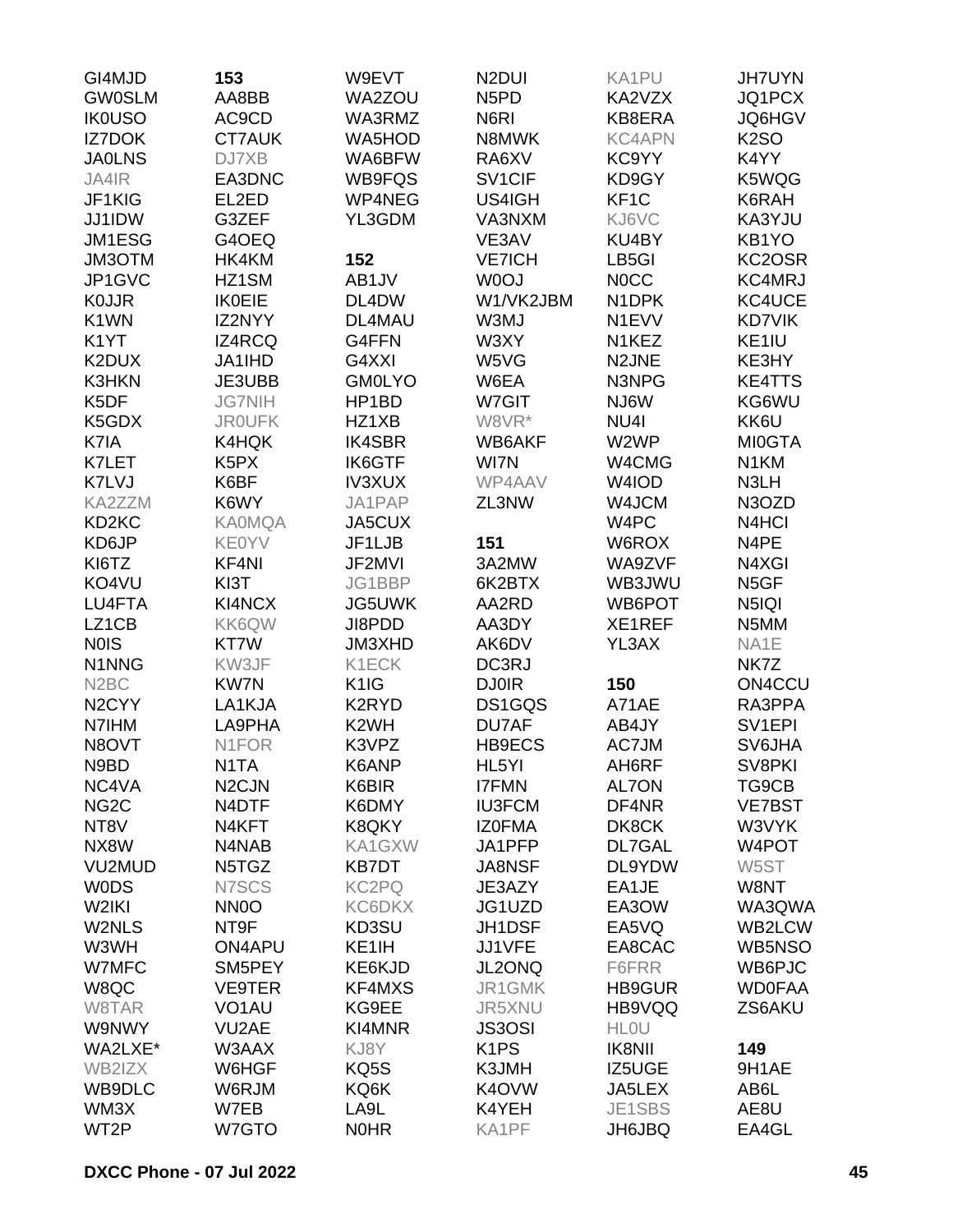| EA4GQS             | 148                | AB4VV                         | WU1X              | 145                 | YB6HAI                          |
|--------------------|--------------------|-------------------------------|-------------------|---------------------|---------------------------------|
| EA8TZ              | AD4LX              | <b>AC0KK</b>                  | WW3A              | 6M0HZ               |                                 |
| EW2CR              | BH4IGO             | AG6RT                         |                   | A61ZX               | 144                             |
| F5ODQ              | CU5AM              | CU3LG                         | 146               | AC2RL               | 6K5THV                          |
| G0OED              | DH7RD              | CY0/VA1AXC                    | 4X4OQ             | AF3K                | AA5KJ                           |
| <b>GM0LZC</b>      | EA4FT              | DD9WG                         | 9V1QQ             | AJ3M                | AL7MU                           |
| <b>IZ7CRW</b>      | EA4LU              | DL5SL                         | AK4NG             | AJ5H                | EA1ABS                          |
| K1ZJA              | F4CZV              | DL9SAD                        | DL2RD             | DF9TW               | EA7OC                           |
| K3TW               | <b>GI8SKN</b>      | <b>DS2CYI</b>                 | EA8ZT             | DL6ZBN              | <b>GOLUQ</b>                    |
| <b>K7RCS</b>       | <b>IW4AOT</b>      | DU1EV                         | F5NBK             | DL8DWL              | G4MUT                           |
| <b>K7TNJ</b>       | <b>JA7FVA</b>      | EA1XT                         | G2BFO             | EA7NK               | <b>HA0IT</b>                    |
| K9WD               | <b>JF0JIL</b>      | F5LCU                         | G4FVZ             | EW7BR               | HB9LF                           |
| KD1AB              | JG1RWM             | G4UZG                         | <b>IV3YND</b>     | FY4FT               | <b>HB9TUD</b>                   |
| KD4VRZ             | JY5HX              | <b>IOUZF</b>                  | IZ8GEL            | G4FDX               | HK3PLB                          |
| KG4CUY             | K <sub>2</sub> KJ  | <b>I4EUM</b>                  | JA1TBX            | <b>HS1FVL</b>       | HL3EGR                          |
| <b>KN4PSS</b>      | K2RRB              | <b>IK3XJP</b>                 | K1MOD             | HS1OVH              | IK6GZM                          |
| KN <sub>4Q</sub>   | K3KI               | <b>IK7CSA</b>                 | K <sub>2</sub> AK | <b>IK3HAT</b>       | JA1CPU                          |
| KO <sub>1</sub> E  | K8BHP              | IT9BYS                        | K4AZV             | <b>IK4UNR</b>       | JI5RPT                          |
| KW <sub>2</sub> J  | <b>K8ROK</b>       | <b>IU0LFQ</b>                 | K4CTL             | <b>JA1HVS</b>       | JR3WXA                          |
| LU1MFK             | KB3CWQ             | IZ1LBO                        | K4RP              | <b>JQ1IVY</b>       | <b>K0ASA</b>                    |
| <b>MOKPB</b>       | KB5RZY             | <b>IZ2ACY</b>                 | K5YA              | <b>K0COP</b>        | <b>K0HOA</b>                    |
| <b>NOJE</b>        | KC1YR              | <b>JE0FPH</b>                 | K7JI              | K <sub>1</sub> STB  | K3BF                            |
| N <sub>1</sub> GKX | KJ4PV              | JR1GSE                        | K9SE              | KI7DG               | K3GP                            |
| N3OUC              | KM5RG              | JW6VDA                        | KD8LU             | KN6RO               | <b>K3RMB</b>                    |
| N4BSH              | KM6RR              | K <sub>2</sub> W <sub>X</sub> | KF6SFD            | KP4ED               | K <sub>4</sub> NI               |
| N4GOA              | KV4WN              | K4IZE                         | KF7CG             | KU6R                | K4YZ                            |
| N4WV               | KW4LS              | K4LXA                         | KJ4FSU            | KV5Q                | K6GO                            |
| N <sub>5</sub> WJ  | LU9OZX             | K5WN                          | KM6CW             | LZ4TU               | K6JEY                           |
| N6ITY              | N2IGW              | K6WSC                         | KQ4LA             | <b>NOCQI</b>        | <b>K7KCR</b>                    |
| N6PZ               | N <sub>2</sub> VRA | K7ST                          | KQ4VT             | N <sub>2</sub> ENM  | KD3EX                           |
| N6XLE              | N3QW               | K9UC                          | <b>M0GVZ</b>      | N3HDU               | KD4JO                           |
| NQ4K               | N4QWK              | <b>KB2AR</b>                  | N1ZM              | N4EL                | KF5WCP                          |
| NX2R               | N6FS               | KC4QYG                        | N2NMT             | N5CRC               | KF9PY                           |
| OK2FB              | N6VOH              | <b>KD7RX</b>                  | N4YFV             | N5JED               | KG2NV                           |
| SV1JMO             | N9PM               | KF2BP                         | NW6V              | NJ1H                | KI7JD                           |
| SV <sub>1</sub> SN | NA2NY              | KG5NP                         | NZ6G              | PA3FIC              | KJ8O                            |
| TC <sub>2</sub> C  | OD5ZZ              | <b>MMOWAX</b>                 | OD5YA             | SM5BRK              | KN1UM                           |
| VE3ECL             | PY2GTA             | <b>NODGF</b>                  | OZ3ZK             | SY <sub>1</sub> BFI | KP4C                            |
| VE4EF              | PY2RN              | NE4N                          | PT2MAF            | T5YD                | KP4MS                           |
| W1AST              | PY5XH              | NY <sub>1</sub> V             | SP9OHP            | TF <sub>1</sub> A   | KS4L                            |
| W1NT               | TA3YJ              | RA3AUM                        | <b>WOJAR</b>      | VA3SF               | <b>MOCNP</b>                    |
| W3ECU              | TR8IG              | SM7BHH                        | W3QU              | VO1CRM              | N <sub>2</sub> M <sub>Z</sub> Z |
| W3FQE              | UR5WHQ             | TA <sub>1</sub> CQ            | W4KCK             | VU2IBI              | N8XLS                           |
| W4VAB              | VE3PSD             | V31MA                         | W5CTV             | <b>VU3SIO</b>       | N <sub>9</sub> KO               |
| W5JMW              | W8ERM              | VR2VAZ                        | W5NX*             | W <sub>2</sub> HE   | NF <sub>5</sub> Z               |
| WA9RVM             | WA3IHV             | W <sub>1</sub> BQ             | W7BHP             | W4RK                | UQ2GM                           |
| WA9SQH             | WA9JBR             | W <sub>1</sub> TI             | WA5WA             | W4WJ                | VE7IO                           |
|                    |                    |                               |                   |                     |                                 |
| <b>WB0TSR</b>      | <b>WW0A</b>        | W3SM                          | <b>WB0PPR</b>     | W6MVW               | W1NXB                           |
| WB4LMI             | XE1LM              | W7LJI                         | WF3N              | W6TOI               | W <sub>2</sub> GFJ              |
| WN8Y               | YO7DAA             | W9HZ                          | <b>XE1RFN</b>     | <b>WA7YAZ</b>       | W2MW                            |
| YB0MZI/4           |                    | WB3IGR                        | YO3DLK            | WB2MKX              | W4JU                            |
| <b>YB0NDT</b>      | 147                | <b>WB7AC</b>                  | YO6DDF            | WB4FDT              | W4MPS                           |
|                    | AA7DO              | WQ6Q                          | ZS1SBW            | WD2E                | <b>W6NS</b>                     |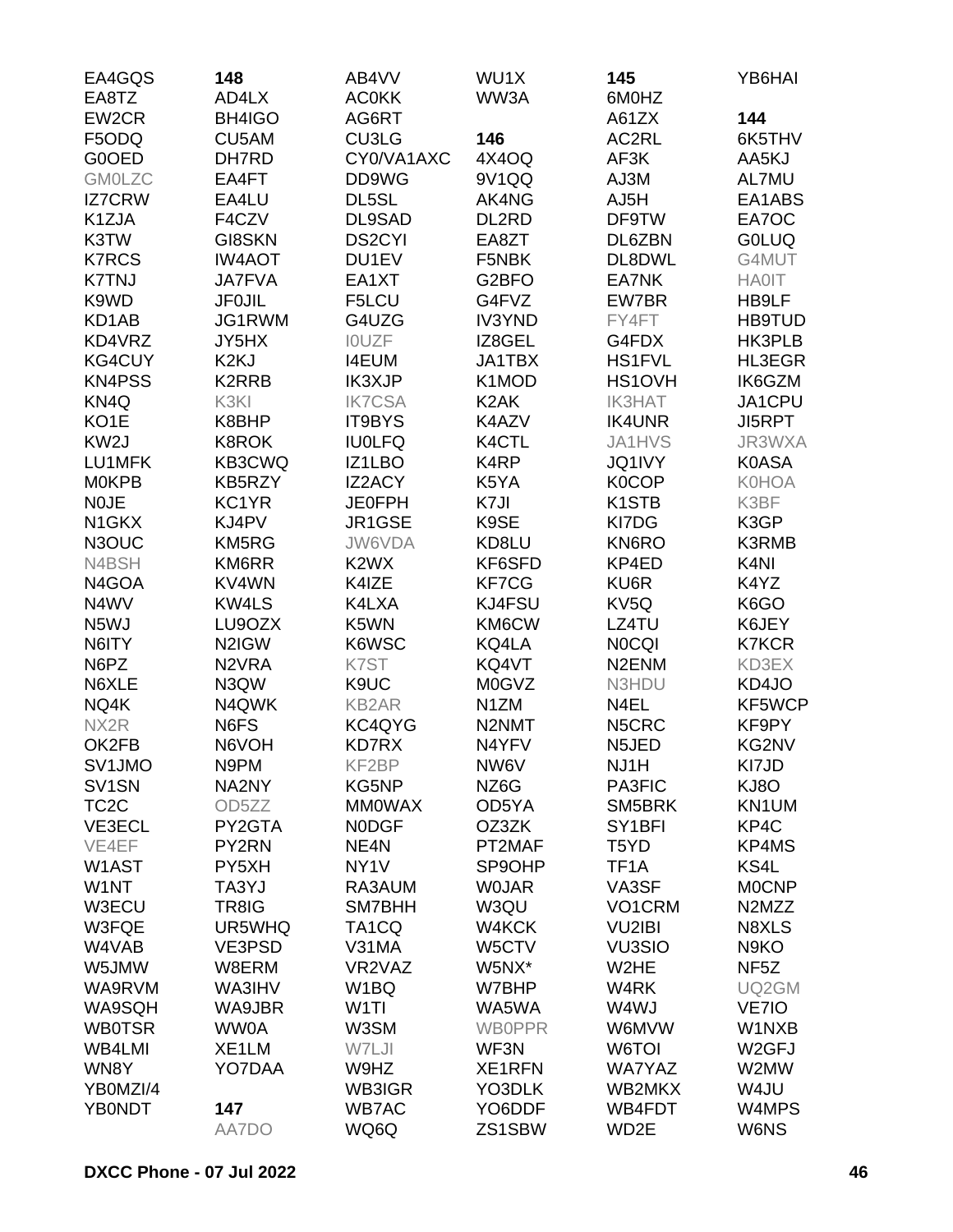| W6WTJ                          | SP9IVD                         | W5PUF             | <b>ND2O</b>         | N4KEB             | KB9KVY                        |
|--------------------------------|--------------------------------|-------------------|---------------------|-------------------|-------------------------------|
| W9AEK                          | TG9AWS                         | W6NT              | <b>NTOF</b>         | N <sub>5</sub> ZY | KC1BG                         |
| WA5VSK                         | VE2LX                          | W6UJ              | PY <sub>2</sub> OC  | N7UQ              | <b>KD0PMW</b>                 |
| WB2SXY                         | VE3CBK                         | W8QXR             | PY3VK               | N9JKF             | KE4HFY                        |
| WB2TVS                         | VU <sub>2</sub> OT             | W8TOM             | SQ7B                | NC <sub>3</sub> O | KI4AII                        |
| <b>WRON</b>                    | <b>W0KW</b>                    | W9GFB             | SV <sub>1</sub> BKN | NK3V              | KM4SLW                        |
|                                |                                |                   |                     |                   |                               |
| YE <sub>2</sub> R              | W1MAT                          | WA6HIB            | TA1L                | NL7XM             | KM5SC                         |
| ZL2ATU                         | W1RHQ                          | WB9YJE            | <b>VE3NFK</b>       | NN8P              | LX1JX                         |
|                                | W2AVA                          | <b>WC7WB</b>      | VK5GR               | OE9CBV            | M1EMC                         |
| 143                            | W5AH                           | ZS6A              | W3NJ                | OK3DU             | N <sub>1</sub> FUS            |
| 3DA0TM                         | W9YT                           |                   | W4AXO               | <b>P40P</b>       | N <sub>2</sub> R <sub>D</sub> |
| A61K                           | WV4Y                           | 141               | W5QP*               | RX9JX             | N6ADO                         |
| DM3XRF                         | ZL3DW                          | 9K2HM             | W5RDL               | <b>SMOLPO</b>     | N8HKJ                         |
| EA5LK                          |                                | AA9F              | W6IHG               | SV1ONV            | N8JK                          |
| G3YSX                          | 142                            | AE4CR             | W7RTX               | TF3DT             | N9EAZ                         |
| HG4WQ                          | 7L1TTH                         | CP2DV             | WA1LAD              | TR8JWH            | NF6V                          |
| <b>IK7HWS</b>                  | AA0BA                          | <b>DA0BCC</b>     | WC7R                | VE3YTZ            | NN <sub>2</sub> T             |
| IK8IFW                         | AA3GM                          | <b>DJ0ML</b>      | WW3QB               | W2CCW             | OZ7O                          |
| JF1EGX                         | AB1NE                          | <b>DS5ANY</b>     |                     | W3AKD             | SM <sub>1NJC</sub>            |
| JH2BKA                         | AD6WL                          | EA2WD             | 140                 | W3WMD             | SP <sub>2EP</sub>             |
| <b>JJ0FTX</b>                  | DF6WX                          | EA3AVN            | 5T <sub>2</sub> AI  | W5HPQ             | SV <sub>2</sub> AOB           |
| JR9XRO                         | <b>DL3ECN</b>                  | G8GNI             | 9K2QA               | W5PDO             | VE2OWL                        |
| K1MWF                          | EA1LQ                          | HA5FQ             | AB5AE               | W6YLL             | <b>WOMN</b>                   |
| K <sub>1</sub> VU              | EA1NK                          | <b>HB9TRR</b>     | AD7U                | W9RE              | W1RDQ                         |
| K2ADA                          | EA3DND                         | <b>HL1FKN</b>     | AI1W                | WA2FAA            | W3SOX                         |
| K <sub>2</sub> CY <sub>S</sub> | <b>HB9TTK</b>                  | <b>IOUAV</b>      | CT7AUP              | <b>WA4UCI</b>     | W4SJT                         |
|                                |                                |                   |                     |                   |                               |
| K <sub>2</sub> PH              | <b>IK2GAO</b>                  | <b>I6IQW</b>      | D70LW               | WW5AA             | WA6KUK                        |
| K3AXB                          | <b>IK2RPK</b>                  | <b>IN3TJK</b>     | <b>DG5MKU</b>       | WY7K              | WA9C                          |
| K4KO                           | IZ4NIC                         | <b>IT9ZEO</b>     | DK9VB               | YI1RZ             | <b>WB4NKO</b>                 |
| K5DXX                          | JE6URC                         | <b>IW3RUA</b>     | G3NOB               | YV5GJC            | WB8YYY                        |
| <b>K7KMR</b>                   | JM4VCB                         | IZ1RHY            | G4DDL               |                   | WI9Z                          |
| K9RU                           | K1ETA                          | IZ1XBB            | <b>I3SIV</b>        | 139               | WW4CP                         |
| K9VD                           | K <sub>1</sub> OIK             | JA2CPD            | IK5TBK              | 4L1FP             | WX7P                          |
| K9XJ                           | K <sub>5</sub> NE              | JF3PNQ            | IZ1LBB              | 5T5PA             | YC6EI                         |
| KB6GKX                         | K6GNZ                          | JG1MQG            | IZ2XMK              | AA8HH             |                               |
| KC2STA                         | KC9QQ                          | JO1SIM            | IZ3CAN              | AF4FO             | 138                           |
| KC4TJO                         | KH6DFW                         | JO3EVM            | <b>JA6JIG</b>       | CP2EN             | AI6LY                         |
| KD5MUY                         | KI7BP                          | JR2HCB            | <b>JH0MJY</b>       | DL6DBL            | CE3DNP                        |
| KG9IL                          | KJ4OAS                         | <b>K0IW</b>       | <b>JHOMVU</b>       | EA5KT             | CT1DJE                        |
| KO <sub>9</sub> V              | KM4AHP                         | K3TUF             | <b>JJ1NUI</b>       | G2DBT             | DC1HR                         |
| LU3VA                          | KY6J                           | K7JLF             | JK1VXE              | G4DYA             | EA3ALV                        |
| <b>LY400</b>                   | LA8WG                          | KF5CA             | K1PEC               | HB9GWJ            | EA6OI                         |
| N <sub>1</sub> FBG             | <b>NOSBN</b>                   | KF5XV             | K4ZDT               | J68HZ             | F1URL                         |
| N <sub>2</sub> PN              | N <sub>2</sub> B <sub>DC</sub> | KG6ZV             | K7GB                | JA3RR             | G4NBS                         |
| N <sub>2</sub> XP              | NL8F                           | KK5IM             | K7LFY               | JF1LMB            | G6HOU                         |
| N4GBK                          | NT8Z                           | LB7ZG             | <b>KB7RS</b>        | <b>JH0EJF</b>     | G8GHD                         |
| N4TMW                          | OE1MBB                         | N <sub>1</sub> RM | KG0QG               | JK6HCZ            | HK6F                          |
| N9DX                           | PY2ALC                         | N4VEL             | KK5UU               | JR4CZM            | <b>IK2SAV</b>                 |
| OK2BS                          | VE6AXA                         | N5WR              | KK8K                | <b>K0HNM</b>      | <b>IU3PMA</b>                 |
| PI4FRG                         | <b>WOPE</b>                    | N8AJN             | KQ8TC               | K4SH              | IZ8GEX                        |
| PP8DA                          |                                | N8PTL             | KV5WS               | K6TD              | JA4SSM                        |
|                                | W3MLK                          |                   |                     |                   |                               |
| PV8AAS                         | W3SE                           | N9EP              | LU5DSE              | <b>K7LOP</b>      | JA9QOY                        |
| SP6EIY                         | W5BR                           | NC4WS             | LZ1CRI              | KA5YCM            | JE3PCP                        |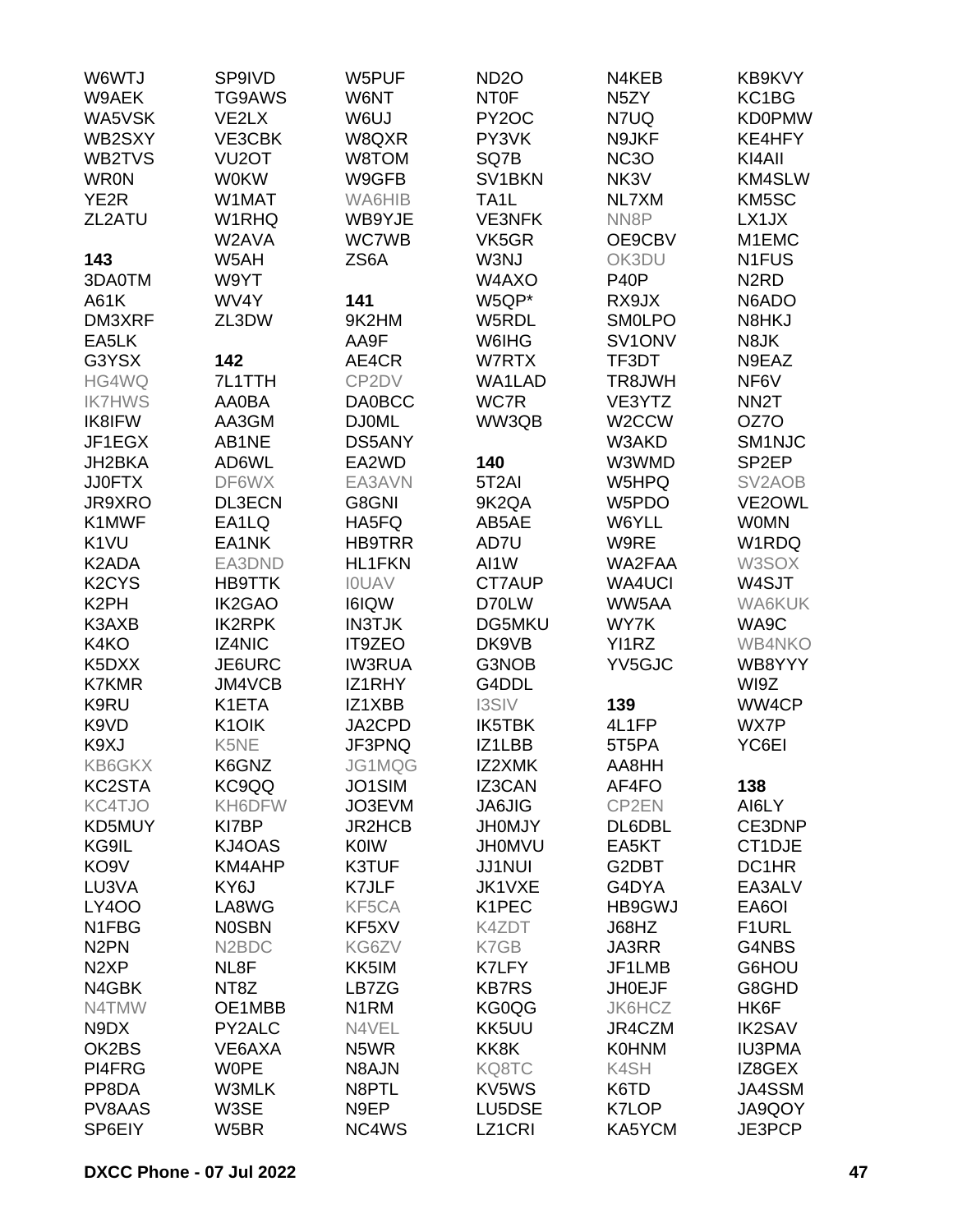| <b>JH1XJQ</b>                  | <b>DF0AD</b>                   | W8KSC              | W3ATV                          | W3PR               | <b>V85TX</b>      |
|--------------------------------|--------------------------------|--------------------|--------------------------------|--------------------|-------------------|
| <b>K0HD</b>                    | DL3EW                          | WA6LD              | W3JJL                          | W6KNB              | VA3JFF            |
| K <sub>2</sub> GLP             | DM4EZ                          |                    | W4AFB                          | W6WTI              | VA7TF             |
| K2IBH                          | EA1CRK                         | 136                | W7OIH                          | W8GBH              | VK2DFL            |
| K <sub>2</sub> SJ              | EA7DWJ                         | 4O7CC              | W8JDE                          | W9UPK              | VK3FN             |
| K3OJK                          | EA8VN                          | 5W1SA              | W9TVX                          | WA5Y               | <b>WOHEP</b>      |
| K4SWE                          | EC1AE                          | 7Z1TT              | WB4FEV                         | WB2RHM             | <b>WOOLL</b>      |
| K4TMG                          | HC <sub>1</sub> D <sub>X</sub> | CT1AVC             | WI7R                           | WB5SHV             | W1CED             |
| K4YYM                          | IC8BMP                         | EA1US              | WR5J                           | <b>WY7YL</b>       | WA1CCQ            |
| <b>K6NQY</b>                   | <b>IK2QEB</b>                  | EA3AFJ             | XX9AW                          | ZS <sub>1</sub> C  | WA2JBD            |
| <b>K7EUG</b>                   | <b>IU0DZA</b>                  | EA6PZ              | YB8HI                          |                    | WV9Y              |
| K7MZ                           | <b>IZ7DJS</b>                  | F1NKA              |                                | 134                | XE2YWB            |
| <b>K7YMG</b>                   | JA3DLE                         | G5HY               | 135                            | 7J1ADX             | YB1FWO            |
| KA8TBW                         | JF1SPT                         | <b>GM0UDL</b>      | 5B4/LA6EDA                     | 8P6ET              |                   |
| <b>KB2KLK</b>                  | JG1LZP                         | HB9TUZ             | 7K3TFX                         | 9M2CQC             | 133               |
| <b>KB7HM</b>                   | JI6LEL                         | <b>IK3ASM</b>      | AA6TA                          | AF7A               | 9V1WP             |
| KD1LU*                         | <b>JK1CYF</b>                  | <b>IK4WLA</b>      | DF1NW                          | DH1BAR             | AB9DR             |
| KE3QZ                          | K3IO                           | JA1KXQ             | DF7DQ                          | EA1BTK             | AE4HD             |
| KG6AO                          | K5EA                           | JE1GDY             | DL4PP                          | EA8BLV             | CE4NV             |
| <b>KH7R</b>                    | K7SC                           | <b>JJ6WSX</b>      | DL6ABN                         | F9QX               | CT2HUU            |
| <b>KI0HA</b>                   | KA1WZ                          | <b>JK1PIU</b>      | EA1DDO                         | GI4MWA             | <b>DK0BMW</b>     |
| KM4OZ                          | KA2SKO                         | <b>K0FLY</b>       | EA3EVR                         |                    | DL1AY             |
|                                | <b>KA7NDX</b>                  | K1ICM              |                                | HB9CCM             |                   |
| LX1JH                          |                                |                    | FE6HLK                         | HB9DMV             | DL3AAF            |
| <b>MOPCB</b>                   | KC4IKU                         | K3OQ               | <b>G0EJQ</b>                   | HZ1HN              | <b>DL6ATI</b>     |
| <b>MOTDG</b>                   | KE4PT                          | K6RLS              | G3WPT                          | <b>IK6OYQ</b>      | DL9SEV            |
| N <sub>2</sub> KIC             | KE6WX                          | K8MW               | IT9WKH                         | <b>IK7PRU</b>      | DS2CFQ            |
| N <sub>2</sub> L <sub>DU</sub> | LA8OKA                         | K9EGS              | <b>IW3QAF</b>                  | JA4VLK             | EA1AUM            |
| N <sub>5</sub> FW              | N2ADE*                         | K9KJM              | IZ0GVZ                         | JN1RFY             | EA1EY             |
| N5QQ                           | N <sub>2</sub> PKN             | KC5CMX             | IZ2DVI                         | K <sub>2</sub> CDP | EA3ZE             |
| N6MSQ                          | N3TTT                          | KE5SM              | JA7OAO                         | K4MVM              | EB1EVX            |
| N8ASM                          | N <sub>5</sub> X <sub>D</sub>  | KI6LZ*             | JE1NCP                         | K5AAV              | EW3MM             |
| NA6G                           | N8ARA                          | KI7KF              | JE2UFF                         | K8DIL              | <b>GOKTN</b>      |
| NU7E                           | N9BLM                          | KN4RH              | JH6FHJ                         | <b>KA1PNY</b>      | G3TDH             |
| OE4KMU                         | N9EF                           | KR4PB              | <b>K0UB</b>                    | KB <sub>1</sub> OY | G3WPH             |
| <b>OH7TV</b>                   | N9GL                           | KZ7O               | K2TER                          | KJ4TI              | G4PWO             |
| PA3GNZ                         | N9JRT                          | LU2DKT             | K7VI                           | KK6M               | HB9OCR            |
| RV3YM                          | NA6MB                          | <b>NOCZX</b>       | KB6MXH                         | KM6VC              | <b>IK1PQT</b>     |
| <b>VE7RE</b>                   | NW2M                           | N <sub>2QQF</sub>  | KB8HMA                         | KY5T               | <b>IK2TYP</b>     |
| W1KQ                           | OZ7QB                          | N <sub>2</sub> WWD | KD8NOH                         | N1PSX              | <b>IU3FBL</b>     |
| W4LB                           | PA3DCU                         | N5UKZ              | <b>KN0A</b>                    | N2LMM              | <b>IZODRA</b>     |
| W4ZDT                          | PY2DV                          | N6WFK              | KY4G                           | N2LMU              | JA2AYP            |
| W8VZ                           | PZ1EE                          | NA9D               | LA9JDA                         | N <sub>2</sub> MIG | <b>JH7WQX</b>     |
| WA6BOB                         | R7CD                           | NN4J               | N0AS                           | N3EEN              | JN1QXT            |
| WA6HHQ                         | SP2SGN                         | NO3U               | N <sub>2</sub> M <sub>AD</sub> | N7KT               | JN1RKE            |
| WB5JEO                         | <b>SP9TKW</b>                  | NW <sub>5Q</sub>   | N4WBJ                          | N9JKK              | JP1PZE            |
| WW1A                           | SV1CJF                         | ON4KJR             | N9BT                           | NO9Y               | K <sub>2</sub> EN |
| XE2YWH                         | VA3VU                          | <b>PD0MBZ</b>      | NA4DX                          | OZ2CA              | K3DQB             |
| YV4FJJ                         | <b>VE2AIL</b>                  | PP5VA              | NY8K                           | OZ7MHZ             | K3PF              |
|                                | <b>VE3KKQ</b>                  | PY2MTS             | <b>ON5RKN</b>                  | <b>SM0BYD</b>      | K4ADJ             |
| 137                            | W4KKX                          | VR <sub>2</sub> CC | UA6AUA                         | SQ5NRY             | K4HDW             |
| AA1LS                          | W4TTZ                          | W <sub>1</sub> SKY | VE <sub>2</sub> GT             | SV7BVM             | K4WM              |
| AD4IR                          | W5CS                           | W2DMU              | VE6BOS                         | UA7GU              | K5NY              |
| AK9B                           | W6LAX                          | W2ERJ              | W1ZR*                          | UR5AKU             | KA0GOA            |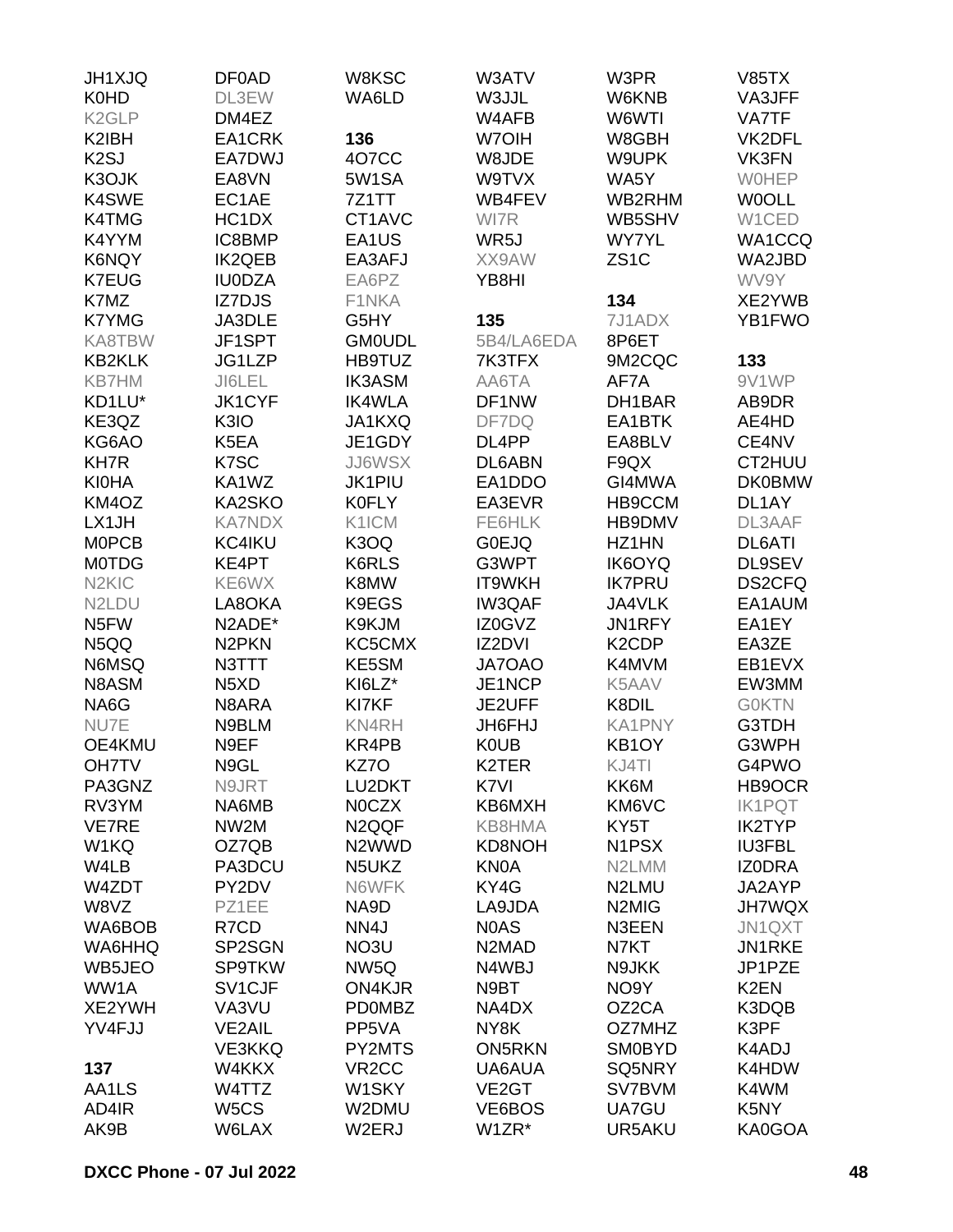| KC8YJJ             | K6VDP                           | AA5VC                         | VP8ON                          | KQ9H                | <b>HS3LSE</b>      |
|--------------------|---------------------------------|-------------------------------|--------------------------------|---------------------|--------------------|
| KD6IVL             | K7DD                            | AD6G                          | W <sub>2</sub> OX              | <b>KT0F</b>         | <b>IK7LJQ</b>      |
| KG5GE              | K7EMI                           | C6ARW                         | W2PWF                          | LA <sub>1</sub> HL  | <b>IS0FDW</b>      |
| KK6GK              | K7GLM                           | DL1GDS                        | W4TD                           | <b>MI0HWG</b>       | IZ8EEN             |
| KW1HF              | KA2LIM                          | DL2FQ                         | W4YDY                          | <b>NOEKM</b>        | JE6LDS             |
| KX8Z               | KA8ZOO                          | EA4AD                         | W5LRU                          | N1ITT               | <b>JE7KHL</b>      |
| LY3BS              | KB2TM                           | EA5DJH                        | W5PD                           | N6MI                | JO2LSV             |
|                    |                                 |                               |                                |                     |                    |
| M0XIG              | KC <sub>2</sub> OW              | EA7CZE                        | W5UFA                          | N7DYT               | K <sub>1</sub> CTT |
| M <sub>1</sub> BJR | KE9DZ                           | ES1ACS                        | <b>WA7DUH</b>                  | N9NCX               | K2DEU              |
| N <sub>1</sub> CHP | KG5QX                           | <b>GODTX</b>                  | WD1K                           | NA3F                | K3GEV              |
| N3PPH              | KK6WT                           | G0GLH                         | WF8I                           | NJ2DX               | K5AAD              |
| N5BCA              | KN4VL                           | G3ZHL                         | WU2M                           | NY4G                | K6BK               |
| N6WLF              | KV <sub>5</sub> Y               | <b>GM3TAL</b>                 | YB5BOY                         | <b>ON7BS</b>        | K8BHU              |
| N7IOD              | KX4A                            | HA5KFV                        | YS1MS                          | <b>ON7ER</b>        | K8HQ               |
| N8IK               | N <sub>2</sub> LVI              | <b>HB9KAS</b>                 |                                | OZ1LFI              | <b>KA1NRR</b>      |
| NE7I               | N <sub>2</sub> SAB              | HL9TB                         | 130                            | OZ7AEI              | KA1SAW             |
| <b>NJ4O</b>        | N4GD                            | IK5EEE                        | 2E1AYS                         | PY2LPM              | KA1UQU             |
| OZ1HHH             | N4TME                           | <b>IK6MIN</b>                 | 7N4GIB                         | R9CC                | KA9FAX             |
| TF3G               | N <sub>5</sub> D <sub>X</sub> T | <b>IW8EDA</b>                 | AA1IF                          | SP2BUW*             | KD1OG              |
| TG9EO              | N7LUB                           | <b>IZ7AUE</b>                 | AA2MU                          | SV1HEP              | KG0QE              |
| VK2KDP             | N8OGI                           | JA5CVG                        | AB4JI                          | SV <sub>1VN</sub>   | KG4GN              |
| W1SGC              | N9IA                            | <b>JG3KLF</b>                 | AD9I                           | SV <sub>2</sub> COL | KG6AQI             |
| W5KV*              | <b>NIOK</b>                     | <b>JN1SPR</b>                 | DK1EAW                         | VE1AYY              | <b>KG7YQ</b>       |
|                    |                                 |                               |                                |                     |                    |
| W5TX               | NJ8J                            | K <sub>2</sub> K <sub>V</sub> | DK3WL                          | VU2BQN              | KG8KO              |
| W6NWF              | OE1RGC                          | <b>K2OO</b>                   | DL4VBS                         | W0KE*               | KJ7TH              |
| W9BUJ              | OE3WAC                          | K3UG                          | DO <sub>2</sub> M <sub>S</sub> | W <sub>2</sub> RE   | KO4MA              |
| WB7I               | PP <sub>5</sub> ZB              | K4SWJ                         | EA3EMY                         | W6DAS               | KR4KM              |
| WF4W               | TR8JD                           | K4UJ                          | EA8JC                          | W6DOJ               | KV3U               |
|                    | VA <sub>2</sub> CZ              | K6DNW                         | <b>GOWSC</b>                   | W7TVC               | KZ5DX              |
| 132                | VE9CX                           | K8JHD                         | G4WGE                          | W7VP                | LA8RFA             |
| 4X1RE              | VU2NXM                          | K8WFL                         | HC8GR                          | W8ASA               | N <sub>1</sub> UZ  |
| AA6DY              | <b>W0GN</b>                     | K9JS                          | HM1AJ                          | <b>WB9RAS</b>       | N5KXS              |
| AB7FI              | W3XG                            | K9WK                          | JA1CPN                         | WN <sub>5</sub> G   | N8TUT              |
| AF6AV              | W4CWL                           | KB4LW                         | JA2OCU                         | <b>XE2SI</b>        | <b>NC2O</b>        |
| DG8HJ              | W4KK                            | <b>KB7JJG</b>                 | JA5CYH                         | XE3DX               | NC6K               |
| DL1MDX             | W5MZX                           | <b>KB8MUV</b>                 | JA5UFD                         | YS9HH               | PU5SVE             |
| <b>DS4AEN</b>      | W7KHZ                           | <b>KB9ABI</b>                 | <b>JR0QKR</b>                  |                     | UX5HY              |
| EA8RH              | W7WN                            | KG2AD                         | K <sub>1</sub> QF              | 129                 | VA3BXG             |
| F5LMI              | WA3IOU                          | KK6MF                         | K2LGS                          | AA4BD               | VE2LHP             |
| G3VXJ              | WA4ASJ                          | KP4EJ                         | K3UW                           | AA9FW               | <b>WORH</b>        |
|                    |                                 |                               |                                |                     | W1AF               |
| HR2DX              | WA9MTP                          | LU1CN                         | K6AGU                          | AB8RM               |                    |
| <b>IK2JYK</b>      | WB2ZKA                          | <b>MMOLEO</b>                 | K6DMZ                          | AC8AZ               | W2VU               |
| <b>IT9AJP</b>      | WB8BZK                          | N <sub>1</sub> CWR            | K8LH                           | DK2MC               | W4EJ               |
| JE1COB             | WD4PTJ                          | N4GJ*                         | K9CHP                          | DL1LRZ              | W4KTR              |
| JH1IXW             | WP4IWK                          | N8FDH                         | K9GC                           | DL6VL               | W5YCX              |
| JH1MTR             | WV2M                            | N8WNA                         | KA3VXL                         | DL7ACZ              | W7FS               |
| JH1XCV             | YL7X                            | N9RK                          | <b>KB0ADI</b>                  | EA5ASU              | W8GWS              |
| <b>JL3TEM</b>      | ZD8RH                           | NK7U                          | KB1ODO                         | EA5QB               | W8TOZ              |
| JR1UMO             | ZL2UN                           | NL7OH                         | <b>KB2ITO</b>                  | GI4FUE              | WA2GVI             |
| K3NB               | ZS4JAN                          | PA1PE                         | <b>KB5NME</b>                  | <b>HB9FSE</b>       | WB7BST             |
| K3NDM              |                                 | PY2EDY                        | KD3PC                          | HB9VAB              | WG4R               |
| K4OVV              | 131                             | RW3ATR                        | KD6X                           | HC2FG               | WG7X               |
| K6LLQ              | 5Z4DJ                           | SP3IK                         | KF8WQ                          | HI8K                | WH6AG              |
|                    |                                 |                               |                                |                     |                    |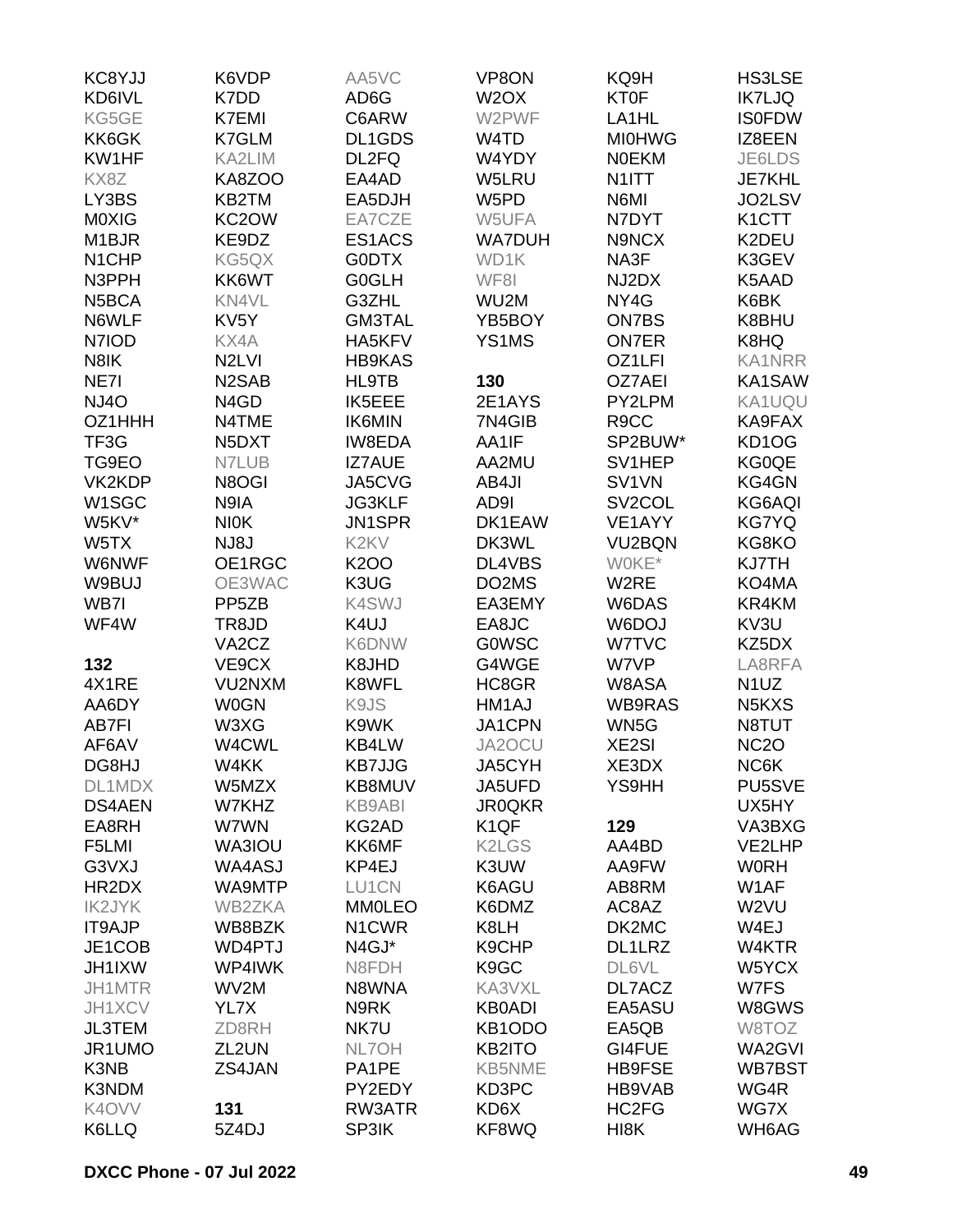| <b>WM0L</b>        | PY2YZ              | N9DFD              | KO4EA               | K4GRE                         | WA3ELQ             |
|--------------------|--------------------|--------------------|---------------------|-------------------------------|--------------------|
| WQ9N               | SP4OLL             | NH <sub>6</sub> YK | LA5SNA              | K <sub>5</sub> V <sub>R</sub> | WE9M               |
| WT0Y               | VK4TH              | NM <sub>1</sub> A  | LY2CX               | K6GYL                         | YB2ERL             |
| WU8A               | VY2MC              | NS5Z               | N1GMV               | KA5DFS                        | ZP5JEA             |
| WY0Q               | W4LVH              | NZ6N               | N3OGW               | KB6DKK                        |                    |
| XE1YQQ             | W4ONP              | PA9CC              | N8FE                | KB8UEY                        | 124                |
|                    |                    |                    |                     |                               | 9G1SD              |
|                    | W4VZH              | W1DAD              | N8JS                | KC5BFM                        |                    |
| 128                | <b>WB0QLU</b>      | W <sub>4</sub> DAI | NU3D                | KD3AI                         | A65HL              |
| A65BD              | WB5BLF             | W8TOW              | PA1CA               | KE <sub>2</sub> OI            | AA2DS              |
| AA7VL              | WB6KWL             | W9GI               | R9HBF               | KE6LPO                        | AB9SX              |
| AB5T               | WB7OJV             | WA8KOO             | SV <sub>1</sub> EQU | <b>KF7TLL</b>                 | AF7EL              |
| AB8OU              | WB8JHT             | WB4IBW             | VP <sub>5</sub> S   | KJ4DVR                        | <b>DD0VE</b>       |
| AJ9K               | WB9YPD             | WB4NGE             | W2FJY               | KK4DK                         | <b>DHOLAI</b>      |
| CP1JX              | WW9M               | WE4R               | W2LHS               | KQ6RJ                         | <b>DJ0DX</b>       |
| CT1HFS             | XE <sub>2</sub> O  | WR <sub>50</sub>   | W4ANT               | M0AZJ                         | EA5AR              |
| D44PM              |                    | YB1LZ              | W8MAC               | <b>MOOIC</b>                  | F6GXA              |
| EA7KS              | 127                | ZP5FAF             | WA6IEY              | N <sub>1</sub> DA             | <b>GORRM</b>       |
| EI4HQ              | 4Z5OZ              |                    | WH6DY               | N1IFM                         | HA5APK             |
| <b>GOLHB</b>       | 9A4OP              | 126                | YL <sub>2UI</sub>   | N <sub>2</sub> OEQ            | <b>HL1SRJ</b>      |
| <b>GOMUR</b>       | AC6DM              | AC4UB              |                     | N <sub>4</sub> MI             | <b>I1RUB</b>       |
| G4AXX              | CE3HD              | AC5TN              | 125                 | N5RKK                         | <b>IK2MLX</b>      |
| HC1HN              | CP5AK              | <b>DL3RDR</b>      | AA3KM               | N5RLJ                         | <b>IK7JPJ</b>      |
| HL4CYG             | DJ4LH              | DS5DYM             | AA4AK               | N9DD                          | IT9GUH             |
| IZ8FBS             | DL1EMO             | DU2BOQ             | AA9HQ               | N9YY                          | JA2XN              |
| JH4PBM             | DL1SVA             | EA3ARL             | AC2QH               | NA3A                          | <b>JG7STW</b>      |
| JL1FUQ             | DL2MGM             | EI/W5GN            | <b>AD7XI</b>        | NJ6A                          | JH1LMQ             |
| JL1HEO             | EA4IL              | <b>GOPAJ</b>       | AI4FR               | NN6C                          | JH6ZHV             |
|                    |                    |                    |                     |                               |                    |
| JR4BSY             | ER <sub>1</sub> VS | GI4FUM             | CT1BGE              | ON5SD                         | <b>JH7UCD</b>      |
| <b>K0VG</b>        | F5GSJ              | HB9ELF             | CT1EWA              | PT9ABZ                        | K1MNO              |
| K4JZ               | G3BRR              | HJ6SQQ             | CT7ABD              | PY5AB                         | K4GM               |
| K6JFT              | G4KKN              | <b>IK7QHF</b>      | DL2JIL              | <b>RC7LI</b>                  | K5TU               |
| <b>K7ULS</b>       | <b>ISOCTX</b>      | <b>IT9CAR</b>      | DL9YX               | RZ3ATG                        | KB0VP              |
| KA1YOP             | <b>JA5NON</b>      | IZ2ZTR             | DP1POL              | SQ5EXM                        | KD4U               |
| KA2AAM             | JF8VXP             | JA3AVO             | EA1DAX              | <b>SV0FI</b>                  | KF8GG              |
| KA3VVQ             | JH5QWF             | JA6JYM             | F5JYD               | SV1EEM                        | KG2EH              |
| KA9KHQ             | JY5MM              | <b>JH0QYS</b>      | F5MMF               | T32AZ                         | KI6RRD             |
| KD7HZO             | K0JUZ              | JH1BEX             | G6TUH               | TR8CJ                         | KK4OWZ             |
| <b>KL7AC</b>       | K7AH               | JH3DNC             | HC1IH               | <b>US0HZ</b>                  | KM6RC              |
| <b>KP4NRA</b>      | K8MSH              | JH8FIH             | HL1ZAI              | <b>V48M</b>                   | KO6EC              |
| KS1DX              | KA1FUE             | <b>K0MU</b>        | HL3ADI              | VE1WOW                        | KP3BE              |
| KZ9A               | <b>KA7UND</b>      | K4BYT              | HL5BHH              | VE2DX                         | <b>KY0K</b>        |
| <b>MM0RYP</b>      | KC5HCX             | K6IQY              | <b>HL5FRG</b>       | W2IK                          | <b>NOALC</b>       |
| <b>NORA</b>        | KC8ZMN             | K7AZG              | <b>IK0VWH</b>       | W2REA                         | <b>NOPUI</b>       |
| N <sub>4</sub> PN  | <b>KD0AV</b>       | K7TU               | <b>IK1JTQ</b>       | W3DEF                         | N <sub>1</sub> EZC |
| N4PVO              | KD0ZZ              | <b>K7WLX</b>       | <b>IU4LEC</b>       | W4GFY                         | N <sub>2EI</sub>   |
| N6DBF              | <b>KE7WUD</b>      | KA1QZP             | <b>IV3JDD</b>       | W4WRS                         | N <sub>2</sub> RRA |
| N7KDT              | KF8SY              | KA4AQM             | <b>IV3TES</b>       | W4YFT                         | N3AVT              |
| N8JRR              | KI4VB              | KC8LTL             | IZ6BYS              | W6JWK                         | N9QWV              |
| N8TEM              | KL3IH              | KD5EJG             | <b>JA2KGQ</b>       | W7WW                          | NS <sub>0</sub> D  |
|                    |                    |                    |                     |                               |                    |
| NN7F               | KM4NO              | KD5GD              | JA6WFM              | W8FR                          | PA2LS              |
| <b>NW7US</b>       | KQ3S               | KE6ARF             | <b>JR4LCJ</b>       | W9AAB                         | PA3DXA             |
| NY4PD              | N <sub>1</sub> MI  | KG4Y               | K <sub>2</sub> CQW  | W9FLH                         | PV8ML              |
| P <sub>29</sub> JA | N8ZA               | KJ4YF              | K4EZS               | WA2VQF                        | RM <sub>2</sub> D  |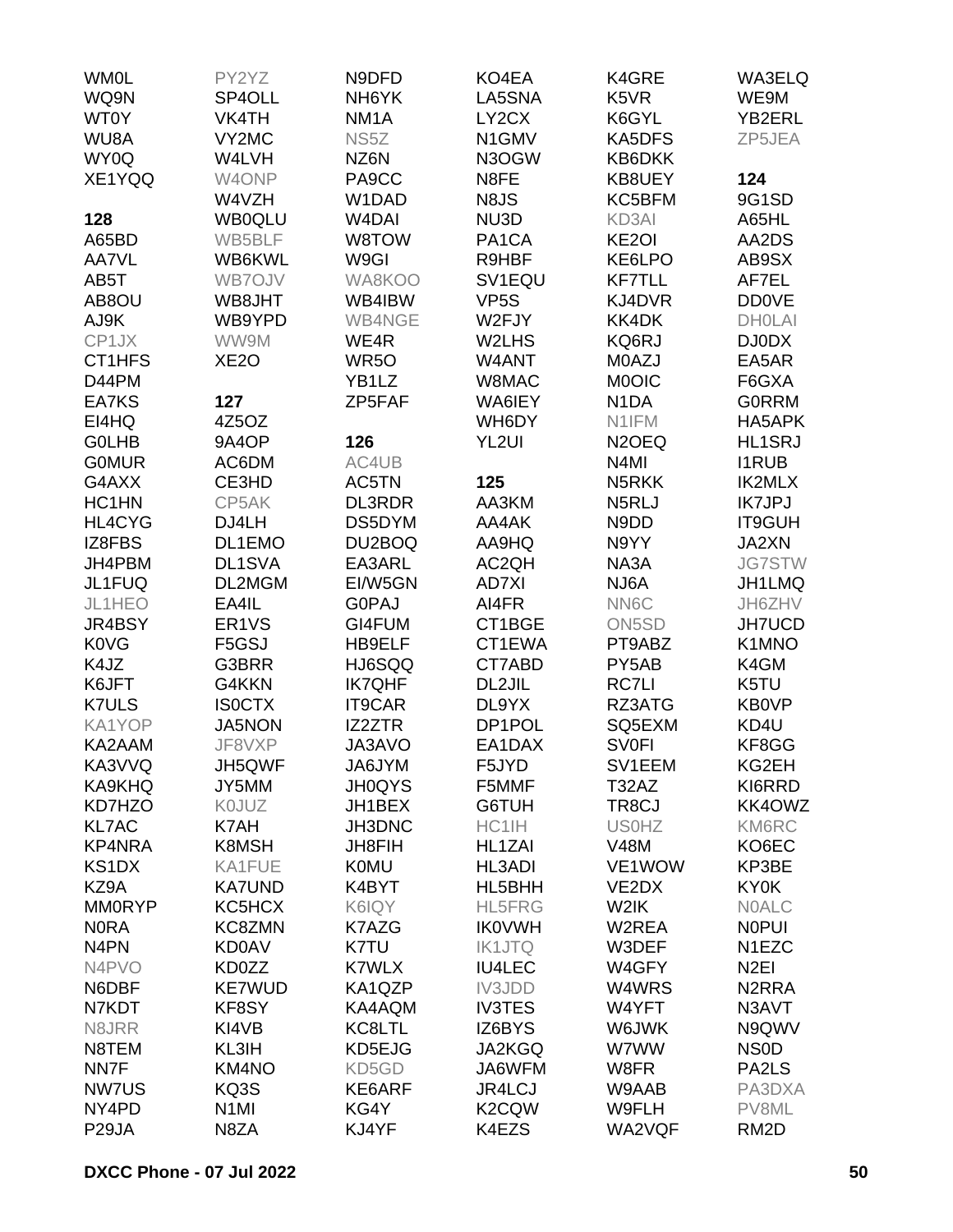| RW4NJ                         | KD4YDD            | <b>GOWFM</b>                  | XE <sub>1</sub> AJ | <b>NONM</b>                   | G3FNM         |
|-------------------------------|-------------------|-------------------------------|--------------------|-------------------------------|---------------|
| TI2YLL                        | KI4RKB            | HB9LEU                        | YE6YE              | N <sub>2</sub> Y <sub>G</sub> | GW3OCD        |
| UA1AFZ                        | KS4YX             | HL1IHU                        | YO3IMD             | N4SFH                         | HA1AC         |
| UN7BY                         | <b>NOHWY</b>      | HL5UOG                        |                    | N5PLJ                         | <b>HL5NAE</b> |
| VA2TY                         | N <sub>2</sub> YU | HS3ANP                        | 121                | N8DEZ                         | <b>IK2PQK</b> |
| VE1PEI                        | N <sub>3</sub> SO | I3PVB                         | AA4D               | N8HAM                         | IK4RSR        |
| <b>VE7PHF</b>                 | N5KLE             | <b>IK2WSC</b>                 | AA5UN              | N9IWL                         | <b>IK5PWG</b> |
| VK4KX                         | NT6K              | <b>IK3REL</b>                 | AA8KY              | NX3R                          | <b>IT9EES</b> |
| <b>WOUY</b>                   | NY3H              | IW4EQZ                        | CT1CBI             | S57PY                         | <b>IT9WCS</b> |
| W1ARY                         | OH6LRL            | IZ4MAO                        | <b>CU/CT1AHU</b>   | SP7PCZ                        | <b>IV3KAS</b> |
| W5OKE                         | PA7HV             | JJ1XNF                        | DA1RW              | SV8RMA                        | IZ1RFL        |
| W9IFW                         | R0AX              | JO1GRR                        | DL2DCX             | W2JAN                         | JA1CWD        |
| WA2ABN                        | R5ACQ             | K5WES                         | DL3VZL             | W3CQB                         | JA1ECU        |
| WB2YHK                        | R6CA              | K8TDJ                         | DL4MFL             | W4YP                          | JA1EDQ        |
| WB4BCE                        | R9UAG             | KA1PGU                        | DL5JH              | W5TCQ                         | JA2VIA        |
| WB4HXO                        | RA4HT             | KB3LTT                        | DO6HD              | W8TFI                         | <b>JA3KKE</b> |
|                               |                   |                               | <b>DS4FET</b>      | W8WDW                         |               |
| WM1O                          | RA6AR             | KB9VT                         |                    |                               | JA4DC         |
| YB <sub>2</sub> OBL           | RA9CY             | KC6ZBE                        | <b>DS5HVJ</b>      | W9ATU                         | JA6SUO        |
| YC2VVD                        | SM2JDU            | KD <sub>1</sub> OK            | DU9CO              | W9SWT                         | <b>JA8JCJ</b> |
|                               | VE3DBD            | <b>KEOLY</b>                  | EA3WX              | WB2DXB                        | JA8RAT        |
| 123                           | VE3FYN            | KG4QIV                        | G4NXL              | WB4VEJ                        | JA8RDW        |
| A65EE                         | VE6SO             | KG6MZS                        | GM4IKT             | <b>WB9AIS</b>                 | JE2TUW        |
| AE4AG                         | VK1JDX            | KK4BDE                        | <b>HA0GK</b>       | WB9CPQ                        | JG1AKM        |
| AF1E                          | VK2LAW            | KU4VX                         | HB9FPM             | WJ5K                          | JG3GYO        |
| <b>DJ0ACB</b>                 | <b>WOIZ</b>       | LA6EIA                        | IH9GPI             | WT8X                          | <b>JH1AWJ</b> |
| <b>DL1SWN</b>                 | W1IJ              | M1MST                         | <b>IK3BSM</b>      |                               | <b>JH3JUB</b> |
| DL3FD                         | W2VQ              | MM5PSL                        | <b>IW2EVH</b>      | 120                           | <b>JH9DNK</b> |
| EA3TA                         | W4MK              | <b>NOWE</b>                   | JA1IZ              | 2E0ATY                        | JI1BHD        |
| EA4TX                         | W4RTE             | N1TQ                          | JF2AIJ             | 4S7/ON4IPA                    | JI1BJB        |
| F5JUJ                         | W7CU              | N <sub>2</sub> T <sub>C</sub> | <b>JJ0AEB</b>      | 7L1XXM                        | JJ1BDX        |
| <b>HL4CBI</b>                 | W8VVG             | N3GPU                         | JL1BNE             | 7M3JPY                        | <b>JK2PXQ</b> |
| <b>HS1AFN</b>                 | W9CC              | N4SYJ                         | JN3VQM             | 7N4HQN                        | JK4UOQ        |
| IZ5CLJ                        | <b>WA7ZXD</b>     | N6CK                          | K3KD               | 9A2TT                         | JL1BFC        |
| IZ8FFZ                        | WB4BYQ            | N8KCL                         | K3NG               | AA4ZM                         | JM1ANA        |
| IZ8ODU                        | WC9E              | N8YQX                         | K3WYC              | AC9NJ                         | JN3MXT        |
| <b>JA3VUI</b>                 | WK8X              | NY <sub>0</sub> P             | K4MU               | AF7DX                         | <b>JP7IUS</b> |
| <b>JA7UGH</b>                 | WL7SJ             | OZ2U                          | K6DDJ              | AG <sub>2</sub> O             | <b>JR3HAL</b> |
| JF8LPB                        | YB1HKH            | PY2MTV                        | <b>K7TLP</b>       | DD2MON                        | <b>JS1XGS</b> |
| K <sub>1</sub> X <sub>S</sub> | ZD8PJ             | TA2AGO                        | K8XP               | DJ0A                          | JW/F8DVD      |
| K2DEB                         |                   | TC10SWAT                      | KA1LDS             | DK8IZ                         | <b>KOLAF</b>  |
| K3TXW                         | 122               | VE3SUB                        | KA1YTD             | <b>DL3ARS</b>                 | K1BDC         |
| K4KW                          | 7J1ABC            | VE4UT                         | KA3HZI             | DL3TYA                        | K2BA/4X       |
| K <sub>4</sub> OP             | AB4KH             | VE6AMM                        | KB1GW              | <b>DL5NUA</b>                 | K4LTE         |
| K4VVM                         | AB7ZU             | VK4LW                         | <b>KB7IGR</b>      | DL8PG                         | K6MDS         |
| K6OWL                         | BD4TS             | W1RZ                          | KB8BIP             | EA1DST                        | K8CJY         |
| KA6PBU                        | BV4FH             | W1XD                          | KC2GOW             | EA2BGD                        | <b>KB1UIF</b> |
| KA8HDE                        | CT8/K0RUI         | W4JTP                         | KG2HO              | EA2KP                         | KB4OLM        |
| KB4TLH                        | DL8TU             | W9YB                          | KG4TEI             | EA3AG                         | KC2YK         |
| <b>KB7DWJ</b>                 | EA5EFU            | WA6ES                         | KJ6NN              | EA4R                          | KC4WJV        |
| KC6MIE                        | EA7HG             | WA6RE                         | KM4CQG             | F8AAL                         | <b>KD7FN</b>  |
| KC8YG                         | F5TYY             | WB2BXO                        | LA2GH              | FB1UAW                        | KE3JS         |
| KC9EOQ                        | F5VKT             | WB9VGO                        | <b>MOCSD</b>       | <b>GOVYR</b>                  | KF5LBK        |
| KD2ARU                        | FY/N4QDX          | <b>WM0V</b>                   | <b>MOGHQ</b>       | G1HJW                         | KF5LOQ        |
|                               |                   |                               |                    |                               |               |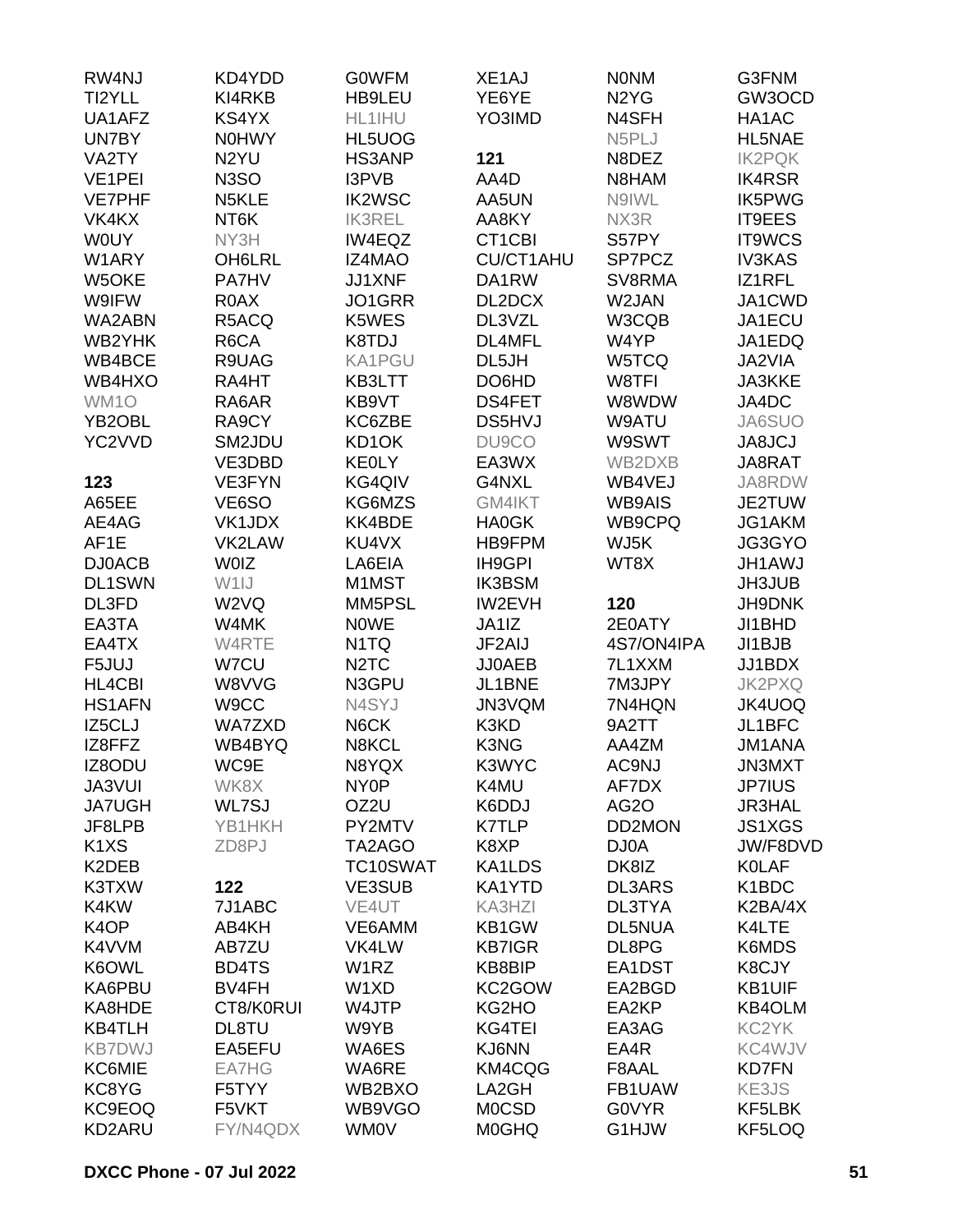| <b>KG7HFI</b>      | WL7K                           | JA6FF              | NF7D              | <b>GOCDR</b>       | NV7P                |
|--------------------|--------------------------------|--------------------|-------------------|--------------------|---------------------|
| KO4UE              | XE2TZP                         | JF3SAD             | OA4QV             | <b>GOTHY</b>       | OE1UHA              |
| KP4CSW             | XT2BX                          | JG3RXZ             | OE2CZN            | G3VSQ              | OZ <sub>1</sub> CJS |
| KP4EU              | YB8BYS                         | <b>JH0SPE</b>      | OE9HGV            | GM6VCV             | OZ5DM               |
| KR4NW              |                                | JH2AHZ             | PA2ALF            | HA2KNP             | PV8BR               |
| KV4DT              | 119                            | JH8BRN             | PR7DZ             | HB9HVG             | SV2HNC              |
| KY4J               | 6Y1X                           | JH8QBY             | PY2FSG            | HC1JQ              | SV4FFL              |
| KZ3F               | 7L1JHN                         | <b>JI1SAI</b>      | <b>S57F</b>       | HI8OMA             | TA1UT               |
| <b>MOCLH</b>       | AA3FI                          | <b>JI1STU</b>      | SQ8VS             | HK6MCX             | UT1WL               |
| M5ITE              | AA3MM                          | JJ1QJP             | VE3EP             | <b>I6YOT</b>       | V <sub>29</sub> NR  |
| N1DGC              | AA8FY                          | JM3UML             | VU2IT             | IC8GVV             | VA3VF               |
| N <sub>1</sub> TCH | <b>ACOCH</b>                   | JN1RQW             | <b>WORF</b>       | <b>IK7NHS</b>      | VE3MFB              |
| N <sub>2</sub> CLB | AC <sub>0</sub> J              | JO1TXS             | <b>WOTG</b>       | <b>ISOHMZ</b>      | VE6KDX              |
| N3FCP              | AC6BZ                          | JR1DOQ             | W1AVK             | <b>IU8DSP</b>      | <b>W0AZ</b>         |
| N5RLM              | AD6DC                          | JR3WIX             | W1DOC             | IZ2ELV             | W2MAT               |
| N7PP               | AD9K                           | K1HV               | W4/KL7GLL         | <b>IZ7QKA</b>      | W4DML               |
| N7WJ               |                                | K3BAK              |                   |                    | W4JRK               |
|                    | AE0U<br>AF4KA                  |                    | W <sub>4</sub> CC | IZ8KPT             |                     |
| NO <sub>0</sub> B  |                                | K3QD               | W4KD              | <b>JA0MGR</b>      | W4UEA               |
| OE2EJN             | AI7AJ                          | K4MA               | W6ZM              | JA1XMT             | W5RNF               |
| OE5SMU             | CT1EDX                         | K5HAB              | W8SS              | JA2AHF             | W9BK                |
| OK1FMX             | DF1CH                          | K5VGI              | WA3FRP            | JA5CH              | WA9KKM              |
| OK1ZSV             | DL2DVL                         | KA2NJF             | WA9SK             | JF1MQS             | WK4WK               |
| OZ1IWJ             | DL6SDO                         | KB1ZDZ             | <b>WD3LC</b>      | JF1TBK             | XE1HR               |
| PE1CZG             | DL9HAL                         | KB2AMH             | WI4NDS            | <b>JG3KMT</b>      | ZC4RF               |
| PH1UW              | DS3GLW                         | KC5ZKI             | <b>WWONP</b>      | JH1ERJ             | ZS6IL               |
| S57KW              | EA3FQV                         | KD2FSH             | WW1AW             | JK2XJE             |                     |
| SQ7JZO             | EA4DXP                         | KE3ZT              | XE2TH             | JL2AXU             | 117                 |
| UA9SPY             | EA4IF                          | KF8FB              | YB1FCC            | <b>JS1ERB</b>      | 9G1BL               |
| VA3NBM             | EA5WW                          | KI4LE              | YC5OH             | <b>KODIX</b>       | AA2MF               |
| VE1BES             | EA7FXS                         | KK4WW              | ZS2EC             | <b>K0HEO</b>       | AB1NS               |
| VE6LL              | ES2ABL                         | KP3EM              |                   | K1RLB              | <b>AD0TR</b>        |
| VE9KM              | G0YYY                          | KQ4BH              | 118               | K4AAS              | AD5HV               |
| W1ETB              | G4VJM                          | KW3F               | 7K2BWG            | K5RRT              | <b>BA1SN</b>        |
| W <sub>2</sub> PFA | GB4BPL                         | KY <sub>1</sub> Z  | AB4RL             | K6TT               | BV8AS               |
| W4RCJ              | <b>GM0SMT</b>                  | LU1DHM             | AB4SZ             | K9UK               | CT3EU               |
| W5MSR              | HB9VID                         | LU8XW              | AB4XQ             | KA9CAR             | CX2TQ               |
| W7GTF              | <b>I1VDM</b>                   | <b>MONGN</b>       | AD6CD             | <b>KB0FTD</b>      | DL1LL               |
| W7SLS              | I <sub>2</sub> CY <sub>B</sub> | <b>MORSC</b>       | AD6LV             | <b>KB2QIU</b>      | <b>DL7PI</b>        |
| W8JJ               | <b>IK2SFT</b>                  | M5LMY              | AD7SF             | <b>KB3TLB</b>      | DS2BSK              |
| W9BNO              | <b>IK2SVF</b>                  | MW2I               | AE5FB             | KC8MGC             | <b>DS3ACV</b>       |
| W9DZ               | <b>IT9CAA</b>                  | <b>NOMSB</b>       | CT3/CT1AHU        | KD2DXN             | EA7NL               |
| W9UUM              | <b>IW2NWS</b>                  | N <sub>2</sub> OCS | DF1SK             | KD5FX              | EL2BG               |
| <b>WAOPFC</b>      | <b>IZ0BNR</b>                  | N <sub>2</sub> SUB | DJ4QO             | KF5GTX             | F4DTO               |
| WA2JIM             | IZ2BHQ                         | N3RPI              | DL1BKK            | KK4ZT              | <b>GOJDC</b>        |
| WA6HXF             | IZ8AJQ                         | N <sub>4</sub> OVQ | DL1EHY            | KP3X               | <b>I4JUQ</b>        |
| <b>WA6NUC</b>      | <b>JA0DMP</b>                  | N4TOG              | EA1CJF            | KX4ZZ              | <b>IK2WZQ</b>       |
| WB2RCB             | JA1DKU                         | N4USB              | EA1VB             | LB5BG              | <b>IK6QGE</b>       |
| WB3HTK             | JA1VW                          | N4WE               | EA1YY             | N4YKZ              | <b>IK7WPG</b>       |
| WB9MVQ             | JA2EAB                         | N6PG               | EA2JE             | N <sub>5</sub> BLY | IV3CID              |
| WD4NSB             | JA2NXB                         | N7MGW              | EA4BAS            | N7FFL              | <b>IW0GPW</b>       |
| WD5DGD             | JA3DX                          | N8GFY              | EA4YK             | N7XGR              | <b>IW0GYC</b>       |
| WG8H               | JA3PYC                         | N8NYI              | EA5HT             | N9GUU              | <b>JA0AW</b>        |
| WJ1E               | JA4DNC                         | NC3V               | EL2AR             | NL7WA              | JA1HBU              |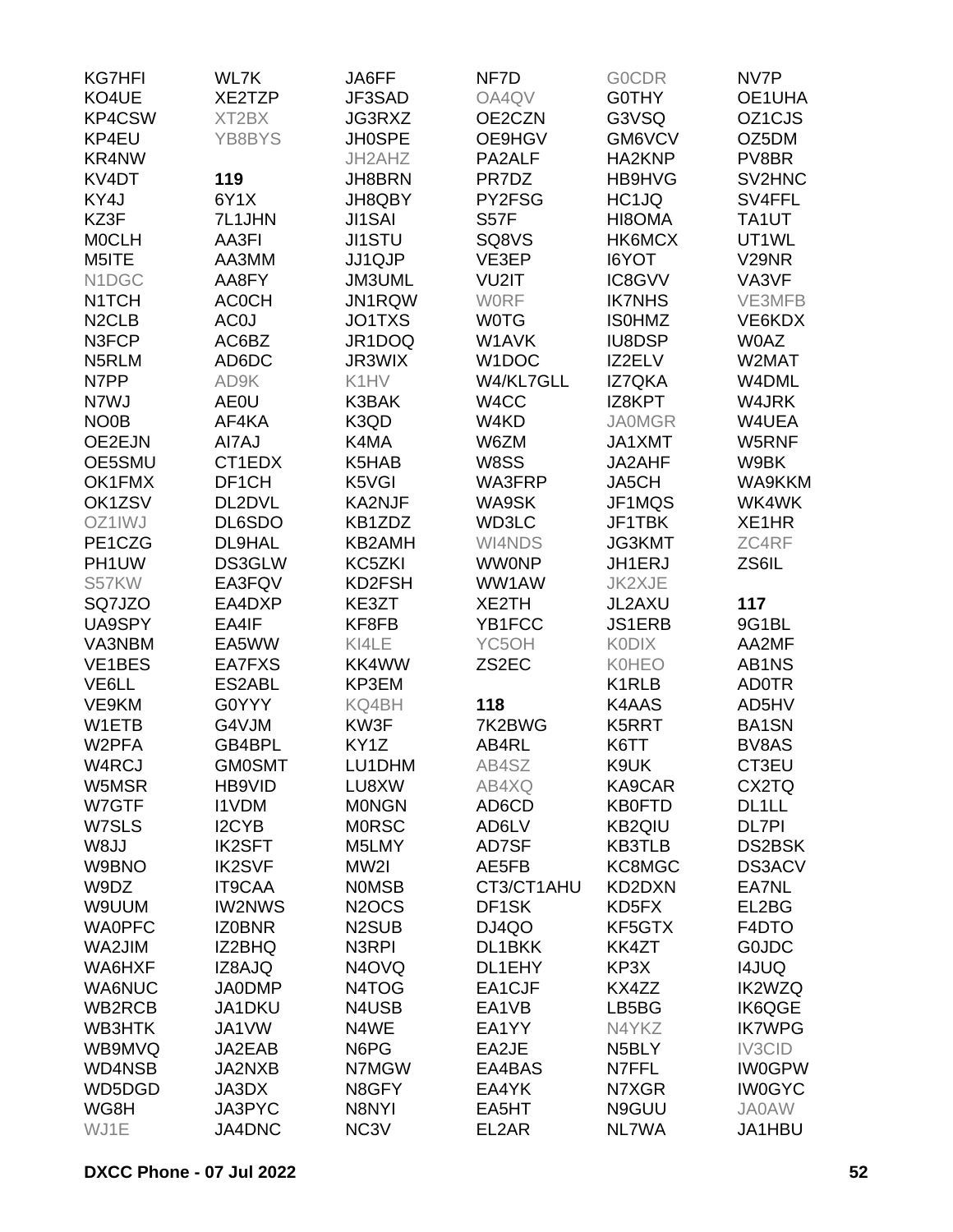| JA1IWP             | <b>PR7FN</b>        | <b>JA5IBP</b>                   | W4RJF             | JA1CKE             | W3JM                |
|--------------------|---------------------|---------------------------------|-------------------|--------------------|---------------------|
| JA3BCA             | PU2MTV              | JA9GFA                          | W5QLF             | JA2WBE             | W3ZX                |
| JA3CCX             | SM5AHK*             | JE3BFV                          | W8FIL             | JA7BCZ             | W4DSD               |
| <b>JA3KKZ</b>      | SP9RXP              | <b>JM7MFB</b>                   | <b>W9NNK</b>      | JF2RSF             | W6OJR               |
| JA4BBN             | SP9SOU              | JR1CAD                          | W9TBZ             | JF3LWJ             | W7LA                |
| JA9SW              | SU <sub>1</sub> CS  | <b>JR6RNS</b>                   | <b>WA0KHH</b>     | JG1IUF             | W7SE                |
| <b>JHOUUY</b>      | SV <sub>1</sub> KP  | K4DRV                           | WA3AYR            | JH6VLL             | W8HF                |
| JH2BTM             | TL8MS               | K5RRD                           | WA6CDO            | <b>JH7UUI</b>      | WA2LTH              |
| JH8LAI             | UA3LQK              | K8FY                            | WA9LAY            | <b>JL6IPK</b>      | WA3PMQ              |
|                    |                     |                                 |                   |                    |                     |
| JI4FMF             | VE9XA               | K8NLV                           | WB2ZQC            | JP3FJE             | WA4ETZ              |
| JI6OXK             | VS6CT/KP2           | K8TLC                           | <b>WD5FUN</b>     | K1DZS              | <b>WB0DHB</b>       |
| <b>JR0AEN</b>      | VU <sub>2</sub> DPD | <b>KB0WAK</b>                   | WD9T              | K4KEY              | WB2DHY              |
| JR1MRI             | <b>WOCBH</b>        | KB3FEI                          | YE <sub>2</sub> C | K5GZR              | WB2VAJ              |
| JR2HAE             | <b>WODV</b>         | <b>KB8HAC</b>                   | ZL1AAR            | K5MEI              | WB6JVP              |
| <b>K0HW</b>        | W4GBX               | KB9YGD                          | ZP6DN             | K8CQ*              | WB9RRU              |
| K <sub>1</sub> LR  | W4TMN               | KC8BE                           |                   | K8JI               | WJ6N                |
| K1PTF              | W5JG                | <b>KD0OK</b>                    | 115               | KB2QQZ             | WP4YG               |
| K2MFW              | W5RID               | KD3ANX                          | 4W6EB             | KB3GFC             | WT4N                |
| K3IU               | W6UV                | <b>KD8NKY</b>                   | 5N8LRG            | KB8KE              | WU3U                |
| K3MAW              | W7GEM               | KE4OHB                          | 7A2A              | <b>KB9LNQ</b>      | YC2BKJ              |
| K3TXT              | WA4B                | KE9TI                           | 7N4SQJ            | KC2VAE             | YC9MDX              |
| K4BMM              | WA4KSO              | KF3AR                           | 8P6CV             | KD2HRD             | ZP5MGR              |
| K4CX               | WA8NBP              | KG9CC                           | 9A3LYL            | KD4K               |                     |
| K4EBR              | <b>WB4EQS</b>       | KJ0I                            | A61DJ             | KD7EHB             | 114                 |
| K4FP               | WB4JC               | KJ6C                            | AA1KL             | KE4KK              | 9A3GN               |
|                    |                     |                                 |                   |                    |                     |
| K4SAC              | WP4OFO              | KR <sub>0</sub> O               | AB8M              | KG4YDM             | AB4TN               |
| K6RDK              | YV4AKK              | KX1W                            | AE4TX             | <b>KG7FDW</b>      | AG4C                |
| K7RB               | ZP5WYV              | LX1RY                           | AE7WC             | KM4C               | BV4KR               |
| K8RMC              |                     | <b>MOGDX</b>                    | AF6O              | <b>KM7N</b>        | CO <sub>2</sub> QU  |
| K9JU               | 116                 | N <sub>2</sub> L <sub>B</sub> J | AK5Y              | KO4GS              | CT2KAL              |
| KA1YQC             | 4X6ZI               | N <sub>5</sub> ZV               | BG7MVZ            | KQ5E               | DL <sub>1</sub> IAI |
| KA4BDW             | 7L2LIO              | N6MA                            | <b>DJ0MCL</b>     | LA3IW              | DL6NEX              |
| KA5OWI             | AB9QU               | N6ZWC                           | DK1PA             | <b>MOIFT</b>       | DO2FWW              |
| <b>KB2NNF</b>      | AK5X                | NF7T                            | DL2PR             | N <sub>1</sub> DF  | DS2GBP              |
| KC2KKX             | DF9SP               | NO8I                            | DL5AX             | N1GRG              | EA4CXQ              |
| KD2BXD             | DG2GG               | NR0Y                            | E20WXA            | N4RZP              | EA6AAB              |
| <b>KD4FNA</b>      | DH9DX               | <b>NSOM</b>                     | EA3FAJ            | N5LFE              | EI4EX               |
| KE1GV              | DK7GH               | OE1HNA                          | EA5X              | N6PSN              | F5JBE               |
| <b>KH0CE</b>       | DL1HWH              | PY2MN                           | EC8AFM            | N7MOY              | G4HIJ               |
| <b>KR7LD</b>       | DL8MG               | R7FR                            | F4EAT             | N8LRS              | HB9ZAG              |
| KV6D               | EA1GL               | SO <sub>9</sub> DO              | <b>GOHEU</b>      | N8VUQ              | HC1JOL              |
| LA2ARA             | EA3FYD              | TA1ED                           | G1WMJ             | NA5TT              | HC2FN               |
| LA3HKA             | EA7FDP              | TA2LG                           | G3VQO             | NB3R               | <b>HLOT</b>         |
| <b>MOPTZ</b>       | EI6CPB              | TJ1RA                           | G4DBW             | NR <sub>5N</sub>   | <b>I2HLY</b>        |
| M0ZLB              | F6OIE               | <b>V47NS</b>                    | HL3EPH            | NY3Z               | <b>I3MMB</b>        |
|                    |                     |                                 |                   |                    |                     |
| <b>MM0BSM</b>      | <b>HB9IRJ</b>       | VE4MAR                          | <b>IOISK</b>      | PY2HP              | <b>IN3AFT</b>       |
| N1TMG              | HL2KXT              | <b>VU2BMS</b>                   | <b>AIL81</b>      | R3AAA              | IW8EZV              |
| N <sub>2</sub> BNP | HL9HP               | <b>VU2DIG</b>                   | <b>IN3UFW</b>     | <b>SM0GDB</b>      | <b>IZ2CSX</b>       |
| N4BFR              | <b>IK7YZI</b>       | <b>WOALC</b>                    | <b>IT9FCC</b>     | SM2VHB             | IZ4AQL              |
| N <sub>5</sub> UV  | <b>IT9HLN</b>       | <b>WOLMU</b>                    | IZ1AWD            | VE3LPE             | JA1BYP              |
| N8HM               | <b>IU2CKS</b>       | W1JX                            | IZ3DBA            | VK4BRT             | JA1MOD              |
| N8ILU              | JA1RYC              | W3OVZ                           | IZ5SIH            | VO <sub>1</sub> AX | JA2AMP              |
| OH <sub>2</sub> MO | <b>JA3IWB</b>       | W4JL                            | <b>JA0ADY</b>     | W1LR               | JA3CXN              |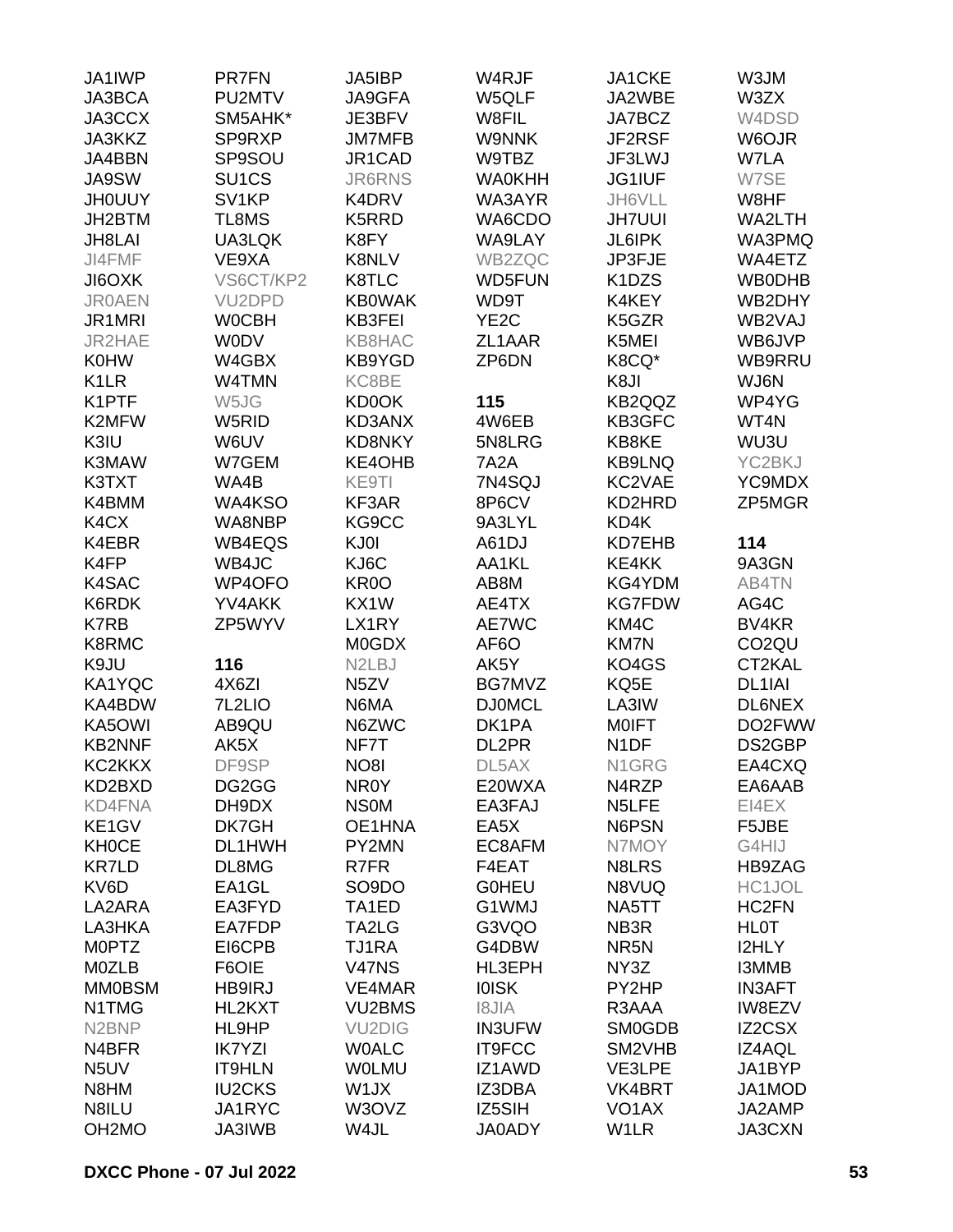| <b>JA4IHI</b>                 | <b>UF2F/1</b>     | K <sub>2</sub> GLW            | V73UX              | K4KZ               | XE1TRP            |
|-------------------------------|-------------------|-------------------------------|--------------------|--------------------|-------------------|
| JA6EMA                        | VA7EY             | K <sub>2</sub> KYH            | VE5BJM             | K5KRJ              | XE1YRP            |
| JF6PBP                        | <b>VE7TLK</b>     | K <sub>2</sub> Q <sub>Z</sub> | VU2SDU             | K6DS               | YB1DYB            |
| JH1BTR                        | <b>VU3RGB</b>     | K <sub>2</sub> SNJ            | <b>WOOMK</b>       | K7QA               | YB8QT             |
| JH3MKP                        | <b>W0GUY</b>      | K4AWI                         | W1MRH              | K8SEM              | YO3GD             |
| <b>JK6HDA</b>                 | W <sub>2</sub> GD | K4RMM                         | W <sub>2</sub> ODH | K9GR               | ZA <sub>1</sub> E |
| JR6VIX                        | <b>WA5ICA</b>     | K4WDX                         | W5AJD              | K9WJL              | ZA1TC             |
| <b>K0SQS</b>                  | WA9PWP            | K5DXR                         | W8VQT              | KA1BQP             |                   |
| K1DLM                         | WB8WKN            | K6KT                          | W9WOW              | KA1VLH             | 111               |
| K1GQV                         | WJ1R              | K8SDK                         | WB6FEK             | KA4UDX             | A75GT             |
| K <sub>2</sub> QQ             | WN1M              | <b>KC9TMI</b>                 | <b>WD4MTD</b>      | KA5HIM             | AA4NU             |
| K4NST*                        | XX9KA             | <b>KE7VSC</b>                 | WQ1P               | KB3VHC             | AD6ST             |
| K4TOJ                         | YB1JYL            | KE8TQ                         | YV6ACA             | KB3ZWR             | AD9AT             |
| K4WQ                          | YB8ROP            | KG5RXE                        | ZL4SA              | KB9BJT             | AE5ZE             |
| K6HP                          |                   | <b>KG7OH</b>                  | ZR6DX              | KD2FJQ             | AJ4DV             |
| K6HT                          | 113               | KJ6VO                         |                    | KD4TTP             | BA3CE             |
| K9ACX                         | 5W1GC             | KN4UG                         | 112                | KD4WG              | BA4WR             |
| KA1GEU                        | <b>701AA</b>      | KP2/K0BBC                     | 4Z5KZ              | KD5CKP*            | CE4MLN            |
| <b>KA7TDH</b>                 | AA2LQ             | KP4BJB                        | <b>5X1A</b>        | KE <sub>1</sub> R  | CT3IA             |
| KB2MQR                        | AA9UF             | KQ6DL                         | AG4CG              | KG4MDT             | DB8DT             |
| <b>KB7BLK</b>                 | AB1GF             | KR9E                          | AG5AA              | <b>KH0CG</b>       | DG2IAI            |
| KC6TOD                        | AB9YC             | KU4UK                         | AG9Y               | KJ5T               | DJ9BO             |
| KD8CAO                        | AC6YV             | LA6EDA                        | AK7H               | <b>MOCQS</b>       | DK1KBB            |
| KE5JD                         | AK4PE             | N <sub>1</sub> DO             | DJ8WK              | N <sub>2</sub> PEQ | DL2GAC            |
| KI4TSI                        | CM6VP             | N1IFW                         | EA1BLF             | N3RXW              | <b>DU1ELT</b>     |
| KK4RV                         | DJ1HN             | N1RM*                         | EA1NO              | N4KCC              |                   |
| KK6BY                         | DK4MO             | N <sub>1</sub> SLP            | EA3DUW             | N6TEZ              | EA5SS<br>EA7ANP   |
|                               |                   |                               |                    |                    |                   |
| KM4VI                         | DL1EID            | N <sub>2</sub> KOJ            | EA4DKS             | N7QS               | EA8DAO            |
| KO4VO                         | DL4KCC            | N <sub>2NF</sub>              | EA4HDC             | N8DAD              | EC1CTH            |
| <b>KY0R</b>                   | <b>DL4SEE</b>     | N3HBT                         | EA5CH              | N9MS               | F1MQJ             |
| LA1OGA                        | EA4EDI            | N3JKS                         | EA5WX              | N9ZOE              | G3PIA             |
| LU7LAQ                        | EA5CLL            | N3YHM                         | G4TGK              | NM <sub>1</sub> K  | <b>GW7EUL</b>     |
| <b>NOPG</b>                   | EA5GSV            | N3ZP                          | HB9DSP             | OK2FI              | <b>HB9FIL</b>     |
| <b>NOQE</b>                   | EA7GWG            | N4DE                          | HP1DGX             | PT2ZBS             | HB9HBZ            |
| N3FJP                         | EA8BGY            | N4OQP                         | I7JFQ              | PU5IKE             | HC1E              |
| N3HXQ                         | <b>GOFNS</b>      | N6BIS                         | <b>IK2VTX</b>      | PY2TWI             | <b>HL1SYB</b>     |
| N3YW                          | G6HKM             | N6QDO                         | <b>IK4DSP</b>      | RC <sub>9</sub> W  | <b>IK6EXM</b>     |
| N <sub>4</sub> ARO            | G7NOT             | N6TGM                         | <b>IK8UYR</b>      | SV1GRH             | <b>IK8AFN</b>     |
| N4JDB                         | <b>GM0VPG</b>     | N7BU                          | <b>IW3RSW</b>      | VE3DVG             | JA8IAF            |
| N <sub>5</sub> L <sub>S</sub> | <b>HA3AUI</b>     | N7QGZ                         | <b>IW8AWZ</b>      | W <sub>2</sub> CBK | <b>JH0BLI</b>     |
| N6ERD                         | HB9ESC            | N8WNB                         | JA1NEJ             | W <sub>4</sub> CIR | JH6BYV            |
| N6PM                          | HL5NDQ            | N8YSZ                         | <b>JA3FAY</b>      | W4DOG              | JI1BHO            |
| N9KBG                         | HP1IBF            | N9AVP                         | JA3UJR             | W4FP               | <b>JJ1HHJ</b>     |
| <b>NN5O</b>                   | <b>IOOSI</b>      | NE3I                          | JH4HYW             | W4VUO              | <b>JK2IXE</b>     |
| NX0Y                          | IZ1HGP            | NM <sub>1</sub> C             | JJ1QUV             | W5AJH              | <b>JM7SKE</b>     |
| OZ9F                          | IZ5BRW            | OD5NJ                         | <b>JL2RQH</b>      | W6HBK              | JS1CJD            |
| PA3GBK                        | <b>IZ7DMT</b>     | OH <sub>2</sub> GBI           | <b>K0SV</b>        | W9/XE1XOE          | <b>JW6EDA</b>     |
| PE2KP                         | J87CF             | OZ7OMR                        | K <sub>1</sub> GB  | WA2GMT             | <b>K0DI</b>       |
| PT7VK                         | JA2YIP            | PR7BCP                        | K1GFH              | WA2OCL             | K1AYZ             |
| PY2EMI                        | JE3RZT            | PT2AST                        | K <sub>1</sub> JIS | WA6QVM             | K1JHS             |
| PY3LBO                        | JH6DQS            | SL5ZYB                        | K <sub>1</sub> SLB | WB5M               | K1KIP             |
| SM6LJP                        | <b>JM3PIT</b>     | TC57A                         | K <sub>2</sub> SIX | WI2E               | K2YT              |
| SV5AZP                        | K2BBQ             | <b>UY7CW</b>                  | K3EYL              | WZ3AR              | K4OAR             |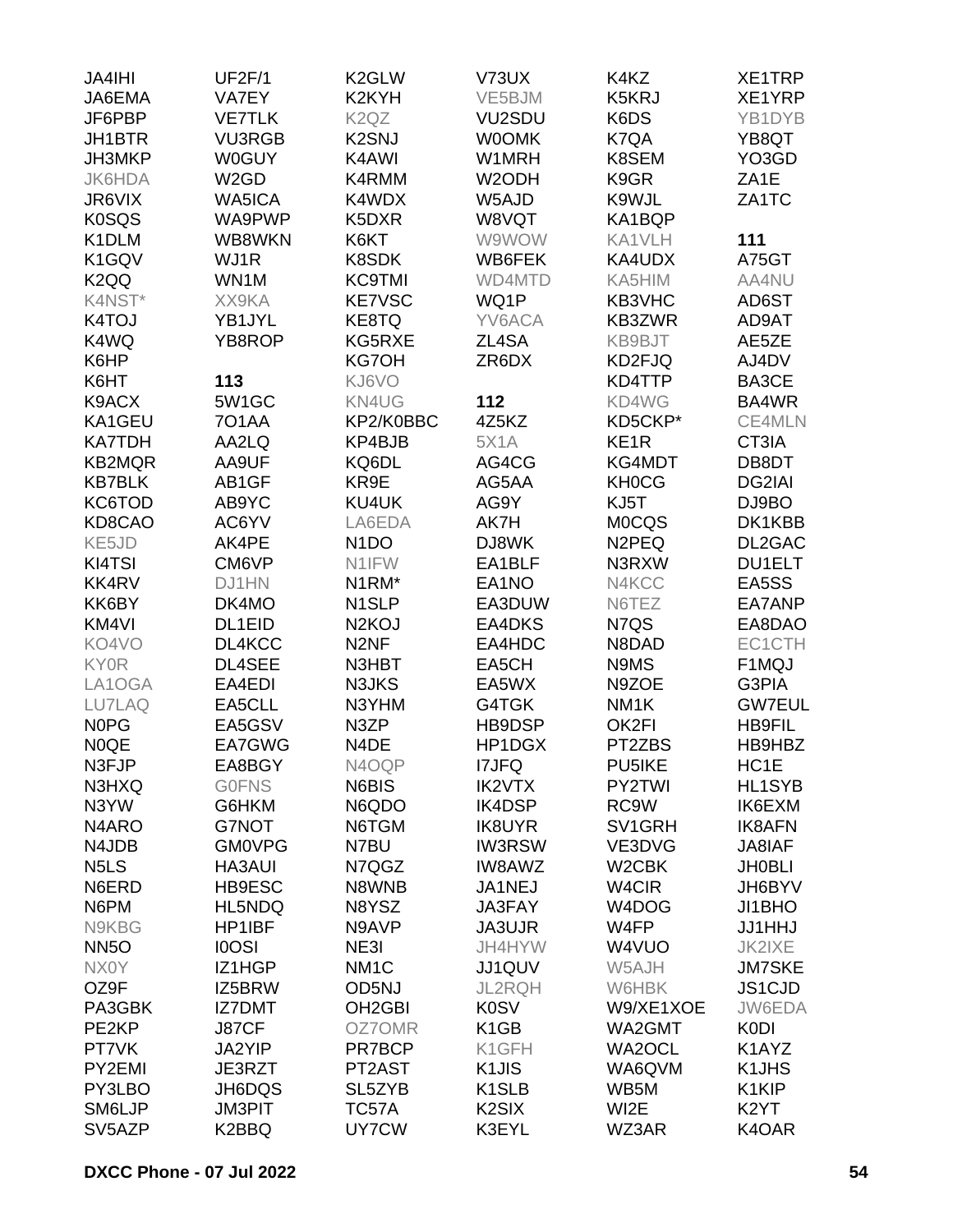| K4YT/DU            | <b>WOPPA</b>       | EA4APA                         | <b>JG5UNQ</b>                  | <b>NOELA</b>                   | WA1MQQ                         |
|--------------------|--------------------|--------------------------------|--------------------------------|--------------------------------|--------------------------------|
| K5IGB              | <b>WOVC</b>        | EA5ADT                         | JG6FNM                         | <b>NOIQS</b>                   | WA3FAM                         |
| K5LBU              | W <sub>2</sub> KJC | EA5AEI                         | <b>JJ8XCK</b>                  | <b>NOPCV</b>                   | WA4KNP                         |
| K5SEU              | W4ARK              | EA5GJW                         | <b>JK1AXR</b>                  | N <sub>1</sub> BV              | WA4USW                         |
| K8RGM              | W5DWA              | EA5GPX                         | JK2MDV                         | N1FDX                          | <b>WA7UHW</b>                  |
| <b>KA3SWR</b>      | W9LR               | EA5YJ                          | JL1TSU                         | N <sub>1</sub> YL              | WB8LKI                         |
| KA9GME             | W9UR               | EA5ZW                          | JM1MNW                         | N <sub>2</sub> CD <sub>D</sub> | WB8RUW                         |
| <b>KB0NHW</b>      | WA5BRF             | EA7CWV                         | JM1PJO                         | N <sub>2</sub> H <sub>O</sub>  | WD4OJF                         |
| KB2KBC             | <b>WA7WEZ</b>      | EA7HCZ                         | JQ1LNZ                         | N <sub>2</sub> RQ              | WD8G                           |
| KC1CNA             | WB1EPO             | EA8AEI                         | JR1DHD                         | N3WHQ                          | WM9I                           |
| <b>KC4FLB</b>      | WB2LOS             | EA8CAL                         | <b>JR2THL</b>                  | N4HUF                          | WT6G                           |
| <b>KC5UES</b>      | WB4JFA             | EW2NN                          | <b>JR3SST</b>                  | N4UMR                          | XE1MX                          |
| <b>KC6QHA</b>      | WB6MSE             | EX0A                           | JR8XEG                         | N4WYH                          | <b>YB8CIS</b>                  |
| <b>KD0CO</b>       | WC4J               | F4FTV                          | JT1CC                          | N4YTB                          | ZL2BMH                         |
| KD2ABK             | WD0GTY             | F5JSK                          | K1BIF                          | N5OND                          | ZP6SC                          |
| KD2NL              | WH6ASW             | <b>GOHKD</b>                   | K <sub>1</sub> C <sub>GZ</sub> | N5SOX                          | ZS3D                           |
| KE3RJ              | WU1E               | <b>GOLPX</b>                   | K2HVE                          | N6TPT                          |                                |
| KF5NYQ             | WV7V               | <b>GORDP</b>                   | K <sub>2</sub> TH              | N8LGP                          | 109                            |
| <b>KG0AV</b>       | ZB <sub>3</sub> D  | G0SFJ                          | K3QX                           | N9NGG                          | 8P6NW                          |
| KG8AI              |                    | G4AMT                          | K5BKT                          | N9XMU                          | 9M6DXX                         |
| KG8JF              | 110                | G4OJB                          | K6OWA                          | NH7FY                          | AA0GN                          |
| KH7U               | <b>9A9I</b>        | G4PHD                          | <b>K7PTC</b>                   | NM4D                           | AA1IZ                          |
| KJ6MW              | AA0DX              | G4ZVT                          | K9EFX                          | NR8U                           | AA3RR                          |
| KO6EF              | AA1CT              | <b>GMODBW</b>                  | KA0ZPP                         | NS4P                           | AB <sub>1</sub> DO             |
| KR4IM              | AA3CY              | <b>GM0FSV</b>                  | KA8TEY                         | <b>OH0BT</b>                   | AB3AW                          |
| M0OSA/M            | AA3RZ              | GM4JFS                         | KA9QLP                         | OH1FEB                         | AB4DF                          |
| <b>NOFFJ</b>       | AA5XU              | GM4VGR                         | KB1JJX                         | OZ3ANT                         | AB5BG                          |
| <b>NOMT</b>        | AC5Q               | HI3AA                          | <b>KC0BRA</b>                  | OZ7AKT                         | <b>AE0P</b>                    |
| <b>NORMJ</b>       | AD6BI              | <b>HLOBLA</b>                  | <b>KC0XU</b>                   | PA <sub>3</sub> J              | AE8K                           |
| N <sub>1</sub> IBQ | AJ5M               | HL1JV                          | KC6QBD                         | PU2WSQ                         | AF4OX                          |
| N <sub>2</sub> BJV | BV4VE              | <b>I3ZFC</b>                   | KC8AMH                         | RU4CW                          | AF6HC                          |
| N <sub>2</sub> LDE | CE2RLS             | <b>I5TTY</b>                   | KC8BJE                         | SV1IT                          | AF7WH                          |
| N3JSS              | <b>CE8NKR</b>      | <b>I8USE</b>                   | KC8LA                          | SV8AXZ                         | AG2AA                          |
| N3MDF              | CO <sub>2</sub> WL | <b>IK1PMO</b>                  | KC9YL                          | T <sub>5</sub> RR              | AL7X                           |
| N4EHT              | CT1EXP             | <b>IK1RGL</b>                  | <b>KC9YPR</b>                  | TL8JL                          | CO <sub>6</sub> C <sub>G</sub> |
| N7ITP              | CT7AHV             | <b>IK2FOE</b>                  | KD4BHH                         | VE3MMR                         | DH8DR                          |
| N8ABW              | DF5UN              | <b>IK4NYV</b>                  | KD7VK                          | VE7WJ                          | DK3TJ                          |
| N8UZE              |                    | <b>IK4PLC</b>                  | KD8QYE                         | <b>VE9ACL</b>                  | DL4OCL                         |
| N9ABC              | DH1TS<br>DH5AO     | <b>IK4PNE</b>                  | <b>KEOMF</b>                   | VE9FI                          | DL4TL                          |
|                    | DH8MW              |                                |                                |                                | DL4XH                          |
| NH <sub>6</sub> SJ |                    | <b>IK4SWZ</b>                  | KE <sub>2JO</sub>              | <b>VK4KRP</b>                  |                                |
| NJ2BB<br>NX4DP     | DH8WR              | <b>IN3GGD</b><br><b>ISOFKA</b> | KG7JO                          | VU <sub>2</sub> FOT<br>W1EEB   | DL6ZFG                         |
|                    | <b>DJ0FR</b>       |                                | KG8M*                          |                                | DS3GPT                         |
| OE1ZNC             | <b>DJ0MEQ</b>      | <b>JA0KGE</b>                  | KI4AAN                         | <b>W2/4X6KJ</b>                | <b>DS5ARL</b>                  |
| <b>OH3KAV</b>      | DK3BT              | JA1ESH                         | KJ5XX                          | W3NF                           | DS5YOV                         |
| ON3WM              | DL2YCD             | JA1HWF                         | KK4HC                          | W4CDR                          | EA1OB                          |
| PY2SF              | DL3FR              | JA1MOS                         | <b>KK4NJM</b>                  | W6KF                           | EA2AKP                         |
| RN3BC              | DL5XG              | JA1SWL                         | KK6DR                          | W6YZV                          | EA2AZ                          |
| SP9BGS             | DS3FGV             | JA3SSB                         | KM <sub>5</sub> P              | W7GAM                          | EA2CMW                         |
| SQ5RTI             | EA1FAB             | JA6EBA                         | KR4ZA                          | W7JPL                          | EA2CND                         |
| TG9RZ              | EA3AGL             | JE1BGL                         | KT <sub>5</sub> C              | W7PTT                          | EA2KQ                          |
| UR5WCW             | EA3AKA             | JE1PMQ                         | KW4MB                          | W7YES                          | EA4CAZ                         |
| VE2JRK             | EA3EYR             | <b>JE2KIQ</b>                  | <b>LU7FPI</b>                  | W9CYA                          | EA4RCU                         |
| VE6ADB             | EA3GJH             | JF3XHW                         | <b>MIOAIH</b>                  | W9EV                           | EA5GHW                         |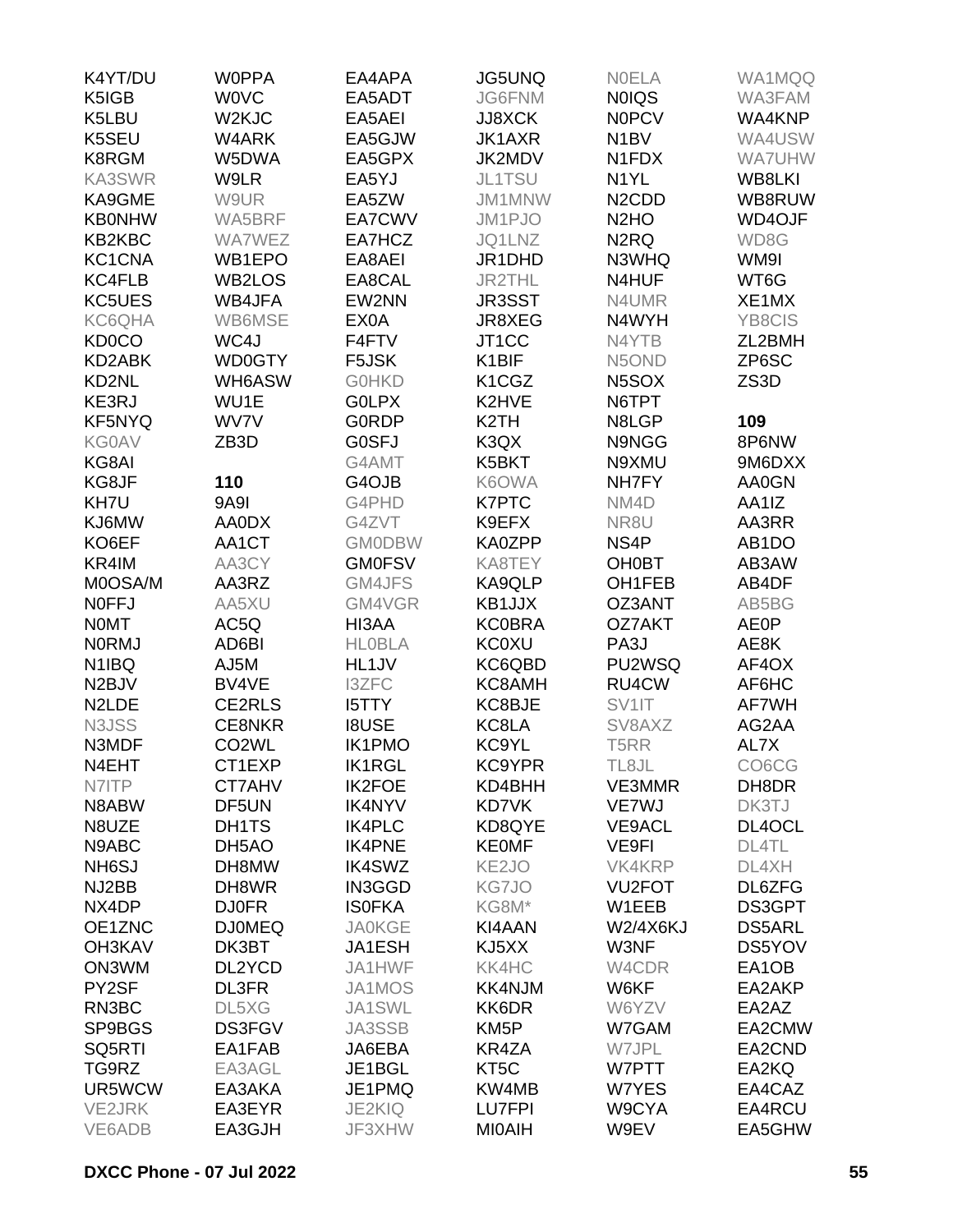| EA5GRE                        | K9IQ                           | N9ITY              | WV9C                             | HA2EQD        | <b>KK4IMJ</b>                  |
|-------------------------------|--------------------------------|--------------------|----------------------------------|---------------|--------------------------------|
| EA5IY                         | <b>KA1TNK</b>                  | N9SK               | WW8O                             | HS1GUW        | KK8X                           |
| EA5XC                         | <b>KA2DGV</b>                  | ND <sub>5</sub> G  | XE2YHR                           | HZ1EA         | KM4LMA                         |
| EA6HI                         | <b>KA7AKJ</b>                  | NF6L               | YB0DPZ                           | <b>I1RH</b>   | KR5J                           |
| <b>EA7FHR</b>                 | KB0OYA                         | NG <sub>1</sub> R  | YB3VO                            | 18/KO4SR      | <b>KS7S</b>                    |
| EA8BWW                        | <b>KB1RVT</b>                  | NH4/NH6YK          | YC8EMH                           | <b>IK4NQW</b> | KT4QU                          |
| F4BIT                         | KB2HTB                         | NIOF*              | YC8VYY                           | <b>IK7VKD</b> | KW <sub>4</sub> OV             |
| F6IRB                         | <b>KB2IQQ</b>                  | NN4II              | YL3GCQ                           | <b>ISOPFD</b> | LU3DFJ                         |
| G0ORO                         | <b>KB2JOI</b>                  | NQ7G               | YN1XC                            | IT9KHB        | LU6DC                          |
| <b>GOVXX</b>                  | KB2MFV                         | OA4AUF             | YV3DBK                           | IY4FGM        | LU9DC                          |
| G2FQR                         | KB3ED                          | OE9EMI             | ZB <sub>2</sub> EO               | <b>IZ7TLV</b> | LW5DPG                         |
| G4OBE                         | <b>KB7UV</b>                   | <b>OE9TBI</b>      | ZF <sub>2RV</sub>                | JA1AEO        | <b>MOWTF</b>                   |
| <b>GD0HWA</b>                 | KB8FPK                         | OK1JBL             | ZL1BJN                           | JA1PPJ        | <b>NOEYE</b>                   |
| GW4JBQ                        | <b>KB8JIY</b>                  | ON4MAD             | ZL2AJV                           | JA9LX         | <b>NOFY</b>                    |
| <b>HA0BD</b>                  | KC2QLA                         | <b>P49V</b>        |                                  | <b>JA9SOB</b> | <b>NONYG</b>                   |
| HB9HFM                        | KC3HXF                         | RV1AP              | 108                              | JF1KML        | N <sub>1</sub> AO              |
| <b>HLOAGD</b>                 | <b>KC4LIQ</b>                  | S59YY              | 6Y5CC                            | JH6FTJ        | N1UAP                          |
| <b>I6XMT</b>                  | KC9VYX                         | SP2NBA             | 7X5JF                            | JH8PNE        | N1VEN                          |
| I7DZG                         | KD4GAO                         | TC7G               | 8P9FF                            | JJ1EPD        | N <sub>2</sub> H <sub>ZS</sub> |
| <b>IK2WBJ</b>                 | KD6ST                          | <b>V51SG</b>       | 9A4RV                            | JM6BYV        | N3FFR                          |
| <b>IK4LDS</b>                 | KD8OB                          | VE1RNM             | AB2DX                            | JN3HBP        | N3MWQ                          |
| <b>IK6CRE</b>                 | KE3DK                          | VE <sub>5</sub> UO | AC2RE                            | <b>JN7IIR</b> | N4OPM                          |
| <b>IN3AUJ</b>                 | KE3TE                          | VE9FCP             | AE1C                             | <b>JR0IFT</b> | N5MIG                          |
| IZ2LVY                        | KE4JB                          | VK8JM              | AE2X                             | JR8ORC        | N7JCO                          |
| IZ5AXU                        | KE9VV                          | <b>WOEF</b>        | AL <sub>1</sub> G                | K1RKD         | N7LF                           |
|                               |                                |                    | BV <sub>2KI</sub>                |               |                                |
| <b>JA1KQI</b>                 | KG2MV                          | <b>WOJTC</b>       |                                  | K1XN          | N7LGI                          |
| JA1MVO                        | KG5W                           | W1AUT              | CO <sub>2</sub> IR               | K4DXT         | N7PYC                          |
| JA1RNH                        | KI4DT                          | W1JJC              | CO <sub>2</sub> V <sub>D</sub> D | K4ELI         | N8MCR                          |
| JA1UNT                        | <b>KK0DK</b>                   | W1TTU              | <b>DH0PAZ</b>                    | K4MMP         | N8MYB                          |
| JA2DJN                        | <b>KK7CK</b>                   | W4RVN              | DH9OK                            | K4MTS         | N8TFD                          |
| JA3GNU                        | <b>KK7X</b>                    | W4TOU              | DL1GST                           | <b>K4RWN</b>  | N9MDL                          |
| JF1EQA                        | KM8Q                           | W4WKN              | DL5XAW                           | K5FNS         | NK <sub>1</sub> H              |
| JF1SSM                        | <b>KN4NBJ</b>                  | W5AX               | <b>DS1AFU</b>                    | K5SLW         | NK4R                           |
| JF3PSQ                        | KP4ZZ                          | W5PE               | DX1A                             | K6DSW         | NR <sub>4</sub> C              |
| JH7GZF                        | KR4TC                          | W5TN               | EA3CVI                           | K6MCS         | OZ1BKY                         |
| JI5WDC                        | KS4CD                          | W6QEU              | EA4BZM                           | <b>K7CIE</b>  | OZ6TL                          |
| <b>JJ2TQO</b>                 | KS7T                           | W7SUR              | EA5AIK                           | K8MIA*        | PA3FLM                         |
| JJ3OOZ                        | LX <sub>2</sub> CL             | W8CXO              | EA5FKF                           | KA6EZP        | TA3G                           |
| <b>K0KVK</b>                  | LZ2WNW                         | W8TVT              | EA5MO                            | <b>KA8RBQ</b> | UL1JC                          |
| K <sub>1</sub> UT             | N <sub>1</sub> CC              | W9JGC              | EA5MQ                            | <b>KB0GQZ</b> | UR5FAV                         |
| K <sub>1</sub> WI             | N <sub>1</sub> SUZ             | W9VTC              | EA5RJ                            | <b>KB5GVR</b> | UR5MIW                         |
| K <sub>2</sub> OAK            | N <sub>2</sub> KL <sub>S</sub> | WA2CG              | EA5WV                            | KB8FAK        | VA7AM                          |
| K <sub>2</sub> RYI            | N <sub>2</sub> N <sub>VH</sub> | WA5SAJ             | EA5XO                            | KC4YCT        | <b>VE7EPO</b>                  |
| K3BVU                         | N3EGR*                         | WA6PFA             | EA7EBO                           | KC5BFL        | VK2PW                          |
| K4IS                          | N3EYB                          | <b>WB0TRA</b>      | EA8BMB                           | KC6UTC        | VU <sub>2</sub> XO             |
| <b>K4KCS</b>                  | N4HIM                          | WB4KZI             | EI8JK                            | <b>KC7KOQ</b> | VY2BIJ                         |
| K4SM                          | N4JHP                          | <b>WB4SRH</b>      | F4GCU                            | KC8WDT        | W1DRG                          |
| K <sub>5</sub> K <sub>B</sub> | N4KM                           | WE1M               | <b>G0TUV</b>                     | KE1KT         | W1IBS                          |
| K6CRC                         | N5JUQ                          | WI3L               | G3LIZ                            | <b>KE7CP</b>  | W1ZFG                          |
| K6GUK                         | N7ZUF                          | WI6Z               | G4CBZ                            | KG4HG         | W3CF                           |
| K6LE                          | N8NAV                          | <b>WK0DX</b>       | G4SZD                            | <b>KG4NNK</b> | W4BLO                          |
| <b>K6NOD</b>                  | N8VW                           | WM4N               | G4WIA                            | KG5CU         | W4EEV                          |
| K8BSG                         | N9IGM                          | WS3F               | GM4VBE                           | KG5JH         | W4KFF                          |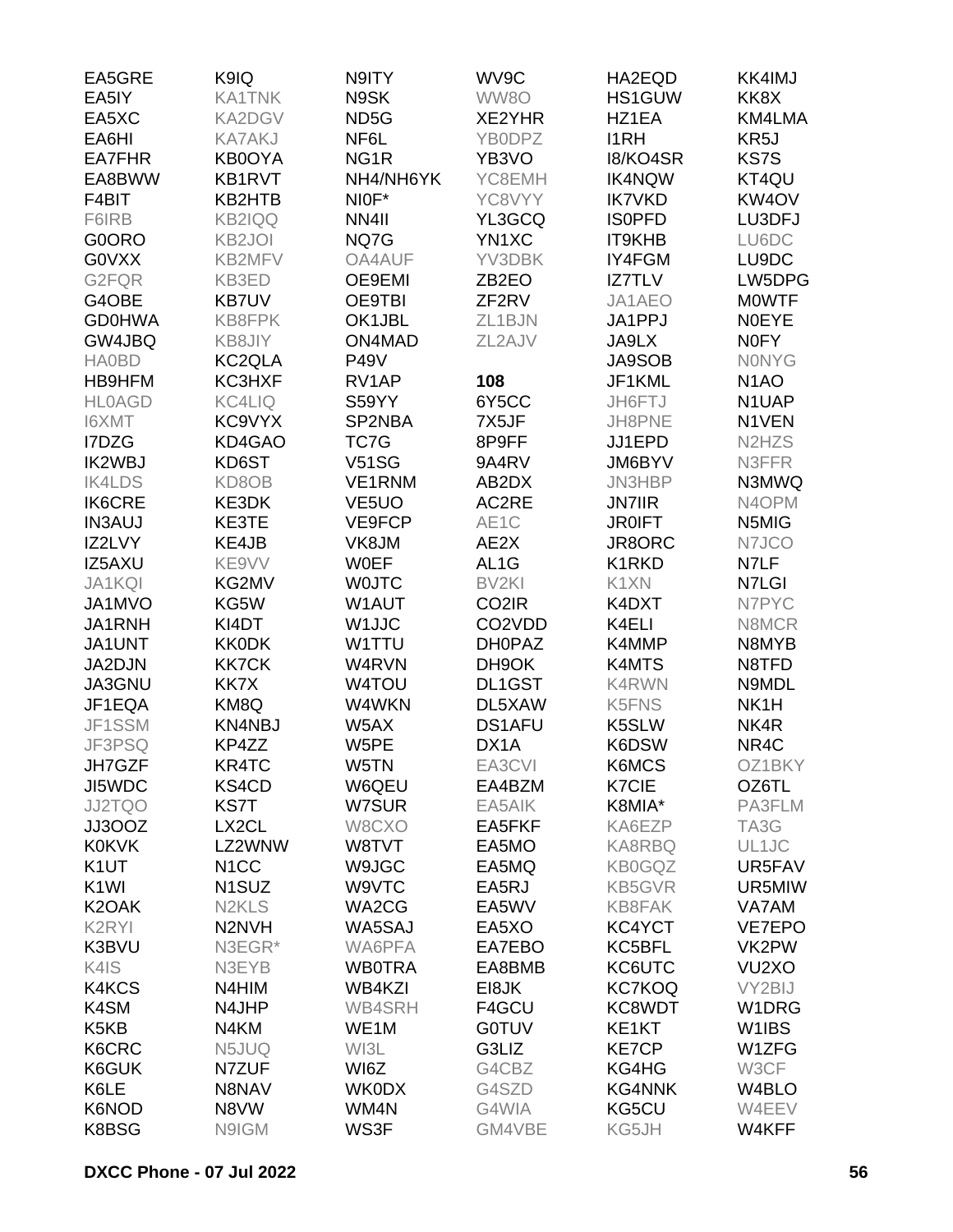| W <sub>4</sub> PHS | DL8JDX            | K <sub>5</sub> QJ  | N6UGJ             | WA9RAY             | G4XRL             |
|--------------------|-------------------|--------------------|-------------------|--------------------|-------------------|
| W4ZOO              | <b>DS0ZR</b>      | K5TWG              | N6YNI             | WA9WKK             | HG1S              |
| W6ERN              | DS1DAL            | K6DBW              | N8CEP             | WB6MJB             | HL4YD             |
| W6LEN              | DS4DTG            | K6RAD              | N <sub>9</sub> Cl | WB8HVG             | HZ1BO             |
| W8GOC              | DX1DX             | K7DF               | N9QGU             | WD8KLH             | <b>IK0QKN</b>     |
| W8MAO              | E21YDP            | <b>K7PAC</b>       | <b>NA6O</b>       | WR1B               | <b>IK5DEY</b>     |
| W8SWT              | EA1AGZ            | K7ZO               | NA9J              | WR3T               | IK6OGZ            |
|                    |                   |                    |                   |                    |                   |
| W9DTR              | EA1FF             | K8OPV              | NC <sub>1</sub> N | WT6W               | IT9GCW            |
| W9FHW              | EA2AAM            | K9RV               | NC7V              | WX4US              | <b>IW3IJP</b>     |
| W9USX              | EA2ABI            | K9ZOO              | NE <sub>1</sub> H | YB7BC              | <b>IZOCEZ</b>     |
| <b>WA7SCH</b>      | EA2AGZ            | KA3CXG             | NE <sub>2U</sub>  | YC1CWK             | IZ1JIZ            |
| WA9FDO             | EA2COL            | KA6D               | NO <sub>8</sub> U | ZK1MA              | J79XBI            |
| <b>WB0LSW</b>      | EA3AXZ            | KB4FB              | NP <sub>2KW</sub> | ZL4NR              | JA1DBG            |
| WB2NBJ             | EA3CR             | KB5UJY             | NT6S              | ZL4QS              | <b>JA2IHS</b>     |
| WB2PPN             | EA3DOR            | KC1CWF             | OM6BB             |                    | <b>JA7DAT</b>     |
| WB8NUT             | EA4EHO            | KC3DOF             | OY9A              | 106                | JE1TNL            |
| WD4OBP             | EA5BYL            | KC5BHF             | OZ2ABI            | 5B4AAL             | <b>JG7NDE</b>     |
| WK3F               | EA5GXE            | KC5YW              | OZ8ACE            | 8P6EX              | JH3PTC            |
| WN4DXL             | EA7LR             | KC6LPL             | PA3ALG            | 9A4VV              | <b>JJ0PJD</b>     |
| WP3GW              | F5TCN             | KD6HWD             | PY3ED             | AA4TZ              | <b>JK4HHG</b>     |
| WP4WS              | G0EXY             | KD7VJQ             | PY5PLL            | AA9UU              | JM2GYP            |
| WS <sub>1</sub> C  | <b>GOMBA</b>      | KE3LA              | SM3RRT            | AB0YW              | <b>JN7VUJ</b>     |
| WW2V               | <b>GOREE</b>      | <b>KE4BUS</b>      | SP3DQL            | AB4UX              | JP2HQQ            |
| <b>WX0K</b>        | G3GII             | KE4RGD             | SV1HKH            | AB9DD              | JR6GV             |
| WY5O               | G4VKK             | KE9UK              | V31T1             | <b>AC7MV</b>       | K1ECU             |
| XE1CCC             | IK2RJZ            | KF6LU              | <b>VA7LTX</b>     | BD4XYL             | K2ESE             |
| XE3LMV             | <b>IK2TDR</b>     | <b>KIOLF</b>       | VE2DC             | BV2AR              | K2TZY             |
| XE3VD              |                   |                    | VE3YXO            | BV8CM              | K3PR              |
|                    | <b>IK4HLQ</b>     | KI5HL              |                   |                    |                   |
| YB0KTT             | <b>IK6PMF</b>     | KI7AR              | VK4CT             | C91IW              | K3TCO             |
| <b>YB2LSR</b>      | IQ5MS             | KJ5JR              | <b>W0BIW</b>      | CO <sub>3</sub> ZD | K4CMC             |
| YC7BVY             | IT9WLK            | KK1KW              | W1GKE             | CP5BJ              | K4KRK             |
| ZC4IW              | IZ8FSH            | KK4BZ              | W1VE              | CP5EP              | K4MQM             |
| ZL2JON             | JA1EUT            | <b>KK7EL</b>       | W2ADS             | DG1KBY             | K5HDE             |
| ZL9HR              | JA1FRQ            | <b>KK7XS</b>       | W2AZK             | DH2EAS             | K5SAN             |
|                    | JA1GFI            | KM4IYW             | W <sub>2PI</sub>  | DH5LAE             | K5WU              |
| 107                | JA1KFP            | KM6ZF              | W3EHT             | DK8ZT              | K5WWG             |
| 7L2KOZ             | JA2FUP            | KN4CG              | W3PQB             | DL2KGW             | <b>K7MOE</b>      |
| 7N4BAI             | JA2GCB            | KO <sub>5</sub> M  | W4TBB             | DL7LZ              | K8NIW             |
| 9H5QB              | JA3BBG            | KO6WI              | W4YQ              | DL8HF              | K9AMP             |
| AA2QR*             | <b>JA7FKW</b>     | KU4PC              | W5ABC             | DS2DMA             | K <sub>9</sub> CQ |
| AA5H               | JA9EJG            | KV4QS              | W <sub>5</sub> LD | EA <sub>1</sub> CJ | K9MQ              |
| AB1GS              | JE1NGI            | KW8KW              | W5RKW             | EA1DLN             | K9RJO             |
| AF4NJ              | JE1UFF            | KX5RW              | W6GPM             | EA6TU              | <b>KA0ZIA</b>     |
| AK4D               | JF2VMN            | LA4NL              | W6IW              | EA7HDO             | KA3KIH            |
| AK4NC              | JH3FCL            | LU7EWT             | W6SDM             | EC3CYT             | KA3UIH            |
| CE3OP              | <b>JN1CAK</b>     | LU8FVS             | W6TN              | EI1DG              | KA5VZG            |
| CO8TW              | <b>JN6MIC</b>     | LX1KQ              | W8MRK             | EW8AX              | KA9GDW            |
| CT1EKF             | <b>K0ETD</b>      | <b>NOOKK</b>       | WA3TRE            | F4FRF              | KB1AWM            |
| CX8BE              | K0YM              | N <sub>1</sub> GKD | WA3UDH            | <b>GONVP</b>       | <b>KB1RGA</b>     |
| DF6BL              | K <sub>2</sub> TF | N1IUN              | WA4JPT            | <b>GOPXJ</b>       | KB5AI             |
|                    |                   |                    |                   |                    |                   |
| DK <sub>2</sub> CC | K3APM             | N4SOC              | WA4JS             | <b>GOUGO</b>       | KB5TZJ            |
| DK6AR              | K4BKM             | N4VDL              | WA4UYW            | <b>GOVOK</b>       | <b>KB7MJ</b>      |
| <b>DL5NCN</b>      | K4BSF             | N5KEA              | WA8RYD            | G3NAQ              | <b>KC0RD</b>      |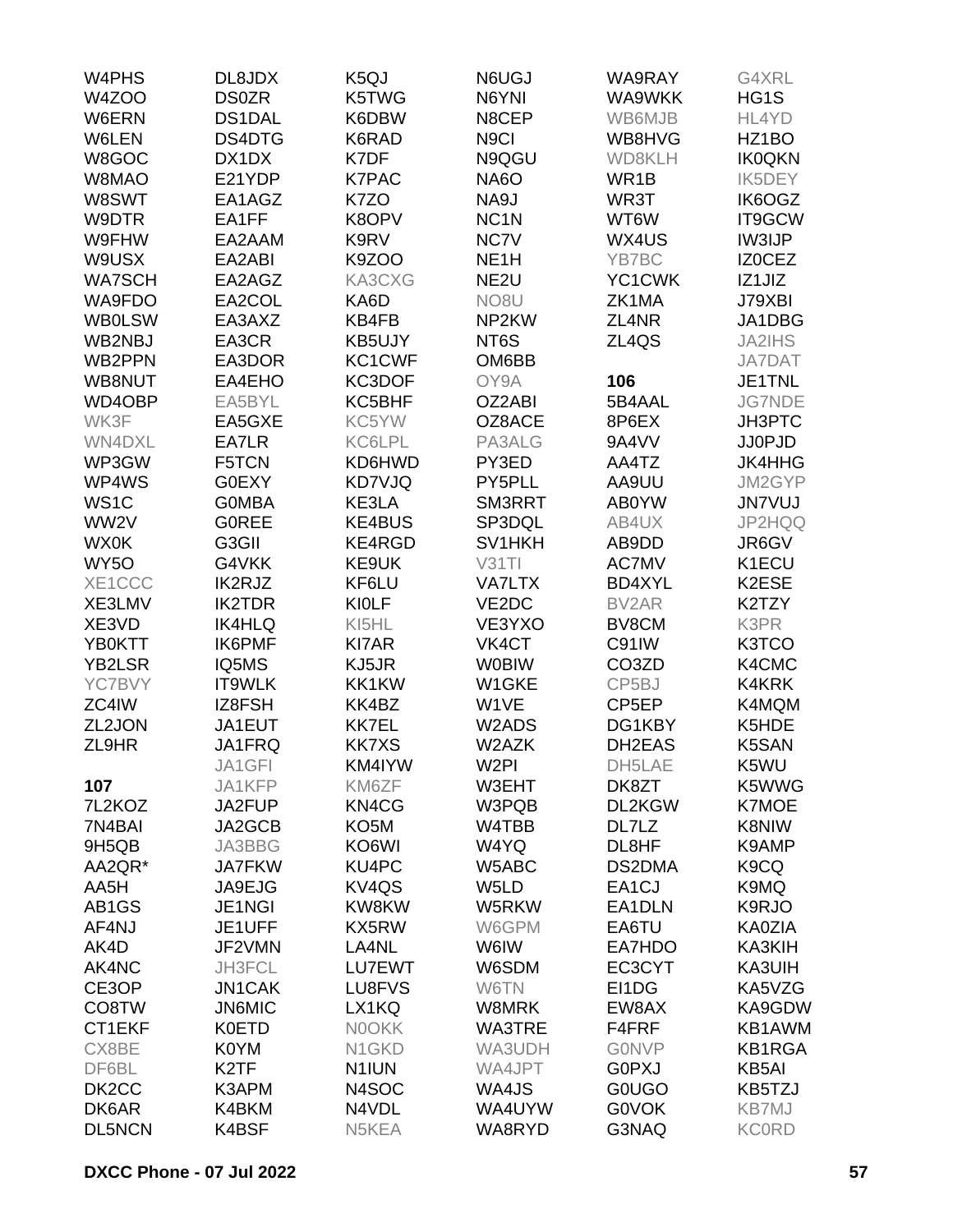| KC1ERO                         | PA3ENN                           | WB9VXG             | G4BZQ                         | <b>KB4PMX</b>      | NX <sub>0</sub> P   |
|--------------------------------|----------------------------------|--------------------|-------------------------------|--------------------|---------------------|
| KC3SN                          | PC <sub>5F</sub>                 | WD5BCF             | G4EIX                         | <b>KB6IGK</b>      | OA8DX               |
| KC6ZZJ                         | PH <sub>4U</sub>                 | WP3UX              | G8HEZ                         | <b>KB9BGV</b>      | OH <sub>5</sub> LAP |
| KC8IDF                         | PY5JA                            | WR3R               | GW8KBO                        | KC1WQ              | OK1PRU              |
| <b>KD0AR</b>                   | <b>ROCY</b>                      | YB0JVZ             | <b>HB9JNS</b>                 | KC2AZU             | OZ3SM               |
| KD4FNI                         | R2YAA                            | YB1TQL             | HC5VF                         | KC4MJC             | OZ4Z                |
| <b>KE8OO</b>                   | RW3AG                            | YC2JWB             | <b>HL4GKR</b>                 | KC4TVZ             | OZ5UFR              |
| KF2MM                          | <b>SMOPRB</b>                    | YC <sub>2</sub> OK | <b>IK0OZH</b>                 | KC4YAG             | PE <sub>1</sub> AJ  |
| KF7U                           | SP9BMH                           | YC3DIK             | <b>IK1DTO</b>                 | KC8KYV             | RA4FQ               |
| <b>KG7TV</b>                   | SV <sub>1</sub> G <sub>Z</sub> T | YY5JAW             | <b>IK1GKH</b>                 | KC9UM_USA          | RX9FR               |
| KJ4WNW                         | UA9SN                            | ZL <sub>1</sub> BP | <b>IK1VCI</b>                 | KD8HHG             | <b>S52OW</b>        |
| KK <sub>2</sub> G              | V73EX                            | ZS1OPB             | <b>IK2ULS</b>                 | KD8SPF             | S57RTH              |
| KK4BMV                         | V73JK                            | ZS <sub>1</sub> S  | <b>IW2DJN</b>                 | KE3TW              | SM7ZDC              |
| KM6HA                          | VA3EB                            |                    | <b>IZOPUE</b>                 | KE4IRZ             | SP3YM               |
| KM6ID                          | VE2OCH                           | 105                | <b>JA0MFD</b>                 | KE6BUH             | SV1FJN              |
| KN4FM                          | VE3XKZ                           | 3DA0DJ             | <b>JA1NJA</b>                 | <b>KE7EYN</b>      | SV <sub>2</sub> HOA |
| KN6MK                          | VP8CEH                           | 9A6DM              | JA2MWV                        | KE9O               | <b>UA0KAP</b>       |
| KQ4RB                          | VR2IG                            | 9V1WK              | JF1XMP                        | KF6BIV             | <b>V63ST</b>        |
| KQ6IU                          | <b>WOYV</b>                      | A71DX              | JI2DLF                        | <b>KF7WR</b>       | VA3KD               |
| <b>KR7R</b>                    | W1AGP                            | <b>AA0LV</b>       | JI2SMA                        | KG2KT              | VE3PM               |
| KS4CG                          | W1ODO                            | AB2DE              | <b>JI6HXI</b>                 | KI7XA              | VE3RXM              |
| KS9A                           | W2FMB                            | AB9A               | JK1MRJ                        | <b>KK4HS</b>       | <b>VE3TAQ</b>       |
| KW5HP                          | W2MLC                            | <b>AC0XY</b>       | JL3RDC                        | KK5JH              | VE4HAZ              |
| LX1TI                          | W3ASR                            | AC5EZ              | JM3OJR                        | <b>KLOWX</b>       | VK3NX               |
| LY2PAQ                         | W3YNX                            | AC5T               | JP1RKH                        | <b>KL7SB</b>       | VQ9HB               |
| LY3BA                          | W5FIT                            | <b>AC7HI</b>       | JR1CVR                        | KM6JD              | VX3100              |
| <b>M0BKV</b>                   | <b>W5IOO</b>                     | AD6KA              | JR1GPH                        | KO6QJ              | <b>W0BPP</b>        |
| <b>NOWAE</b>                   | W5KDE                            | AF5FB              | JR3OYH                        | KT8TD              | <b>WOCR</b>         |
| N <sub>2</sub> EZ <sub>S</sub> | W5MR                             | AF <sub>5</sub> J  | JR6LEM                        | KU4LW              | <b>WOLYQ</b>        |
| N2MBE                          | W5TOG                            | AF8P               | <b>K0HFK</b>                  | KX8F               | W0NZG               |
| N <sub>2</sub> TDT             |                                  |                    | K <sub>1</sub> H <sub>D</sub> | LA2XNA             | W2LCV               |
| N4IYX                          | W5WLB<br>W6KA                    | AG6AY              |                               | LW6EMI             |                     |
| N4OYJ                          |                                  | AI4YO              | K <sub>1</sub> IZ<br>K2IMH    |                    | W3DR                |
|                                | W6WM                             | AJ0E               |                               | <b>MORHS</b>       | W3WGW<br>W4RIK      |
| N4WRG                          | W7BIA                            | BV2FG              | K3YBJ                         | N <sub>1</sub> DEN |                     |
| N4WZ                           | W8EOG                            | BV2WA              | K4CNF                         | N <sub>2</sub> GDU | W4VM                |
| N <sub>5</sub> NN              | W8VLD                            | BV7GA              | K <sub>4</sub> Q <sub>R</sub> | N3TSV              | W5BY                |
| N5XED                          | W9EFG                            | C <sub>31</sub> JI | <b>K4SRB</b>                  | N4ECI              | W5GOW               |
| N <sub>5</sub> ZF              | W9HBF                            | DC1MAS             | K5DCR                         | N4LAK              | W5QCL               |
| N7IV                           | W9PDS                            | DF5DY              | K5NLX                         | N4PLM              | W5WZW               |
| N7JTS                          | WA1AC                            | DF5WV              | K5SVV                         | N4WJW              | W6CNC               |
| N7ZZC                          | <b>WA2BLO</b>                    | DG2GDU             | K6MMC                         | N4XXO              | W6JTB               |
| N9FXX                          | WA3WOM                           | DK4VC              | K6RLQ                         | N5SRY*             | W6TLM               |
| N9III                          | <b>WA4CIB</b>                    | DK6JG              | K8ZLO                         | N6WDK              | W6TXK               |
| N9UFO                          | WA6NKM                           | DK8PX              | K9AAN                         | N7GVR              | W7DXW               |
| NF <sub>1R</sub>               | WA6TPW                           | DL6LAT             | K9DEB                         | N7JAM              | W7NY                |
| NJ2X                           | <b>WA7YXY</b>                    | <b>DL7APT</b>      | K9MFT                         | N7LOA              | W8FCD               |
| NO <sub>5</sub> RM             | <b>WB2FKR</b>                    | <b>DL7CU</b>       | <b>KA1PDV</b>                 | N7TKQ              | W9CNF               |
| NR6Q                           | <b>WB3FYS</b>                    | DL7XT              | <b>KA1STU</b>                 | N8KAM              | W9IPR               |
| NX7F                           | WB4HXE                           | <b>DL9SCT</b>      | KA4NLC                        | N8LGE              | W9NY                |
| OH <sub>5</sub> TE             | WB4MM                            | EA2ASJ             | KA5IAU                        | N9OGC              | W9QL                |
| OK1XTB                         | WB4YBY                           | EI1CS              | KA9NFE                        | NA6W               | WA1PFC              |
| OK2ARD                         | WB5VIY                           | G3WFM              | KB2LHH                        | NJ6G               | WA2BJN              |
| ON7SD                          | WB5YQT                           | G3XCD              | KB4HGV                        | NR3MT              | WA3KYS              |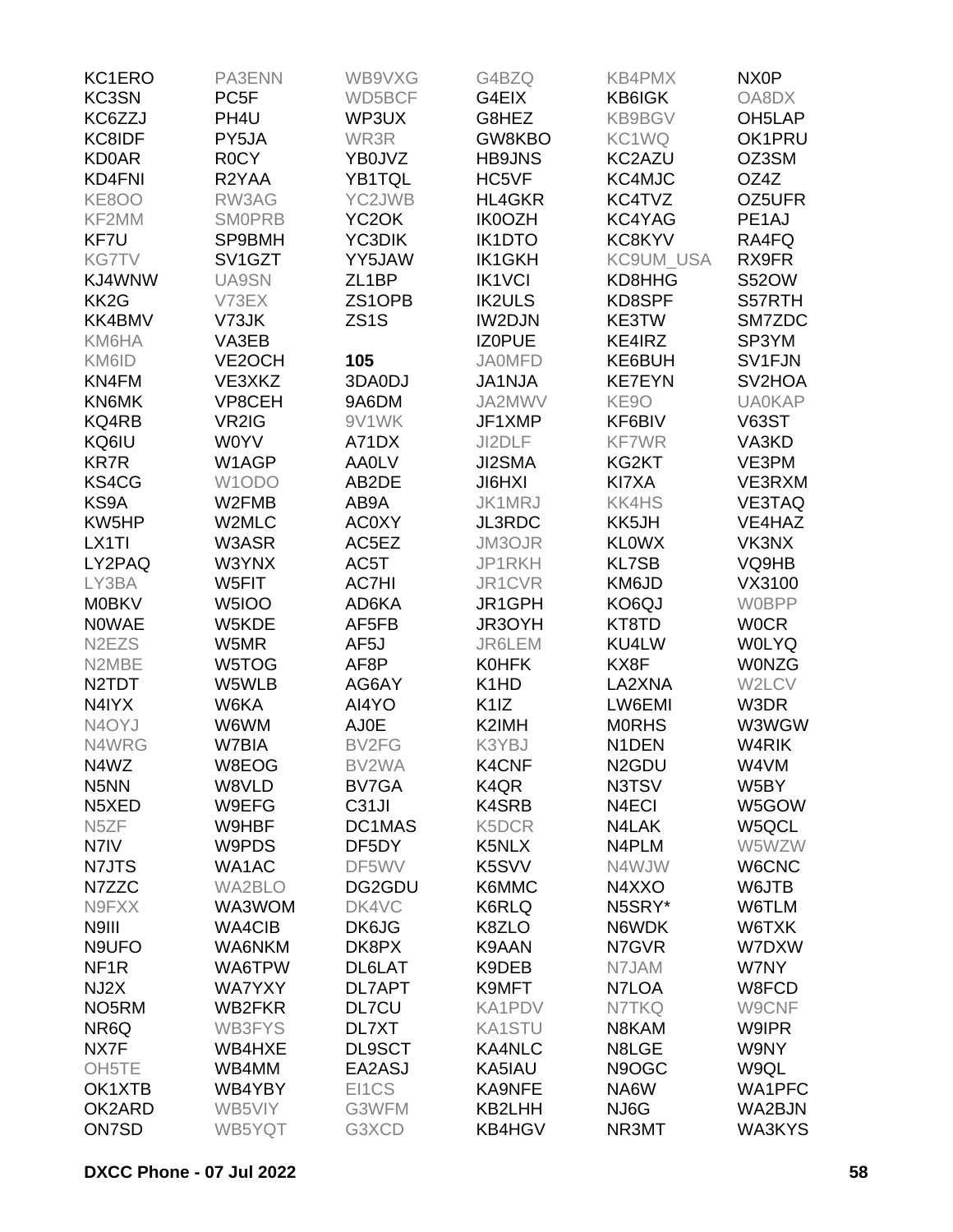| <b>WA4GIF</b> | ES1AG                         | K6BEW         | KX4MT                           | VA3DBT             | XE2MOO              |
|---------------|-------------------------------|---------------|---------------------------------|--------------------|---------------------|
| WA8FRE        | FB1OMN                        | K6DBS         | LA9HW                           | VA3ITA             | <b>XU7ACE</b>       |
| <b>WA8RLB</b> | FM <sub>1</sub> II            | K6KY          | <b>M0BOB</b>                    | VE2AWR             | YB3GXS              |
| <b>WBOMNP</b> | <b>GOKVP</b>                  | K6MCP         | M5ADL                           | <b>VE2IQB</b>      | YB8VM               |
| WB2DRV        | <b>G0TDV</b>                  | K6SUU         | <b>NOWCG</b>                    | VE3AJY             | YO <sub>5</sub> ODE |
| WB2JDF        | G8TMV                         | K6VR          | N <sub>1</sub> AH               | VE3DS              | ZK1HJ               |
| <b>WB4JFS</b> | <b>GWORTA</b>                 | <b>K7PAM</b>  | N <sub>2</sub> BX               | <b>VE3IKT</b>      | ZL4HU               |
| WB4RFZ/HC7    | GW3RKD                        | K7WV          | N <sub>2</sub> M <sub>G</sub> T | VE7HH              | ZS6ELI              |
| WC9T          | HA5BI                         | K8IHQ         | N2YQZ                           | VK4ZJB             |                     |
|               | HK1AHR                        |               | N3LBC                           |                    |                     |
| WD4BJW        |                               | K9BIZ         |                                 | VK5XB              | 103                 |
| WD8MKC        | <b>HLOAPQ</b>                 | K9OGI         | N3PUY                           | VP8DIZ             | 4Z5NB               |
| WJ01          | HL1KIS                        | K9YX          | N4ABC                           | VR2PW              | 6K0VM               |
| WP4SK         | HL5BPF                        | <b>KA0CT</b>  | N4QAI                           | VU2KWJ             | 6K2EJJ              |
| WQ7V          | <b>HS0ZBJ</b>                 | <b>KA1SJL</b> | N4THE                           | W1DEE              | 6W1SU               |
| WY8Y          | <b>IOWFQ</b>                  | KA1UAL        | N4VIY                           | W2EBM              | 7N2OKM              |
| YB1YG         | <b>IK2YWO</b>                 | KA5VWD        | N4VXH                           | W <sub>2</sub> GHD | 8P6AZ               |
| YB6HJE        | <b>IK4RSD</b>                 | <b>KA9TIB</b> | N4XEN                           | W3GHU              | 9X5PB               |
| YB9BEC        | <b>IK8VSH</b>                 | <b>KB0YC</b>  | N <sub>5</sub> K <sub>XI</sub>  | W3MNE              | AA3JH               |
| YC0OST        | IT9ESZ                        | KB1VWQ        | N5NHY                           | W4BCG              | AA3RC               |
| ZF2ME         | <b>IU0GCB</b>                 | KB3BHO        | N5YDC                           | W <sub>4</sub> CD  | AA4CS               |
| ZL2BNI        | <b>IV3BVK</b>                 | KB5LIY        | N6GIL                           | W4KYA              | AA6ZP               |
|               | IZ0VQU                        | KB8VIC        | N7RRR                           | W4LW               | AB2IO               |
| 104           | IZ2TBP                        | KB8WNL        | N7RXL                           | W4TIJ              | AB2JT               |
| 3B8GF         | IZ4YDF                        | KB8ZGL        | N7TEW                           | W4TTX              | AB4HR               |
| 4Z5JQ         | IZ6ASI                        | KC2LM         | N7VVJ                           | W4VAS              | AB5PO               |
| 5B4AJG        | <b>J39CO</b>                  | KC2PDO        | N8MOK                           | W5RAW              | AB8AA               |
| 9V1RN         | JA1ALK                        | KC5GB         | N8XKZ                           | W5SAT              | AC0GQ               |
| AA0CZ         | JA1BF                         | KC6OJU        | N9CD                            | W5SLO              | AC5BJ               |
| AA1BL         | JA4TDF                        | KC6PJA        | N9EYA                           | W6KY*              | AC5SU               |
| AA2FO         | JE2DOD                        | KC9RV         | N9GHM                           | W6VI               | AC7GL               |
| AA3VV         | JF3MYU                        | <b>KD0RC</b>  | N9JCV                           | W6ZES              | AC8TN               |
| AA4UJ         | JG6BBV                        | KD1CT         | N9JLD                           | W8REG              | AC9EF               |
| AB5DY         | <b>JG6NHB</b>                 | KD4LYS        | N9YK                            | W9WDW              | AE2AA               |
|               |                               | KD4PH         | NN4BJ                           | WA2EXZ             | AI0Q                |
| AB5RG         | <b>JH1REP</b>                 |               |                                 | <b>WA4RLN</b>      |                     |
| AB7SL         | JH8YCT                        | KD8SZZ        | NP3B                            |                    | AK4QA               |
| AB8ND         | <b>JI3LCH</b>                 | KE5ZW         | NX0X                            | WA4V               | AK6C                |
| AB9DU         | JJ4CJW                        | KE6FCT        | NY7N                            | <b>WB0TDW</b>      | AL7JR               |
| AC4SB         | JM8BPM                        | KF4YOW        | OZ1JMO                          | WB1CNX             | BV5CM               |
| AD4PU         | JO1OEL                        | KF5WFL        | OZ3ABE                          | WB2FHI             | C <sub>21</sub> TT  |
| AE4TE         | <b>JQ2HJR</b>                 | KF6DBW        | <b>PHOAW</b>                    | WB2VBR             | C6AFQ               |
| AE6XC         | <b>JR3JNU</b>                 | <b>KF7PV</b>  | PR7FMT                          | WB4OEE             | CE2SQE              |
| AG2A          | K1NFE                         | KG6GNC        | PY2TDX                          | WB4RHQ             | <b>CS7AGN</b>       |
| AG6OX         | K1UKX                         | KI4SP         | <b>SA7AUH</b>                   | WB5PPH             | CT1EPV              |
| AI9Q          | K <sub>2</sub> DL             | KI6OY         | SM4FYX                          | WB7Q               | DA2FW               |
| CE2PPA        | K <sub>2</sub> F <sub>X</sub> | KJ5IX         | SP2JMB                          | WB9SMX             | DF1PAW              |
| DF1RK         | K2YYY                         | KJ6HC         | SP5JP                           | <b>WD5HLF</b>      | DJ5DC               |
| DJ1PE         | K4AFE                         | KK5BW         | T5TC                            | WD9EQU             | DJ7LH               |
| DJ8BN         | K4AWT                         | KQ3H          | T88HZ                           | WE6DX              | DK4VY               |
| DK9VA         | K4BAX                         | KR4KX         | UB1ADP                          | WM2E               | DK8QY               |
| <b>DL3FCG</b> | K4BKX                         | KS4X          | UJ8JLN                          | WM4W               | DL2IAI              |
| EA4GJT        | K4HJH                         | KS8W          | <b>UL7FCN</b>                   | WN1N               | <b>DL6MCV</b>       |
| EA5/DH7AAS    | K4LHH/HP1                     | KT4BW         | UN8GEQ                          | WN6DX              | DO7JLF              |
| EA9IB         | K4RSA                         | KU4MA         | VA3ATB                          | WR1L               | DS2CFV              |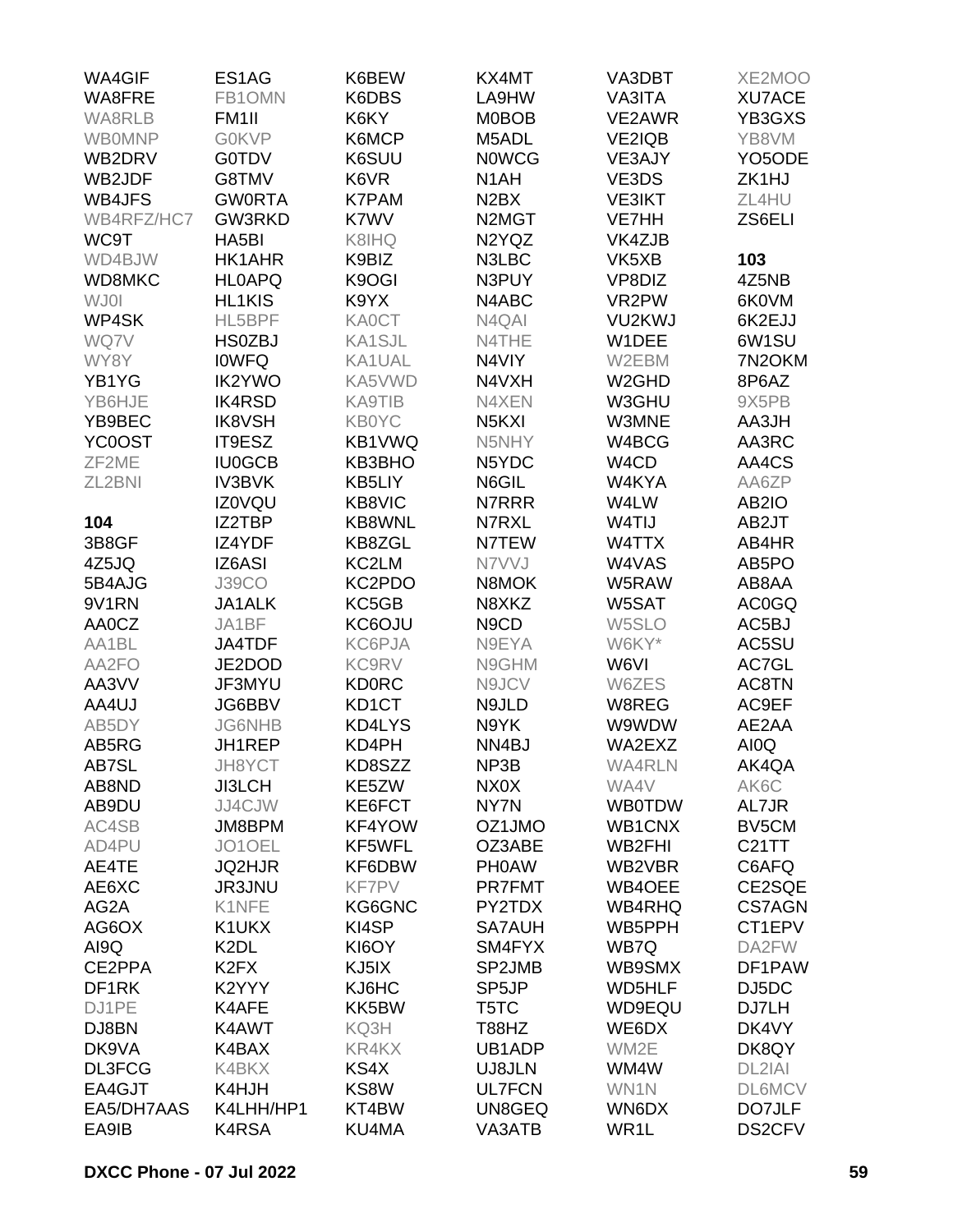| DU1PX              | K4IDK         | KJ5FS                           | OM5MF             | WA6HRK             | DL5FAC        |
|--------------------|---------------|---------------------------------|-------------------|--------------------|---------------|
| EA1RCO             | K4ITB         | KJ6MQE                          | ON8DB             | <b>WA6KOK</b>      | DL7AJX        |
| EA3DEN             | K4JO          | KJ7IZ                           | OZ3KLA            | WA9BTE             | DO70M         |
| EA5GQZ             | K4KI          | KM4QK                           | OZ7A              | WB2LMA             | DP9Z          |
| EA6GK              | K4KUB         | KM5OE                           | P5/4L4FN          | <b>WB3IAL</b>      | <b>DU1EIB</b> |
| EI3HDB             | K5BCQ         | KM6LP                           | PA9RD             | WB4EWS             | EA1DT         |
| EI6GGB             | K5BL          | KN <sub>4</sub> S               | PG <sub>2</sub> D | WB4OZM             | EA1FZ         |
| ER <sub>1</sub> BF | K5DWB         | KO4F                            | PH <sub>5</sub> C | <b>WB5PSN</b>      | EA2BCJ        |
| F <sub>3</sub> SJ  | K6DLW*        | KP4WN                           | PV8ADI            | WB6YAW             | EA5EI         |
| F5TRA              | K6UN          | KR4EP*                          | R9UVD             | <b>WB7CQK</b>      | EA7GMQ        |
| <b>GOJTL</b>       | K6VHF         | KR4WD                           | <b>SA7AIY</b>     | WB9B               | EA7KP         |
| <b>GONWY</b>       | K6WIF         | <b>KS0M</b>                     | SM6REA            | <b>WD4HXN</b>      | <b>EA7PN</b>  |
| G0VZV              | K7CAD         | KS3K                            | <b>TC90A</b>      | WD6CQT             | EI4DJB        |
|                    |               |                                 |                   |                    |               |
| G3CU               | <b>K7MCX</b>  | KT4ZA                           | TL8IM             | WE8P               | F1VEV         |
| G4UXL              | K8NB          | KW6PE                           | TU2QW             | WF4B               | FM5CZ         |
| GD4UHB             | K8WDX         | MI5TCC                          | VE7DZD            | WI9B               | G0OFD         |
| GW4TJQ             | K9LO          | <b>NOIRV</b>                    | <b>VE7GEL</b>     | WP4NIX             | <b>G0ORM</b>  |
| HA5AND             | <b>KA0BOJ</b> | <b>NONQN</b>                    | VP8CEO            | WP4PGY             | <b>G0SJH</b>  |
| <b>IK1YEX</b>      | KA1BVV        | N <sub>1</sub> I <sub>D</sub>   | VU2GMN            | WR4FT              | G3CCO         |
| IK2HTY             | KA3ZLS        | N1JQJ                           | <b>WOHBN</b>      | WW1XX              | G3FNZ         |
| <b>IK3TPP</b>      | KA9KTY        | N <sub>1</sub> JYZ              | <b>WOXW</b>       | WY9N               | G3MFW         |
| <b>IK4RSK</b>      | <b>KB0AXB</b> | N1XSS                           | W1DY              | XX9AS              | G3OGE         |
| <b>IW0ECV</b>      | <b>KB0IXX</b> | N1YW                            | W1EMH             | Y41JH              | G4HCC         |
| <b>IWOFGX</b>      | <b>KB2ESB</b> | N <sub>2</sub> D <sub>W</sub> S | W1KVM             | YB5ZEZ             | G4ZUL         |
| <b>IWOROT</b>      | <b>KB2NEK</b> | N <sub>2</sub> M <sub>D</sub>   | W1RE              | YC8BWN             | G7BXS         |
| <b>IZ0GUS</b>      | <b>KB4SAD</b> | N <sub>2</sub> MIP              | W2GBY             | YM3VBR             | GI4OCK        |
| JA1JXR             | <b>KB5MRU</b> | N <sub>2</sub> SLO              | W2VTV             | YO3HEX             | <b>GM0GMN</b> |
| JA1KXT             | KB8LMV        | N3HJH                           | W3GMT             | ZL1OGX             | <b>GM0LYM</b> |
| JA3DPX             | KB9VQ         | N3MCJ                           | W3JL              | ZL4IG              | GW4ZAR        |
| JA3GLU             | KC1NA         | N4CE                            | W3LM              | ZP5DA              | HK0M/HK3JJH   |
| <b>JA4AKN</b>      | KC3MSE        | N <sub>4</sub> IR               | W3MAX             | ZS <sub>2</sub> CR | HL5BFM        |
| JA4BPT             | KC4EFJ        | N4SNS                           | W3NA              | ZS5BBO             | HP1EXH        |
| JA6HLU             | KC4EZN        | N5STT                           | W4IOW             |                    | <b>HS1CKC</b> |
| <b>JA7DAK</b>      | <b>KC4PDQ</b> | N5YLE                           | W4MEA             | 102                | HZ1SK         |
| <b>JI1RAV</b>      | KC5OEG        | N6UWW                           | W5ABA             | 4Z5SL              | <b>I4VJC</b>  |
| JJ3OFL             | KC5TKE        | N6WBL                           | W5LDP             | 7Q7DX              | <b>IK2RXV</b> |
| JO1VRV             | KC9OYE        | N7GTW                           | W6LR              | 9H3AM              | <b>IK2SFZ</b> |
| JO6MMQ             | KD3IQ         | N7SJ                            | W6US              | A65DC              | <b>IK3MAU</b> |
| <b>JR3KAH</b>      | KD4NFE        | N8KR                            | W7BO              | A71BY              | <b>IK4UOA</b> |
| JR3VMJ             | KD4TWP        | N8XC                            | W7OG              | AA0AW              | <b>IK4YNP</b> |
| JR6QJR             | KD4UVR        | N9HQA                           | W7PLJ             | AA1XN              | <b>IK7TOE</b> |
| <b>K0EZW</b>       | KD7C          | N9RJM                           | W8NFM             | AA3EU              | IU5GBQ        |
| <b>K0JV</b>        | KD8QDL        | N9XAC                           | W8SKF             | AB1BW              | IU5MYI        |
| <b>K0OHB</b>       |               |                                 |                   |                    |               |
|                    | KD9RJ         | ND4W                            | W9HV              | AB6NC              | <b>IV3JTG</b> |
| K1AUQ              | <b>KE4PMS</b> | ND <sub>5</sub> R               | W9LW              | AC4WF              | IZ2FME        |
| K1EHZ              | KE6UP/DU1     | <b>NL7HH</b>                    | W9RMB             | AK3B               | IZ2OIF        |
| K <sub>1</sub> LDO | KF8XS         | NM9H                            | W9TLW             | CE6KL              | IZ2XNY        |
| K <sub>1</sub> PJR | <b>KG7GV</b>  | <b>NNOTT</b>                    | WA2MSD            | DG3NEC             | <b>JAOIAA</b> |
| K <sub>2</sub> GAV | KH6MD         | NO4Y                            | WA2RB             | DJ4PK              | JA1BMJ        |
| K <sub>2VI</sub>   | KI4GGJ        | NT <sub>5</sub> E               | WA2TQM            | DK1BCO             | JA1DSH        |
| K3KTM              | KI4IDB        | NY1W                            | WA3UER            | DL1BSH             | JA1IZL        |
| K3WRK              | KJ4LTA        | OH <sub>1</sub> TD              | WA4ETD            | <b>DL1ECK</b>      | JA4LVZ        |
| K4DTB              | KJ4WKD        | OK2TS                           | WA4FXX            | DL4OCH             | <b>JA7CDW</b> |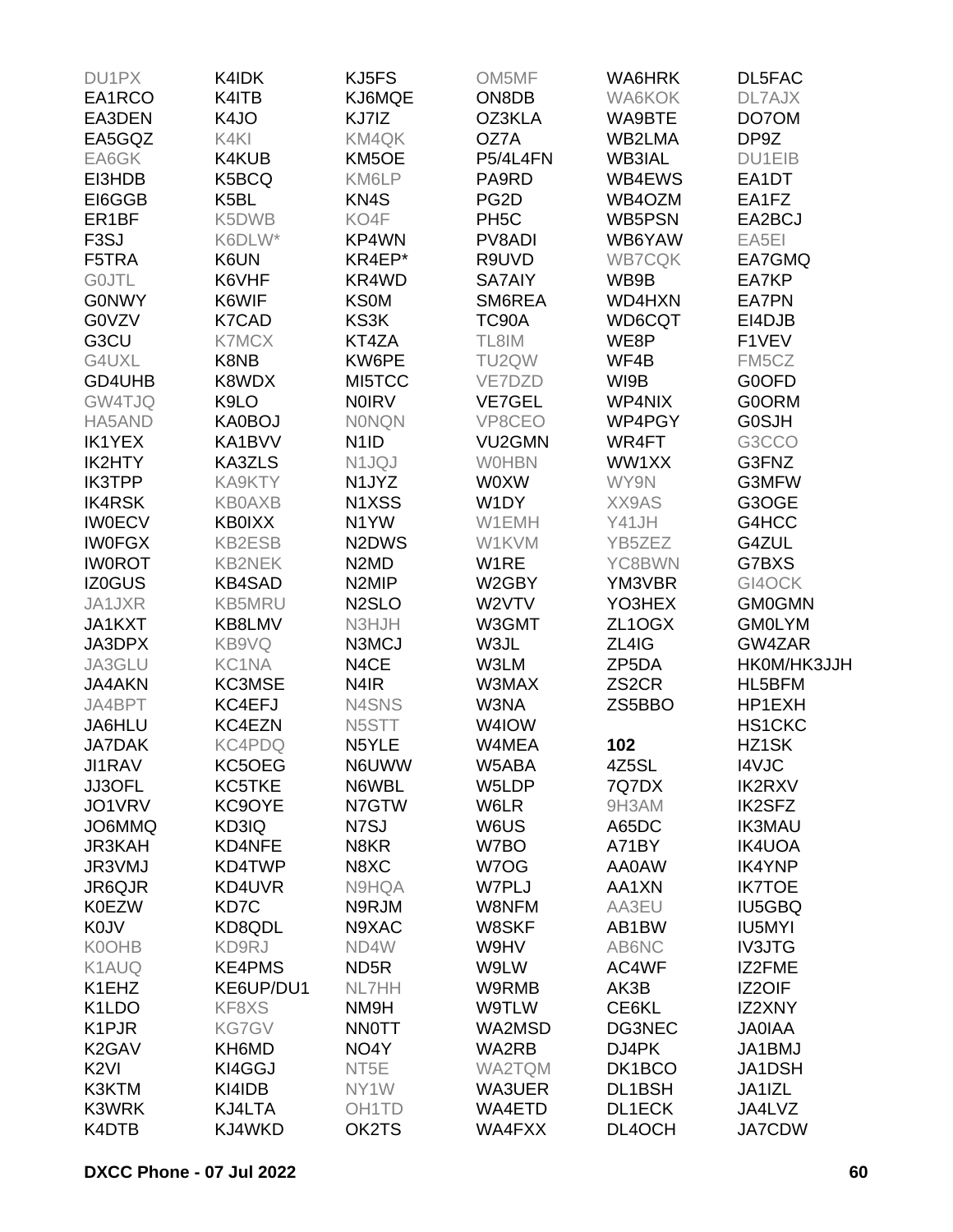| JD1BLY              | KE7S                           | N <sub>5</sub> C <sub>SZ</sub> | W3FH              | WQ8T               | EA1IPT        |
|---------------------|--------------------------------|--------------------------------|-------------------|--------------------|---------------|
| JE1PGS              | KF2KL                          | N <sub>5</sub> D <sub>X</sub>  | W3OB              | WW6GUN             | EA1KJ         |
| JE2VYM              | KF4ZLO                         | N5QPM                          | W3OR              | WW9F               | EA3GCJ        |
| JG1AFS              | KG4UVU                         | N <sub>5</sub> VK              | W4DEP             | WX9EP              | EA5BLD        |
| JH9FCP              | KG5BL                          | N6EGY                          | W4DHE             | YB8EL              | EA5GLT        |
| JP1FMC              | KI4CBN                         | N8NJA                          | W4DKR             | YB8TAF             | EB1EWE        |
| JQ6XAR              | KI4GGH                         | N8ZH                           | W4EAB             | YC2SBG             | EI3IP         |
| <b>K0JCX</b>        | KI7CM                          | N9AA                           | W4WLF             | YI1WWA             | F1AGR         |
|                     |                                |                                |                   |                    |               |
| <b>KORES</b>        | KJ4CGU                         | N9CPK                          | W4WY              | ZS5SAM             | F4DDZ         |
| K2LRE               | KJ4DLP                         | N9DHM                          | W5/XE1XYY         |                    | F4FUB         |
| K <sub>2</sub> ROZ  | KJ6BX                          | N9IHZ                          | W5CBF             | 101                | F8BQQ         |
| K <sub>2</sub> SAU  | KJ8G                           | N9SJ                           | W5NOP             | 2M0BEC             | FY/KD3FK      |
| K4BBA               | KK4BYY                         | ND4Z                           | W5QGU             | 4S7/DF2RG          | <b>GOLYZ</b>  |
| K4HBI               | KM4CAX                         | NJ1Z                           | W5WRJ             | 4U1UN              | <b>GORYH</b>  |
| K4HZF               | KM6AX                          | NO <sub>2</sub> J              | W6VMT             | 4X <sub>0</sub> V  | G3VDB         |
| K4OSE               | KN <sub>1Q</sub>               | NT <sub>2</sub> V              | W7PVE             | 6V7Q               | G4SSH         |
| K4PPQ               | KN4HPJ                         | NW6B                           | W8ENO             | 7N4FTL             | G6XDI         |
| K4WHM               | KN <sub>8</sub> D              | OE8YDQ                         | W8LGX             | 9W2VVH             | <b>GM0EGI</b> |
| K4YJI               | KP2/K7JI                       | <b>ON4WIX</b>                  | W8RID             | AA2DC              | H44MA         |
| K5KM                | KR8RA                          | ON8ZL                          | W8XI              | AA9KB              | <b>HB9FPG</b> |
| K5PRT               | KT <sub>1</sub> H              | OZ1HYI                         | <b>WA0KBT</b>     | AB8CQ              | HB9IIB        |
| K6KZE               | KT4TL                          | OZ3RIN                         | <b>WA0LUD</b>     | AB8MS              | HB9OK         |
| K7BE                | KW3E                           | PE1AED                         | <b>WA0VPJ</b>     | AC2RY              | HB9TRQ        |
| K7IU                | KZ3AB                          | SA3BIN                         | WA1WK*            | AC3LZ              | HC2PY         |
| K8GAR               | LA1ONA                         | SV1UT                          | WA2WHN            | AC3T*              | HI7MC         |
| K8JZ                | LB0OG                          | SV <sub>2</sub> CTL            | WA3DVO            | AC4IK              | <b>HK6PRR</b> |
| K9ARF               | LU1NF                          | TA0B                           | WA3OSR            | AC5ZS              | HL3EYL        |
| K9BBQ               | LU3DCA                         | TG8WA                          | WA3PZO            | AD <sub>2</sub> BO | HL5AP         |
|                     |                                |                                |                   |                    |               |
| K9BLX               | LU4OAL                         | UA4SJS                         | <b>WA3RGH</b>     | AD4HC              | HL5FDY        |
| K9DAR               | LW7DBA                         | UR5AW                          | WA5KQX            | AE4FY              | HP1XYF        |
| K9LXW               | LX1BG                          | UT1KY                          | WA6SC             | AE4WK              | <b>I7UBF</b>  |
| K9OIM               | M5AAS                          | VA3FUZ                         | <b>WA7AQZ</b>     | AG4DO              | IK3OIL        |
| KA1DBE              | <b>MIOAHH</b>                  | VA3RNJ                         | <b>WA7OK</b>      | AG4V               | <b>IK8JES</b> |
| KA3YJM              | MM3OVK                         | VE2EH                          | WB1CHJ            | AH9B/VO2           | <b>IU4AOS</b> |
| KA4WUJ              | <b>NOMHJ</b>                   | VE2XL                          | WB1ERE            | AI4YR              | <b>IV3BLE</b> |
| KA9HFA              | N1KOE                          | VE3KXH                         | WB1FAW            | AI6DR              | <b>IW1QEA</b> |
| <b>KB0FIR</b>       | N1LKJ                          | VE6HP                          | WB1FQW            | AI6EG              | <b>IW2MYV</b> |
| KB1AY               | N <sub>2</sub> DWR             | VE6TN                          | WB1M              | AJ4YX              | IW3GJF        |
| <b>KB2POR</b>       | N <sub>2</sub> GNJ             | VE6XL                          | WB2PMC            | AJ5C               | IW9ABZ        |
| KB4TC               | N <sub>2</sub> ONU             | <b>VE7BYI</b>                  | WB <sub>2</sub> Y | AJ6Z               | <b>IZ0HQS</b> |
| <b>KB7IQO</b>       | N <sub>2</sub> PK <sub>X</sub> | VE9AR                          | <b>WB4QLK</b>     | <b>BD9ALM</b>      | IZ4BGP        |
| KB9LYB              | N3DNX                          | VE9AV                          | WB5NXV            | <b>BG7OH</b>       | IZ5ILU        |
| KC2FKM              | N <sub>3</sub> R <sub>B</sub>  | VE9GLF                         | WB5RKT            | CT1FJC             | JA1BAA        |
| KC <sub>2</sub> GUY | N3YPJ                          | VR <sub>2</sub> GO             | WB5ZRD            | DH5YAK             | JA1CKS        |
| KC2GZY              | N4AB                           | VU2PEB                         | WB6IZG            | DK9DX              | JA1SHF        |
| KC2VRY              | N4ACK                          | <b>W0GKB</b>                   | <b>WB7QBS</b>     | DL6OS              | JA2RN         |
| <b>KC4PMS</b>       | N4FFF                          | <b>WOHMS</b>                   | WD3B*             | DM2AWM             | <b>JA3AJS</b> |
| KC6UEW              | N4PTC                          | <b>WONFS</b>                   | <b>WD9HCF</b>     | DM3KZN             | JA3HEU        |
| <b>KD4AYN</b>       | N <sub>4</sub> ST              | W0YIJ*                         | <b>WL7EM</b>      | DM7MRE             | JA4FAB        |
| KD5EXM              | N4UPX                          | W1HGY                          | WN8U              |                    | JE6DNN        |
|                     |                                |                                |                   | DS1OFE             |               |
| KD8ZYD              | N4XAM                          | W <sub>1</sub> VO              | WO <sub>2</sub> U | DU2XXA             | <b>JG5DHX</b> |
| KE3FG               | N4XIG                          | W1WFZ                          | WP4MWI            | <b>DU7RH</b>       | JH8TFM        |
| KE5CJ               | N4YQ                           | W2RKJ                          | WQ3G              | E20QVD             | JN3XPW        |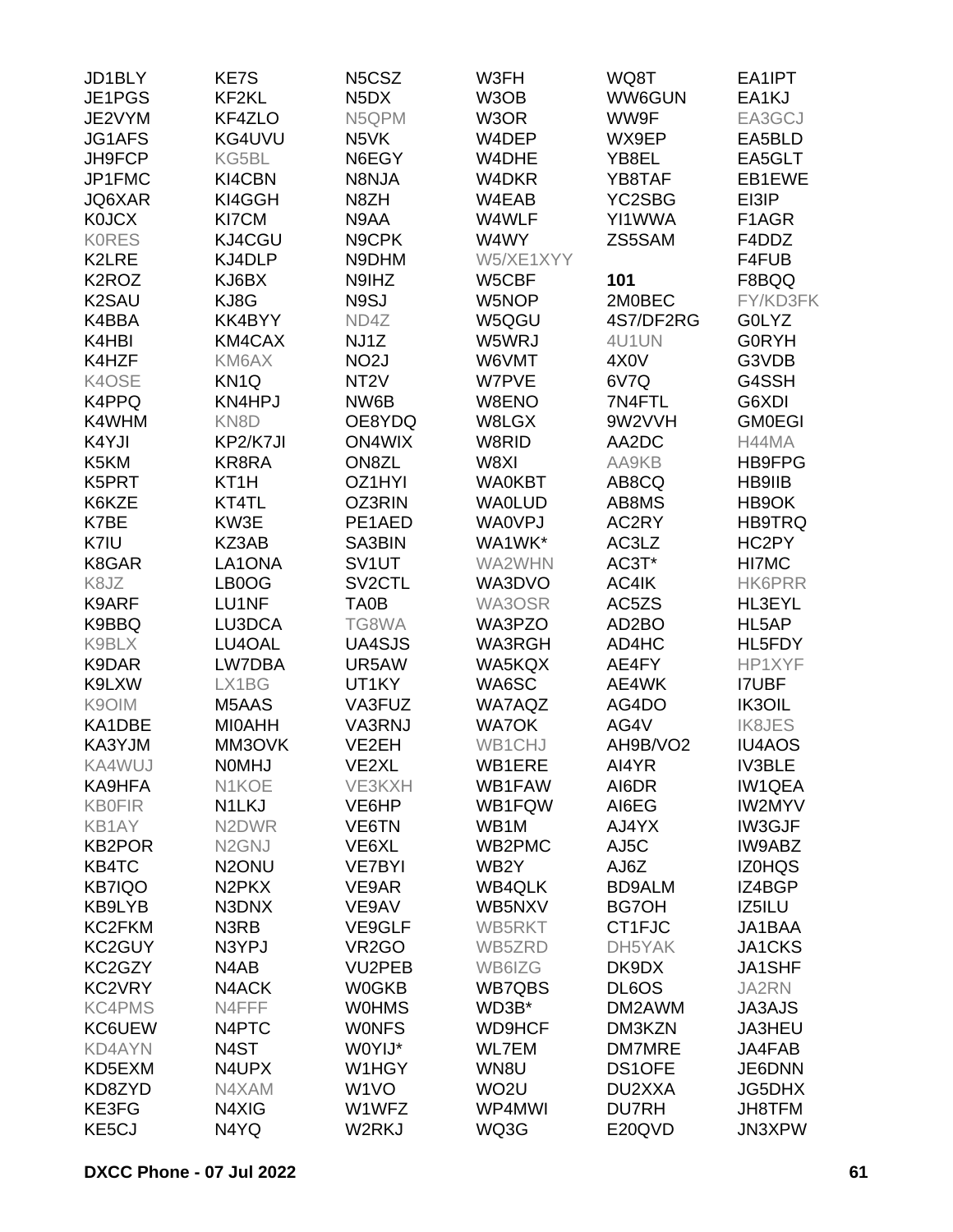| JP3WJW                         | <b>KC0DAS</b>      | LU7AAH             | NT <sub>2</sub> F  | W <sub>2</sub> HC <sub>B</sub> | WB0ZRD             |
|--------------------------------|--------------------|--------------------|--------------------|--------------------------------|--------------------|
| JR1CAA                         | <b>KC0RQH</b>      | M5GAC              | NT <sub>3U</sub>   | W2MG                           | WB <sub>1</sub> P  |
| JR4KJW                         | KC1GTK             | M5KJM              | NT4K               | W2RLK                          | WB4KUZ             |
| JW9DL                          | KC2RIV             | <b>MMOINH</b>      | NW1Z               | W2RW                           | WB4TOM             |
| <b>K0GUR</b>                   | <b>KC9IRL</b>      | <b>MW0UPH</b>      | NW8V               | W <sub>2</sub> ZK              | WB4VWZ             |
| <b>K0RJW</b>                   | KD <sub>2</sub> DI | <b>N0BGO</b>       | NY4JB              | W4AHK                          | WB5JC              |
| K <sub>1</sub> LZ              | KD2DWD             | N0QBC              | OE2HEM             | W4BGH                          | <b>WB7WHN</b>      |
| K1RDM                          | KD2FWG             | <b>NOSCE</b>       | OE3WQB             | W4CLE                          | WB7X               |
| K2BRG                          | KD2MU              | N <sub>1</sub> EOP | OZ <sub>1</sub> CX | W4DHX                          | WB8BHL             |
|                                |                    |                    |                    |                                |                    |
| <b>K2KEN</b>                   | KD4PXY             | N1FL               | OZ1KZX             | W4HRC                          | WC4Y               |
| K <sub>2</sub> SD <sub>S</sub> | KD5LKB             | N <sub>1</sub> LW  | P <sub>29</sub> CG | W4JDI                          | WD4OAY             |
| K3IK                           | <b>KD7YUW</b>      | N <sub>2</sub> CEP | PA <sub>1</sub> P  | W4KTN                          | WD4T               |
| K3SUH                          | KE4JD              | N <sub>2</sub> GBI | PV8AZ              | W4NYY                          | WD8DYO             |
| K3VPA                          | <b>KE4QN</b>       | N2JUS              | PV8CQ              | W4USA                          | WE <sub>1</sub> H  |
| K3ZJ                           | KE6HKI             | N <sub>2</sub> ST  | PY2OX              | W4XMT                          | WE1Q               |
| K4BRI                          | <b>KF0JI</b>       | N <sub>2</sub> YF  | PY2ZB              | W5ATV                          | WG4MC              |
| K4CUB                          | KF4EKA             | N3CB               | PY3DJB             | W5AZO                          | WG8Y               |
| K4HKE                          | KF5ZNQ             | N3FNE              | RA9SK              | W5DXR                          | WN1I               |
| K4LDC                          | KF6XA              | N3FP               | <b>SM0UGV</b>      | W5LGK                          | WQ1W               |
| K4LU                           | <b>KF7TY</b>       | N3IYR              | SP <sub>5</sub> LS | W5LL                           | WW2NC              |
| <b>K4MTN</b>                   | KF9II              | N3NPJ              | SP5NON             | W <sub>5</sub> OV              | WW5Z               |
| K4MWM                          | KG4SHY             | N4AAX              | SP7QPD             | W5SD                           | WW6G               |
| K4ONC                          | KG5EN              | N4NDX              | ST <sub>2</sub> YD | W5WPN                          | WX1Q               |
| K4PU                           | KG8DD              | N4OCT              | SV1HKD             | W6IA                           | XE1PE              |
| K4RHD                          | KH4/W4ZYV          | N4RP               | SV2ABQ             | W6JEN                          | XE2JS              |
| K5AGE                          | KI4JDX             | N4SJJ              | SV6DBE             | W6JZ                           | YB2VYY             |
| K6AQH                          | KI5RU              | N4SVI              | SV7BAY             | W7ASF                          | YB3EDD             |
| K6BZJ                          | KI6AA              | N4WRE              | SV8EUX             | W7CH                           | YB8NT              |
| K6KWI                          | KJ4VTP             | N4WUV              | TF3VS              | W7CWD                          | <b>YC7JKS</b>      |
| K6QZ                           | KJ4YKG             | N4ZKT              | UA9LGD             | W7IGC                          | YI9WS              |
| <b>K7DNH</b>                   | KK3MM              | N <sub>5</sub> HY  | UR6LEY             | W7KB                           | YL3JI              |
| <b>K7ROZ</b>                   |                    |                    |                    | W8HNI                          |                    |
|                                | KK4GV              | N5IAC              | VA2RC              |                                | YT1FM              |
| K8EMS                          | KK4PZC             | N5LUQ              | VA3MGN             | W8NRE                          | ZD9IR              |
| K8GQ                           | <b>KK4ZR</b>       | N6FUB              | VE <sub>1RX</sub>  | W8ZZZ                          | ZL <sub>2</sub> AJ |
| K8VPS                          | KM4SEG             | N6NBV              | VE3DHE             | W9ABK                          | ZL3QH              |
| K8WAT                          | KM6TY              | N7EGY              | VE3NXV             | W9NJM                          | ZS5HAM             |
| K9JWP                          | <b>KN0S</b>        | N8KIE              | VE3ON              | <b>WAOPLB</b>                  | ZS6CEZ             |
| <b>KA0PSE</b>                  | <b>KN4GKR</b>      | N8KIM              | VE3TJL             | <b>WA0SXN</b>                  |                    |
| <b>KA2CLX</b>                  | KN6ER              | N8KYX              | VE7DOG             | WA1LEF                         | 100                |
| KA2F                           | <b>KN7PF</b>       | N8LY               | VK <sub>5</sub> ZZ | WA2EBH                         | 5J0B               |
| KA3TWE                         | KQ4TL              | N8NLZ              | VR2ZXP             | WA2LGZ                         | 6K2CLF             |
| KA5PVB                         | KR4WU              | N8OH               | VU2SDN             | WA2RF                          | 7J1BAR             |
| KA5TCF                         | KS4KP              | N8UAD              | VU2WE              | <b>WA3THL</b>                  | 7J3AQB/4           |
| <b>KA7HBH</b>                  | <b>KS4XN</b>       | N8VZ               | <b>WOJBR</b>       | WA4DJ                          | 7X2GK              |
| KA9UVY                         | KT4OR              | N8XE               | <b>W0KAN</b>       | WA4MWM                         | A61BM              |
| KB1ZQ                          | KT5V               | N8ZVT              | <b>WOLBK</b>       | WA4XYL                         | AA1XC              |
| <b>KB2JSG</b>                  | KU2US              | N9HTZ              | W1ATA              | WA6CTP                         | AA2BR              |
| <b>KB2LSI</b>                  | KX4VU              | N9IIG              | W1IMV              | WA6STV                         | AA2NJ              |
| KB3EFF                         | KY0F               | N9KLK              | W1NEK              | WA6WGS                         | AA5BE              |
| KB3WBE                         | KY4D               | N9TCF              | W1VH               | WA8KAZ                         | AA6JR              |
| KB4MDD                         | KZ1A               | ND5D               | W1YWP              | WA9MSR                         | AB1NG*             |
| KB9A                           | LA6HHA             | ND5T               | W <sub>2FI</sub>   | <b>WBONNI</b>                  | AB2NM              |
| <b>KB9JLF</b>                  | LA6OMA             | NR6C               | W <sub>2</sub> GDS | <b>WB0ZHQ</b>                  | AB4KY              |
|                                |                    |                    |                    |                                |                    |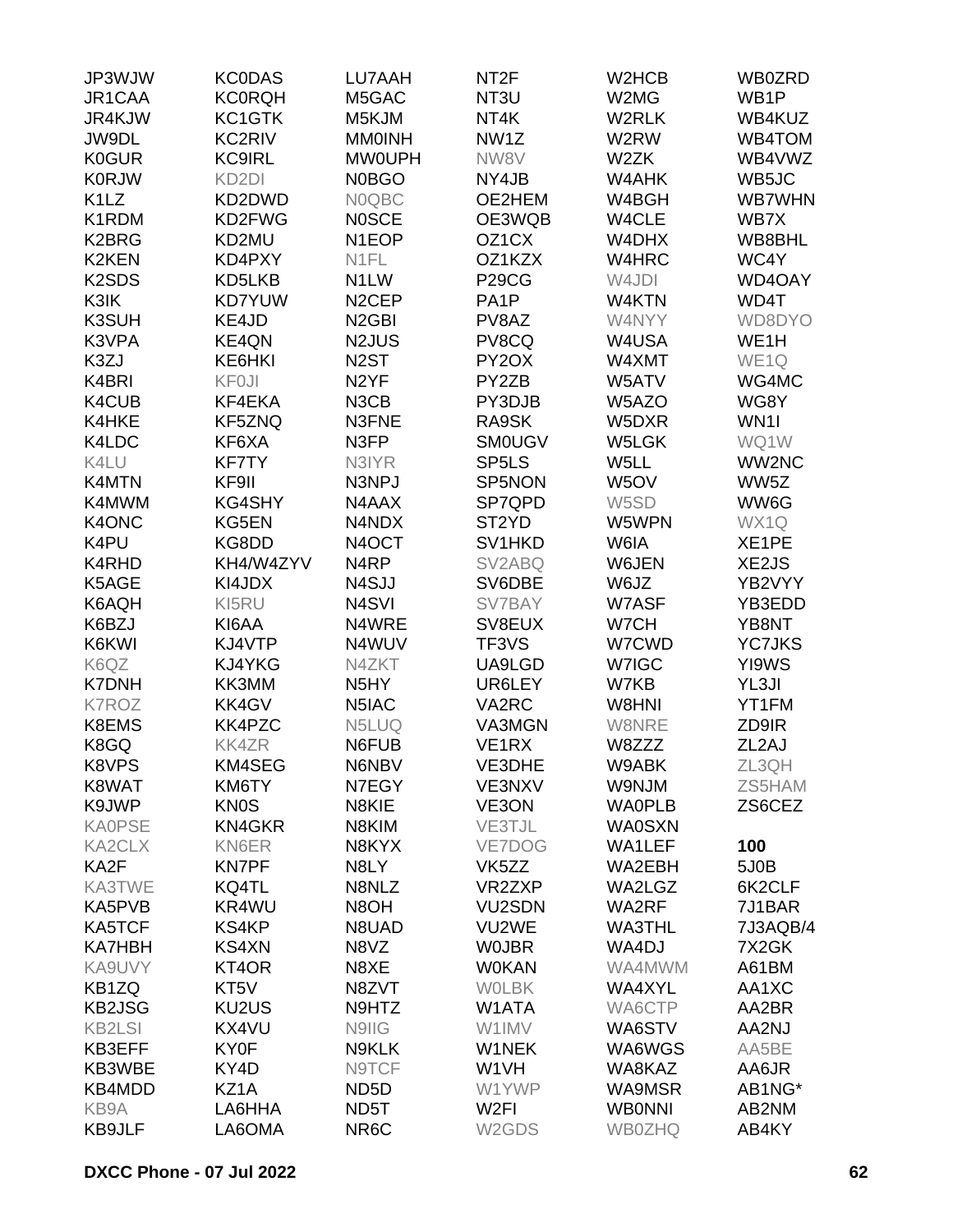| AB5XZ              | CE7PGO             | G4NDM          | <b>K0LUM</b>       | K6PGH         | KC1BMD            |
|--------------------|--------------------|----------------|--------------------|---------------|-------------------|
| AB7LA              | CN8LI              | G4SBV          | <b>K0MBC</b>       | K7GK          | KC1CBQ            |
| AB9XI              | CX4PG              | G6AD           | <b>K0SP</b>        | <b>K7KFC</b>  | KC2BK             |
| <b>ACOWL</b>       | DB2MJ              | G7SVF          | K <sub>1</sub> CE  | <b>K7NWM</b>  | KC2FLC            |
| <b>AC0YG</b>       | DB3KE              | <b>GB250CC</b> | K1MTD              | <b>K7PRW</b>  | KC2LOC            |
| AC2GI              | DC4RU              | <b>GIOJHR</b>  | K <sub>1</sub> TA  | K7QDX         | KC2NYU            |
| AC4CP              | DD5VL              | <b>GU0UVH</b>  | K1YWW              | K8BB          | KC2PMM            |
| AC5RK              | DF5OL              | HB9DTE         | K1ZW               | K8DTW         | KC2SGV            |
| AD2EE              | DG2YCB             | <b>HB9FEC</b>  | K2DJL              | K8JTD         | KC2YEA            |
| AD4AJ              | DJ1MS              | <b>HB9HAT</b>  | K2DJN              | K8KAP         | KC4HQS            |
| AD4LM              | DJ3FK              | <b>HB9TSA</b>  | K2HMY              | K8OB          | KC4RV             |
| AD6NR              | DL/N0HJZ           | HB9TSE/QRP     | K2IU               | K8QF          | KC4ZGL            |
| <b>AE0MW</b>       | DL <sub>1</sub> CZ | HL2KDA         | K2MWS              | K8SE          | KC5EZ             |
| AE4FO              | <b>DL1KRT</b>      | HL3QP          | K2NUD              | K8THU         | KC5RFM            |
| AE4G               | DL6MHC             | <b>HL9TN</b>   | K <sub>2</sub> SDL | K9PQ          | KC5USN            |
| AE4QU              | <b>DL7USM</b>      | I2WEQ          | K <sub>2</sub> SNH | K9QJS         | KC6QJX            |
| AE5LO              | DL8YDU             | <b>IK0TIX</b>  | K <sub>2</sub> XE  | K9RJH         | <b>KC7DC</b>      |
| AE5MT              | DN1KA              | <b>IK1TAZ</b>  | K2YNY              | K9TCD         | KC8QDQ            |
| AE5SG              | DS2QJS             | <b>IK2LDM</b>  | K <sub>2</sub> ZF  | K9TWW         | KC9RGF            |
| AE5YN              | DU8DJ              | <b>IK6LLB</b>  | K3BOA              | K9VB          | KC9UVT            |
| AE7GT              | E21LXK             | <b>IK8UCW</b>  | K3LTM              | K9VUJ         | KC9YS             |
| AF1HS              | E29TGW             | IT9CAU         | K3TVC              | <b>KA1RRX</b> | <b>KD0JUC</b>     |
| AF6P               | EA1BZP             |                | K3UAL              | KA1TWX        |                   |
| AG1T               | EA1HVW             | IT9DDS         | K3VRS              |               | <b>KD0N</b>       |
|                    |                    | <b>IU0DZR</b>  |                    | KA2HZP        | <b>KD0SA</b>      |
| AG5GN              | EA3HEK             | <b>IU7EDX</b>  | K4ADN              | KA3HED        | <b>KD0TLX</b>     |
| AG5LL              | EA4AFP<br>EA4ETN   | <b>IW6CJM</b>  | K4AOC<br>K4AVK     | KA3JVQ        | KD2UC             |
| AG5S               |                    | <b>IW9ELR</b>  |                    | KA3QOT        | KD4ACG            |
| AG6AN              | EA8CVW             | <b>IW9GRL</b>  | K4BDN              | KA4FVE        | KD4ZAT            |
| AI1G               | EA8XNX             | <b>IW9HLN</b>  | K4BLL              | KA5DVT        | KD5SXH            |
| AI4C               | EB3WH              | <b>IX1CKN</b>  | K4DR               | KA6HMS        | KD6OTC            |
| AJ4PW              | EB5TC              | IZ1ESM         | K4ECD              | KA6TTV        | KD6RUH            |
| AJ4SB              | EC7ZK              | IZ2ODM         | K4JDF              | KA6WBQ        | <b>KD7RF</b>      |
| AJ4TW              | ED <sub>3</sub> V  | IZ5RJS         | K4KKT              | <b>KA7VIA</b> | KD8CJ             |
| AK2S               | EI3GAB             | IZ7RJT         | K4KYO              | KA9ZPL        | KD8KEO            |
| AK3S               | EL2BA              | IZ7SJV         | K4MWE              | <b>KB0RFY</b> | KD8YGW            |
| AK4QE              | EU4DGC             | <b>IZ7UMS</b>  | K4RAD              | KB1IRB        | <b>KE0CP</b>      |
| AK5SD              | EW4R               | <b>IZ7VII</b>  | K4RHB              | KB1JTB        | <b>KE0NWG</b>     |
| AK6G               | F4CUO              | <b>IZ7XMY</b>  | K4ROX              | <b>KB1VUN</b> | <b>KE0YY</b>      |
| AL5M               | F4ESV              | IZ8EWD         | K4SPA              | <b>KB2KRP</b> | KE <sub>2</sub> A |
| BD4UJ              | F4FPR              | IZ8JFA         | K4TCT              | <b>KB2RQQ</b> | KE2BV             |
| <b>BD5FFK</b>      | F8CRS              | J20YD          | K4WRH              | <b>KB3DAI</b> | <b>KE4WLK</b>     |
| BD7OZG             | FB1MRQ             | JA1DVF         | K4ZCM              | <b>KB3FTE</b> | KE6RYZ            |
| <b>BG4HJE</b>      | <b>GODNV</b>       | JA1QJI         | K5BDM              | KB4EJ         | <b>KE7ZK</b>      |
| BG8IL              | <b>GOMGM</b>       | <b>JA3AYX</b>  | K5RNB              | KB5T          | KE8XH             |
| <b>BG8INK</b>      | G0OZH              | JA4DXV         | K5SMH              | <b>KB5WRK</b> | KF <sub>2</sub> E |
| <b>BH4SCF</b>      | <b>G0TAN</b>       | JE6JVH         | K5TXB              | <b>KB8QHJ</b> | KF <sub>2</sub> H |
| <b>BH4SRC</b>      | <b>GOWTM</b>       | <b>JH0EXA</b>  | K5YM               | <b>KB8SUA</b> | KF4HMD            |
| BV2CD/7            | G1HLT              | <b>JH0JDV</b>  | K6ATZ              | <b>KB9CYL</b> | KF5PAL            |
| BV <sub>5</sub> HJ | G3LLX              | <b>JI1IRQ</b>  | K6GDP              | KB9OZI        | KF5PLA            |
| BX2AAA             | G4ASL              | <b>JI2XLN</b>  | K6JU               | KB9VMP        | KF5ZWS            |
| BZ4RBX             | G4DQB              | JM1NZJ         | K6MKL              | <b>KC0AM</b>  | <b>KF7WRS</b>     |
| C <sub>21</sub> DJ | G4IQM              | JN6AQM         | K6MMU*             | <b>KC0PKA</b> | KF9DI             |
| CE1VIL             | G4KCT              | JR1GCN         | K6MUG              | <b>KC0UHP</b> | <b>KG4AJI</b>     |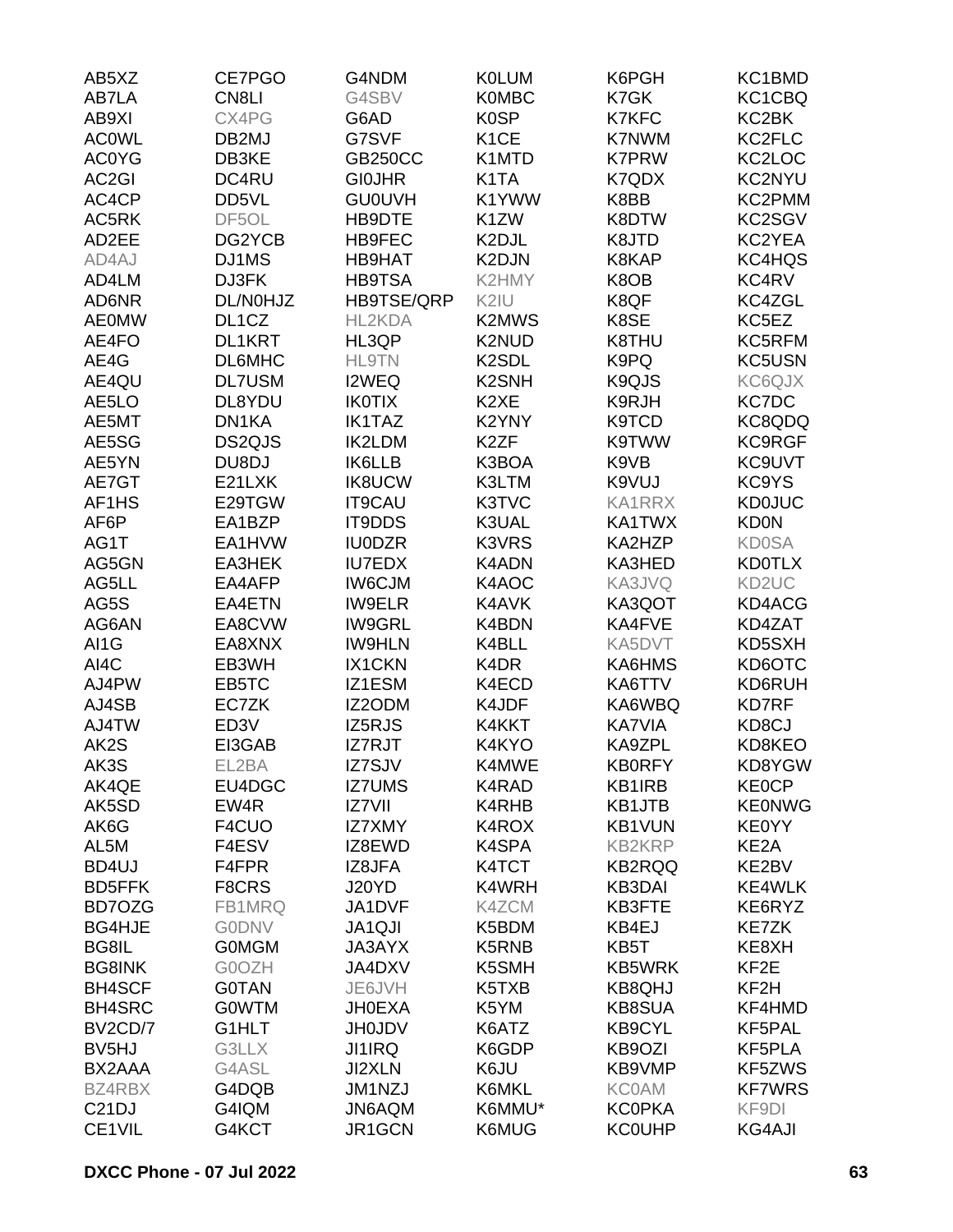| KG4AKV             | KU4BU                          | N <sub>2</sub> PK <sub>B</sub> | N8TMW             | PA <sub>2</sub> Z  | VK4XAC            |
|--------------------|--------------------------------|--------------------------------|-------------------|--------------------|-------------------|
| KG4WV              | KU4JZ                          | N <sub>2</sub> PQJ             | N8YXR             | PA40WM             | VK5DG             |
| KG5JCK             | KV <sub>5</sub> J              | N <sub>2</sub> RFA             | N9AQ              | PA <sub>5</sub> Z  | VK9VKL            |
| KG5LO              | KW4EN                          | N <sub>2</sub> ROQ             | N9EXM             | PY1MT              | VO2/K2FRD         |
| KG5UX              | KW4GC                          | N <sub>2</sub> X <sub>G</sub>  | N9FA              | PY2BBQ             | <b>VU2HOT</b>     |
| KG5ZMQ             | KY4M                           | N3ALN                          | N9FUE             | PY2MP              | VU2IVV            |
| KG6LQ              | KY6LA                          | N3BGA                          | N9IUA             | PY5DD              | <b>VU3NPI</b>     |
| KG7WZ              | LA1ISA                         | N3HLY                          | N9MXI             | R <sub>1</sub> BCE | <b>WOCCR</b>      |
| KG8UT              | LA2ONA                         | N3LFC                          | N9TES             | RA4PQ              | W1DSH             |
| <b>KI0HV</b>       | LA6IRA                         | N3LRP                          | N9UR              | RD <sub>2</sub> D  | W1NRB             |
| KI0OA              | LA6SK                          | N3MAV                          | NB <sub>1U</sub>  | RN1NU              | W1OWL             |
| KI4VFP             | LA7HOA                         | N3PB                           | NC4AZ             | <b>SA0CAM</b>      | W1PEF             |
| KI5FR              | LU1DZ                          | N3SMT                          | NC4EN             | SA2CEM             | W1WRA             |
| KI5KEE             | LX1IQ                          | N3VJ                           | <b>NDOMM</b>      | SA7AUW             | W1XW              |
| KI6NIC             | <b>MOHKB</b>                   | N3XL                           | NF <sub>1</sub> L | <b>SMOPRZ</b>      | W <sub>2</sub> AI |
| KI6ZS              | <b>MONKR</b>                   | N4CPV                          | NF4W              | SM2OWW             | W2BLC             |
| KI7NF              | <b>MOPMV</b>                   | N4ERZ                          | NG0Z              | SM2WOR             | W <sub>2</sub> CH |
| KJ2G               | <b>MORNR</b>                   | N4HES                          | NG <sub>2Q</sub>  | SP2WLB             | W2HCT             |
| KJ2P               | <b>MOTTQ</b>                   | N4NFK                          | NJ9Y              | SP5LTU             | W2NTK             |
| KJ4UDD             | <b>MOTWB</b>                   | N <sub>4</sub> OYR             | <b>NK0N</b>       | SP5YW              | W2PMC             |
| KJ6HBY             | <b>MOXAC</b>                   | N <sub>4</sub> R <sub>RR</sub> | NM <sub>5</sub> P | <b>SP6NIN</b>      | W2RCL             |
| <b>KK4CQN</b>      | MI1DLB                         | N4TVQ                          | NM8W              | SP9WPN             | W2TMR             |
| KK4IE              | <b>MM0XDG</b>                  | N4ULL                          | NM9K              | <b>SQ3HLB</b>      | W3CL              |
| KK4JW*             | <b>MW0JRX</b>                  | N4VUX                          | NO7F              | SQ8OQE             | W3CWT             |
| <b>KK4NC</b>       | MW1MDH                         | N4XL                           | NQ7V              | TA3BP              | W3NR              |
| <b>KK4NLK</b>      | MW3RNI                         | N4ZDL                          | NR7Z              | TA6P               | W3RL              |
| <b>KK4NNY</b>      | <b>NOBSS</b>                   | N5IUL                          | NU <sub>1</sub> G | <b>TI7DBS</b>      | W4AMS             |
| <b>KK4PUX</b>      | <b>NODT</b>                    | N5JIM                          |                   | VA2BOY             | W4BFL             |
|                    |                                |                                | NU <sub>5</sub> G |                    |                   |
| <b>KK4TO</b>       | <b>NOHTV</b>                   | N5KWD                          | NU <sub>5</sub> K | VA2PZ              | W4BUS             |
| KK5PM              | <b>NONEU</b>                   | N5ML                           | NU7DX             | VA3CME             | W4DFR             |
| KK6DF              | <b>NOORQ</b>                   | N5PEN                          | NU8U              | VA3DJL             | W4FNZ             |
| KK6ZZ              | <b>NOPLC</b>                   | N5QYC                          | NV <sub>5F</sub>  | VA5LF              | W4GGB             |
| KK9J               | <b>NORDJ</b>                   | N6AZR                          | NW4KU             | VA5LIZ             | W4HLN             |
| KK9O               | N <sub>1</sub> AJV             | N6DO                           | NX3SS             | VE1IOU             | W4HRL             |
| KL3UX              | N1FHI                          | N6ENO                          | NY2MC             | VE1PEW             | W4IND             |
| KM4BR              | N <sub>1</sub> GFV             | N6HR                           | NY4D              | VE <sub>1</sub> VE | W4OM              |
| KM4DCJ             | N <sub>1</sub> GM              | N6IFW                          | NY6W              | VE1VN              | W4PVT             |
| KM4PW              | N <sub>1</sub> HO              | N6JKC                          | <b>OA4AHW</b>     | VE2CEV             | W4RDS             |
| KM4QER             | N <sub>1</sub> IND             | N6PIA                          | OD5TE             | VE2EB              | W4RLC             |
| KM5JV              | N <sub>1</sub> IN <sub>I</sub> | N6QYQ                          | OE1ILW            | VE2EZD             | W4TKZ             |
| KM5KC              | N <sub>1</sub> IXF             | N6SUV                          | OE1KTS            | VE2SDM             | W4WCC             |
| <b>KN4FKS</b>      | N1LXM                          | N6TDC                          | OE2LRO            | VE3BAZ             | W5BUD             |
| KN4J               | N1MIE                          | N7ARN                          | OE6HWF            | VE3CLN             | W5DRR             |
| KN <sub>4Q</sub> J | N <sub>1</sub> RIU             | N7PMP                          | OE9GHV            | VE3CXT             | W5GTI             |
| KN4W               | N <sub>1</sub> SEP             | N7RZA                          | OE9KFV            | VE3HED             | W5TAC             |
| KP2XX              | N1UNH                          | N8BAP                          | OH6FXZ            | VE4XJ              | W5TJS             |
| KQ4KK              | N1VFU                          | N8DRG                          | OH6PX             | <b>VK100</b>       | W5TUU             |
| KQ4TT              | N <sub>2</sub> EGO             | N8EI                           | OK7TB             | VK2MWG             | W5WLX             |
| KQ6LS              | N <sub>2</sub> EYK             | N8HTG                          | <b>ON3SWY</b>     | VK <sub>2</sub> RO | W6AOZ             |
| KQ9KX              | N <sub>2</sub> JBA             | N8ITY                          | ON8AH             | VK3EY              | W6BRY             |
| <b>KR30</b>        | N2JGN                          | N8MDP                          | <b>ON9CMV</b>     | VK3TCX             | W6EDY             |
| KR4NO              | N <sub>2</sub> L <sub>Z</sub>  | N8NWA                          | OZ7QQ             | VK4HG              | W6FCS             |
| KT4KF              | N2NJZ                          | N8RKA                          | <b>PA0VST</b>     | <b>VK4TL</b>       | W6IWW             |